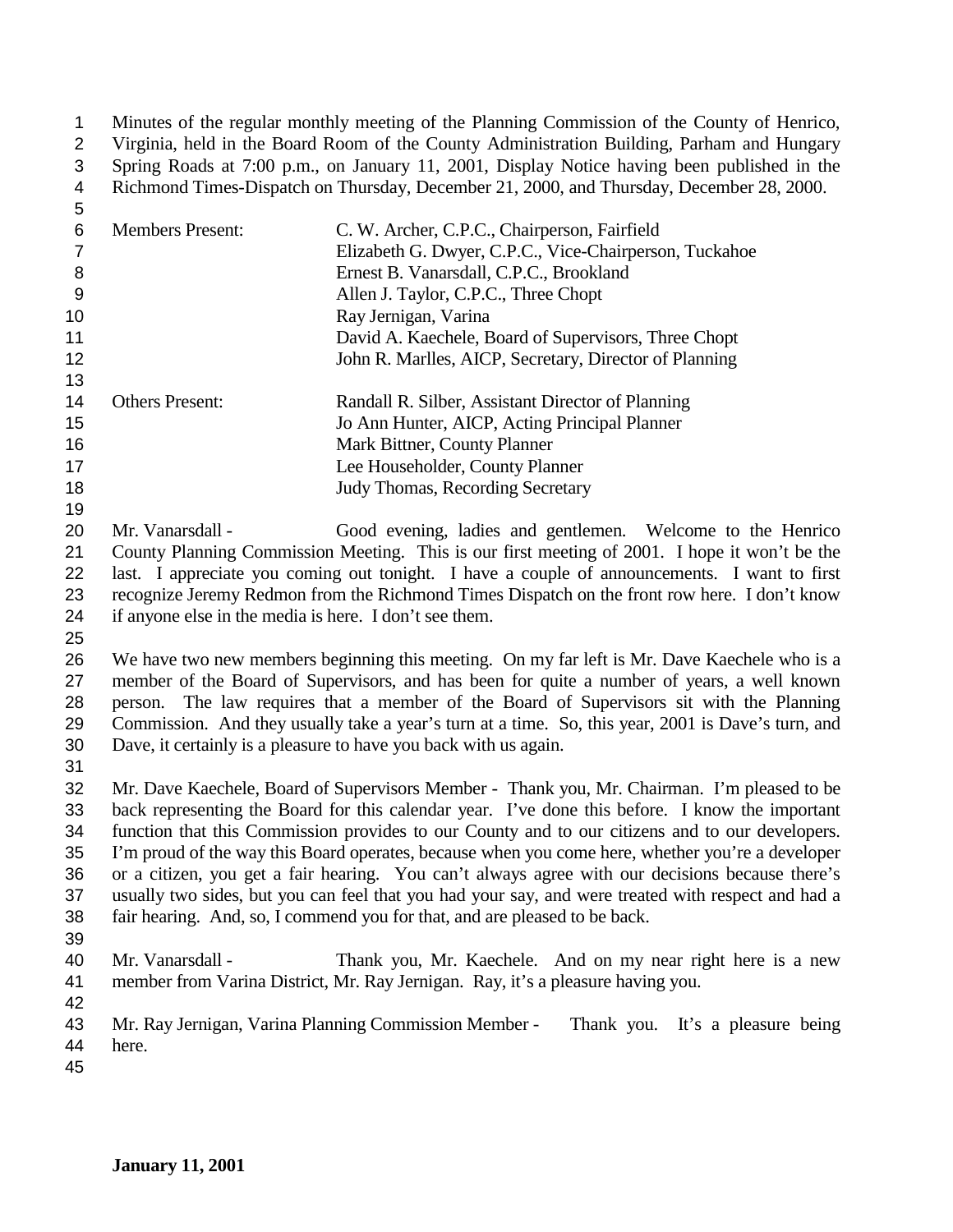Mr. Vanarsdall - Ray is a local businessman in Highland Springs and the Richmond area, and has been for quite some time. I found out that he's also a Coast Guardsman. And we already have one Coast Guardsman down on the end. That's Al Taylor. Now, we have two.

 Ray is taking Debbie Quesinberry's place from the Varina District. Debbie travels quite a bit, and she has hired two or three more employees, and it takes her out of town more often than it used to. A lot of times she doesn't have much of a notice that she would be gone. So, it caused her to be absent more than she wanted to be from the Commission. So, she resigned and Ray took her place. He is appointed by Mr. Jim Donati, who is the Supervisor for Varina.

Then, with that said,…

 Mr. Kaechele - Mr. Chairman, there's one other thing I neglected to mention. It has been a tradition that the Board representative sitting on the Planning Commission does not vote on every zoning issue that comes before this Commission, primarily, because these same cases come back—This Commission makes a recommendation, and their decision comes before the Board of Supervisors a month later. So, it's better not to have voted so you have more discretion when we hear the case. So, that will be my position, Mr. Chairman, and Mr. Secretary, although I do reserve the right to vote on special issues if there is a quorum needed or break a tie or some other reason. Otherwise, I'll abstain.

 Mr. Vanarsdall - Thank you. So noted. And on my left, next to Mr. Kaechele, welcome back Mrs. Elizabeth Dwyer, from the Tuckahoe District.

Mrs. Dwyer - Thank you.

 Mr. Vanarsdall - Welcome back, John Marlles, our Secretary, and Director of Planning. And on the back row is the Assistant Director of Planning, Mr. Randy Silber. And then, skipping over Ray, and going to Mr. Chris Archer. We welcome Chris back. He represents Fairfield District. And then beyond Chris, we've already mentioned his name is Mr. Al Taylor, who represents the Three Chopt District, and I represent the Brookland District. And for the next 15 to 20 minutes will be the Chairman, and then we will have election of a new Chairman and new Vice-Chairman, and go on for another year.

So, with all that said, I'll turn it over to Mr. Marlles, our Secretary.

 Mr. Marlles - Thank you, Mr. Chairman. Good evening, members of the Commission, ladies and gentlemen, in the audience, this is the first meeting of the new year, as Mr. Vanarsdall pointed out. It's also the first meeting of the official new millennium. So, I just wanted to point that out. We do have a full Commission here tonight, so we can conduct business. The first item of business on the agenda is the Requests for Withdrawals and Deferrals and that will be handled by Mrs. Jo Ann Hunter.

 Mrs. Jo Ann Hunter, Acting Principal Planner - Good evening, Mr. Chairman, members of the Commission.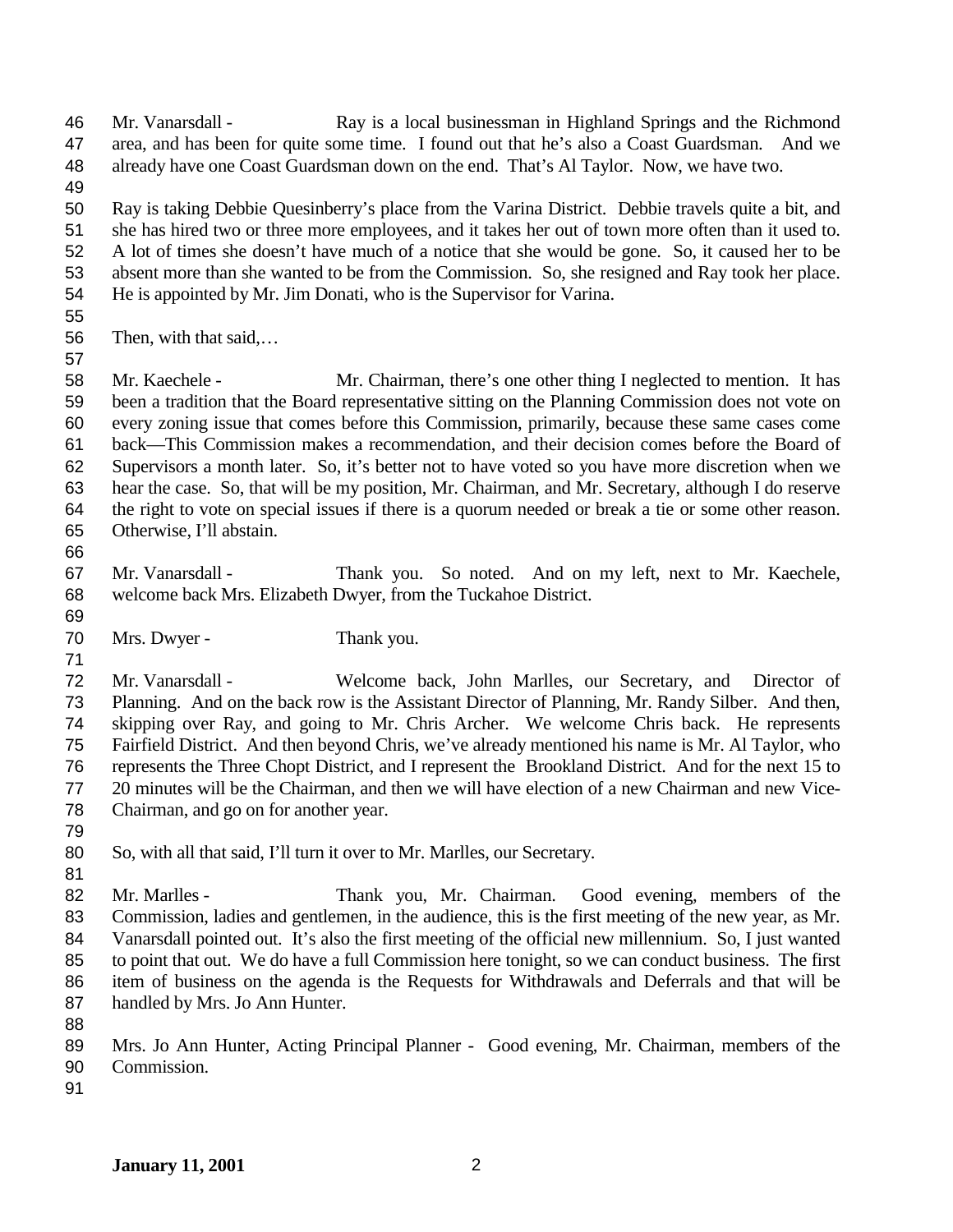- Mr. Vanarsdall Welcome back to you.
- Mrs. Hunter Thank you, very much. We only have two requests for deferral this evening. They're both on Page 3 of our agenda. The first one is in the Three Chopt District. It's Case C-7C-01.
- **C-7C-01 Curtis D. Gordon for West End Developers, L.L.C.:** Request to conditionally rezone from A-1 Agricultural District to R-3C One Family Residence District (Conditional), Parcels 56-1-A-1 (Winngate Subdivision) and 56-A-4, containing 5.55 acres, located on the north line of Church Road 200 feet west of its intersection with Abbey Lane. A residential subdivision is proposed. The R-3 District allows a minimum lot size of 11,000 square feet. The Land Use Plan recommends Suburban Residential 2, 2.4 to 3.4 units net density per acre.
- The applicant requests a deferral to February 15, 2001.
- 107 Mr. Vanarsdall Is there any one in the audience in opposition to the deferment of this case. This case is Case C-7C-01? Any opposition? No opposition. Mr. Taylor.
- Mr. Taylor Mr. Chairman, I would move that Case C-7C-01 Curtis D. Gordon for West End Developers be deferred until February  $15<sup>th</sup>$  at the request of the applicant.
- Mrs. Dwyer seconded the motion.
- 

 Mr. Vanarsdall - Motion made by Mr. Taylor, seconded by Mrs. Dwyer. All those in favor say aye—all those opposed by saying nay. The vote is 5-0 (Mr. Kaechele abstained). Next case.

 Mrs. Hunter - The other deferral is in the Fairfield District on the bottom of Page 3. It's an Amendment to the Major Thoroughfare Plan of the Comprehensive Plan. MTP-1-01.

 **AMENDMENT TO THE MAJOR THOROUGHFARE PLAN OF THE COMPREHENSIVE PLAN: MTP-1-01** – Proposed Deletion of Connecticut Avenue between Brook Road and Telegraph Road.

 We discussed this at the last Planning Commission meeting. The Commission had asked that the Public Works Department look at a mini-traffic study for this area. Public Works indicated to us 128 they do not like to do traffic counts between December  $15<sup>th</sup>$  and January  $4<sup>th</sup>$  because they don't believe they get accurate readings because of the holidays. So, they're now in the process of 130 beginning those traffic counts. They said they'll have that information for us for the February 15<sup>th</sup> meeting. So, that's when we'd like to hear that case. 

- Mr. Vanarsdall All right, thank you. Any one here in the audience here on behalf of this Major Thoroughfare Plan? No opposition.
- 136 Mr. Archer - Mr. Chairman, I move deferral of MTP-1-01 to the February 15<sup>th</sup> meeting.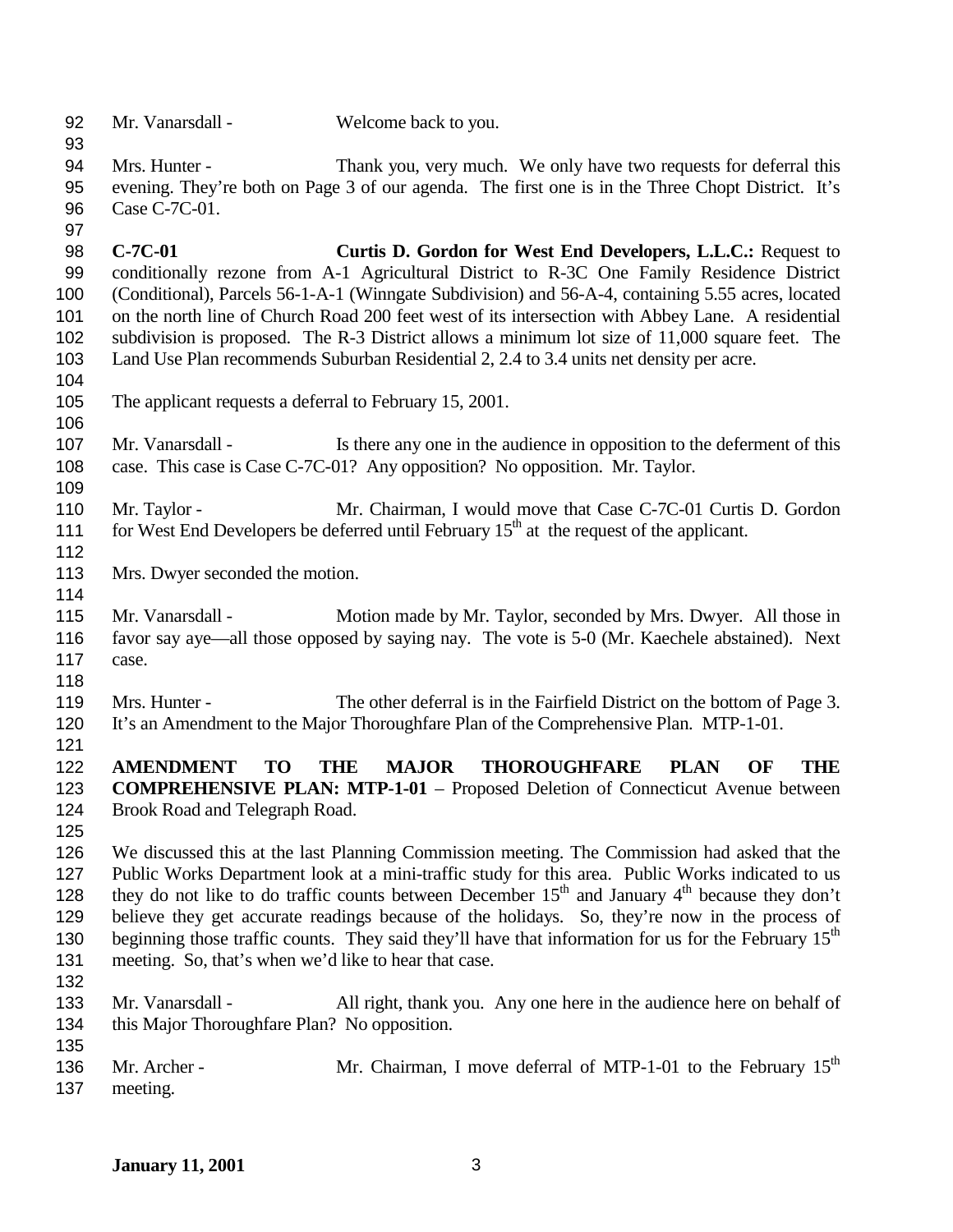| 138<br>139<br>140                      | Mr. Taylor seconded the motion.                                |                                                                                                                                                                                                                                                                                                                                                                                                                                            |
|----------------------------------------|----------------------------------------------------------------|--------------------------------------------------------------------------------------------------------------------------------------------------------------------------------------------------------------------------------------------------------------------------------------------------------------------------------------------------------------------------------------------------------------------------------------------|
| 141<br>142<br>143                      | Mr. Vanarsdall -                                               | Motion made by Mr. Archer, seconded by Mr. Taylor. All those in<br>favor say aye—all those opposed by saying nay. The vote is 5-0 (Mr. Kaechele abstained).                                                                                                                                                                                                                                                                                |
| 144<br>145                             | Do we have any expedited items, tonight?                       |                                                                                                                                                                                                                                                                                                                                                                                                                                            |
| 146<br>147                             | Mrs. Hunter -                                                  | No expedited agenda.                                                                                                                                                                                                                                                                                                                                                                                                                       |
| 148<br>149<br>150                      | Mr. Vanarsdall -<br>With that, Mr. Marlles, we'll trade seats. | Okay. No expedited agenda. All right, thank you, Mrs. Hunter.                                                                                                                                                                                                                                                                                                                                                                              |
| 151<br>152<br>153<br>154<br>155<br>156 | Mr. Marlles -<br>of the meeting.                               | Thank you, Mr. Chairman. The next item on the agenda is the<br>election of Chairman. It does give me a great deal of pleasure to handle this portion of the agenda.<br>As I think Mr. Vanarsdall pointed out, the first meeting of each year, the Planning Commission<br>elects its chairman and vice-chairman for the coming year. At this time we will conduct this portion                                                              |
| 157<br>158                             |                                                                | I'd like to open the floor for nominations for Chairman of the Planning Commission for 2001.                                                                                                                                                                                                                                                                                                                                               |
| 159<br>160                             | Mr. Vanarsdall -                                               | I nominate Chris Archer to lead us through 2001 as Chairman.                                                                                                                                                                                                                                                                                                                                                                               |
| 161<br>162                             | Mrs. Dwyer seconded the motion.                                |                                                                                                                                                                                                                                                                                                                                                                                                                                            |
| 163<br>164<br>165                      | Mr. Marlles -                                                  | We have moved and seconded that Mr. Archer serve as Chairman for<br>the Year 2001. Are there any other nominations? Do we have a motion to close nominations?                                                                                                                                                                                                                                                                              |
| 166<br>167                             | Mr. Vanarsdall -                                               | I move we close the nominations.                                                                                                                                                                                                                                                                                                                                                                                                           |
| 168<br>169                             | Mr. Marlles -                                                  | Do we have a second?                                                                                                                                                                                                                                                                                                                                                                                                                       |
| 170<br>171                             | Mr. Jernigan seconded the motion.                              |                                                                                                                                                                                                                                                                                                                                                                                                                                            |
| 172<br>173<br>174<br>175<br>176<br>177 | Mr. Marlles -                                                  | We have a motion and a second to close nominations for Chairman.<br>All those in favor for Mr. Archer for Chairman of the Planning Commission for the Year 2001<br>signify by saying aye. I believe that is unanimous. Mr. Archer is elected Chairman of the Planning<br>Commission for the Year 2001. Congratulations, Mr. Archer. Mr. Archer, would you like to take<br>your chair now, or wait until the election of the Vice-Chairman. |
| 178<br>179                             | Mr. Archer -                                                   | Go ahead.                                                                                                                                                                                                                                                                                                                                                                                                                                  |
| 180<br>181<br>182                      | Mr. Marlles -                                                  | That's fine. We'll now vote for the position of Vice-Chairman for<br>the Planning Commission for the coming year. Are there any nominations for Vice-Chairman?                                                                                                                                                                                                                                                                             |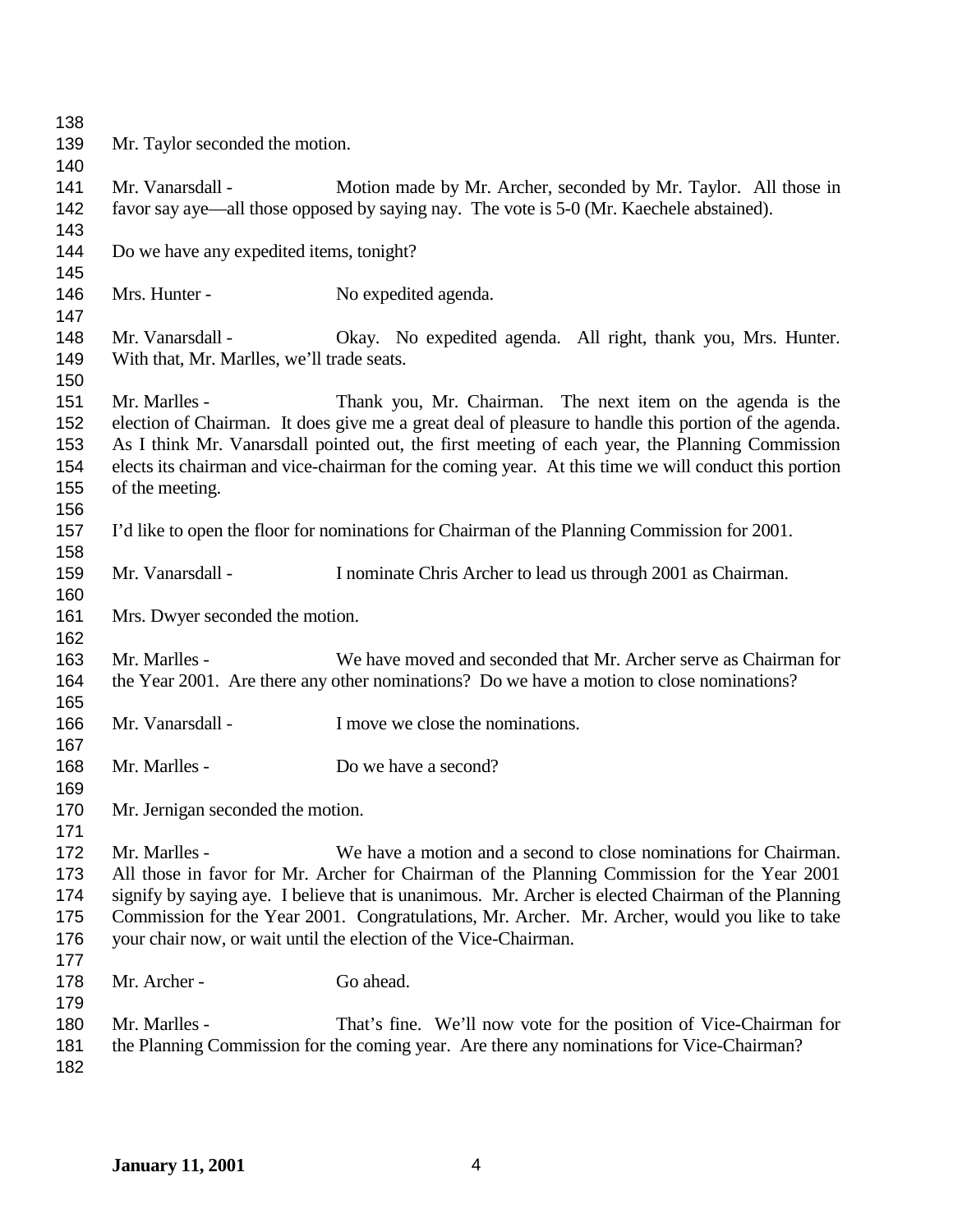| 183 | Mr. Vanarsdall -                                                                                   | I move that Mrs. Elizabeth Dwyer be nominated to be the Vice-                                      |
|-----|----------------------------------------------------------------------------------------------------|----------------------------------------------------------------------------------------------------|
| 184 | Chairman and lead us for 2001.                                                                     |                                                                                                    |
| 185 |                                                                                                    |                                                                                                    |
| 186 | Mr. Marlles -                                                                                      | Do we have a second?                                                                               |
| 187 |                                                                                                    |                                                                                                    |
| 188 | Mr. Taylor -                                                                                       | I'll second that.                                                                                  |
| 189 |                                                                                                    |                                                                                                    |
| 190 | Mr. Marlles -                                                                                      | Mr. Taylor. Are there any other nominations from the floor? Do we                                  |
| 191 | have a motion to close nominations?                                                                |                                                                                                    |
| 192 |                                                                                                    |                                                                                                    |
| 193 | Mr. Vanarsdall -                                                                                   | I move nominations be closed.                                                                      |
| 194 |                                                                                                    |                                                                                                    |
| 195 | Mr. Taylor seconded the motion.                                                                    |                                                                                                    |
| 196 |                                                                                                    |                                                                                                    |
| 197 | Mr. Marlles -                                                                                      | We have a motion that has been seconded that Mrs. Dwyer serve as                                   |
| 198 |                                                                                                    | Vice-Chairman of the Commission for the Year 2001. All those in favor, signify by saying aye—all   |
| 199 |                                                                                                    | those opposed by saying nay. I believe that, again, is unanimous. Congratulations, Mrs. Dwyer on   |
| 200 | being elected Vice-Chair.                                                                          |                                                                                                    |
| 201 |                                                                                                    |                                                                                                    |
| 202 | Mr. Archer -                                                                                       | All right, are we ready?                                                                           |
| 203 |                                                                                                    |                                                                                                    |
| 204 | Mr. Marlles -                                                                                      | Yes sir.                                                                                           |
| 205 |                                                                                                    |                                                                                                    |
| 206 | Mr. Archer -                                                                                       | Mr. Secretary, I had a few things I wanted to say, but Mr. Vanarsdall                              |
| 207 |                                                                                                    | already said them all. I would like to wish everybody a happy new year. I think officially you can |
| 208 | wish a happy new year until you get your W-2 form. And, with that, I'll turn the meeting back over |                                                                                                    |
| 209 | to our Secretary, Mr. Marlles.                                                                     |                                                                                                    |
| 210 |                                                                                                    |                                                                                                    |
| 211 | Mr. Marlles -                                                                                      | Mr. Chairman, the next item on the agenda is the adoption of any                                   |
| 212 |                                                                                                    | new Planning Commission Rules and Regulations. Staff has no recommendations as far as any          |
| 213 |                                                                                                    | changes to the existing Rules and Regulations. I have not heard from any Planning Commission       |
| 214 |                                                                                                    | member that they have any recommendations. However, we can discuss that if there are any           |
| 215 | suggestions at this point.                                                                         |                                                                                                    |
| 216 | Mr. Archer -                                                                                       | Is there any discussion on the Rules and Regulations?                                              |
| 217 |                                                                                                    |                                                                                                    |
| 218 | Mr. Vanarsdall -                                                                                   | If there are no changes, I move we adopt the Rules and Regulations                                 |
| 219 | as presented.                                                                                      |                                                                                                    |
| 220 |                                                                                                    |                                                                                                    |
| 221 | Mr. Taylor seconded the motion.                                                                    |                                                                                                    |
| 222 |                                                                                                    |                                                                                                    |
| 223 | Mr. Archer -                                                                                       | Motion by Mr. Vanarsdall, seconded by Mr. Taylor, that we adopt                                    |
| 224 |                                                                                                    | the rules and regulations. All in favor let it be known by saying aye—all those opposed by saying  |
| 225 |                                                                                                    | nay. The vote is 5-0 (Mr. Kaechele abstained). The Rules and Regulations are adopted and           |
| 226 | unchanged, I believe?                                                                              |                                                                                                    |
| 227 |                                                                                                    |                                                                                                    |
| 228 | Mr. Marlles -                                                                                      | Yes sir.                                                                                           |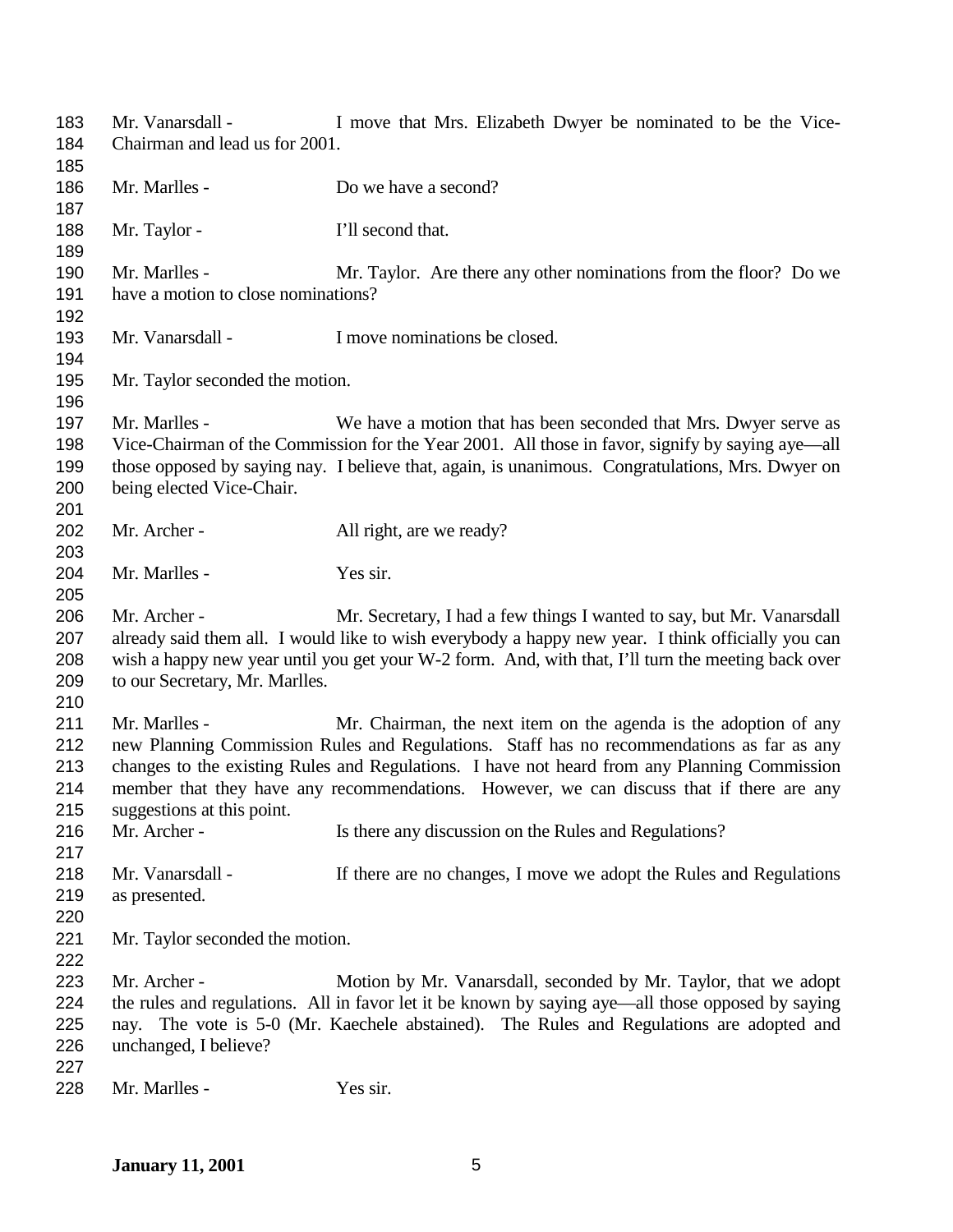230 Mrs. Dwyer - And these are the Rules dated April 5, 2000. Mr. Marlles - Yes ma'am. Mr. Archer - All right, next item, Mr. Secretary. **Deferred from the November 9, 2000 Meeting: C-36C-00 Gloria L. Freye for McDonald's Corp.:** Request to conditionally rezone from R-3 One Family Residence District and B-1 Business District to O-2C Office District (Conditional) and B-2C Business District (Conditional), Parcels 61-A-29, 30, and 31, described as follows: Parcel 1: Beginning at a point in the northern right-of-way line for Parham Road, approximately 409' west of the western right-of-way line of Staples Mill Road, and running in a clockwise direction N.15°20'21´W., 289.74' to a point; thence N. 74°33'24" E., 145.89' to a point; thence S. 18`36'48" E., 292.10' to a point in the southern right-of-way of Parham Road; thence along a curve to the left having an arc length of 82.22', a radius of 1,959.86', and a chord bearing S. 69° 31'40"W., 82.21' to a point; thence S. 74°38'51" W., 80.69' to the point of beginning, containing 45,831 Sq. ft., 1.05 acres more or less. Parcel 2 Beginning at a point in the northern right-of-way line for Parham Road, approximately 246' west of the western right-of-way line of Staples Mill Road, and running in a clockwise direction N. 18°36'48"W., 292.10' to a point; thence N. 74°33'24" E., 267.88' to a point on the western right-of- way for Staples Mill Road; thence with the right-of-way for Staples Mill Road S. 10°50'09" E., 4.33' to a point; thence S. 01°59' 43" E., 69.87' to a point; thence S. 16°01'00" E., 36.42' to a point; thence S. 64°32'09" W., 8.25' to a point; thence S. 16°23'21" E., 11.11' to a point; thence N. 74°31' 10" E., 8.12' to a point; thence S. 15°42'59" E., 134.15' to a point; thence S. 31°53'21" W., 38.40' to a point in the northern right-of-way for Parham Road; thence with the northern right-of- way of Parham Road S. 71°31' 58" W., 135.94' to a point; thence S. 72°02'44" W.,45.01' to a point; thence along a curve to the left having an arc length of 26.97', a radius of 1,959.86', and a chord bearing S.71°07' 25" W., 26.97' to the point of beginning, containing 69,843 Sq. Ft., 1.60 acres more or less. Mr. Marlles - The Staff report will be given by Mr. Mark Bittner. Mr. Archer - Thank you, Mr. Secretary. Is there any one here in opposition to C- 36C-00. We do have opposition, Mr. Secretary. Before Mr. Bittner starts, would you like to just state the rules now for opposition now so that we can move smoothly. Mr. Marlles - Sure. Ladies and gentlemen, it is the policy of the Planning Commission that when there is opposition to a case that the applicant be given 10 minutes to make his presentation. That 10 minutes does not include any time answering questions from the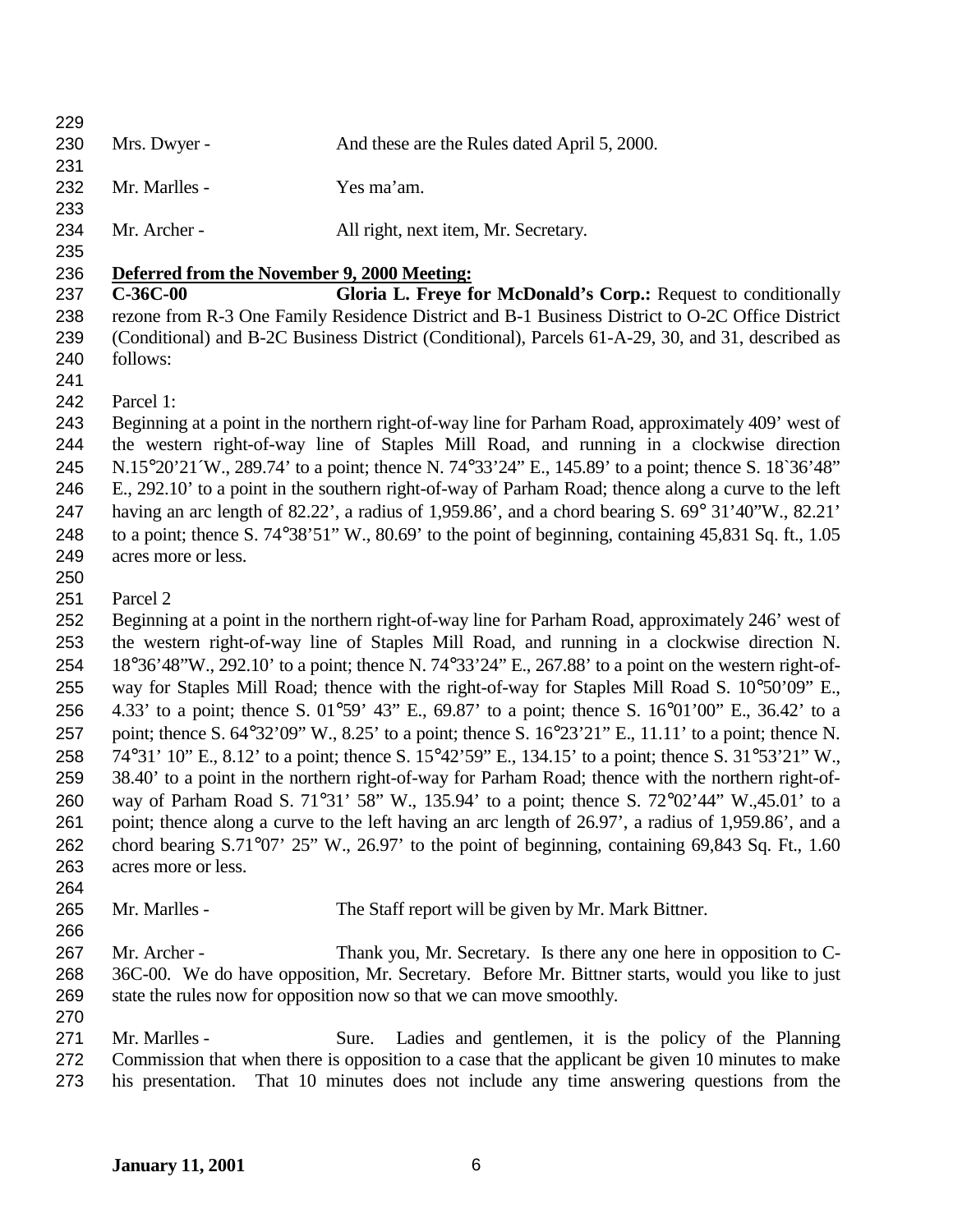Commission. Usually, it's a good idea for the applicant to reserve some time for rebuttal to questions.

 The opponents are also given a total of 10 minutes to ask questions or to express their concerns regarding the case. Again, any time spent answering questions is not included in that 10-minute timeframe.

- 281 Mr. Archer All right, thank you, Mr. Secretary. Mr. Bittner.
- 

 Mr. Mark Bittner, County Planner - Thank you, Mr. Chairman. The eastern portion of this site would be zoned B-2C and house the proposed McDonalds. The western portion would be zoned O-2C, and contain future office development.

- The property in question is designated Office in the 2010 Plan. Staff feels this proposal is inconsistent with the predominant Parham Road character, as well as the Office designation of the property.
- Staff has several comments on the submitted proffers. If the Planning Commission were to consider this request to be acceptable, staff recommends that the following comments be addressed by the applicant: Number 1 is landscaped areas.
- 
- The proffers have been amended to provide a 25-foot landscape buffer along Parham and Staples Mill Road frontages of this property. These buffers were previously 30 feet in a previous form of this application. The application should consider providing 30 feet instead of 25 feet on the frontage buffers.
- 
- Issue 2 is the architectural treatment. A building elevation has been proffered, and you can see it here (referring to slide). This is a building that they have proffered that's superimposed over a picture of the corner of Parham and Staples Mill.
- 
- Staff feels that the building elevation could be modified to better complement the nearby office developments. To that end, staff recommends that the applicant consider the following amendments to the building elevation. And I'd also like to show you a building elevation, which we feel incorporates these items that I'm going to now list.
- 

 This is the Burger King on Route 10, near the Chesterfield County Courthouse (referring to slide). We suggest that the applicant have less glass and more brick on the exterior of their building, such as this Burger King. We also suggest that the windows be accented with muntins which are thin strips of wood on top of the glass panes. These are common in windows in colonial buildings.

 We recommend that the roofline be heightened to create a two-story illusion. Again, in keeping with the nearby office development, including the Courthouse Commons Office development just down Parham Road. Also we recommend dormers and dormer windows be incorporated into the raised roofline.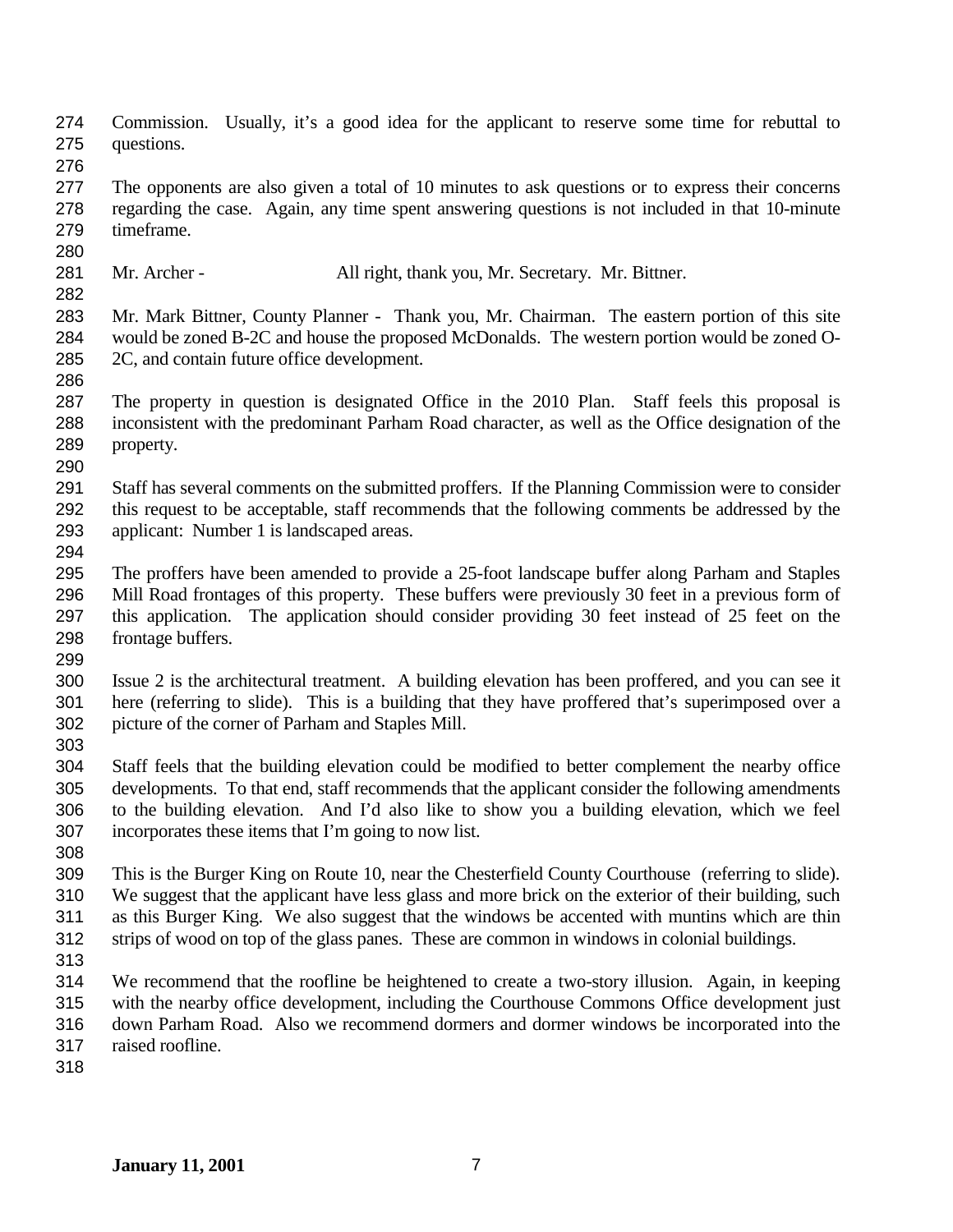Issue 3 is the play area. This proffer states that, "Any children's play area shall be located within the building." Staff continues to recommend that the applicant consider prohibiting a children's play area contained on many McDonalds sites. Play land areas are generally brightly colored and sit in front of the building. If not designed properly, they can detract from the site's aesthetics. Our final issue has to deal with inter-parcel connection. I'll go back to the Land Use Plan here. The applicant has proffered that there will be no driveway connection from either the B-2 portion of the site to the north, or the O-2 portion to the north. Staff supports having no connection between the business property and the property to the north which is recommended for office development. However, staff does feel the potential for connection for the office portion of the property, with that property to the north, should be preserved in the hopes that, perhaps, some day somebody might amass all this property in this area here (referring to slide) and bring it together with this and create a nice coordinated office development that would be accessed from both Parham or Staples Mill. To summarize, this application is not consistent with the 2010 Plan, and staff cannot support it. If the Planning Commission deems this proposal acceptable, staff recommends that the applicant address the issues presented tonight. I'd be happy to answer any questions you may have. Mr. Archer - Thank you, Mr. Bittner. Are there questions for Mr. Bittner from the Commission? Mrs. Dwyer - Mr. Bittner, I have one question. In your staff report, you mentioned that on Parham Road west of Staples Mill in the area there are no properties designated for business use. But, the Rite Aid would qualify as a business use, would it not, and that is… Mr. Bittner - That is zoned and used, but it's not designated on the Land Use Plan. Mrs. Dwyer - Okay. Mr. Bittner - The Rite Aid sits right here (referring to slide) on this corner and you can see that property was designated for single-family residential. Mrs. Dwyer - Okay. So, the Land Use Plan didn't call for it, but it was zoned for business nonetheless? Mr. Taylor - Mr. Bittner, I've got a question with regard to your comment on the play area. Could you clarify that? Your preference would be an indoor play area? Mr. Bittner - Our preference would be to prohibit play areas. Maybe I can show here (referring to slide). You see a play area on the front of this McDonalds, which is on Parham near Three Chopt. The applicant has proffered any play area on the site would be indoors which would help the aesthetics. Again, though, we think the best way is just to prohibit them altogether. Probably, the most people going to this McDonald's would be workers in the offices, including the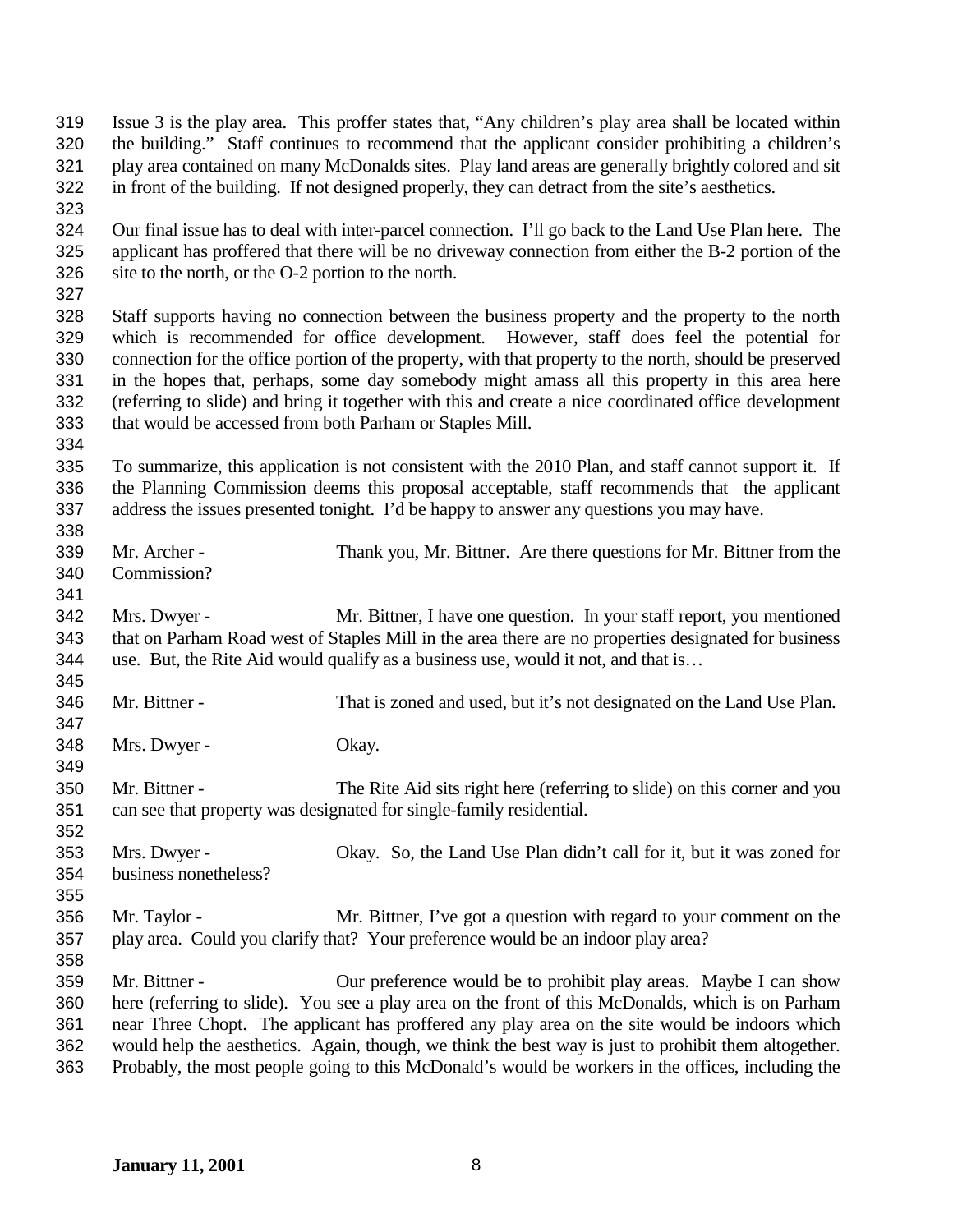County complex here. I don't feel a play area would be necessary at this McDonalds, although the applicant might differ with that. Mr. Taylor - Thank you. Mr. Archer - Okay. Any further questions of Mr. Bittner? Thank you, sir. Okay, Ms. Freye. Mrs. Gloria Freye - Yes sir. Good evening, Mr. Chairman, members of the Commission. My name is Gloria Freye. I'm an attorney here on behalf of McDonalds. Also here representing McDonalds, this evening, is Bill Savage. I'd like to begin first by thanking Mr. Vanarsdall for working with us so patiently through this long process when we filed. You can tell by the number of deferrals. We've had six deferrals. There are a lot of issues involved in this and we've worked very hard. And I'd like to thank staff, as well, for working with us. This is a very different case before you this evening than the case that was applied for. When we applied for this, the application actually showed the McDonalds fronting on Parham. And, a lot of those concerns about the Office designation for the Land Use Plan arose in connection with that. And the concern was that retail could creep down that corridor toward the Office development of Courthouse Commons. During the course of working with the staff, McDonalds was able to get the Shell station which is on the corner under contract. That enabled us to move the McDonalds to the corner and have an over one acre site that we could zone O-2 for the Office development to put that in place for the future office development that staff would like to see along that corridor. McDonalds has proffered a site layout, which I'd like to show you. One of the improvements in proposing the McDonalds Restaurant on the corner, instead of the Shell station, the Shell station actually has four access points right there at the corner very close to the intersection. By moving the McDonalds to the corner, we can have proffered one access onto Staples Mill and one access onto Parham. The other advantage is, with the access on Parham, we've made that a shared driveway so that can serve the future office development as well. Mr. Bittner did talk about our proffer of restricting vehicular traffic from the parcel to the north, both through the office and the restaurant parcel. There's a lot of concern about the amount of traffic that comes through there. And, not knowing what that development on the north might be in the future, we feel like that's an issue that should be addressed in the future when we know what that development's going to be. We feel that the zoning that we're asking here is consistent with the zoning on the other corners. As you pointed out, Mrs. Dwyer, we do have the Rite Aid across the street which is zoned B-2. If I'm not mistaken, I think the Land Use Plan called for that to be Office before it was rezoned. There is B-2 at the Burger King. And, of course, there is office on the other corner.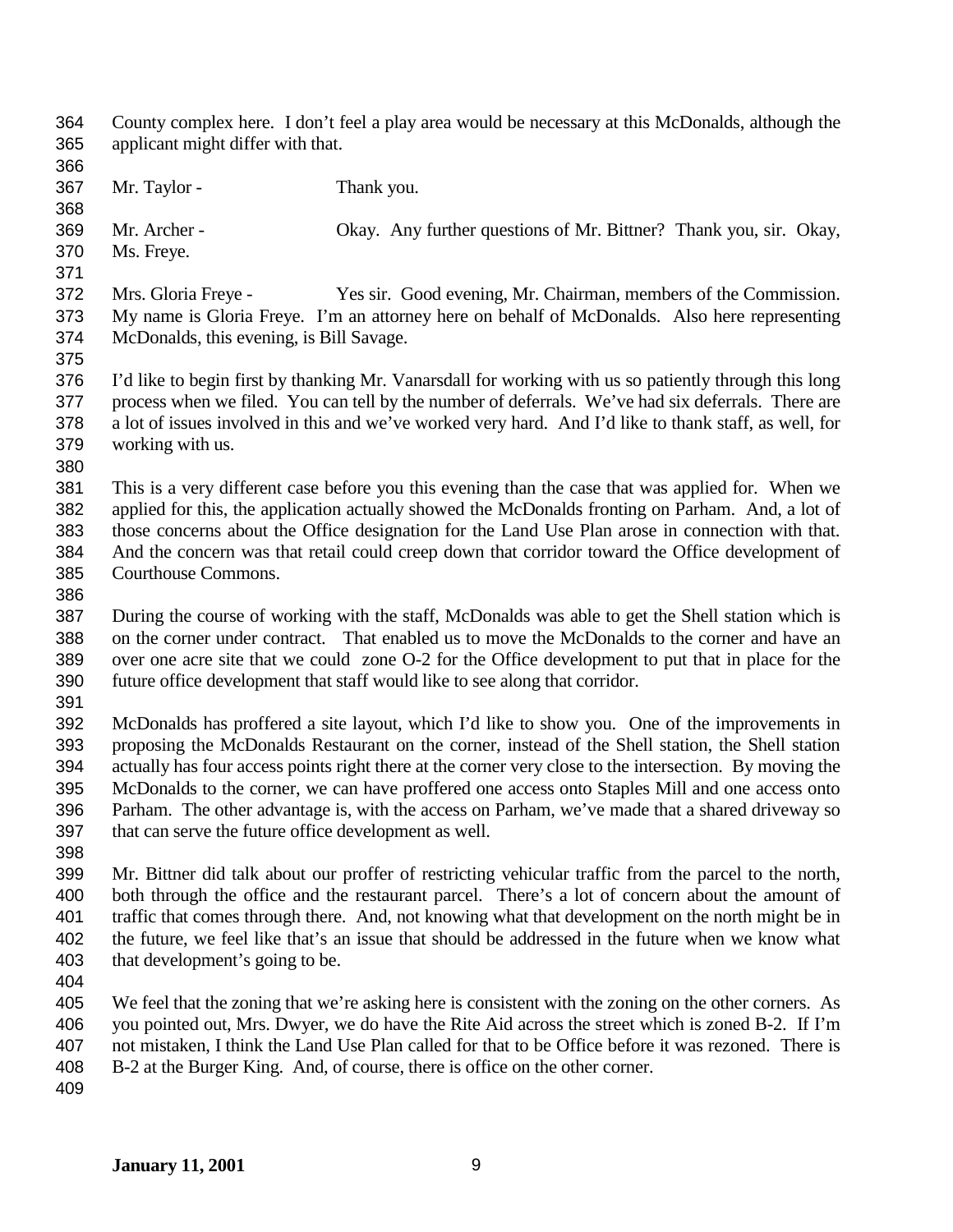- We feel that this zoning is much preferred over the unconditional B-1 zoning that is there now. We
- are proffering much higher development standards than what would be permitted in the B-1 that
- would come with that. We've also proffered out 11 of the B-2 uses which, in talking with the staff, we did not feel would be appropriate uses at this site.
- 
- We've also proffered to set back the storm water management—the BMP, at least 75 feet from Parham and to put in landscaping that would screen it.
- 

 We are proffering irrigated buffers of 25 feet. And Mr. Bittner has concern about that. The 25 feet is the minimum. And there are only a couple of places where they only have the 25 feet. And you can see the driveway on the corner and on either side of each access, we have 50, 75, 100 feet. So, the 25 is a minimum. The rest of it is much larger. It's also much larger than what was proffered with the Rite Aid across the street, which was only 25 as well.

 The next issue that Mr. Bittner raised was the appearance of the building. When we were fronting this property onto Parham, that aligned it with the Courthouse Commons Office building. And there was a lot of concern about making it be compatible with that and future office uses.

 So, McDonalds looked at that development and incorporated a lot of those features into the elevation that you all had before you. I think all of you have color copies of it, or we could put it back up. What we've done is we have incorporated the raised roof. We've added dental molding. We've added gables in the roof. We've made the color scheme the same as those in Courthouse Commons. We've actually found a brick that matches the red color that's used in Courthouse Commons. We've minimized the amount of glass. We've used the dark paint for the color trim to incorporate those features.

- 436 Mr. Archer - Mrs. Freye.
- Mrs. Freye Yes sir.
- Mr. Archer Excuse me. I believe we neglected to ask you if you wanted to reserve some rebuttal time. You have between four and five minutes left.
- Mrs. Freye I think I'd like to reserve about two minutes.
- Mr. Archer - We'll let you know.
- Mrs. Freye - Thank you. So, we have proffered this elevation. We've also proffered that, if there's a play area, not only would it be inside, but it would not be visible from Parham. That would be designed that way and you could ensure that as you go through the POD process.
- 
- We've limited the height of the freestanding sign here to 10 feet. It would be a five-foot sign on a five-foot brick base. And, I think with a B-1, you could actually have a 25-foot tall sign. So, we've improved that as well.
-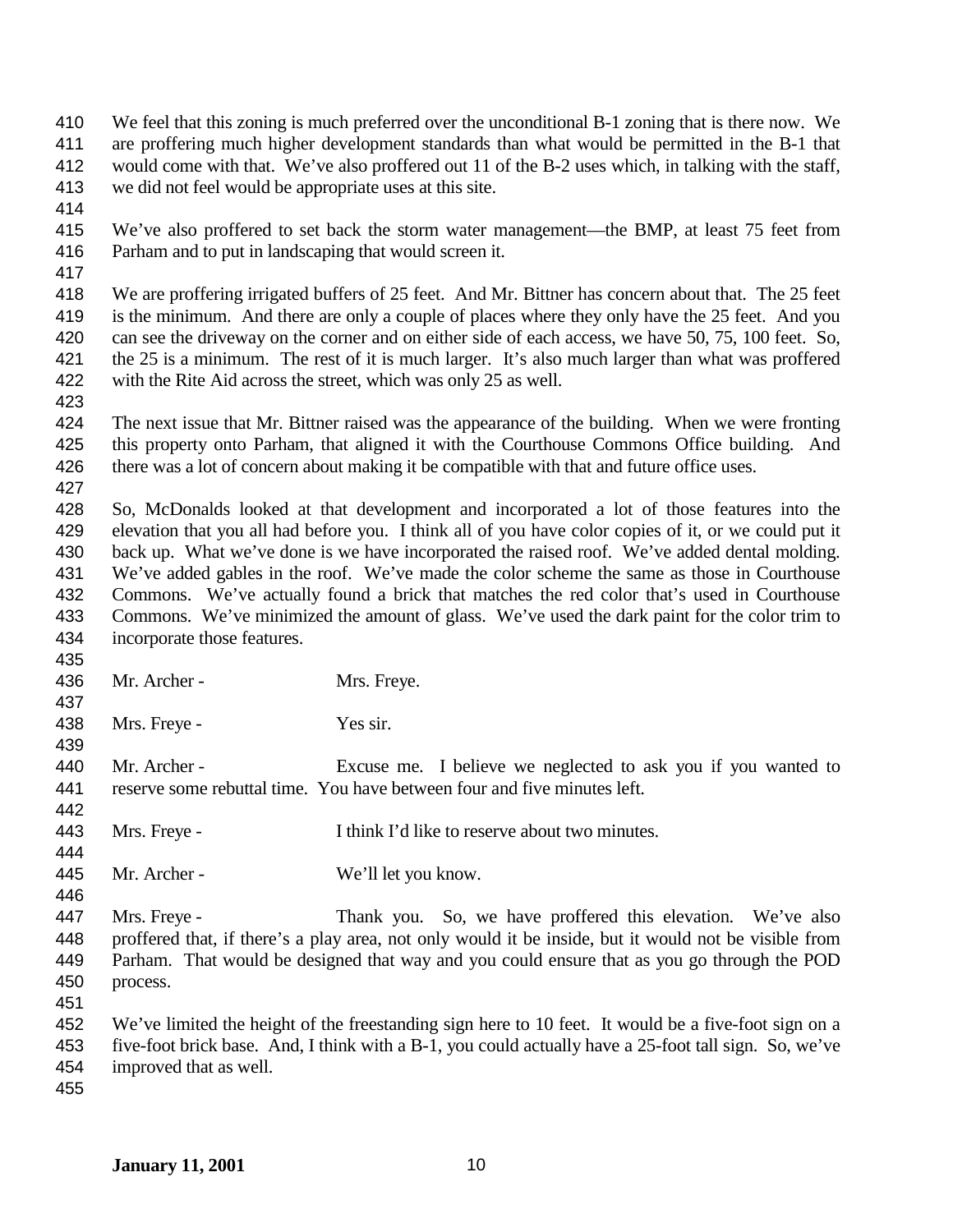| 456 |                                                                                                            | There are other proffers about lighting and screening, building height and loud speakers which are    |  |
|-----|------------------------------------------------------------------------------------------------------------|-------------------------------------------------------------------------------------------------------|--|
| 457 | in the case. I was not aware that there was any opposition. I mean, these many months, we had not          |                                                                                                       |  |
| 458 | heard of any opposition. So, I'm a little surprised that there are folks here this evening. But, I am      |                                                                                                       |  |
| 459 |                                                                                                            | interested in hearing what they have to say. And, hopefully, I'll be able to address that.            |  |
| 460 |                                                                                                            |                                                                                                       |  |
| 461 |                                                                                                            | We do see this as an opportunity to replace an older development of unconditional B-1 with zoning     |  |
| 462 |                                                                                                            | that has much higher development standards that are proffered. We feel this is a very stylish         |  |
| 463 |                                                                                                            | McDonalds. It's very compatible with the future office use that staff would like to see on Parham.    |  |
| 464 |                                                                                                            | It's very much in character with the development on the corners. And, for these reasons, we ask       |  |
| 465 |                                                                                                            | that you recommend approval, and we'd be glad to answer any questions that you have.                  |  |
| 466 |                                                                                                            |                                                                                                       |  |
| 467 | Mr. Archer -                                                                                               | Thank you, Mrs. Freye. Are there questions for Mrs. Freye from the                                    |  |
| 468 | Commission?                                                                                                |                                                                                                       |  |
| 469 |                                                                                                            |                                                                                                       |  |
| 470 | Mr. Kaechele -                                                                                             | Does the site plan show a drive-thru pick up I guess would be kind of                                 |  |
| 471 | the north side of the building?                                                                            |                                                                                                       |  |
| 472 |                                                                                                            |                                                                                                       |  |
| 473 | Mrs. Freye -                                                                                               | Yes sir. The drive is on the backside of the property. If on Staples                                  |  |
| 474 | Mill, it would be on the other side.                                                                       |                                                                                                       |  |
| 475 |                                                                                                            |                                                                                                       |  |
| 476 | Mr. Vanarsdall -                                                                                           | Mrs. Freye, I believe that Mr. Savage said, of course, I know we                                      |  |
| 477 |                                                                                                            | were just talking about it, that we really weren't all that enthused about having a play area anyway. |  |
| 478 | That doesn't mean he won't do it, but I mean                                                               |                                                                                                       |  |
| 479 |                                                                                                            |                                                                                                       |  |
| 480 | Mrs. Freye -                                                                                               | We'd like to have the play area. I know that Mr. Bittner has made a                                   |  |
| 481 |                                                                                                            | comment about that. Primarily, it would serve people traveling to and from work and office            |  |
| 482 |                                                                                                            | employees, government workers. But, there's a large residential development further up Staples        |  |
| 483 | Mill that's going to be developed; families with children in the Cross Creek development. And              |                                                                                                       |  |
| 484 | there are a lot of people that like to have that facility for their children and their grandchildren. So,  |                                                                                                       |  |
| 485 | we don't want to give up that option. We are willing to put it inside, scale it, and design it so that its |                                                                                                       |  |
| 486 |                                                                                                            | not visible and would not detract from the stylishness of this building.                              |  |
| 487 |                                                                                                            |                                                                                                       |  |
| 488 | Mr. Vanarsdall -                                                                                           | It would be on the back, too.                                                                         |  |
| 489 |                                                                                                            |                                                                                                       |  |
| 490 | Mrs. Freye -                                                                                               | Yes sir.                                                                                              |  |
| 491 |                                                                                                            |                                                                                                       |  |
| 492 | Mrs. Dwyer -                                                                                               | Would you then need to increase the square footage of the building,                                   |  |
| 493 |                                                                                                            | as presented in the site plan if you were going to add or include a play area?                        |  |
| 494 |                                                                                                            |                                                                                                       |  |
| 495 | Mrs. Freye -                                                                                               | No. It would fit within this building that we're showing you.                                         |  |
| 496 |                                                                                                            |                                                                                                       |  |
| 497 | Mrs. Dwyer -                                                                                               | This is the BMP that back L-shaped sort of light green (referring to                                  |  |
| 498 | slide)?                                                                                                    |                                                                                                       |  |
| 499 |                                                                                                            |                                                                                                       |  |
| 500 | Mrs. Freye -                                                                                               | Yes.                                                                                                  |  |
| 501 |                                                                                                            |                                                                                                       |  |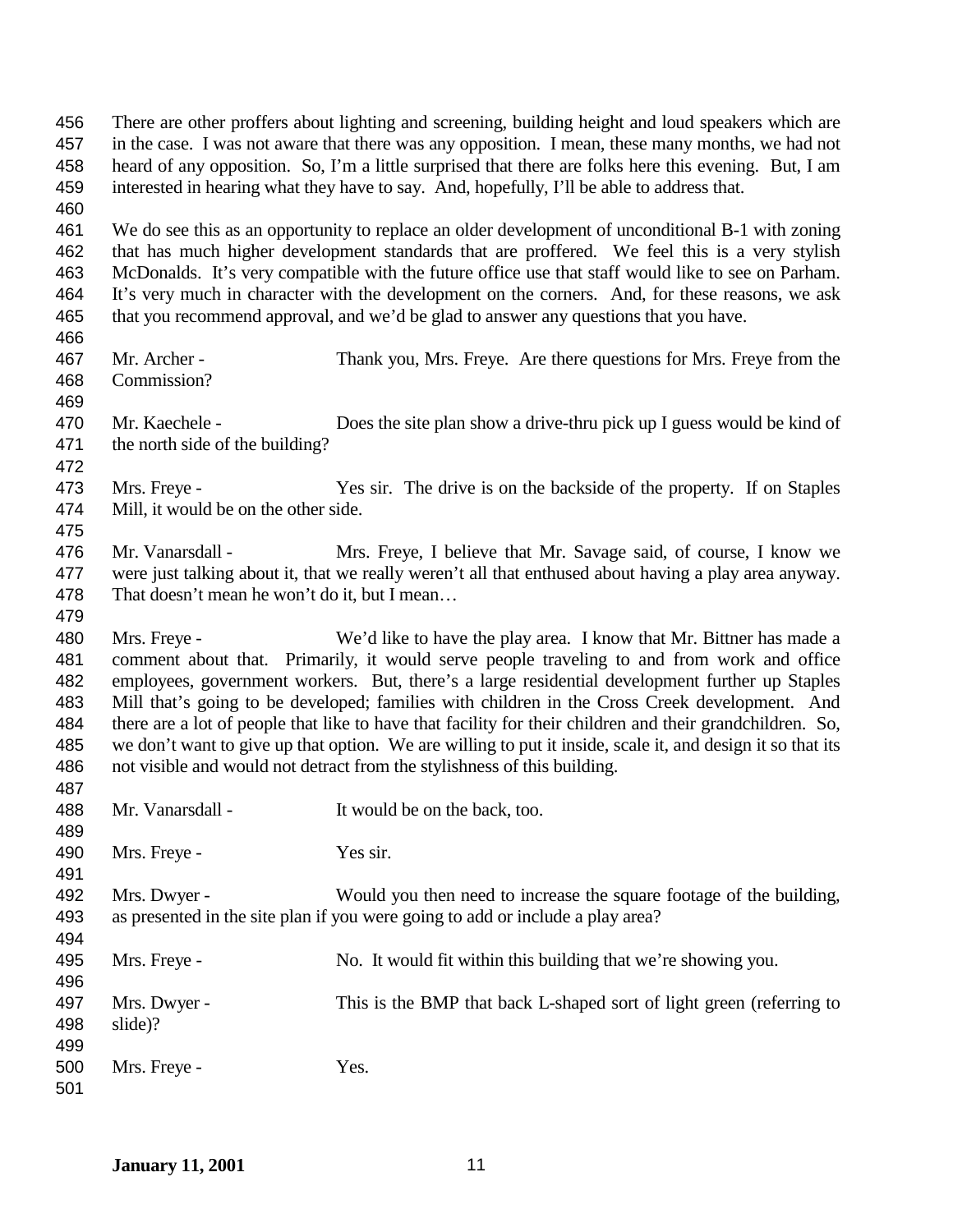| it. But will it be wet pond, dry pond?<br>503<br>504<br>505<br>Mrs. Freye -<br>Probably a dry, and screened comparably to the way the Rite Aid one<br>is screened across the street. You hardly don't know its there.<br>506<br>507<br>508<br>Mrs. Dwyer -<br>So, it will be grassy?<br>509<br>510<br>Mrs. Freye -<br>Yes.<br>511<br>512<br>Mrs. Dwyer -<br>A grassed in area, not concrete or<br>513<br>514<br>Mrs. Freye -<br>No.<br>515<br>516<br>Mr. Archer -<br>Okay. Further questions for Mrs. Freye?<br>517<br>518<br>Mr. Taylor -<br>I have one. What is the square footage of the footprint of the<br>building, roughly?<br>519<br>Mrs. Freye -<br>I've forgotten. Approximately 4000.<br>520<br>521<br>522<br>In thinking about a play area, what would you assure the area of that<br>Mr. Taylor -<br>523<br>play area would be as a fraction of the 4,000 or<br>524<br>525<br>Mrs. Freye -<br>About 400 square feet.<br>526<br>527<br>Mr. Taylor -<br>So, that's roughly 10 percent?<br>528<br>529<br>Mr. Savage -<br>Yes sir.<br>530<br>531<br>Mrs. Dwyer -<br>Mrs. Freye, I think you addressed the question of the access from the<br>O-2 portion to the existing office that surrounds it. Thinking the proffers restricted that, and staff<br>532<br>533<br>suggested that not be restricted, is that an issue?<br>534<br>Mrs. Freye -<br>We would prefer to have that restriction there. We don't know what<br>535<br>that development is going to be to the north. If the north does develop to office, that would be a<br>536<br>537<br>condition that could be easily amended at that time. We just don't know what's going to go there.<br>538<br>We're perfectly willing to accommodate office to the west of us, because we are zoned that way and<br>539<br>would like to see office go there. But, we don't know what's going to happen on the north side.<br>540<br>541<br>Mrs. Dwyer -<br>But if you didn't restrict access from this office parcel, then in the<br>542<br>proffer you could still make a business decision not to make a connection.<br>543<br>544<br>That's true, but there have been expressions of concern about the<br>Mrs. Freye -<br>545<br>amount of traffic that's on Parham. And, if you open up that access, we don't know what we are<br>opening it up to and we'd just as soon not do that at this time.<br>546 | 502 | Mrs. Dwyer - | What would that look like? I know you said you'd landscape around |
|---------------------------------------------------------------------------------------------------------------------------------------------------------------------------------------------------------------------------------------------------------------------------------------------------------------------------------------------------------------------------------------------------------------------------------------------------------------------------------------------------------------------------------------------------------------------------------------------------------------------------------------------------------------------------------------------------------------------------------------------------------------------------------------------------------------------------------------------------------------------------------------------------------------------------------------------------------------------------------------------------------------------------------------------------------------------------------------------------------------------------------------------------------------------------------------------------------------------------------------------------------------------------------------------------------------------------------------------------------------------------------------------------------------------------------------------------------------------------------------------------------------------------------------------------------------------------------------------------------------------------------------------------------------------------------------------------------------------------------------------------------------------------------------------------------------------------------------------------------------------------------------------------------------------------------------------------------------------------------------------------------------------------------------------------------------------------------------------------------------------------------------------------------------------------------------------------------------------------------------------------------------------------------------------------------------------------------------------------------------------------|-----|--------------|-------------------------------------------------------------------|
|                                                                                                                                                                                                                                                                                                                                                                                                                                                                                                                                                                                                                                                                                                                                                                                                                                                                                                                                                                                                                                                                                                                                                                                                                                                                                                                                                                                                                                                                                                                                                                                                                                                                                                                                                                                                                                                                                                                                                                                                                                                                                                                                                                                                                                                                                                                                                                           |     |              |                                                                   |
|                                                                                                                                                                                                                                                                                                                                                                                                                                                                                                                                                                                                                                                                                                                                                                                                                                                                                                                                                                                                                                                                                                                                                                                                                                                                                                                                                                                                                                                                                                                                                                                                                                                                                                                                                                                                                                                                                                                                                                                                                                                                                                                                                                                                                                                                                                                                                                           |     |              |                                                                   |
|                                                                                                                                                                                                                                                                                                                                                                                                                                                                                                                                                                                                                                                                                                                                                                                                                                                                                                                                                                                                                                                                                                                                                                                                                                                                                                                                                                                                                                                                                                                                                                                                                                                                                                                                                                                                                                                                                                                                                                                                                                                                                                                                                                                                                                                                                                                                                                           |     |              |                                                                   |
|                                                                                                                                                                                                                                                                                                                                                                                                                                                                                                                                                                                                                                                                                                                                                                                                                                                                                                                                                                                                                                                                                                                                                                                                                                                                                                                                                                                                                                                                                                                                                                                                                                                                                                                                                                                                                                                                                                                                                                                                                                                                                                                                                                                                                                                                                                                                                                           |     |              |                                                                   |
|                                                                                                                                                                                                                                                                                                                                                                                                                                                                                                                                                                                                                                                                                                                                                                                                                                                                                                                                                                                                                                                                                                                                                                                                                                                                                                                                                                                                                                                                                                                                                                                                                                                                                                                                                                                                                                                                                                                                                                                                                                                                                                                                                                                                                                                                                                                                                                           |     |              |                                                                   |
|                                                                                                                                                                                                                                                                                                                                                                                                                                                                                                                                                                                                                                                                                                                                                                                                                                                                                                                                                                                                                                                                                                                                                                                                                                                                                                                                                                                                                                                                                                                                                                                                                                                                                                                                                                                                                                                                                                                                                                                                                                                                                                                                                                                                                                                                                                                                                                           |     |              |                                                                   |
|                                                                                                                                                                                                                                                                                                                                                                                                                                                                                                                                                                                                                                                                                                                                                                                                                                                                                                                                                                                                                                                                                                                                                                                                                                                                                                                                                                                                                                                                                                                                                                                                                                                                                                                                                                                                                                                                                                                                                                                                                                                                                                                                                                                                                                                                                                                                                                           |     |              |                                                                   |
|                                                                                                                                                                                                                                                                                                                                                                                                                                                                                                                                                                                                                                                                                                                                                                                                                                                                                                                                                                                                                                                                                                                                                                                                                                                                                                                                                                                                                                                                                                                                                                                                                                                                                                                                                                                                                                                                                                                                                                                                                                                                                                                                                                                                                                                                                                                                                                           |     |              |                                                                   |
|                                                                                                                                                                                                                                                                                                                                                                                                                                                                                                                                                                                                                                                                                                                                                                                                                                                                                                                                                                                                                                                                                                                                                                                                                                                                                                                                                                                                                                                                                                                                                                                                                                                                                                                                                                                                                                                                                                                                                                                                                                                                                                                                                                                                                                                                                                                                                                           |     |              |                                                                   |
|                                                                                                                                                                                                                                                                                                                                                                                                                                                                                                                                                                                                                                                                                                                                                                                                                                                                                                                                                                                                                                                                                                                                                                                                                                                                                                                                                                                                                                                                                                                                                                                                                                                                                                                                                                                                                                                                                                                                                                                                                                                                                                                                                                                                                                                                                                                                                                           |     |              |                                                                   |
|                                                                                                                                                                                                                                                                                                                                                                                                                                                                                                                                                                                                                                                                                                                                                                                                                                                                                                                                                                                                                                                                                                                                                                                                                                                                                                                                                                                                                                                                                                                                                                                                                                                                                                                                                                                                                                                                                                                                                                                                                                                                                                                                                                                                                                                                                                                                                                           |     |              |                                                                   |
|                                                                                                                                                                                                                                                                                                                                                                                                                                                                                                                                                                                                                                                                                                                                                                                                                                                                                                                                                                                                                                                                                                                                                                                                                                                                                                                                                                                                                                                                                                                                                                                                                                                                                                                                                                                                                                                                                                                                                                                                                                                                                                                                                                                                                                                                                                                                                                           |     |              |                                                                   |
|                                                                                                                                                                                                                                                                                                                                                                                                                                                                                                                                                                                                                                                                                                                                                                                                                                                                                                                                                                                                                                                                                                                                                                                                                                                                                                                                                                                                                                                                                                                                                                                                                                                                                                                                                                                                                                                                                                                                                                                                                                                                                                                                                                                                                                                                                                                                                                           |     |              |                                                                   |
|                                                                                                                                                                                                                                                                                                                                                                                                                                                                                                                                                                                                                                                                                                                                                                                                                                                                                                                                                                                                                                                                                                                                                                                                                                                                                                                                                                                                                                                                                                                                                                                                                                                                                                                                                                                                                                                                                                                                                                                                                                                                                                                                                                                                                                                                                                                                                                           |     |              |                                                                   |
|                                                                                                                                                                                                                                                                                                                                                                                                                                                                                                                                                                                                                                                                                                                                                                                                                                                                                                                                                                                                                                                                                                                                                                                                                                                                                                                                                                                                                                                                                                                                                                                                                                                                                                                                                                                                                                                                                                                                                                                                                                                                                                                                                                                                                                                                                                                                                                           |     |              |                                                                   |
|                                                                                                                                                                                                                                                                                                                                                                                                                                                                                                                                                                                                                                                                                                                                                                                                                                                                                                                                                                                                                                                                                                                                                                                                                                                                                                                                                                                                                                                                                                                                                                                                                                                                                                                                                                                                                                                                                                                                                                                                                                                                                                                                                                                                                                                                                                                                                                           |     |              |                                                                   |
|                                                                                                                                                                                                                                                                                                                                                                                                                                                                                                                                                                                                                                                                                                                                                                                                                                                                                                                                                                                                                                                                                                                                                                                                                                                                                                                                                                                                                                                                                                                                                                                                                                                                                                                                                                                                                                                                                                                                                                                                                                                                                                                                                                                                                                                                                                                                                                           |     |              |                                                                   |
|                                                                                                                                                                                                                                                                                                                                                                                                                                                                                                                                                                                                                                                                                                                                                                                                                                                                                                                                                                                                                                                                                                                                                                                                                                                                                                                                                                                                                                                                                                                                                                                                                                                                                                                                                                                                                                                                                                                                                                                                                                                                                                                                                                                                                                                                                                                                                                           |     |              |                                                                   |
|                                                                                                                                                                                                                                                                                                                                                                                                                                                                                                                                                                                                                                                                                                                                                                                                                                                                                                                                                                                                                                                                                                                                                                                                                                                                                                                                                                                                                                                                                                                                                                                                                                                                                                                                                                                                                                                                                                                                                                                                                                                                                                                                                                                                                                                                                                                                                                           |     |              |                                                                   |
|                                                                                                                                                                                                                                                                                                                                                                                                                                                                                                                                                                                                                                                                                                                                                                                                                                                                                                                                                                                                                                                                                                                                                                                                                                                                                                                                                                                                                                                                                                                                                                                                                                                                                                                                                                                                                                                                                                                                                                                                                                                                                                                                                                                                                                                                                                                                                                           |     |              |                                                                   |
|                                                                                                                                                                                                                                                                                                                                                                                                                                                                                                                                                                                                                                                                                                                                                                                                                                                                                                                                                                                                                                                                                                                                                                                                                                                                                                                                                                                                                                                                                                                                                                                                                                                                                                                                                                                                                                                                                                                                                                                                                                                                                                                                                                                                                                                                                                                                                                           |     |              |                                                                   |
|                                                                                                                                                                                                                                                                                                                                                                                                                                                                                                                                                                                                                                                                                                                                                                                                                                                                                                                                                                                                                                                                                                                                                                                                                                                                                                                                                                                                                                                                                                                                                                                                                                                                                                                                                                                                                                                                                                                                                                                                                                                                                                                                                                                                                                                                                                                                                                           |     |              |                                                                   |
|                                                                                                                                                                                                                                                                                                                                                                                                                                                                                                                                                                                                                                                                                                                                                                                                                                                                                                                                                                                                                                                                                                                                                                                                                                                                                                                                                                                                                                                                                                                                                                                                                                                                                                                                                                                                                                                                                                                                                                                                                                                                                                                                                                                                                                                                                                                                                                           |     |              |                                                                   |
|                                                                                                                                                                                                                                                                                                                                                                                                                                                                                                                                                                                                                                                                                                                                                                                                                                                                                                                                                                                                                                                                                                                                                                                                                                                                                                                                                                                                                                                                                                                                                                                                                                                                                                                                                                                                                                                                                                                                                                                                                                                                                                                                                                                                                                                                                                                                                                           |     |              |                                                                   |
|                                                                                                                                                                                                                                                                                                                                                                                                                                                                                                                                                                                                                                                                                                                                                                                                                                                                                                                                                                                                                                                                                                                                                                                                                                                                                                                                                                                                                                                                                                                                                                                                                                                                                                                                                                                                                                                                                                                                                                                                                                                                                                                                                                                                                                                                                                                                                                           |     |              |                                                                   |
|                                                                                                                                                                                                                                                                                                                                                                                                                                                                                                                                                                                                                                                                                                                                                                                                                                                                                                                                                                                                                                                                                                                                                                                                                                                                                                                                                                                                                                                                                                                                                                                                                                                                                                                                                                                                                                                                                                                                                                                                                                                                                                                                                                                                                                                                                                                                                                           |     |              |                                                                   |
|                                                                                                                                                                                                                                                                                                                                                                                                                                                                                                                                                                                                                                                                                                                                                                                                                                                                                                                                                                                                                                                                                                                                                                                                                                                                                                                                                                                                                                                                                                                                                                                                                                                                                                                                                                                                                                                                                                                                                                                                                                                                                                                                                                                                                                                                                                                                                                           |     |              |                                                                   |
|                                                                                                                                                                                                                                                                                                                                                                                                                                                                                                                                                                                                                                                                                                                                                                                                                                                                                                                                                                                                                                                                                                                                                                                                                                                                                                                                                                                                                                                                                                                                                                                                                                                                                                                                                                                                                                                                                                                                                                                                                                                                                                                                                                                                                                                                                                                                                                           |     |              |                                                                   |
|                                                                                                                                                                                                                                                                                                                                                                                                                                                                                                                                                                                                                                                                                                                                                                                                                                                                                                                                                                                                                                                                                                                                                                                                                                                                                                                                                                                                                                                                                                                                                                                                                                                                                                                                                                                                                                                                                                                                                                                                                                                                                                                                                                                                                                                                                                                                                                           |     |              |                                                                   |
|                                                                                                                                                                                                                                                                                                                                                                                                                                                                                                                                                                                                                                                                                                                                                                                                                                                                                                                                                                                                                                                                                                                                                                                                                                                                                                                                                                                                                                                                                                                                                                                                                                                                                                                                                                                                                                                                                                                                                                                                                                                                                                                                                                                                                                                                                                                                                                           |     |              |                                                                   |
|                                                                                                                                                                                                                                                                                                                                                                                                                                                                                                                                                                                                                                                                                                                                                                                                                                                                                                                                                                                                                                                                                                                                                                                                                                                                                                                                                                                                                                                                                                                                                                                                                                                                                                                                                                                                                                                                                                                                                                                                                                                                                                                                                                                                                                                                                                                                                                           |     |              |                                                                   |
|                                                                                                                                                                                                                                                                                                                                                                                                                                                                                                                                                                                                                                                                                                                                                                                                                                                                                                                                                                                                                                                                                                                                                                                                                                                                                                                                                                                                                                                                                                                                                                                                                                                                                                                                                                                                                                                                                                                                                                                                                                                                                                                                                                                                                                                                                                                                                                           |     |              |                                                                   |
|                                                                                                                                                                                                                                                                                                                                                                                                                                                                                                                                                                                                                                                                                                                                                                                                                                                                                                                                                                                                                                                                                                                                                                                                                                                                                                                                                                                                                                                                                                                                                                                                                                                                                                                                                                                                                                                                                                                                                                                                                                                                                                                                                                                                                                                                                                                                                                           |     |              |                                                                   |
|                                                                                                                                                                                                                                                                                                                                                                                                                                                                                                                                                                                                                                                                                                                                                                                                                                                                                                                                                                                                                                                                                                                                                                                                                                                                                                                                                                                                                                                                                                                                                                                                                                                                                                                                                                                                                                                                                                                                                                                                                                                                                                                                                                                                                                                                                                                                                                           |     |              |                                                                   |
|                                                                                                                                                                                                                                                                                                                                                                                                                                                                                                                                                                                                                                                                                                                                                                                                                                                                                                                                                                                                                                                                                                                                                                                                                                                                                                                                                                                                                                                                                                                                                                                                                                                                                                                                                                                                                                                                                                                                                                                                                                                                                                                                                                                                                                                                                                                                                                           |     |              |                                                                   |
|                                                                                                                                                                                                                                                                                                                                                                                                                                                                                                                                                                                                                                                                                                                                                                                                                                                                                                                                                                                                                                                                                                                                                                                                                                                                                                                                                                                                                                                                                                                                                                                                                                                                                                                                                                                                                                                                                                                                                                                                                                                                                                                                                                                                                                                                                                                                                                           |     |              |                                                                   |
|                                                                                                                                                                                                                                                                                                                                                                                                                                                                                                                                                                                                                                                                                                                                                                                                                                                                                                                                                                                                                                                                                                                                                                                                                                                                                                                                                                                                                                                                                                                                                                                                                                                                                                                                                                                                                                                                                                                                                                                                                                                                                                                                                                                                                                                                                                                                                                           |     |              |                                                                   |
|                                                                                                                                                                                                                                                                                                                                                                                                                                                                                                                                                                                                                                                                                                                                                                                                                                                                                                                                                                                                                                                                                                                                                                                                                                                                                                                                                                                                                                                                                                                                                                                                                                                                                                                                                                                                                                                                                                                                                                                                                                                                                                                                                                                                                                                                                                                                                                           |     |              |                                                                   |
|                                                                                                                                                                                                                                                                                                                                                                                                                                                                                                                                                                                                                                                                                                                                                                                                                                                                                                                                                                                                                                                                                                                                                                                                                                                                                                                                                                                                                                                                                                                                                                                                                                                                                                                                                                                                                                                                                                                                                                                                                                                                                                                                                                                                                                                                                                                                                                           |     |              |                                                                   |
|                                                                                                                                                                                                                                                                                                                                                                                                                                                                                                                                                                                                                                                                                                                                                                                                                                                                                                                                                                                                                                                                                                                                                                                                                                                                                                                                                                                                                                                                                                                                                                                                                                                                                                                                                                                                                                                                                                                                                                                                                                                                                                                                                                                                                                                                                                                                                                           |     |              |                                                                   |
|                                                                                                                                                                                                                                                                                                                                                                                                                                                                                                                                                                                                                                                                                                                                                                                                                                                                                                                                                                                                                                                                                                                                                                                                                                                                                                                                                                                                                                                                                                                                                                                                                                                                                                                                                                                                                                                                                                                                                                                                                                                                                                                                                                                                                                                                                                                                                                           |     |              |                                                                   |
|                                                                                                                                                                                                                                                                                                                                                                                                                                                                                                                                                                                                                                                                                                                                                                                                                                                                                                                                                                                                                                                                                                                                                                                                                                                                                                                                                                                                                                                                                                                                                                                                                                                                                                                                                                                                                                                                                                                                                                                                                                                                                                                                                                                                                                                                                                                                                                           |     |              |                                                                   |
|                                                                                                                                                                                                                                                                                                                                                                                                                                                                                                                                                                                                                                                                                                                                                                                                                                                                                                                                                                                                                                                                                                                                                                                                                                                                                                                                                                                                                                                                                                                                                                                                                                                                                                                                                                                                                                                                                                                                                                                                                                                                                                                                                                                                                                                                                                                                                                           |     |              |                                                                   |
|                                                                                                                                                                                                                                                                                                                                                                                                                                                                                                                                                                                                                                                                                                                                                                                                                                                                                                                                                                                                                                                                                                                                                                                                                                                                                                                                                                                                                                                                                                                                                                                                                                                                                                                                                                                                                                                                                                                                                                                                                                                                                                                                                                                                                                                                                                                                                                           |     |              |                                                                   |
|                                                                                                                                                                                                                                                                                                                                                                                                                                                                                                                                                                                                                                                                                                                                                                                                                                                                                                                                                                                                                                                                                                                                                                                                                                                                                                                                                                                                                                                                                                                                                                                                                                                                                                                                                                                                                                                                                                                                                                                                                                                                                                                                                                                                                                                                                                                                                                           | 547 |              |                                                                   |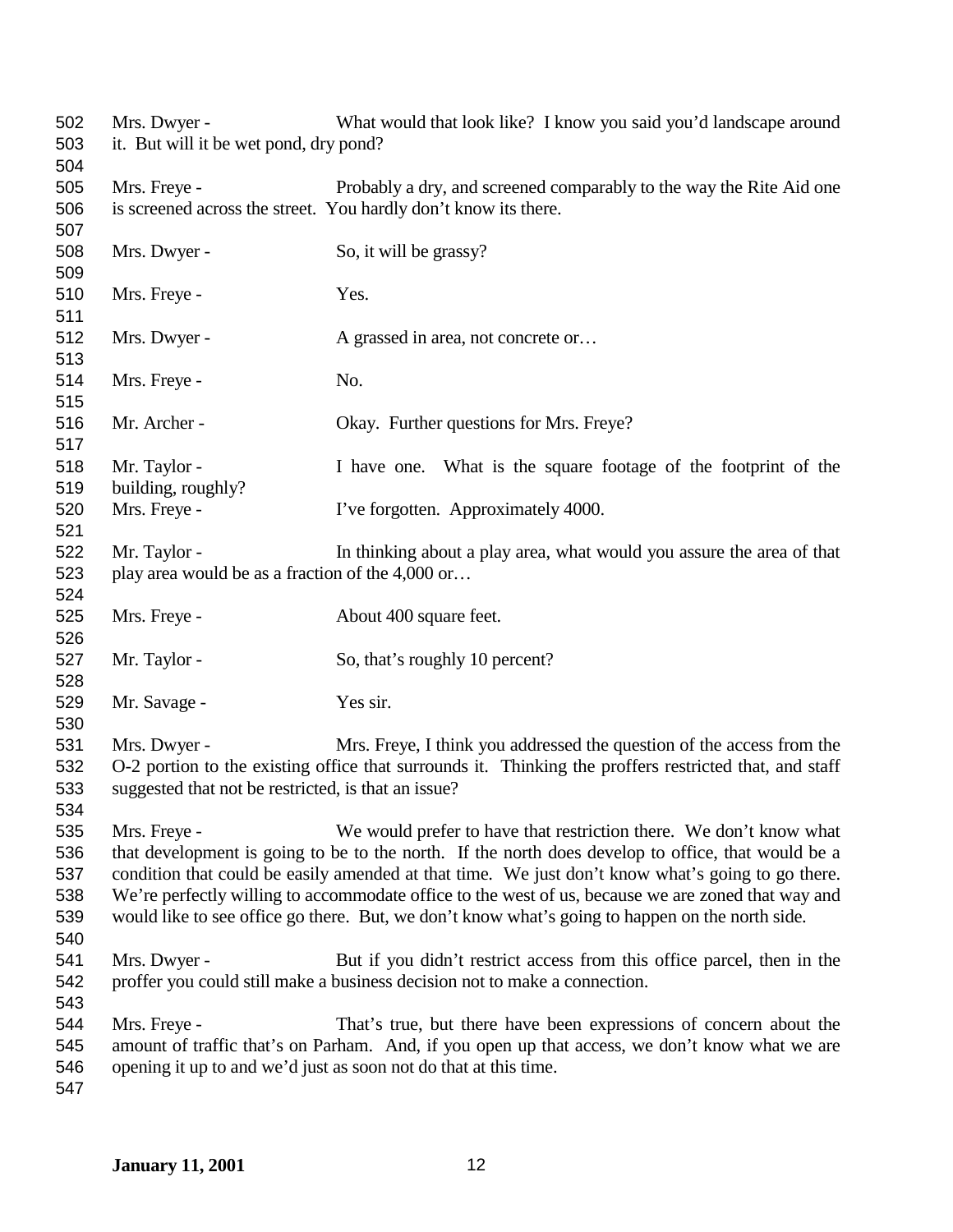- Mr. Vanarsdall I think it might have been people coming through there trying to duck the light who are going on down Parham east.
- Mrs. Freye But you do have medians both on Parham and Staples Mill. I know that people will look for an opportunity to have cut through where ever they can.
- Mr. Vanarsdall Going west, excuse me.
- Mr. Bittner I'd just like to point out one thing on this access question. We're not recommending that there has to be an access between this property and to the north. We're just simply saying, the possibility should be preserved if office development were to occur on the north. Then I think it makes a good idea to coordinate that with this new office development. I understand the applicant's concern if something else goes there that's not compatible, then they probably wouldn't want to connect to it. We're not requiring or suggesting they do that. We're just saying, "Don't prevent it," at this point so that we're not restricted further down the road.
- Mr. Vanarsdall Thank you, Mark.
- Mr. Archer Thank you, Mr. Bittner.
- Mr. Taylor I have one more question with regard to the issue of traffic flow, particularly, with the opportunity with cut through traffic. Would it be possible, or have you considered doing what is done on the other side of the street where there is a right turn lane from Staples Mill to Parham, both what would be I guess the north side and the south side?
- In this particular diagram, if you could find a space in there to round that corner so that the right turn lane would be able to continue to turn right at the red light, would that solve the cut through problem? Would that be possible in the design?
- 

 Mrs. Freye - It might do that, Mr. Taylor, but our concern is the safety. And in talking with the County traffic engineers, they don't want the possibility of collisions of people thinking they've got a through lane when people are turning in. And, so that's why we designed it according to the input that we got from the County traffic engineers to design it the way we did with the accesses as far away from the intersection as we could, but as turn lanes, not a through lane.

- 582 Mr. Taylor I can appreciate that. Thank you.
- Mr. Archer Okay. Any further questions? Thank you, Mrs. Freye. I believe we had some opposition. Would you like to come down now please and state your name?
- Mr. Chris Lhuillier, Burger King I'm just a supervisor at the Burger King across the road. Sorry about you not hearing about the rebuttals until now. I didn't know until about a week ago. Just one question. Understanding outside of the heavy traffic flow and a lot of the accidents occurring on the corner, I understand why McDonalds wants to build. With all of the office buildings in the area, it is a good opportunity to make a lot of money. But just a question of building another McDonald's 1.1 miles away from one right down the road? That's the only question I had, being exactly 1.1 miles away from the McDonalds on Staples Mill. That's it.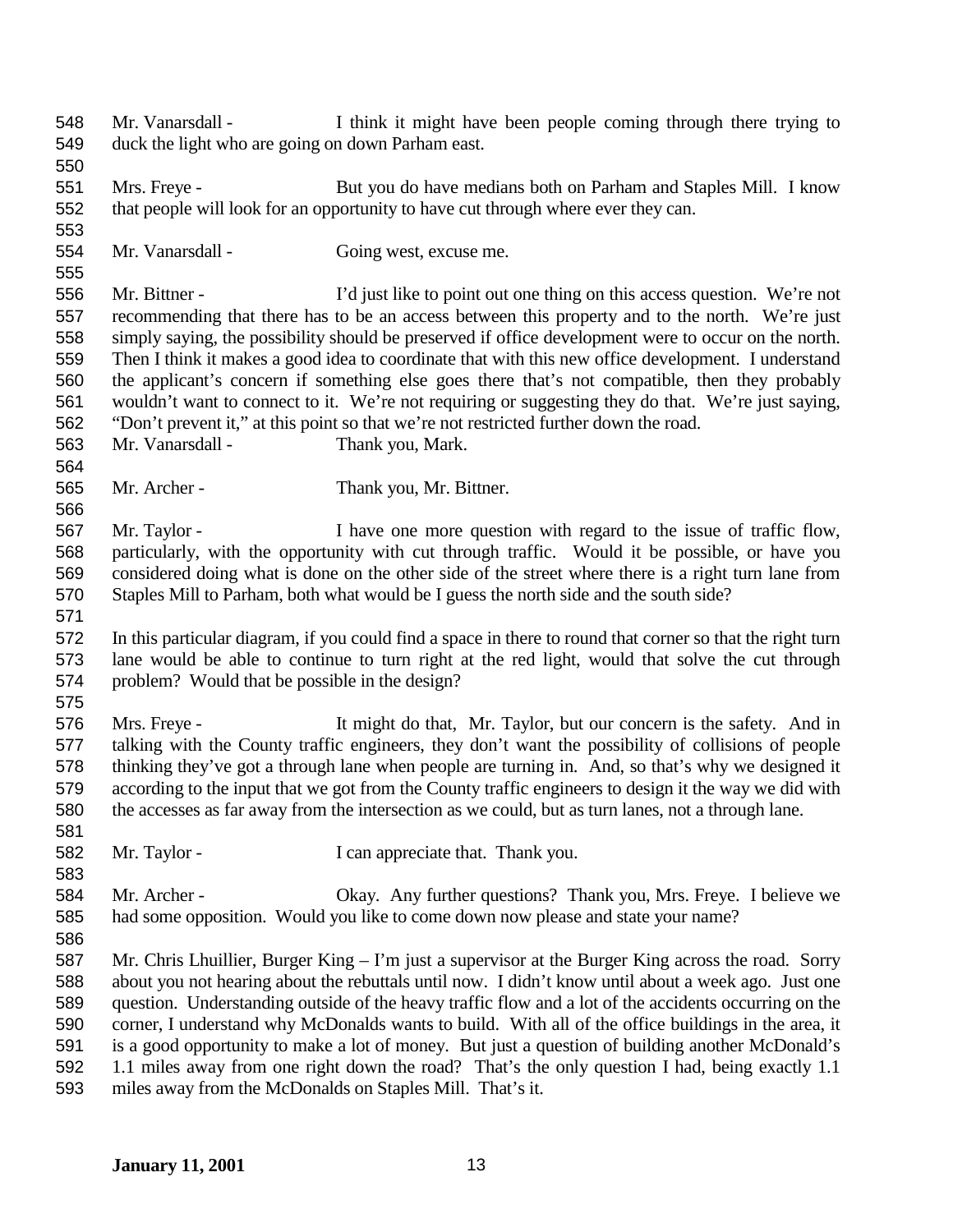| 594 |                                                             |                                                                                                          |
|-----|-------------------------------------------------------------|----------------------------------------------------------------------------------------------------------|
| 595 | Mr. Archer -                                                | Okay. Any questions from the Commission? Thank you, sir. Was                                             |
| 596 |                                                             | there any one else? All right, that's all the opposition. Any rebuttal to that, Mrs. Freye?              |
| 597 |                                                             |                                                                                                          |
| 598 | Mr. Marlles -                                               | Mrs. Freye, you have three minutes.                                                                      |
| 599 |                                                             |                                                                                                          |
| 600 | Mrs. Freye -                                                | I just wanted to say, we really think that the design and the layout                                     |
| 601 |                                                             | that we're proffering makes a safer development there than the Shell Station that's there that had       |
| 602 |                                                             | four accesses very close to the intersection, a lot of opportunities for conflicts. Now, we've           |
| 603 |                                                             | followed the recommendations of the County traffic engineer. Moved the accesses back. Doing              |
| 604 |                                                             | shared accesses. Getting it down to two, where potentially there would have been five. So, we            |
| 605 |                                                             | really think that with the layout that we've proffered, it's a much safer situation and would address    |
| 606 |                                                             | that safety concern that the Burger King representative stated.                                          |
| 607 |                                                             |                                                                                                          |
| 608 | Mr. Archer -                                                | Mrs. Freye, before you sit down, do you have any specific answer                                         |
| 609 |                                                             | that you'd like to give to the staff's report under Sub-paragraph 3, the Summary? It's on the second     |
| 610 | page of the staff report, the first paragraph.              |                                                                                                          |
| 611 |                                                             |                                                                                                          |
| 612 | Mrs. Freye -                                                | In Section 3, the last paragraph?                                                                        |
| 613 |                                                             |                                                                                                          |
| 614 | Mr. Archer -                                                | Summary of Staff Report Comments, right on the second page of the                                        |
| 615 |                                                             | staff report. He ends by saying, "For these reasons, the staff cannot support this application."         |
| 616 |                                                             |                                                                                                          |
| 617 | Mr. Vanarsdall -                                            | What page are you on?                                                                                    |
| 618 |                                                             |                                                                                                          |
| 619 | Mr. Archer -                                                | Page 2.                                                                                                  |
| 620 |                                                             |                                                                                                          |
| 621 | Mrs. Freye -                                                | When this property shows up on the Land Use Plan as an Office                                            |
| 622 |                                                             | designation, there's existing B-1 development there now that's older development that doesn't meet       |
| 623 |                                                             | any of today's standards. If I'm not mistaken, the precedent is there for Rite Aid which is on the       |
| 624 |                                                             | other corner, which was also designated for Office, but was rezoned B-2 I guess about two years          |
| 625 | ago, if it was that long.                                   |                                                                                                          |
| 626 |                                                             |                                                                                                          |
| 627 |                                                             | While, I think that Office could possibly go on that corner, my response is that this is very much in    |
| 628 |                                                             | character with what is on the rest of those corners. And, that its often very good planning to have      |
| 629 |                                                             | this type of retail use on a corner at an intersection. And, then you make the transition into Office.   |
| 630 |                                                             | This is a use that's going to be supportive of Office and government employees in the area. It's         |
| 631 |                                                             | going to be a very attractive building. It's across the street from a restaurant. It's across the street |
| 632 | from a bank. It's across the street from a Rite Aid.        |                                                                                                          |
| 633 |                                                             |                                                                                                          |
| 634 |                                                             | So, while the Land Use Plan showed Office, I don't think this is an inappropriate request. I think       |
| 635 |                                                             | it's a very appropriate request. And I think it's a great improvement over what's there now and          |
| 636 | what could go there by right without any conditions at all. |                                                                                                          |
| 637 |                                                             |                                                                                                          |
| 638 | Mrs. Dwyer -                                                | So, what you're saying is, although its designated as Office on the                                      |
| 639 | Land Use Plan, its an existing B-1 use.                     |                                                                                                          |
|     |                                                             |                                                                                                          |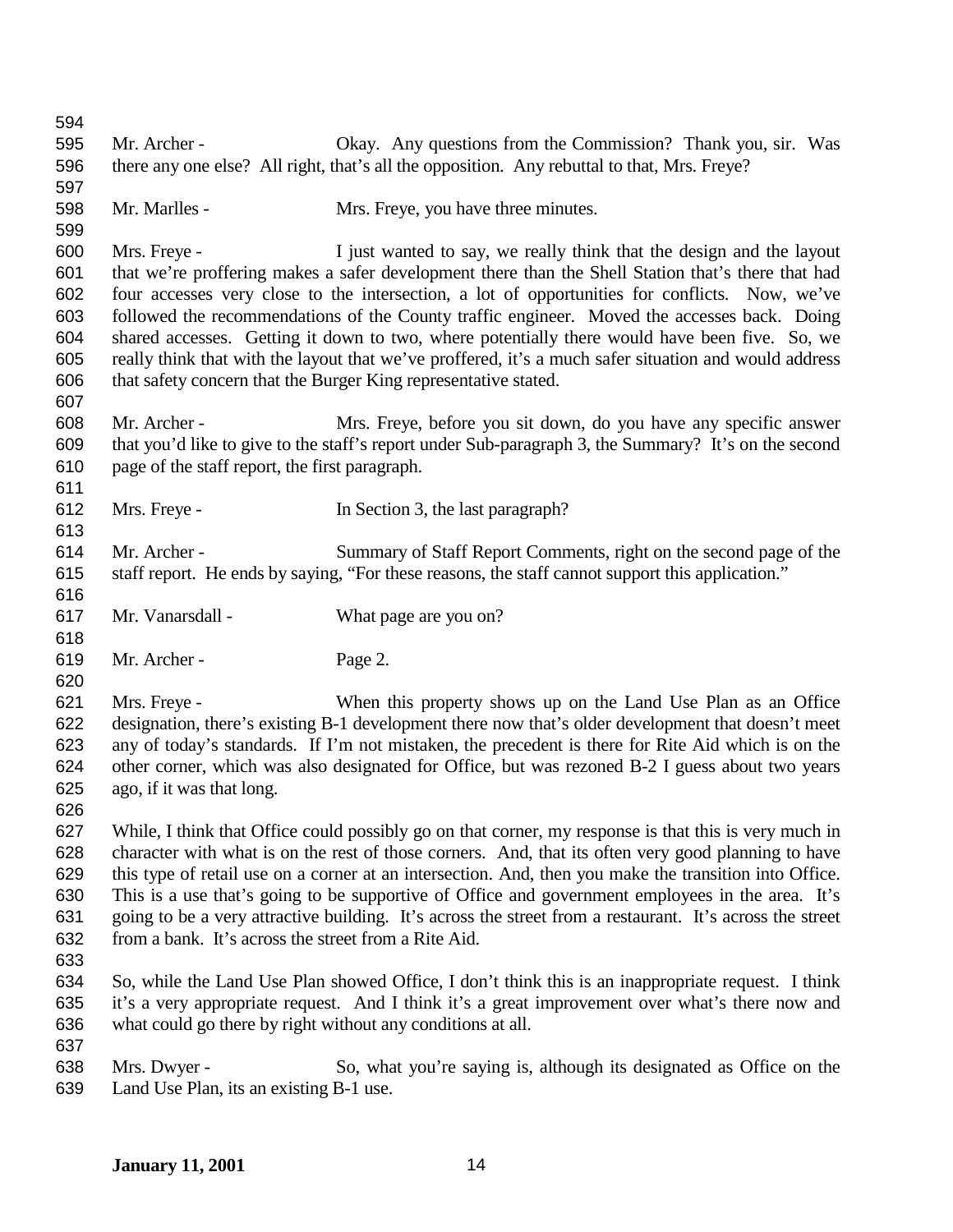641 Mrs. Freye - Yes. Mrs. Dwyer - So, there's already a business use there, in spite of the Land Use Plan? Mrs. Freye - In spite of the designation. And in deference to the Land Use Plan, we are zoning over one acre as O-2 zoning, which is consistent with the Plan, and sets the foundation for the Office development that staff would like to see, whereas, right now, that adjacent property is zoned "R." Mrs. Dwyer - So, in a sense, you're really guaranteeing that the transition from this corner, as you travel down Parham, will be Office use; and your adjacent parcel to be office? Mrs. Freye - Yes ma'am. So, while we may not be entirely totally consistent with it, we're promoting the intent of the Land Use Plan. Mr. Archer - Thank you, Mrs. Freye. All right, any further questions from anyone? All right, Mr. Vanarsdall. Mr. Vanarsdall - I'll start out by asking the question, the young man asked about, the McDonalds one mile and one tenth. There's a Burger King across the street. We don't know why these fast foods or banks; we don't know why they put things close together. The only thing I can think that the retail area at this intersection would be different from the retail area down the road, the one mile. That's the only thing I can think of. When this case was first filed by Mrs. Freye, I didn't think much of it because they were trying to put it behind the service station, and, as Mark pointed out, in the wrong area. And, so then they worked on it, and that was the reason for so many deferments. Mark and Mrs. Freye and all of us worked together on it and tried to get it improved. And, finally, they went to Mr. Quarles, of the oil company, who owns this service station and asked him, would he sell it, and he did. Then they turned around and said, to keep as close to the Land Use Plan as we can. We will zone the part behind the service station. So, that will be zoned office between the Courthouse Commons up the street and down here. Now, this building on this corner fits very well with this intersection. Across the street is Burger King. Opposite that is First Union Bank, and across from First Union Bank is the new Rite Aid drug store. So, this is, I feel, in a very fitting place for this retail. And, then, like I said, the back of it will be the office. This does not have any effect on the school system and the roads can handle it. And so, I'd like to recommend this to the Board of Supervisors for approval. So, I make a motion that C-36C-00 be recommended to the Board for approval. Mrs. Dwyer seconded the motion.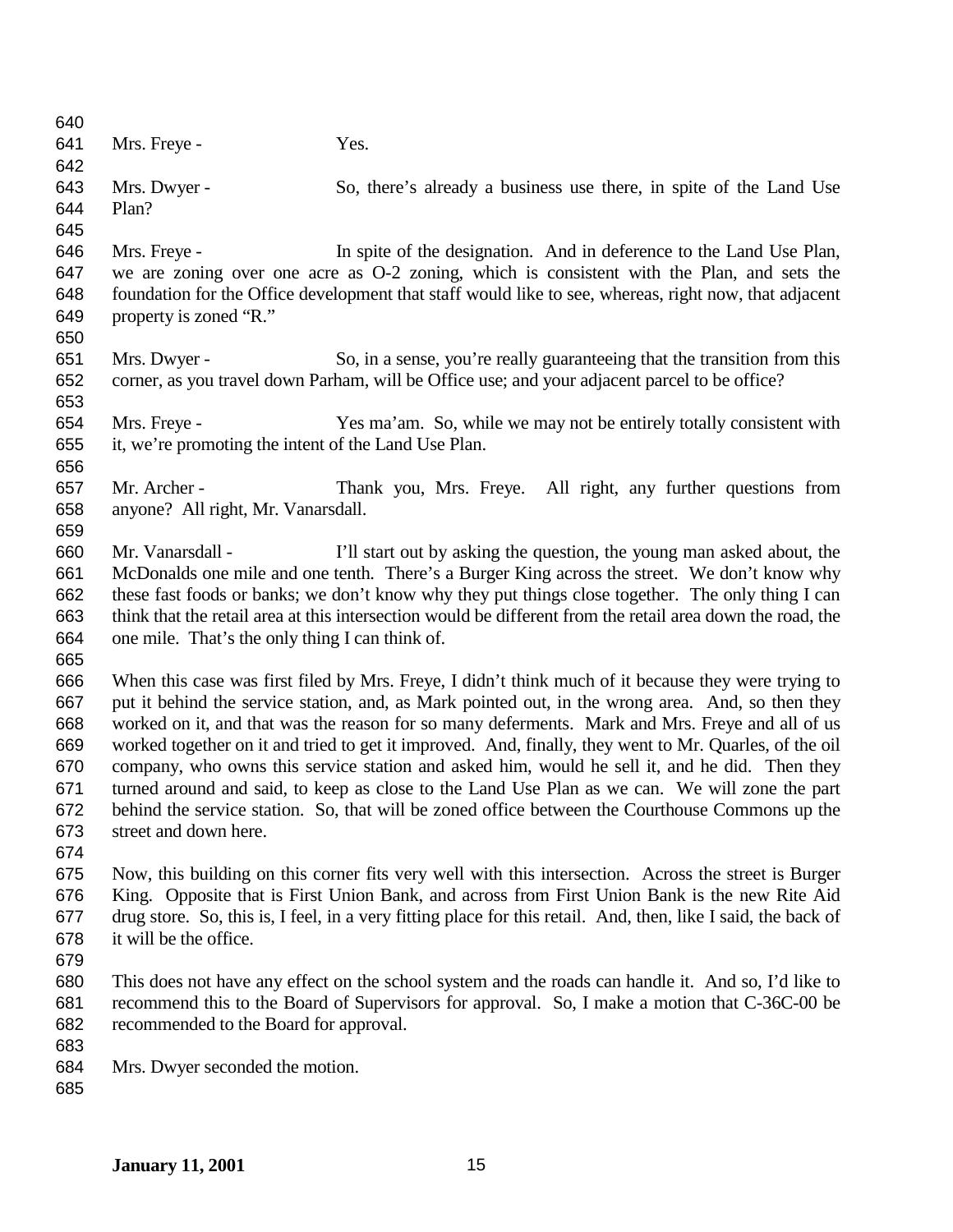Mr. Archer - Motion by Mr. Vanarsdall, seconded by Mrs. Dwyer. All in favor let it be known by saying aye—all those opposed by saying nay. The vote is 5-0 (Mr. Kaechele abstained). The recommendation is made for approval.

 REASON: Acting on a motion by Mr. Vanarsdall, seconded by Mrs. Dwyer, the Planning Commission voted 5-0 (one abstention) to recommend that the Board of Supervisors **grant** the request because the proffered conditions would provide for a higher quality of development than would otherwise be possible, the proposed business use would be an improvement over the current business on the site, and the office zoning establishes a preferred land use pattern consistent with the Land Use Plan.

### **Deferred from the December 7, 2000 Meeting:**

 **C-53C-00 Henry L. Wilton for Wilton Development Corp.:** Request to conditionally rezone from R-4 One Family Residence District to RTHC Residential Townhouse District (Conditional), R-5C General Residence District (Conditional) and O-2C Office District (Conditional), Parcels 82-A-14 through 18 & 20 and Parcels 82-7-A-2 & 9, described as follows:

 Beginning at a point on the Western right-of-way line of Staples Mill Road, said point being located approximately 1000 feet North of the intersection of said Staples Mill Road and Glenside Drive and is on the northern right-of-way of Dublin Street. Thence departing the said right-of-way of said Staples Mill Road along the northern right-of-way of said Dublin Street, South 76°-01'-35" West 266.04 Feet to a point. Thence crossing said Dublin Street and along the land now or formerly of SCK Inc., South 13°-58'-25" East 180.00 Feet to a point on the Northern side of a 16 foot alley. Thence along the northern side of the said 16 foot alley, South 76°-01'-35" West 450.00 Feet to a point. Thence departing the said alley along the land now or formerly of Hugh T. Ball, North 13°- 58'-25" West 150,00 Feet to a point on the southern right-of-way line of Dublin Street. Thence along the southern right-of-way of said Dublin Street, South 76°-01'-35" West 72.98 Feet to a point. Thence crossing said Dublin Street and along the land now or formerly of the County of Henrico, North 08°-04'-10" West 50.48 Feet to a point. Thence along the land now or formerly of the said County of Henrico the following courses and distances: South 76°-44'-l0" West 244.51 Feet to a point. Thence South 83°-41'-30" West 65.72 Feet to a point. Thence South 83°-52'-53" West 174.43 Feet to a point. Thence South 06°-18'-30" East 614,18 Feet to a point in the Northern right- of-way of Glenside Drive. Thence along the Northern right-of-way of said Glenside Drive, North 87°-37'-00" West 308.86 Feet to a point, Thence departing the said right-of-way of Glenside Drive along the land now or formerly of Helen M. Holland the following courses and distances: North 06°-18'-30" West 102.17 Feet to a point. Thence South 84°-41'-30" West 67.46 Feet to a point. Thence. North 06°-18'-30" West 549.08 Feet to a point. Thence North 84°-41'-10" East 46.90' to a point. Thence North 06°-18-30" West 525.09 Feet to a point in the Southern right-of-way of Tatum Boulevard. Thence along the Southern right-of-way of said Tatum Boulevard the following courses and distances: North 81°-45'13" East 252.56 Feet to a point. Thence North 81°-45'-30" East 537.95 Feet to a point. Thence North 08°-04'-10" West 26,05 Feet to a point. Thence North 83°- 38'-05" East 681.45 Feet to a point in the Western right-of-way of Staples Mill Road. Thence along the Western right-of-way of said Staples Mill Road on a curve to the right with a radius of 1067.92 Feet, a central angle of 2-27-13 and an arc length of 45.73 Feet to a point. Thence continuing along the right-of-way of said Staples Mill Road, South 18°-17'-25" East 515.76 Feet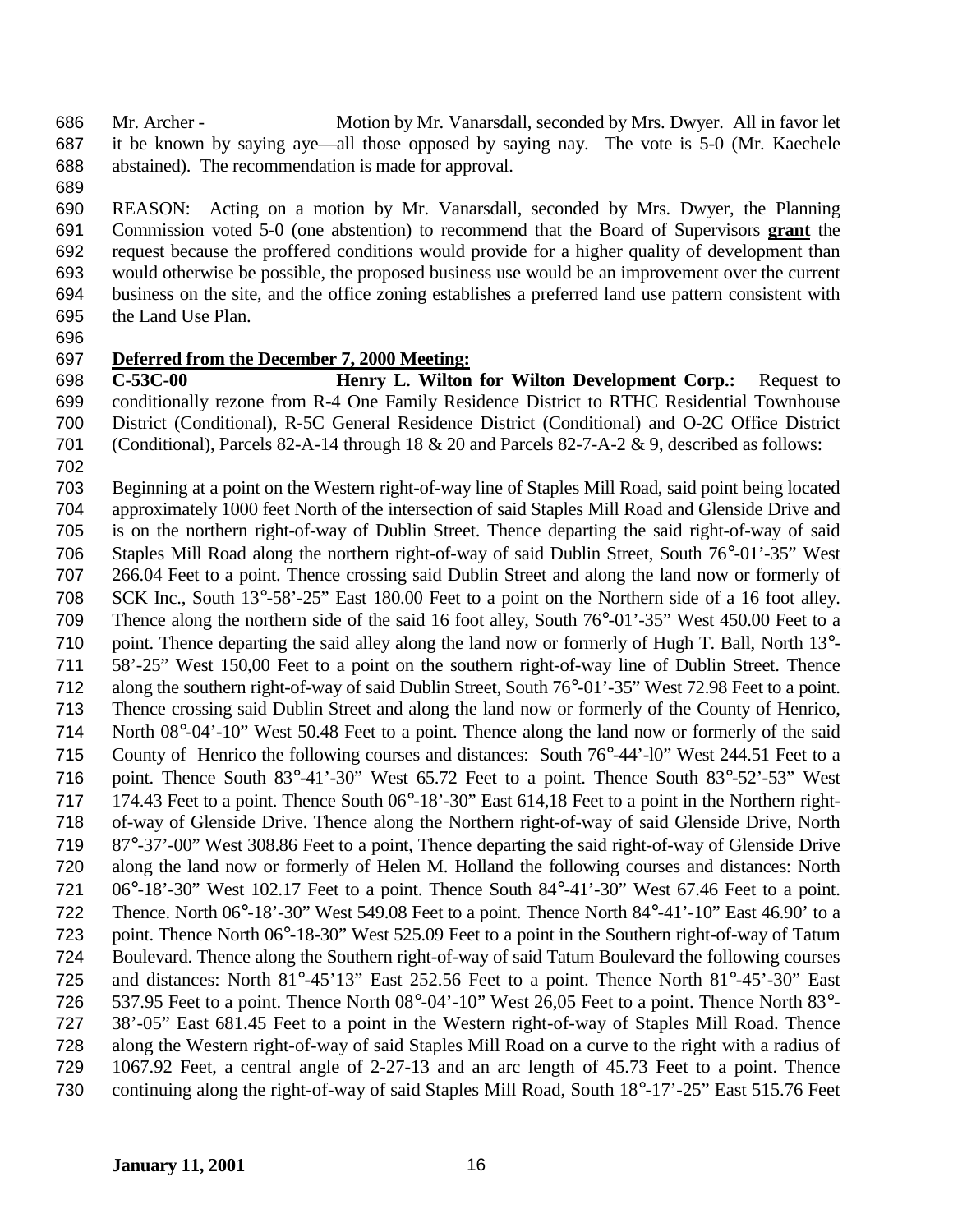| 731 | to the point of beginning and containing approximately 28.4 acres. |                                                                                                         |  |
|-----|--------------------------------------------------------------------|---------------------------------------------------------------------------------------------------------|--|
| 732 |                                                                    |                                                                                                         |  |
| 733 | Mr. Marlles -                                                      | The staff report will be given by Mr. Lee Householder.                                                  |  |
| 734 |                                                                    |                                                                                                         |  |
| 735 | Mr. Archer -                                                       | Thank you, Mr. Secretary. Is there any one here in opposition to C-                                     |  |
| 736 | 53C-00? Mr. Householder.                                           |                                                                                                         |  |
| 737 |                                                                    |                                                                                                         |  |
| 738 |                                                                    | Mr. Lee Householder, County Planner - Thank you, Mr. Chairman. In December of 2000, the                 |  |
| 739 |                                                                    | applicant requested a mixed use development that included a townhouse development, assisted             |  |
| 740 |                                                                    | living development, and office development. At that time, staff and members of the Planning             |  |
| 741 |                                                                    | Commission had a number of concerns and the case was deferred to this meeting.                          |  |
| 742 |                                                                    |                                                                                                         |  |
| 743 |                                                                    | The applicant has since revised their proffers to address most of the concerns identified at the last   |  |
| 744 |                                                                    | meeting. One of the most prominent concerns at the meeting was access.                                  |  |
| 745 |                                                                    |                                                                                                         |  |
| 746 |                                                                    | The applicant has submitted a new concept plan that was, hopefully, delivered to the Planning           |  |
| 747 |                                                                    | Commission for tonight's meeting. And it shows a secondary access on this site coming from              |  |
| 748 |                                                                    | Crockett Street here (referring to slide) and then running up there.                                    |  |
| 749 |                                                                    |                                                                                                         |  |
| 750 |                                                                    | The initial concern at the earlier Planning Commission meeting was access proposed for the              |  |
| 751 |                                                                    | townhouse site that would come directly through office and assisted living.                             |  |
| 752 |                                                                    |                                                                                                         |  |
| 753 |                                                                    | The applicant has also addressed a concern with accessing the site with relationship to the             |  |
| 754 |                                                                    | AMTRAK station would be over here (referring to slide). And in Proffer No. 46, they have                |  |
| 755 |                                                                    | proffered joint access to align with that AMTRAK entrance.                                              |  |
| 756 |                                                                    |                                                                                                         |  |
| 757 |                                                                    | In order to reconfigure this access for the site, the applicant had slightly amended the acreage in the |  |
| 758 |                                                                    | case. The RTHC area on this case has been revised from 17.7 to 17.5 acres. The R-5 parcel went          |  |
| 759 |                                                                    | from 5.7 to 5.1, and the O-2C parcel went from 5 acres to 5.8.                                          |  |
| 760 |                                                                    |                                                                                                         |  |
| 761 |                                                                    | Other changes that were made by the applicant includes language that addresses utilities and the        |  |
| 762 |                                                                    | proffered landscaped buffers. Boats, trailers, and campers were added to Proffer 14.                    |  |
| 763 |                                                                    |                                                                                                         |  |
| 764 |                                                                    | The applicant in Proffer 17A has committed to incorporate a BMP as a water feature if, in fact, the     |  |
| 765 | BMP is determined to be a wet BMP at POD time.                     |                                                                                                         |  |
| 766 |                                                                    |                                                                                                         |  |
| 767 |                                                                    | Proffers 25 and 34 were revised to clarify the use of brick. It originally said, "primarily brick." The |  |
| 768 |                                                                    | applicant is now proffering all brick except the windows and doors. Proffer 33(a), there was a          |  |
| 769 |                                                                    | concern about the setback of the office to Staples Mill. They've proffered a 50-foot setback from       |  |
| 770 |                                                                    | Staples Mill. And Proffer 41 deals with illumination of the sign for the office piece.                  |  |
| 771 |                                                                    |                                                                                                         |  |
| 772 |                                                                    | Also, I'd like to note that the proffers delivered to you before tonight's meeting included             |  |
| 773 |                                                                    | illumination for the sign on the R-5 piece. Staff discussed with the applicant why we wanted            |  |
| 774 |                                                                    | illumination on residential signage. They've since amended that proffer and it was in time and          |  |
| 775 |                                                                    | that's what was handed out to you tonight. And they corrected a typo in Proffer 46 which refers to      |  |
| 776 |                                                                    | O-3C as opposed to O-2C and that's not on what you were given tonight, but they've changed that.        |  |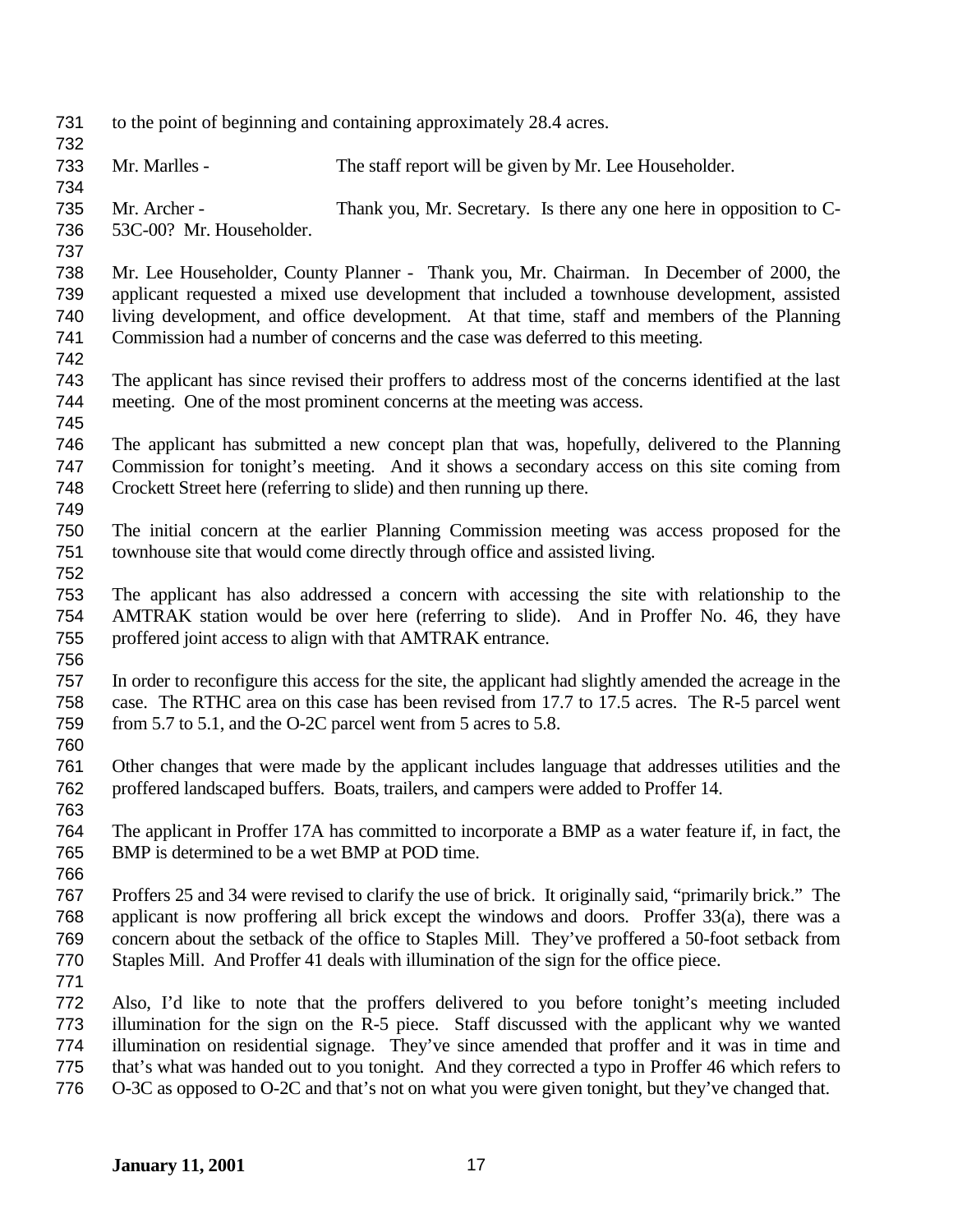Overall, staff's concerns with this do still have to do with the recreational areas shown on the site plan and the overall design of the RTHC portion. We do feel like the applicant has made great strides in the case and we're content that these issues can be visited again at the time of Plan of Development review. Therefore, staff recommends approval of this request. I'll answer any questions that you may have. Mr. Archer - Thank you, Mr. Householder. Are there any questions from the Commission? Mrs. Dwyer - This is to follow up on the access discussion from last month. Is there a connection between the townhouse and assisted living or townhouse and office use? Mr. Householder - If the R-5C portion of the property is developed as assisted living, it will have access. They've proffered that it will access through the office piece. And they've proffered that in two years, if they're not able to find an assisted living use, then they will go by the RTHC proffers which they will be able to share the secondary access point if it is developed as townhouses. Mrs. Dwyer - So, the Crockett Street access is to the townhouse development only? Mr. Householder - It's a secondary access to townhouses. Any office of assisted living will access from Staples Mill. Mrs. Dwyer - Unless the assisted living is developed as townhouses, and then that would share the Crockett Street access, but also Glenside? 804 Mr. Householder - Correct. And it would not be coordinated with the office piece. 806 Mrs. Dwyer - So, there's no access to that rear street? 808 Mr. Householder - This street here (referring to slide)? 810 Mrs. Dwyer - Yes. Mr. Householder - This street were discussed and it was determined that it might not be the best access point. This kind of showed up as better because this still allowed traffic to possibly 814 travel through the site in that manner. 816 Mrs. Dwyer - Right. 818 Mr. Householder - And it wouldn't make sense to back tract up through here and around. So, once you get to this point on Staples Mill, you'll probably go to the corner (all

- referring to slide).
	- Mrs. Dwyer Right. Regarding staff's concern about sufficient open space and recreational area, I guess I'm wondering, while the location of that may be determined at POD,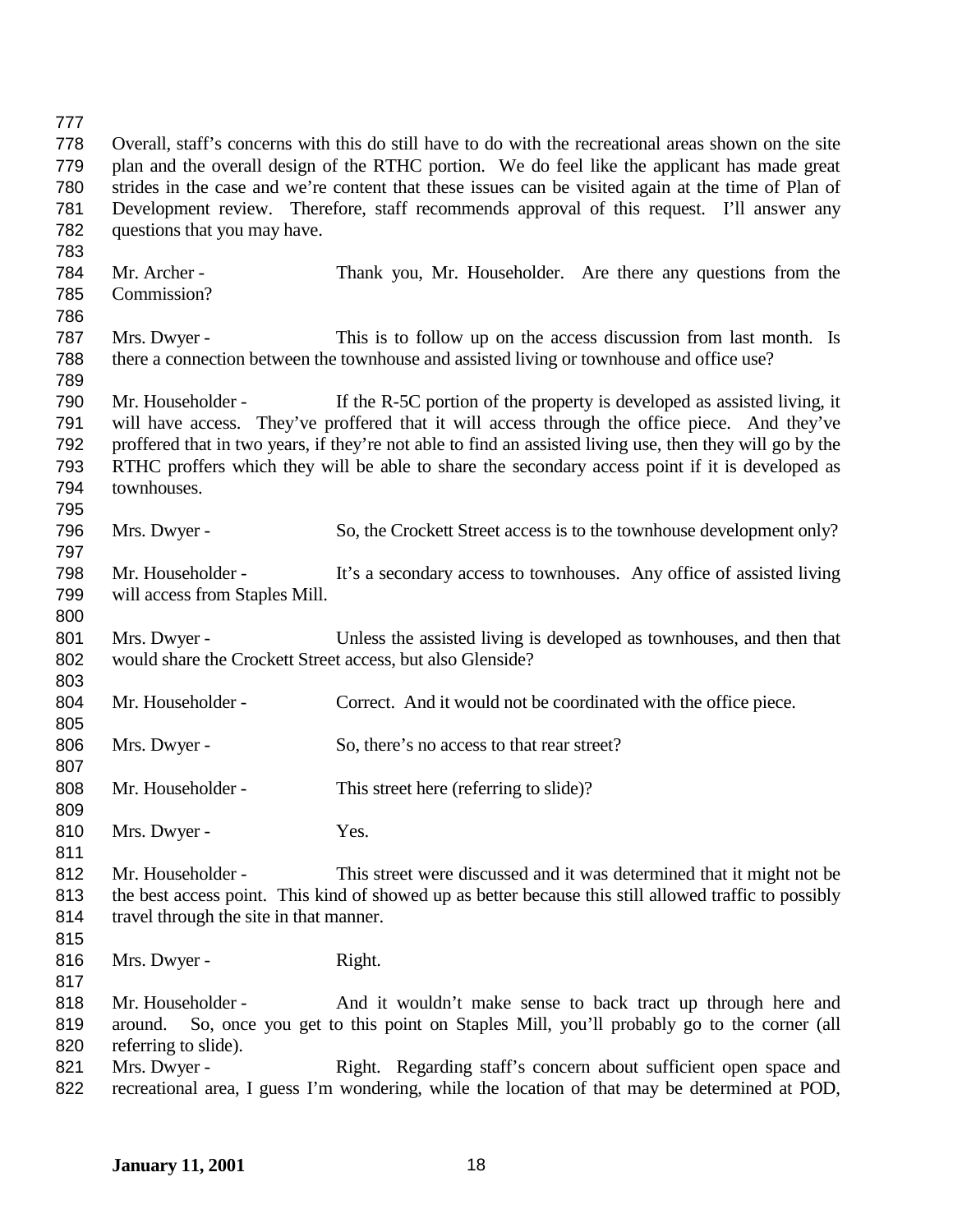there's not the actual ground to put it on. Then there's not going to be a lot of maneuverability at POD time. So, what are your thoughts about existing recreational and open space on the townhouse development? 

 Mr. Householder - We feel that it could be increased. There is potential, but the applicant would probably lose a set of units. And, considering the strikes that have been made in the case, we are willing to see if we could fight for that at POD time at this point. 

831 Mrs. Dwyer - Is this site plan proffered? Mr. Householder - Yes. It is. It's proffered as a concept plan in Proffer 31. Mrs. Dwyer - Refresh my memory about the recreational and open space. 837 Mr. Householder - We were hoping for about 1.8 acres. They're showing about 1.3. 839 Mrs. Dwyer - Excuse me. Is that in the center?

841 Mr. Householder - Yes. That would be in this area (referring to slide), and it does include a structure. So, this area is where their recreation would be. Our overall concern was with design. If you could maybe change the design, you could find other pockets of recreation throughout the community. And, knowing that the potential for this property to be developed in the future, you'll still end up with very little room for additional recreation on the site. This case has 846 come a long way, I will add, since it was originally filed. In June, there was a large portion of B-3 847 on the front end of the property. So the applicant has made many changes to address staff's many, 848 many concerns that we had.

850 Mr. Archer - Okay. Are there further questions? 852 Mr. Vanarsdall - Mr. Chairman, I have a question. Mr. Archer - Go ahead, Mr. Vanarsdall. 856 Mr. Vanarsdall - And this would be up to all the Commissioners. Do we want to hear Mr. Wilton's presentation again? Mr. Archer - Mr. Wilton voted no. 861 Mrs. Dwyer - We might want to ask him a question, but I don't need to hear his presentation again. 864 Mr. Vanarsdall - We've had more proffers on this case than we've had on all of them I think since I've been here. 867 Mr. Archer - Mr. Wilton, if you could be available for a few questions, sir?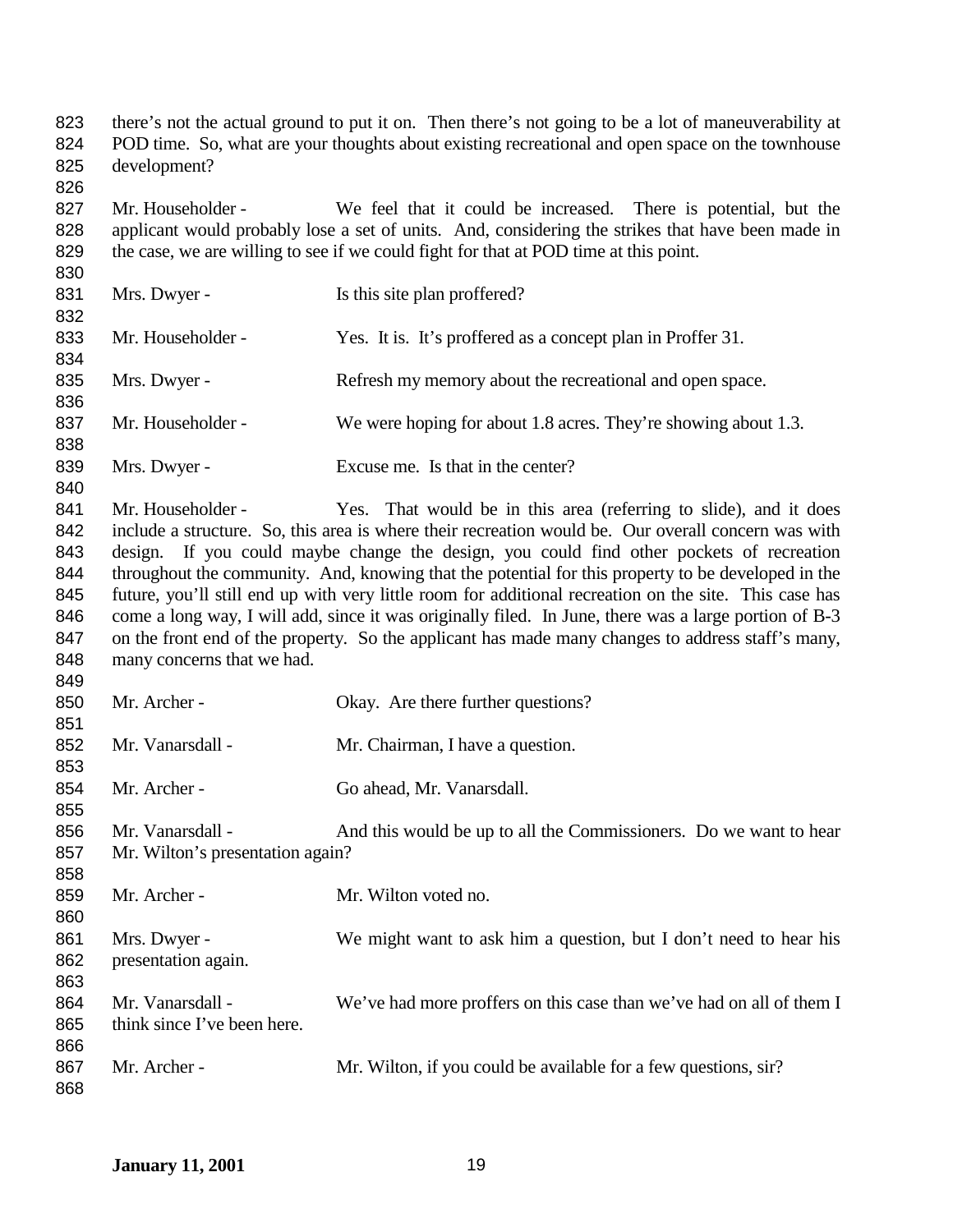| 869<br>870                                                  | Mr. Wilton -                                                                                                                                                                                                                                                                                                                                                                                                                                                                                                                                                                                                                                                                           | Yes sir. I'd be happy to.                                                                                                                                                                                                                                                                                                                                                                                                                                                                                                                                                                                                    |
|-------------------------------------------------------------|----------------------------------------------------------------------------------------------------------------------------------------------------------------------------------------------------------------------------------------------------------------------------------------------------------------------------------------------------------------------------------------------------------------------------------------------------------------------------------------------------------------------------------------------------------------------------------------------------------------------------------------------------------------------------------------|------------------------------------------------------------------------------------------------------------------------------------------------------------------------------------------------------------------------------------------------------------------------------------------------------------------------------------------------------------------------------------------------------------------------------------------------------------------------------------------------------------------------------------------------------------------------------------------------------------------------------|
| 871<br>872                                                  | Mr. Vanarsdall -                                                                                                                                                                                                                                                                                                                                                                                                                                                                                                                                                                                                                                                                       | Have you ever been put on standby?                                                                                                                                                                                                                                                                                                                                                                                                                                                                                                                                                                                           |
| 873<br>874                                                  | Mr. Wilton -                                                                                                                                                                                                                                                                                                                                                                                                                                                                                                                                                                                                                                                                           | All the time.                                                                                                                                                                                                                                                                                                                                                                                                                                                                                                                                                                                                                |
| 875<br>876<br>877                                           | Mrs. Dwyer -                                                                                                                                                                                                                                                                                                                                                                                                                                                                                                                                                                                                                                                                           | I'm just questioning the recreational/open space area that you have<br>planned. If you could describe that and, perhaps, talk about whether you could provide some more.                                                                                                                                                                                                                                                                                                                                                                                                                                                     |
| 878<br>879                                                  | Mr. Wilton -                                                                                                                                                                                                                                                                                                                                                                                                                                                                                                                                                                                                                                                                           | This plan is not set in stone. The proffer reads, basically, it can be<br>revised when I come back to you at the time of POD hearing.                                                                                                                                                                                                                                                                                                                                                                                                                                                                                        |
| 880<br>881<br>882                                           | Mrs. Dwyer -                                                                                                                                                                                                                                                                                                                                                                                                                                                                                                                                                                                                                                                                           | Right.                                                                                                                                                                                                                                                                                                                                                                                                                                                                                                                                                                                                                       |
| 883<br>884<br>885<br>886<br>887                             | Mr. Wilton -                                                                                                                                                                                                                                                                                                                                                                                                                                                                                                                                                                                                                                                                           | At that point, we'll actually be in a better position to talk about, if<br>we're going to have a wet BMP, Number 1, for a water feature. And, as far as looking at trying to<br>go ahead and have some area reserved for recreation, what we had discussed with the staff, and Mr.<br>Vanarsdall was, basically, to take it to this point (referring to slide), and, again, arrange it and work<br>with, obviously, this body and the staff when we come up during the POD review.                                                                                                                                           |
| 888<br>889<br>890<br>891<br>892<br>893<br>894<br>895<br>896 | that.                                                                                                                                                                                                                                                                                                                                                                                                                                                                                                                                                                                                                                                                                  | We did go ahead and put larger units here (referring to slide); a minimum 1,700 square foot unit<br>instead of having smaller units which we might be able to move them around a little bit better. We<br>also committed to an 1,800 square foot community center, larger than we usually go or consider<br>1,400 square foot. We talked about what should be at this location, but we're not in a position right<br>now to finish up at POD. But, again, I will work with y'all to arrive at some recreation. I don't<br>know that I can give the full complement per the new guidelines, but I will certainly work towards |
| 897<br>898<br>899<br>900<br>901<br>902<br>903<br>904        | The other main point of the last discussion we had with this body was, again, that access. I just<br>wanted to clarify one thing that Mr. Householder said. The access that we now have from Crockett,<br>that access actually will be available to the assisted living too. And, the reason being, the assisted<br>living could came in through the main entrance, but then we would want another access, because the<br>assisted living come out because there's a light right there at Crockett. So, that would make it a lot<br>easier and safer for them to come out. So, that access is available for the assisted living along with<br>coming out for the multi-family project. |                                                                                                                                                                                                                                                                                                                                                                                                                                                                                                                                                                                                                              |
| 905<br>906<br>907<br>908<br>909<br>910                      | find a user on it. Those are points of clarification.                                                                                                                                                                                                                                                                                                                                                                                                                                                                                                                                                                                                                                  | The other point of clarification is that, I'm not going to wait two years and go develop multi-family<br>in the assisted living. My plan is to develop it assisted living. If, for some reason, I cannot find an<br>assisted living user, I just said I wanted to have the option to develop townhouses in there. I do not<br>plan to take the townhouse development that way. I plan to go ahead and do assisted living if I can                                                                                                                                                                                            |
| 911<br>912<br>913                                           | Mrs. Dwyer -                                                                                                                                                                                                                                                                                                                                                                                                                                                                                                                                                                                                                                                                           | But, even though its not likely, a person could come from Staples<br>Mill through the office, through the assisted living to Crockett?                                                                                                                                                                                                                                                                                                                                                                                                                                                                                       |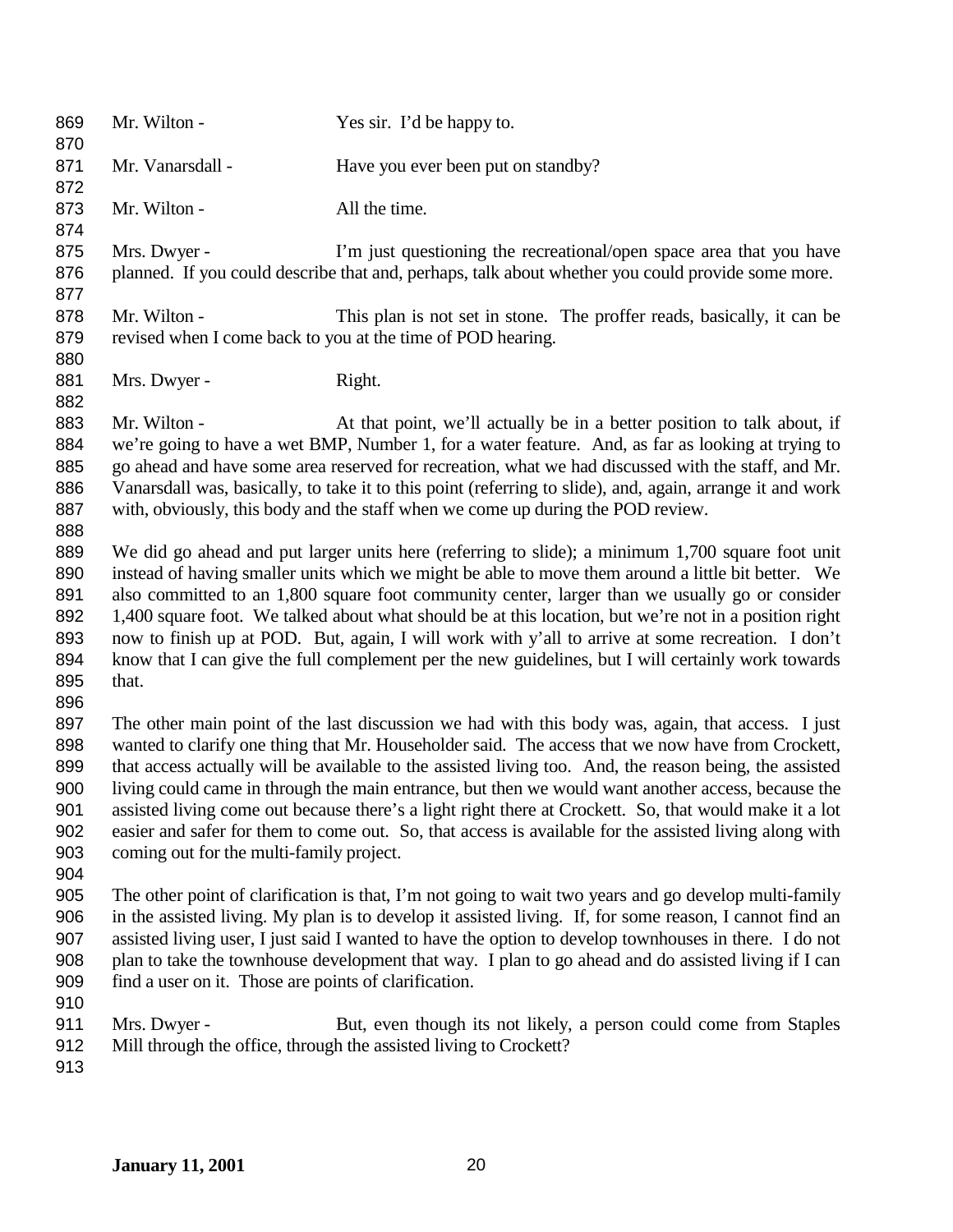| 914<br>915<br>916<br>917 | Mr. Wilton -<br>difficult for that.              | Right, and then take a right and weave their way through the<br>townhouse development. No. I wouldn't think they would do that. No. We're making it very |
|--------------------------|--------------------------------------------------|----------------------------------------------------------------------------------------------------------------------------------------------------------|
| 918                      | Mrs. Dwyer -                                     | You can discourage that with your design as well.<br>I'm still                                                                                           |
| 919                      | concerned about the open space.                  |                                                                                                                                                          |
| 920                      |                                                  |                                                                                                                                                          |
| 921                      | Mr. Wilton -                                     | Yes ma'am, I know you are, and I will be back before this body and I                                                                                     |
| 922                      | hope                                             |                                                                                                                                                          |
| 923                      |                                                  |                                                                                                                                                          |
| 924                      | Mrs. Dwyer -                                     | What's the number of units you're looking to                                                                                                             |
| 925                      |                                                  |                                                                                                                                                          |
| 926                      | Mr. Wilton -                                     | There are approximately 100 units right here (referring to slide). It's                                                                                  |
| 927                      |                                                  | 6.05, around 6 units per acre. And the density allowed, I think, on the Land Use Plan is 6.8.                                                            |
| 928                      |                                                  |                                                                                                                                                          |
| 929                      | Mrs. Dwyer -                                     | What kind of open space do you think you might be able to provide                                                                                        |
| 930                      | at POD?                                          |                                                                                                                                                          |
| 931                      |                                                  |                                                                                                                                                          |
| 932                      | Mr. Wilton -                                     | I don't know because I don't know where the BMP is going to be. If                                                                                       |
| 933                      |                                                  | the BMP is going to be a wet pond, certainly, that's going to go ahead and give me some open space                                                       |
| 934                      |                                                  | with some, you know, benches and maybe a gazebo and so on. But, again, until I arrive at that                                                            |
| 935                      |                                                  | point, I really can't tell you. But I will work with you. We have quite a number of townhouse                                                            |
| 936                      |                                                  | developments underway right now. Actually, three of them within in the County in Planning or                                                             |
| 937                      |                                                  | through zoning right now. I believe I can go ahead and come close to giving a good recreational                                                          |
| 938                      |                                                  | area. Each facility, depending on the age of the person that you're trying to market to, should go                                                       |
| 939                      |                                                  | ahead and require less or more recreational area and different types of recreational area.                                                               |
| 940                      |                                                  |                                                                                                                                                          |
| 941                      | Mrs. Dwyer -                                     | Are you marketing this to a particular age group?                                                                                                        |
| 942                      |                                                  |                                                                                                                                                          |
| 943                      | Mr. Wilton -                                     | This is going to be, as far as I'm concerned, and Ryan, whose going                                                                                      |
| 944                      |                                                  | to be the builder, these will be \$160,000 townhouses, a minimum of 1,700 square feet, all of them                                                       |
| 945                      |                                                  | with garages and probably marketed to the "empty nester" individual. How much recreational area                                                          |
| 946                      |                                                  | does he want? Supposedly, they would want a nice meeting area, not necessarily a large pool.                                                             |
| 947                      |                                                  | They would like a nice meeting room, a card room. That would be this market. Some of the other                                                           |
| 948                      |                                                  | ones we're going to, we're, obviously, going to more of the yuppie audience, which is a little                                                           |
| 949                      |                                                  | smaller unit, more open space, more walking trails. You saw that last month at the property I bought                                                     |
| 950                      | through Liesfeld property.                       |                                                                                                                                                          |
| 951                      |                                                  |                                                                                                                                                          |
| 952                      | Mrs. Dwyer -                                     | So, would you be willing to give up some of your units to get a little                                                                                   |
| 953                      | extra green space?                               |                                                                                                                                                          |
| 954                      |                                                  |                                                                                                                                                          |
| 955                      | Mr. Wilton -                                     | If I thought the individual in these units would be using that green                                                                                     |
| 956                      |                                                  | space, yes. And, certainly, that's why there are guidelines, and we get to go ahead and discuss it                                                       |
| 957                      | with staff and come back before this body again. |                                                                                                                                                          |
| 958                      |                                                  |                                                                                                                                                          |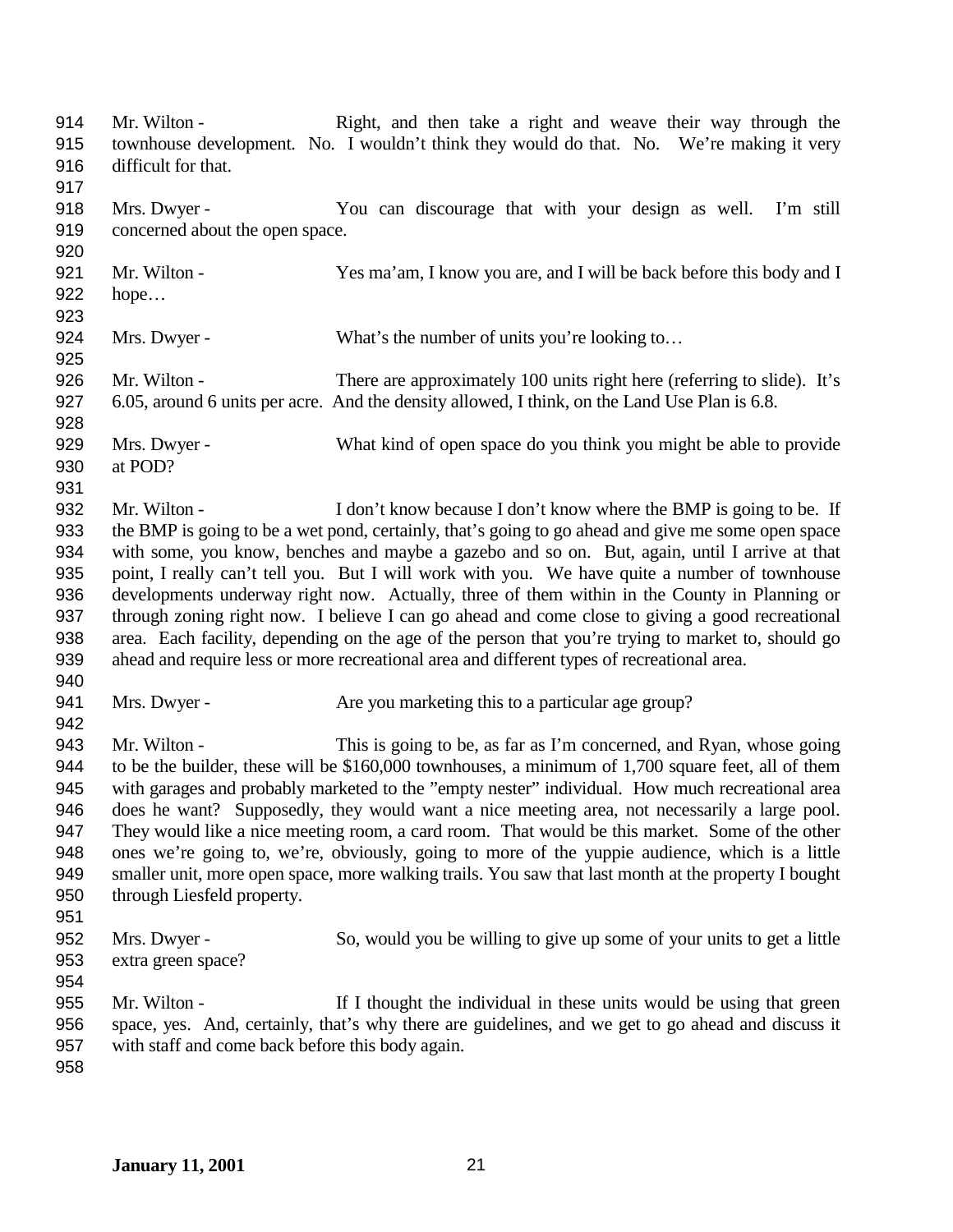- Mr. Taylor Mr. Wilton, what are your intentions with that vacant property to the west? Do you have any expectations that might be included at some future time?
- Mr. Wilton Yes sir. We've been trying to purchase that property. And, I think, ultimately we will. We have two access points to that property, and I would expect in the next year or so, we should be able to do – We've talked to the lady that owns it. Hopefully, she'll entertain our offer within the next year or so. She's not ready to sell right now. But, we have laid it out so we could go ahead and develop townhouses in there.
- Mr. Taylor In furtherance to Commissioner Dwyer's comments, along Tatum Boulevard, while you're not using it now, for you to assemble that additional western parcel, would it not be quite reasonable to open up Tatum Boulevard, a back entrance, and then even, perhaps, from Glenside Drive? What are your plans?
- 

- Mr. Wilton We met with the County on that and the access coming out to Crockett gives us a signalized access point, which is a lot safer. The other part is, some of that right of way is not there any more from what I understand. It's been purchased by individual homeowners. That would be additional area that you could assemble and that would be an opportunity for you to take care of Commissioner Dwyer's recreational area.
- Mr. Wilton Put it over there? I don't know. But, again, I'll have a plan back before this body, and, hopefully, you'll be happy with it.
- 982 Mr. Archer Its on the record. Okay, any further questions for Mr. Wilton? There was no opposition, I believe. All right, Mr. Vanarsdall.
- Mr. Vanarsdall One of the things that came up last time and I do want to thank the Commission for getting in on this last time, because we were able to kind of fine tune it. Here again, almost like the other case, Mr. Householder worked with Mr. Wilton, and Sandy Verna who works for Mr. Wilton. And he kept on deferring it until he got it like he wanted it, or should be. One of the things came up last time was the sidewalk on Staples Mill Road. I thought that there was a sidewalk in front of the drugstore along there. Its funny how you pass; you look but you don't see. There's a sidewalk all the way from the drugstore, from the CVS branch on Bremner Boulevard all the way down Staples Mill Road. It turns and goes up Glenside Drive all the way past Carriage Hill senior citizens place. So, we don't have to worry about an outside sidewalk. And, Mr. Wilton's going to put sidewalks inside.
- 

 I think this is a very good, excellent use of this property. I never thought I'd see these woods disappear. At one time there was talk that the train station would go there, not the train station's that's there, but the metropolitan what do they call it; the new transportation center which is going downtown and should be in the city. That's where they are in every other city in the world. So, with that, also, he's going to put a fence around this, so this will be a gated community, or almost gated. And I'm glad we were able to work out the Crockett Street secondary access rather than to come off Staples Mill. We don't want anything on Staples Mill, and this came up before, that you could come down and go all the way and come out on Glenside and duck the area. The entrance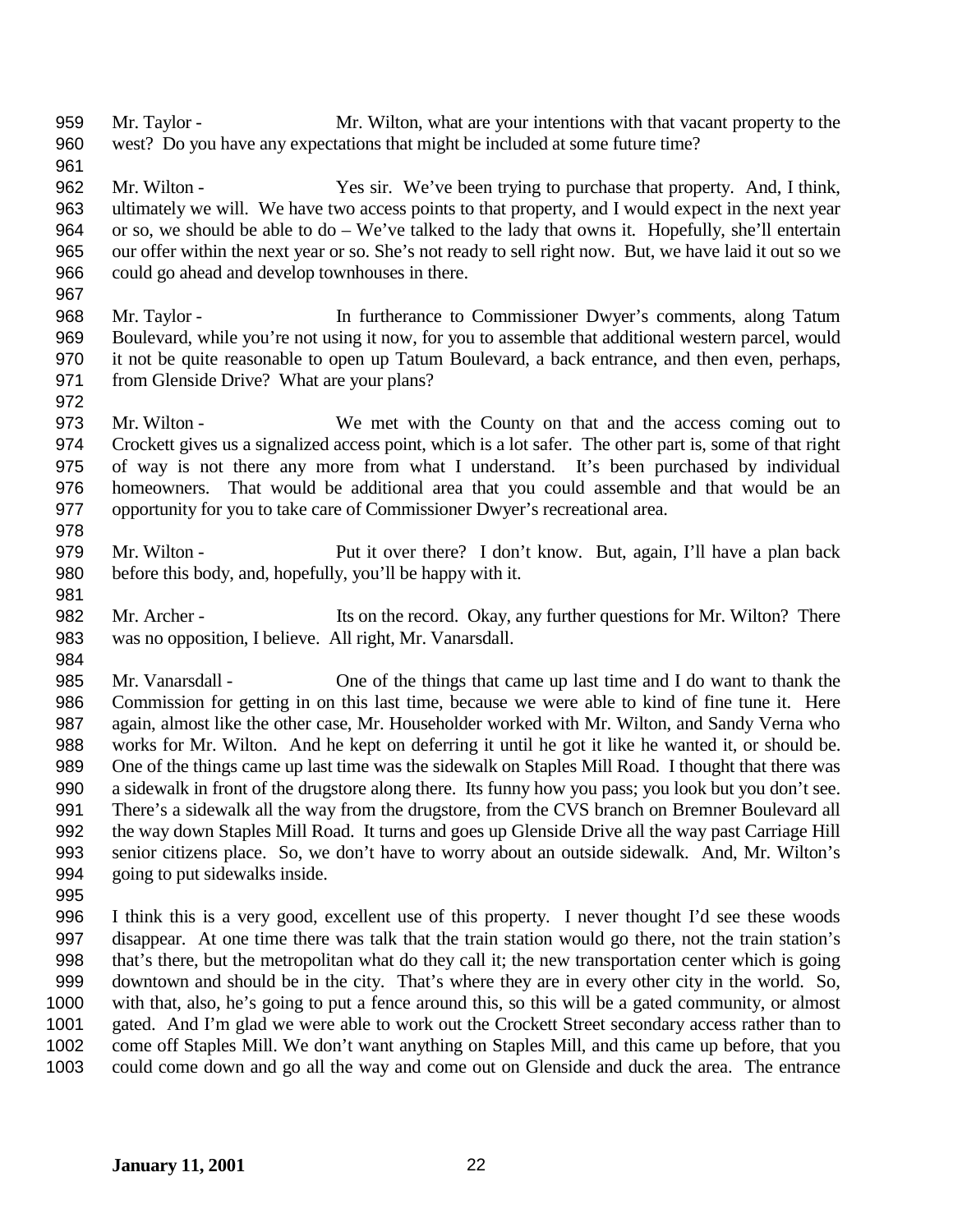- will be like a boulevard entrance off of Glenside and will have brick columns and so forth and be very landscaped. With that, I recommend C-53C-00 to the Board of Supervisors for approval.
- 
- Mr. Taylor seconded the motion.
- 
- 1009 Mr. Archer Motion by Mr. Vanarsdall, seconded by Mr. Taylor. All in favor let it be known by saying aye—all those opposed by saying nay. The vote is 5-0 (Mr. Kaechele abstained). Thank you, Mr. Wilton. Mr. Secretary.
- 
- REASON: Acting on a motion by Mr. Vanarsdall, seconded by Mrs. Dwyer, the Planning Commission voted 5-0 (one abstention) to recommend that the Board of Supervisors **grant** the request because the proffered conditions would provide for a higher quality of development than would otherwise be possible, the proposed business use would be an improvement over the current business on the site, and the office zoning establishes a preferred land use pattern consistent with 1018 the Land Use Plan.
- **C-1C-01 Robert M. Atack for Staples Mill, L.C.:** Request to conditionally rezone from R-2 One Family Residence District and R-6C General Residence District (Conditional) to O-2C Office District (Conditional), Parcel 40-A-6 and part of Parcel 40-A-1A, described as follows:
- 

## **Cross ridge**

## **Tract 8-E**

 Beginning at a point on the southern boundary of the right of way line of Staples Mill Road, said point being 2053.17 feet north of the intersection of the southern boundary of the right of way line Staples Mill Road and the northern boundary of the right of way line of Lanceor Drive extended. Thence leaving the southern boundary of the right of way line of Staples Mill Road in a westerly direction with four (4) courses and distances: (1) Along a circular curve to the right having a radius of 30.00 feet, a delta angle of 90°00'00" and an arc length of 47.12 feet to a point; (2) Thence S 56°14'19" W 424.98 feet to a point; (3) Thence N 32059'49" W 298.31 feet to a point; (4) Thence N 56010'39" E 451.00 feet to a point on the southern boundary of the right of way line of Staples Mill Road; Thence with the southern boundary of the right of way line of Staples Mill Road in a southeasterly direction; S 33°45'41" E 268.77 feet to a point, said point being the Point and Place of Beginning for Tract 8-E and containing 3.100 acres.

# **Tract 9**

 Beginning at a point on the southern boundary of the right of way line of Staples Mill Road, said point being 2334.94 feet north of the intersection of the southern boundary of the right of way line Staples Mill Road and the northern boundary of the right of way line of Lanceor Drive extended; Thence leaving the southern boundary of the right of way line of Staples Mill Road in a westerly direction with three (3) courses and distances: (1) S 56°10'39" W 188.00 feet to a point; (2) Thence N 33°49'21" W 100.00 feet to a point; (3) N 56010'39'' E 188.00 feet to a point on the southern boundary of the right of way line of Staples Mill Road; Thence with the southern boundary of the right of way line of Staples Mill Road in a southeasterly direction; S 33°49'21'' E 100.00 feet to a 1048 point, said point being the Point and Place of Beginning for Tract 9 and containing 0.432 acres.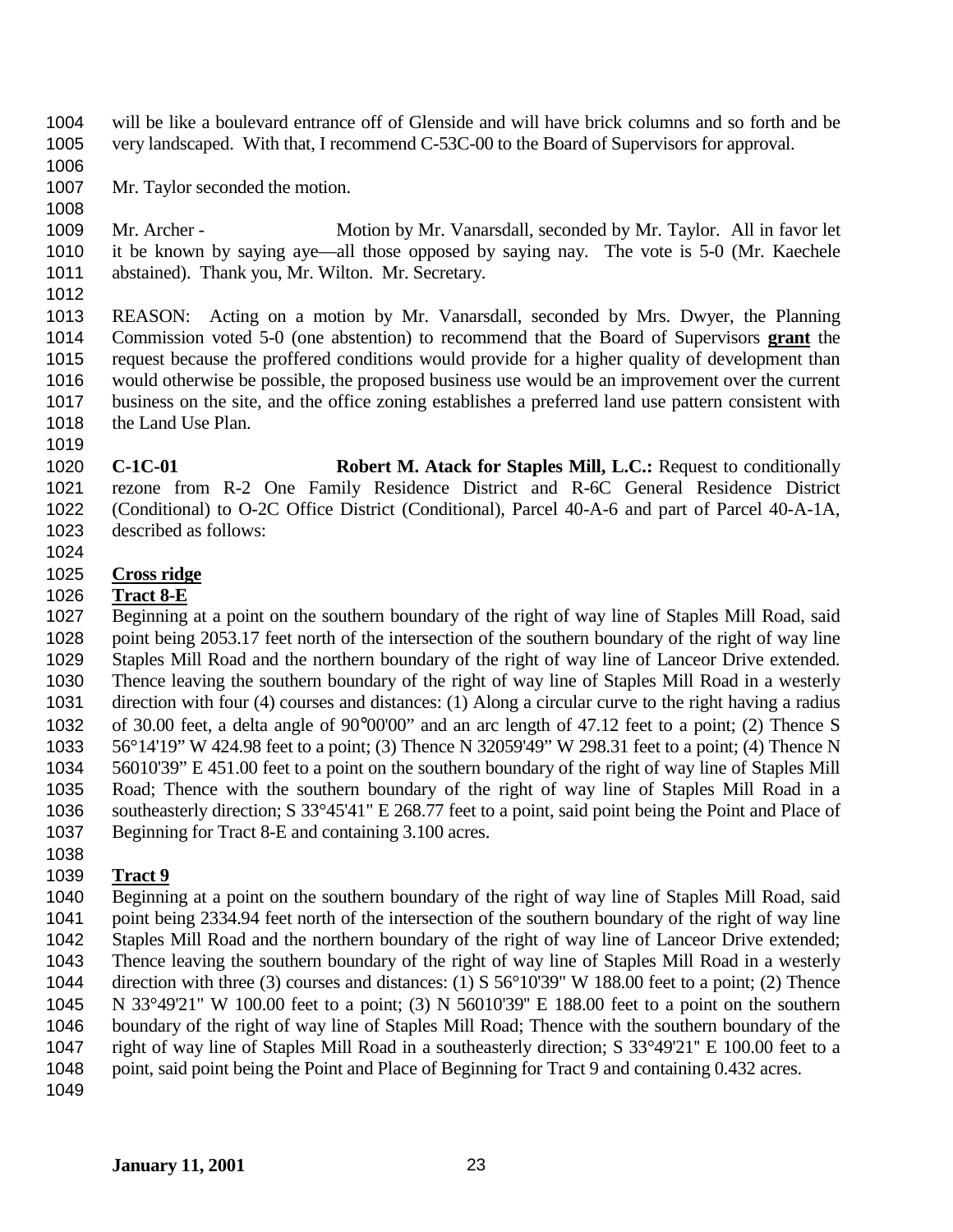Mr. Marlles - The staff report will be given by Mr. Householder. Mr. Archer - Thank you, Mr. Marlles. Is there any one here who is in opposition to C-1C-01? Mr. Householder. Mr. Householder - Thank you, Mr. Chairman. The proposed use of this site is an office for a religious organization. The subject property is located on the west line of Staples Mill Road, approximately 800 feet north of its intersection with Old Courtney Road. It has 368 feet of road frontage on Staples Mill Road. The land surrounding this request is mostly a part of a large zoning proposal that came up in June 2000 called Cross Ridge. Three hundred seventy four (374) acres was rezoned for a mixed use community including single-family residential, retirement community and office uses—Case C- 17C-00. Recently, Plan of Development approval has been granted for the Cross Ridge multi-use facility, which is here (referring to slide). The proposed Cross Ridge Parkway and a couple of POD's here, and here (referring to slide), are the very beginnings of this development. The primary access to this development will be from this proposed Cross Ridge Parkway. The 2010 Land Use Plan recommends Suburban Residential 1 for this property. But this site is probably no longer desirable for residential development at this location because its on a major road and because its proximity to this large mixed used community. Therefore, an office use may be an appropriate transition between Staples Mill and the residential rezoning behind. Staff feels that a low intensity office use will act as a buffer between these developments and Staples Mill Road. Although, this O-1C is not consistent with Suburban Residential 1, staff does feel it's a logical use of the property. The applicant has proffered many elements that will help ensure quality on this site. They include building materials of either 90 percent brick or dryvit. A 30-foot landscaped area adjacent to Staples Mill Road, underground utilities, screening of trash receptacles and mechanical equipment. In addition, the applicant has proffered use proffers regarding no child care centers or funeral homes. These will help integrate the proposed use with the surrounding Cross Ridge Development and minimize the potential adverse impacts on the property and the nearby residential development. Also, these proffers that were submitted are very similar to the proffers approved with C-17C-00 for the Office portion. They've also proffered prohibit access from Staples Mill Road, and, instead will come in off this Cross Ridge property. Overall, staff feels this is an appropriate use for this site. The applicant has submitted proffers that help minimize potential impacts on surrounding properties. And, in particular, the landscaped area along Staples Mill Road and the quality building materials and the prohibited direct vehicular access. Therefore, staff recommends approval of this request. I'd be happy to take any questions 1093 that you may have. 1095 Mr. Archer - Are there any questions of Mr. Householder from the Commission?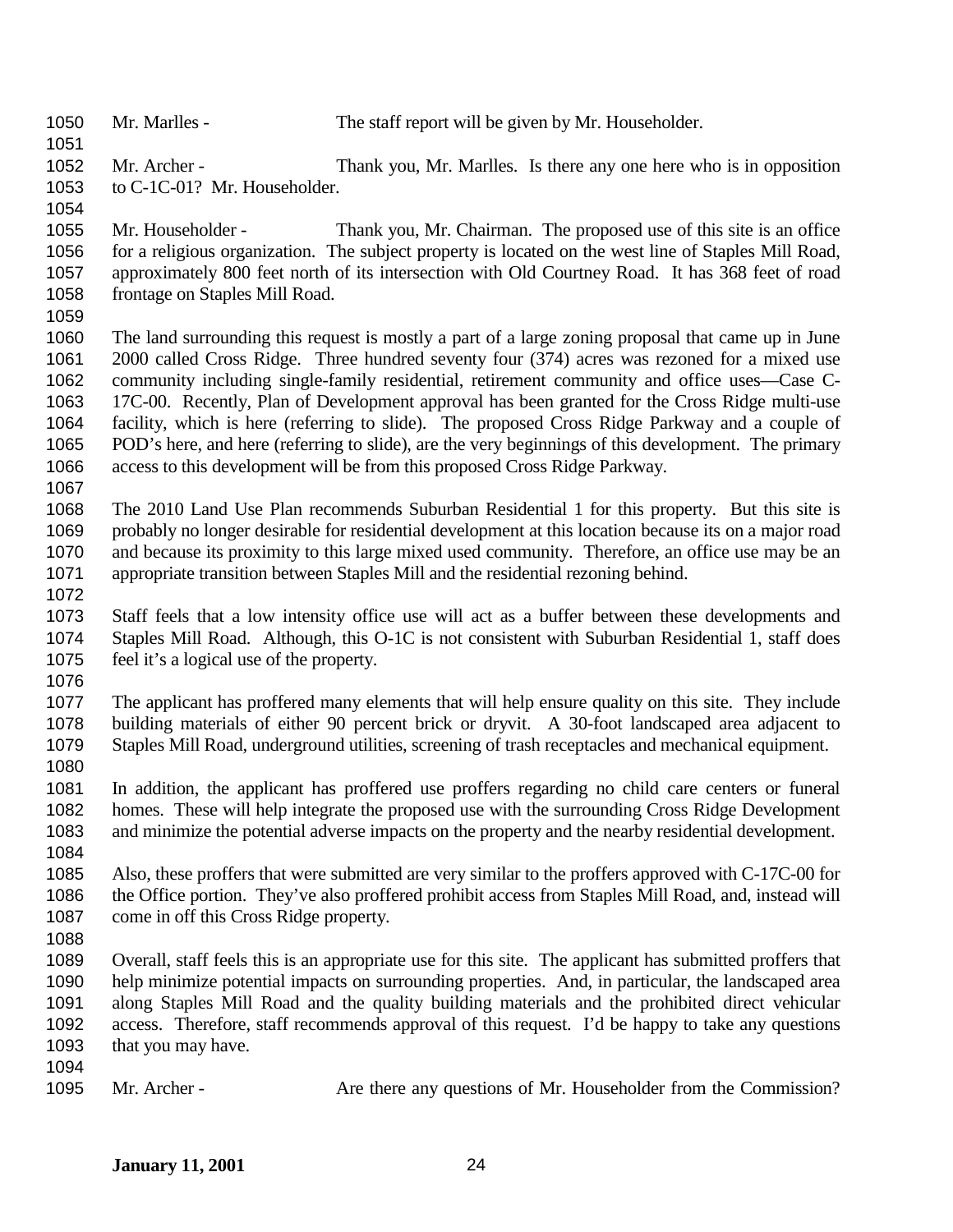None. Thank you, sir. Mr. Atack. Mr. Atack has a slight case or laryngitis. Mr. Bob Atack - Thank you, Mr. Chairman. My voice is not nearly as strong as it used to be. For the record, my name is Bob Atack and I'm President of Atack Properties. And I appreciate, Mr. Chairman, you and the Planning Commission allowing me to present this case this evening. As Mr. Householder said, staff does recommend approval of this, and I would also acknowledge and appreciate the significant contingency of the residents in the audience this evening who, in the back of our area here, live in the adjoining Courtney Subdivision. And I think they're probably interested in what was originally planned that would go along their adjoining property line is now being located to this current location. And, I'll be glad to answer any questions, and I'll defer that 1108 time for questions, sir. 1110 Mr. Archer - All right, thank you, Mr. Atack. Are there questions? 1112 Mr. Taylor - I have one, then, if there aren't any. Mr. Atack, do you have a site plan of the church on the site in the plan view? 1115 Mr. Atack - No sir, I do not. We're not reflecting a site plan at this time, Mr. Taylor. Actually, this will be their office buildings, and it will be the office for the Bishop of the Methodist Church. A site plan has not been completed at this time. 1119 Mr. Taylor - Sir, am I looking at, the screen is just a little fuzzy as to which elevation. Which one of these two facades will face on Cross Ridge Parkway? The longer one? Mr. Atack - The more horizontal exterior, sir, that shows the cross with the flame in it. That would face Staples Mill, sir. 1125 Mr. Taylor - That's on Staples Mill? 1127 Mr. Atack - Yes sir. 1129 Mr. Taylor - And, then the other one would be along Cross Ridge? 1131 Mr. Atack - That is correct. 1133 Mr. Taylor - Okay. Thank you. Mr. Archer - All right, any further questions? All right, Mr. Vanarsdall. Mr. Vanarsdall - I've been very glad to take part in the United Methodist Church Conference Headquarters. They have been on Broad Street for many years. And I think this is a very good location for them. It fits in with the excellent Cross Ridge project that's being done there. I believe that Mr. Jim Branston from the United Methodist Church is back in the audience as Bob mentioned. We're glad to have you. With that, I would recommend that C-1C-01 be recommended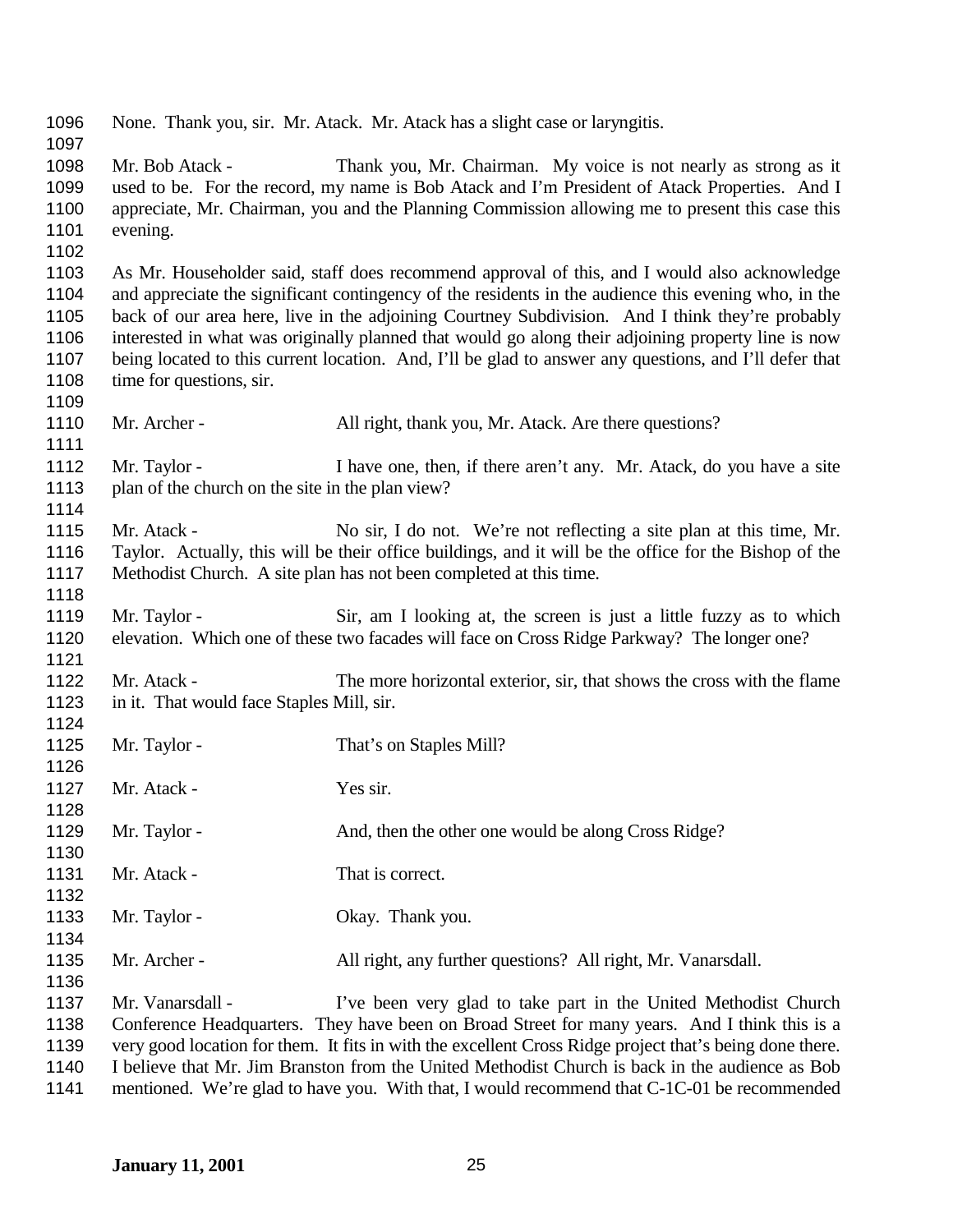- to the Board of Supervisors for approval.
- 

- Mrs. Dwyer seconded the motion.
- Mr. Archer Motion by Mr. Vanarsdall, seconded by Mrs. Dwyer. All in favor let it be known by saying aye—all those opposed by saying nay. The vote is 5-0 (Mr. Kaechele abstained). The motion is carried. Thank you, Mr. Atack.
- 

 REASON: Acting on a motion by Mr. Vanarsdall, seconded by Mrs. Dwyer, the Planning Commission voted 5-0 (one abstention) to recommend that the Board of Supervisors **grant** the request because it is reasonable; the proffered conditions assure an improved quality of development; and it is not expected to have a precedent setting effect on the zoning in the area. 

 **C-2C-01 Gloria L. Freye for Fidelity Properties, Ltd.:** Request to conditionally rezone from A-1 Agricultural District to R-3C One Family Residence District (Conditional) and C-1 Conservation District, Parcels 27-A-32, 34, and 35 and Parcel 37-A-14, described as follows:

### **Parcel 1**

1161 Beginning at a point in the centerline of Wonder Road, said point being  $421.98' \pm$  north of the north line of Sadler Road; thence from said point of beginning S 64° 08' 40" W, 1017.87' to a 1163 point; thence N 50° 15' 15" W, 43.98'  $\pm$  to the true point and place of beginning being the East 1164 line of a 100 year flood plain; thence from said true point and Place of beginning N 50° 15' 15" W, 422.40' +- to a point; thence N 47° 11'55" W, 114.94' to a point; thence N 41° 30' 45" E, 1166 330.  $12^{\circ}$  to a point on the east line of a 100 year flood plain; thence following the meandering of the 100 year flood plain in a south direction 545.05' to the true point and place of beginning 1168 containing  $2.103\pm$  acres.

### **Parcel 2**

1171 Beginning at a point in the centerline of wonder road, said Point being  $421.98' \pm$  north of Sadler Road; thence from said point of beginning and leaving the centerline of Wonder Road S 640 08' 40" W, 1017.87' to a point; thence N 50° 15' 15" W, 43.98' to a point on the east line of a 100 year flood plain; thence following the meandering of the east line of a 100 year flood plain in a 1175 north direction  $545.05' \pm$  to a point; thence N 41° 30' 45" E, 911.8'  $\pm$  to a point in the centerline 1176 of Wonder Road; thence leaving the centerline of Wonder Road N 21° 29' 15" E, 355.21'to a point; thence S 68° 30' 47" E, 339.95' to a point; thence S 20° 56' 15" W, 513.03' to a point in 1178 the centerline of Wonder Road; Thence continuing along the centerline of Wonder Road S 22° 27' 17" E, 662.68' to the point and place of beginning containing 22.809 acres. 

- 1181 Mr. Marlles The staff report will be given by Mrs. Hunter.
- 1183 Mr. Archer Thank you, Mr. Marlles.
- Mrs. Hunter Mr. Secretary, if it is acceptable to the Commission, we could also call Cases C-3C-01 and C-4C-01. They are three cases that are all related. We can hear them at the same time.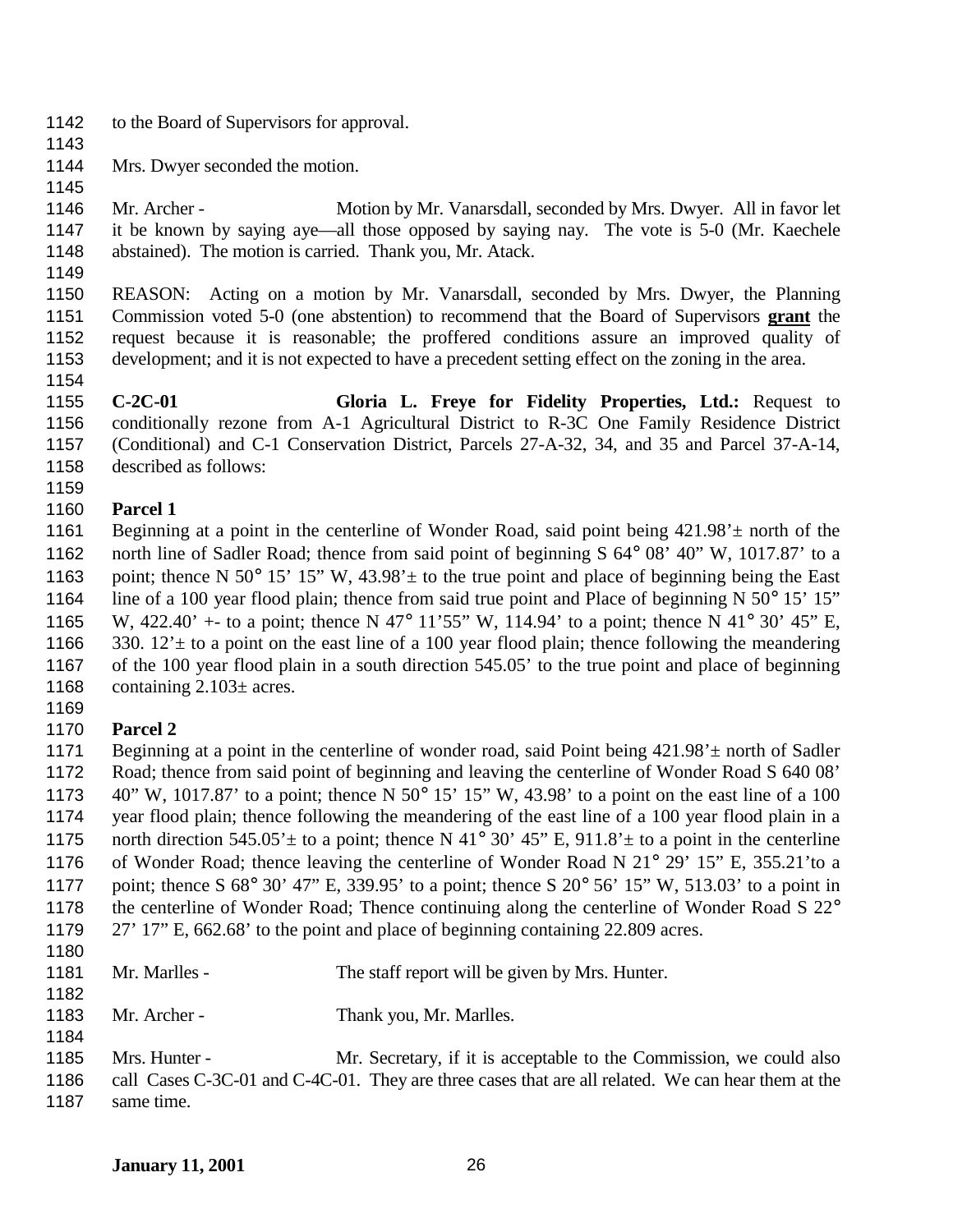**(All testimony heard under Case C-4C-01).** Mr. Taylor - Mr. Chairman, I would recommend we take that approach at the request of the applicant. 1194 Mr. Archer - Everybody in agreement? That would be fine, Mrs. Hunter. 1196 Mr. Archer - Before you move on, is there any one here in opposition to C-2C-01? Mr. Marlles - We have opposition, Mr. Chairman. 1200 Mr. Archer - Okay. Thank you. 1202 Mrs. Hunter - The Secretary does need to read the cases. **C-3C-01 Gloria L. Freye for Fidelity Properties, Ltd.:** Request to conditionally rezone from A-1 Agricultural District to R-3C One Family Residence District (Conditional), Parcel 27-A-43, described as follows: Beginning at a point 610.6' +- northwest of Sadler Road; thence from said point of beginning S. 18° 54' 05" W., 125.48' to a point; thence N. 62° 56' 20" W., 354.96' to a point; thence N. 18° 39' 13" E., 123.95' to a point' thence S. 63° 11' 47" E., 355.28' to the point and place of beginning, 1211 containing 1.006 acres. **(All testimony heard under Case C-4C-01). C-4C-01 Gloria L. Freye for Fidelity Properties, Ltd.:** Request to conditionally rezone from A-1 Agricultural District to R-3C One Family Residence District (Conditional) and C-1 Conservation District, Parcel 27-A-33 and Part of Parcels 27-A-12B and 13, described as follows: Parcel 1: A-1 to R-3C Beginning at a point in the centerline of Wonder Road, said point being 1498.38' +- north of Sadler Road; thence from said point of beginning and leaving the centerline of Wonder Road S. 41°30'45" W., 1077' +- to the true point and place of beginning; thence from said true point and place of beginning S. 41°30'45" W., 195' +- to a point; thence N. 47°11'55" W., 832' to a point; thence N. 1225  $47^{\circ}26'50''$  W.,  $102' +$ - to a point on the W. line of a 100 year flood plain; thence following the meandering of the W. line of the 100 year flood plain in an east and south direction 1293.05' to the true point and place of beginning, containing 6.945 +- acres of land. Parcel 2: A-1 to C-1 Beginning at a point in the centerline of Wonder Road, said point being 1498.38' +- north of Sadler 1231 Road; thence from said point of beginning and leaving the centerline of Wonder Road S, 41°30'45"

 W., 912' +- to the true point and place of beginning being the eastern line of a 100 year flood plain S. 41°30'45" W., 165' +- to a point on the western line of a 100 year flood plain; thence following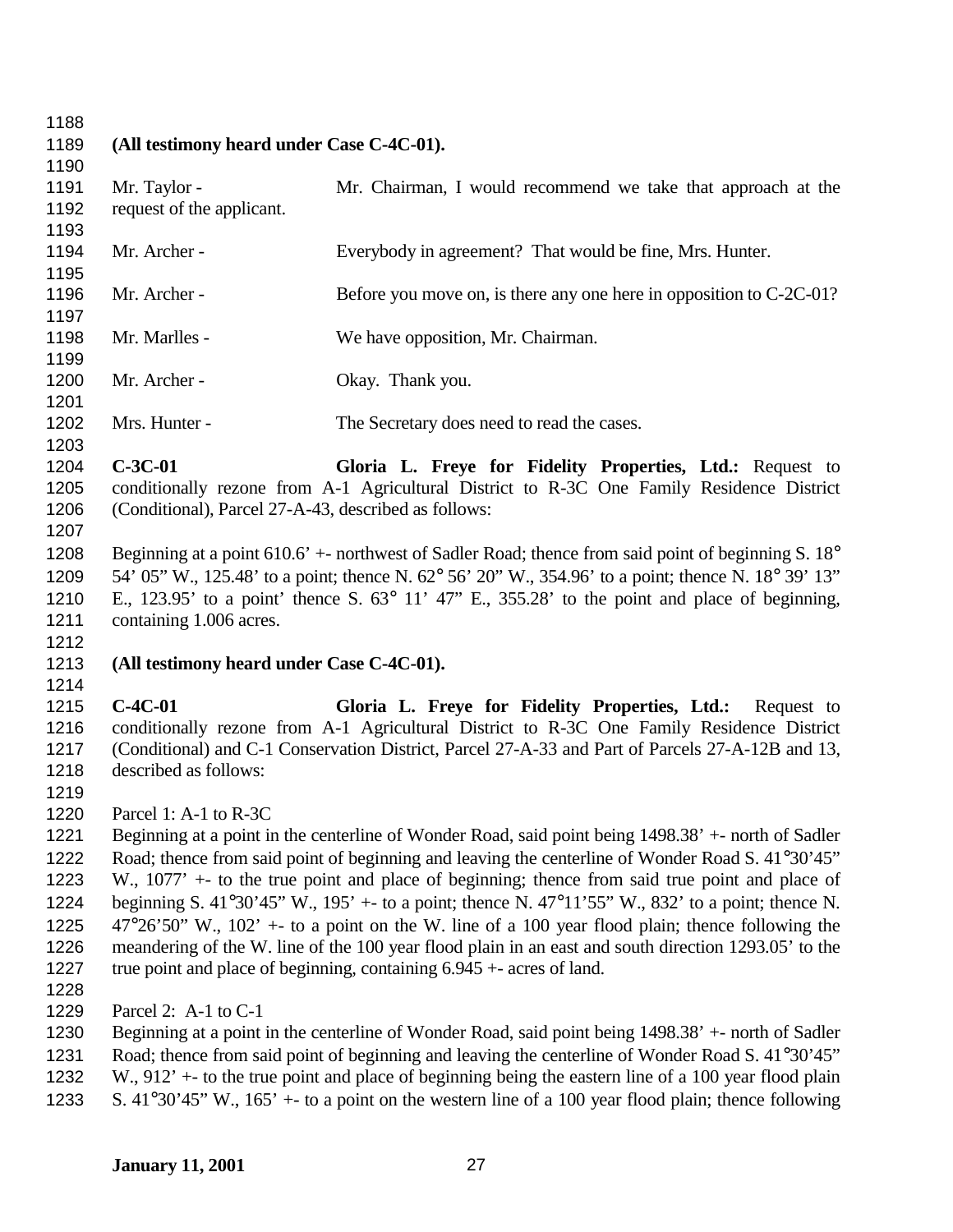the meandering of the 100 year flood plain in a north and west direction 1293.05' +- to a point; thence N. 47°26'50" W., 176' +- to a point on the S. line of Interstate Route 295; thence following the S. line of Interstate Route 295 in an east direction along a curve to the right with a radius of 11,309' and a length of 617' +- to a point on the E. line of a 100 year flood plain; thence leaving the S. line of Interstate Route 295 in a south direction 1209.87' +- to the true point and place of beginning, containing 6.09 +- acres of land.

Parcel 3: A-1 to R-3C

 Beginning at a point in the centerline of Wonder Road, said point being 1498.38' +- north of Sadler Road; thence from said point of beginning and leaving the centerline of Wonder Road S. 41°30'45" W., 912' +- to a point on the E. line of a 100 year flood plain; thence continuing along the E. line of a 100 year flood plain in a north direction 1209.87' +- to a point on the S. line of Interstate Route 295; thence continuing along the S. line of Interstate Route 295 in an east direction along a curve to the right with a radius of 11,309.00' and a length of 1221' +- to a point; thence leaving the S. line of Interstate Route 295; S. 20°22'32" W., 803.00' to a point in the centerline of Wonder Road; thence continuing along the centerline of Wonder Road S. 69°44' 58" E., 526.00' to the point and place of beginning, containing 17.67 +- acres of land.

 Mrs. Hunter - Thank you, Mr. Secretary. Good evening. These three rezoning requests combined request R-3 zoning for approximately 41.5 acres and C-1 zoning for approximately 8 acres.

 A portion of the property is located here (referring to slide) west of the floodplain which consists of approximately 7 acres. It has been withdrawn from this request. The applicant has been granted 1258 previous rezonings in this area. They received R-3A zoning here, and R-3C zoning here (referring to slide). Overall, the applicant has 89 approved lots in this area. And this zoning request would allow an additional 107 lots.

 The applicant has been working with staff to improve the case. Revised proffers have been handed out to you tonight. There's a conceptual plan on the property. With these revised proffers, there have been several improvements to the case.

 Some of them that I'd like to point out to you is the applicant has proffered sidewalks along Wonder Road located here all the way up to this area here (referring to slide). They've also proffered sidewalks on this side of Sadler Road just for the area that they own. They don't own these two properties. And then there will be sidewalks, although its not proffered, because its off site, but they're also planning to put sidewalks on this side of Wonder Road also.

 The applicant has also proffered pedestrian access ways through their C-1 property. There are some significant environmental features on the property. This large green swath (referring to slide) on the left hand corner is a 100-year flood plain. The applicant said that they would put pedestrian trails within that area. And, then there's also a park area here in the center that will also have a pedestrian trail through it and then the sidewalk leading up to it. 

 The applicant has also proffered a 20-foot buffer along here (referring to slide) in which they've agreed to retain all the mature trees greater than four inches in caliper.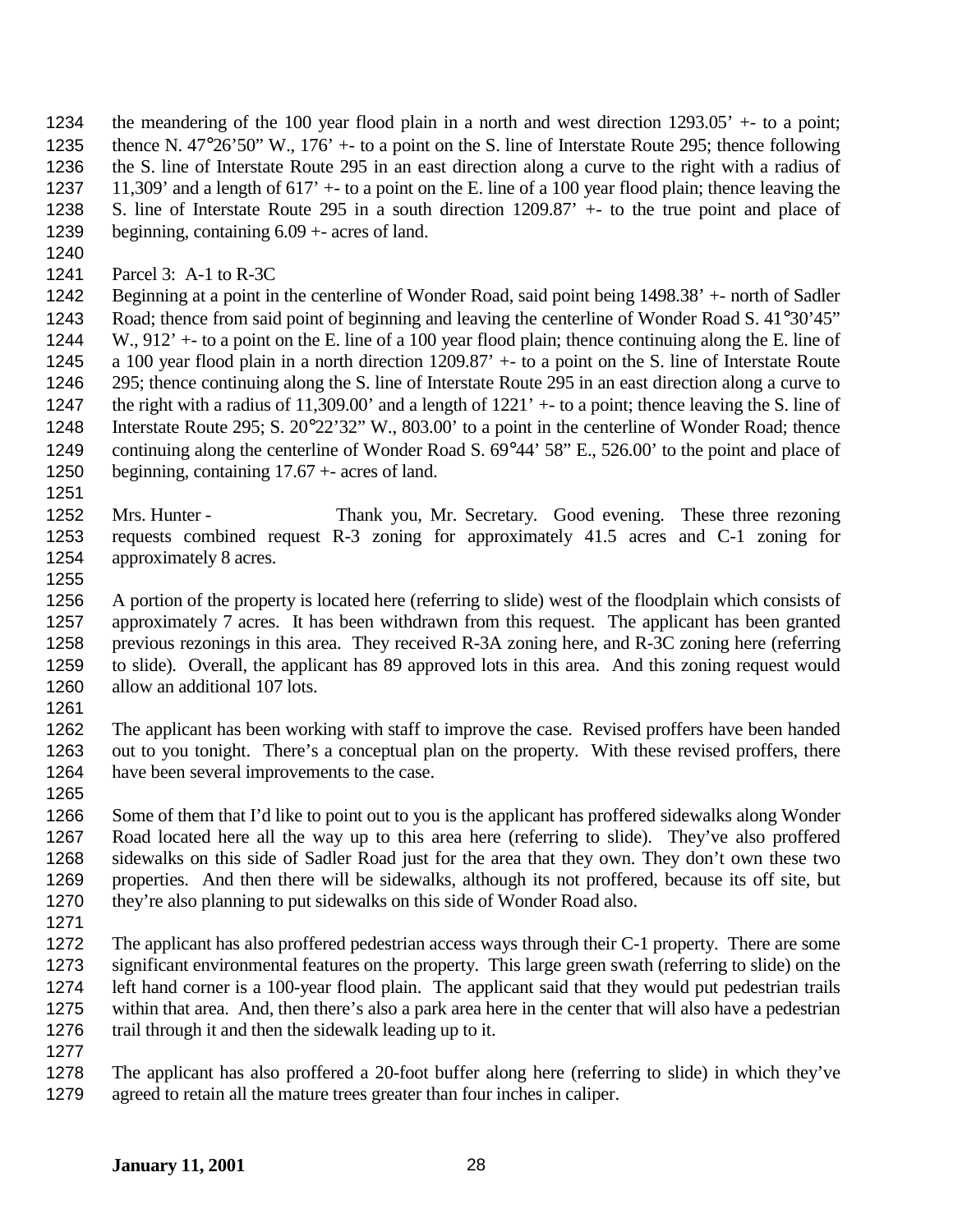The two parks, this green area (referring to slide) totals approximately about 5.5 acres. And the applicant has also proffered sound suppression for these lots adjacent to Interstate 295 for all lots within 300 feet.

 Staff believes these items are significant improvements to the case. However, there are still two remaining outstanding issues. The outstanding issues include the R-3 zoning for the entire site, and the phasing of the development.

 Residential development of the site is reasonable. However, staff is concerned that the zoning is not consistent with Suburban Residential 1 designation of the Land Use Plan. The request could be precedent setting in nature and could impact a considerable amount of vacant land in the Sadler Road corridor.

 Staff believes zoning should be reduced as you move south. That precedent has already been established with the previous rezoning requests with this area being R-3A. Zoning here is R-3 (referring to slide). Staff believes that everything on this side of Wonder Road would be appropriate for R-3, but believes that the area between Wonder here and the 100-year flood plain here should be zoned R-2A (referring to slide). 

 With the portion of the property being dropped out of the case located here (referring to slide), staff 1301 believes it becomes even more important for this area to be R-2A because staff is concerned that, as development begins to creep to the west, and includes the Small McDonalds Farm, that this whole Sadler Road corridor could be developed under R-3.

- The applicant has tried to address staff's concerns regarding this by proffering a maximum density of 2.2 units per acre. And they've also proffered that lots here along this floodplain would have a lot width of 85 feet, and an average lot size of 12,000 square feet. The R-2A District has a 1308 minimum lot size of 13,500.
- 

 Staff also raised concerns that the phasing of the project, due to the condition of Sadler Road; Sadler Road is proposed to be widened and to have some of the curves taken out of it. However, this is not scheduled to occur until 2004 based on the County's CIP.

 The applicant has proffered that they would not get building permits for more than 50 lots after February 1, 2002 and the remainder of the property by February 2003. Staff is concerned, if the applicant is able to get all their necessary approvals, it will be close to 2001 and questions whether it would be an adequate phasing proffer.

 While significant progress has been made on the case, staff cannot support the R-3 zoning for the entire project, and would recommend R-2A zoning for the area west of Wonder Road. Staff cannot support the zoning request at this time. I'd be happy to answer any questions you may have.

|      | 1323 Mr. Archer - | Thank you, Mrs. Hunter. Any questions from the Commission? |
|------|-------------------|------------------------------------------------------------|
| 1324 |                   |                                                            |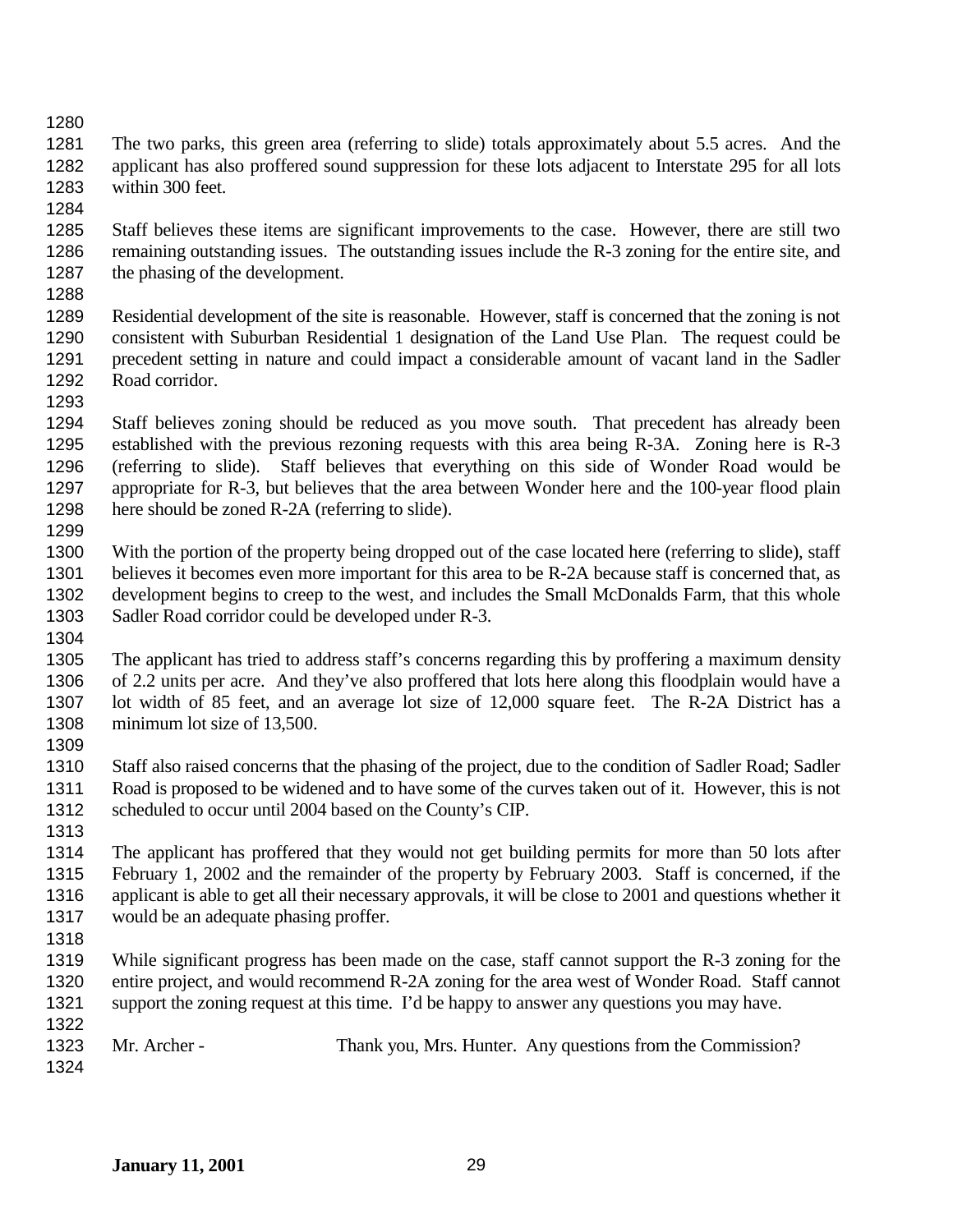Mrs. Dwyer - Mrs. Hunter, your rationale for the reduced density as we move down Sadler Road, is that because of the SR-1 designation on the Plan, or is it because you don't want to see the R-3 all along the Sadler Road corridor? Maybe its both of those?

 Mrs. Hunter - It's both of those. One thing has occurred since the rezoning of the R-3A portion located here (referring to slide). Since that time, the Board of Supervisors has eliminated the R-3A, R-4, and R-4A Districts. If you look at our Comprehensive Plan, the R-3 zoning is more compatible with the SR-2 designation now, and really is the only district for the SR-2 where this is designated SR-1.

 The other problem, or concern that we've had, is for large houses on small lots. And then the final concern would be the precedent-setting nature. The applicant had originally included this piece (referring to slide) in the project. It is believed there could be a crossing that could occur there. So, we believe as land becomes more valuable in the west end, Small McDonalds Farm, which is right now an A-1 Subdivision, you can see portions of it here (referring to slide). We believe that people will begin going in an buying up individual lots and trying to put some development—properties together. And staff is concerned that the whole corridor could go R-3 when the road can't handle it. The schools can't handle it and the services just aren't there.

1344 Mrs. Dwyer - I remember last year we had the meeting with the Board and, apparently the Utilities Department, Schools, all rely on the Plan to determine capacity for sewer and water and need for schools. So, as we deviate from the Plan, we run the risk of, I guess, overtaxing all those utilities and other systems that the County needs to provide fire and police protection.

 1350 Mrs. Hunter - That's correct. Mrs. Dwyer - What do you mean by sound suppression? What is meant by that for a single-family home? 1355 Mrs. Hunter - Right now, the way the applicant has proffered it, it is very vague. I've had several conversations with Gloria Freye, the Attorney. She has been working diligently on this proffer. She's contacted our Building Inspections Office. She's contacted a builder in looking at ways to quantify that. And that is one issue. And I told her she and I could continue to work on before it gets to the Board level. But, that does need to be quantified. 1361 Mr. Kaechele - Is that for the Case C-4C-01 only? 

| 130Z |                              |                                                                    |
|------|------------------------------|--------------------------------------------------------------------|
| 1363 | Mrs. Hunter -                | Correct. It would be the lots adjacent to the interstate.          |
| 1364 | Mr. Kaechele -               | What proffer are you referring to, because I was looking for that? |
| 1365 | It's not building materials. |                                                                    |
| 1366 |                              |                                                                    |

1367 Mrs. Hunter - It would be No. 15 on the last case. There's three rezoning cases. One says C-4C Liesfeld and its No. 15 in that case.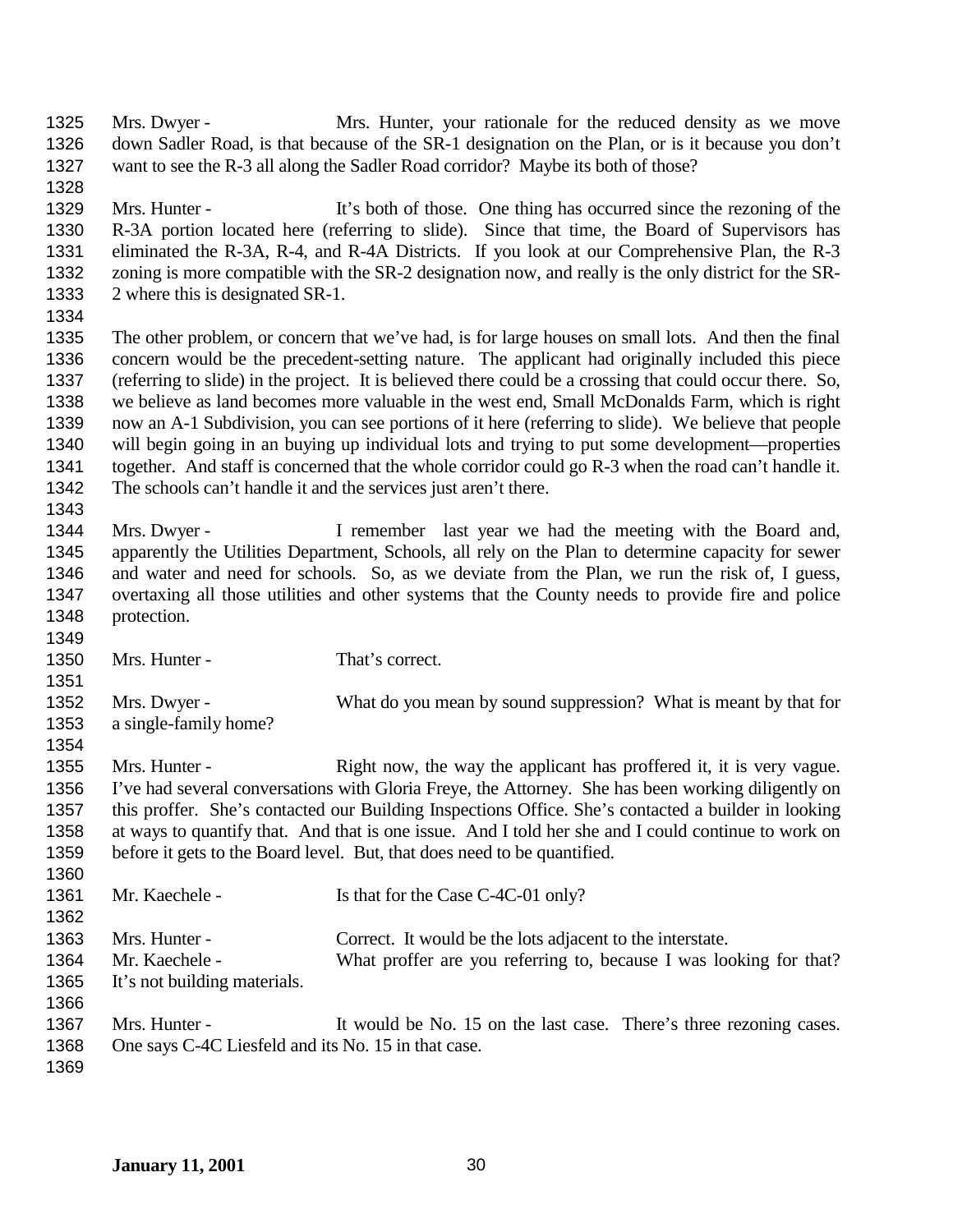| 1370<br>1371                                 | Mrs. Dwyer -<br>extra insulation or something.                               | So, it sounds like it might be something in the building materials,                                                                                                                                                                                                                                                                                                         |
|----------------------------------------------|------------------------------------------------------------------------------|-----------------------------------------------------------------------------------------------------------------------------------------------------------------------------------------------------------------------------------------------------------------------------------------------------------------------------------------------------------------------------|
| 1372<br>1373<br>1374                         | Mr. Kaechele -                                                               | Extra insulation they use around airports. Okay.                                                                                                                                                                                                                                                                                                                            |
| 1375<br>1376                                 | Mr. Archer -                                                                 | Okay. Are there further questions for Mrs. Hunter?                                                                                                                                                                                                                                                                                                                          |
| 1377<br>1378                                 | Mrs. Dwyer -                                                                 | You're concern about phasing has to do with the widening of Sadler<br>Road and the ability of Sadler Road to accommodate this number of homes before this is rebuilt?                                                                                                                                                                                                       |
| 1379<br>1380<br>1381                         | Mrs. Hunter -                                                                | Yes ma'am.                                                                                                                                                                                                                                                                                                                                                                  |
| 1382<br>1383<br>1384<br>1385<br>1386<br>1387 | Mr. Taylor -<br>road and the load on it? Do we have anything?                | Do we have any year phase plan for the widening of Sadler Road,<br>totally, or a portion, thereof—a commensurate plan for the development so they are side by side?<br>Sadler Road can contain "X" cars now. A year or two from now, Sadler Road will be improved<br>and/or this will be equal to the added capacity? So, we can see, or keep in phase, the capacity of the |
| 1388<br>1389<br>1390<br>1391<br>1392         | Mrs. Hunter -<br>construction.                                               | The County has been increasingly concerned with the capacity along<br>Sadler Road as the development has increased in this one. This has been moved up in our CIP. It's<br>currently in the CIP for this year for design. 2003 is right-of-way acquisition and Year 2004 for                                                                                                |
| 1393<br>1394<br>1395                         | Mrs. Dwyer -<br>then?                                                        | So, what, specifically, would you recommend as far as a proffer,                                                                                                                                                                                                                                                                                                            |
| 1396<br>1397<br>1398<br>1399                 | Mrs. Hunter -<br>whichever came first.                                       | In my staff report, I had indicated that, because they had 89 approved<br>lots, we would recommend no more than 36 lots before widening of Sadler Road or 2004,                                                                                                                                                                                                             |
| 1400<br>1401<br>1402                         | Mr. Taylor -<br>to phase the construction.                                   | We could phase the construction, or ask the contractor/the developer                                                                                                                                                                                                                                                                                                        |
| 1403<br>1404<br>1405                         | Mrs. Hunter -<br>applicant is offering that we could consider.               | There definitely is a middle ground between that and what the                                                                                                                                                                                                                                                                                                               |
| 1406<br>1407<br>1408                         | Mr. Taylor -<br>able to expertly articulate that expansion?<br>Mrs. Hunter - | Do you think we know enough about the capacity of the road to be<br>I think we would need to check with the Traffic Engineer on that.                                                                                                                                                                                                                                       |
| 1409<br>1410<br>1411                         | Mr. Taylor -                                                                 | We have our traffic engineer here?                                                                                                                                                                                                                                                                                                                                          |
| 1412<br>1413                                 | Mrs. Hunter -                                                                | He's not here tonight, no.                                                                                                                                                                                                                                                                                                                                                  |
| 1414<br>1415                                 | Mr. Taylor -                                                                 | We'll ask Mr. Tyler that question.                                                                                                                                                                                                                                                                                                                                          |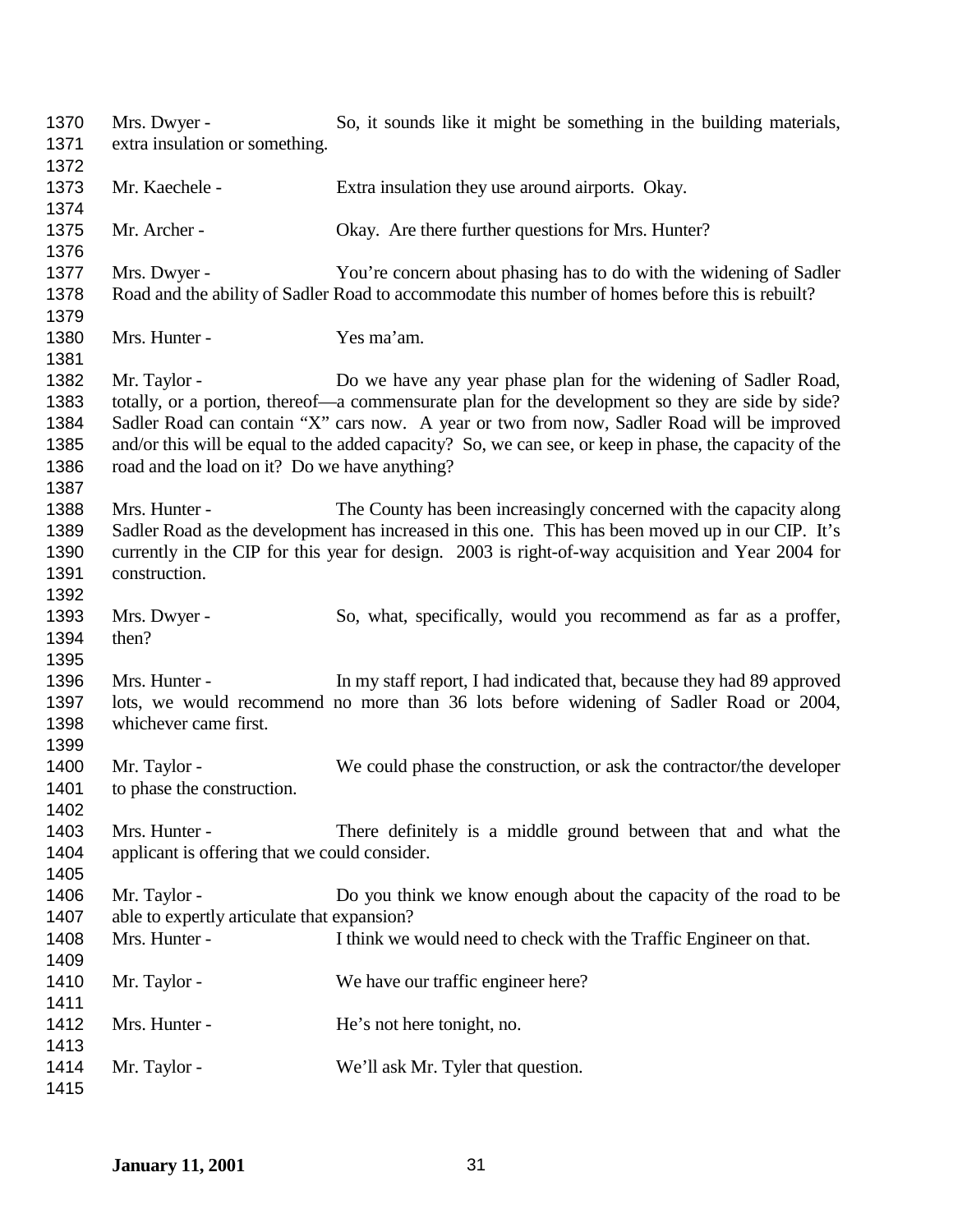1416 Mr. Archer - Mrs. Hunter, on Page 2 of the C-3C case, I believe it is, right above 1417 where you talk about the 30 lots, the end of that preceding paragraph says, "...This request is 1418 piecemeal in nature and should not be zoned until it is known how access can be provided…," Has anything been forthcoming as to how that's to be dealt with? Mrs. Hunter - This case is a little unusual because it doesn't have access. It's this island here (referring to slide). The applicant owns the property here, and is proposing –It may show on their conceptual plan a little bit better (referring to slide). The applicant has been working to purchase the rest of these properties. This is the R-3. This is the case we're talking about here. This is the C-3 case there. As you can see, the applicant does not have any access to that site. They have indicated that they need to get it zoned in order to be able to get the financing from the bank. And, that's their reasoning for requesting the zoning now. And they are working diligently to try to get those other properties so that it can be accessed. While it is premature, it's an understanding that it could not develop until they could get adequate access. 1431 Mr. Archer - Thank you. Any further questions? Mrs. Dwyer - This may have been changed in the new proffers, but I was looking 1434 on that same case; Streets Improvements. It says, "The streets shall be constructed of asphalt..." 1435 Don't we typically state that, if we state anything at all, that the streets will be constructed... 1437 Mrs. Hunter - They did revise that in their proffers. It now says, ... "The streets of the subdivision shall be constructed of asphalt. The portion of any street where a lot fronts the street shall be designed with curb and gutter." So, that is a change in the proffers. Mrs. Dwyer - Isn't it required to meet a certain County standard? Is that, typically, 1442 what we say, "That internal streets will be built to the County standards as required...?" This is just a little different wording than I'm used to seeing. 1445 Mrs. Hunter - It's acceptable either way. They still have to meet the County standard. 1448 Mrs. Dwyer - No matter what they say in the proffer? 1450 Mrs. Hunter - Right. Mr. Archer - Okay. Anything else? Thank you, Mrs. Hunter. All right, we'll hear 1453 from the applicant now. Mrs. Freye. Mrs. Gloria Freye - Good evening, Mr. Chairman, members of the Commission, I am Gloria Freye. I'm an attorney here on behalf of Fidelity Properties. The partners of Fidelity Properties; Webb Tyler, and Ned Massie are also here this evening with me. Mr. Marlles - Mrs. Freye, would you like to leave some time for rebuttal.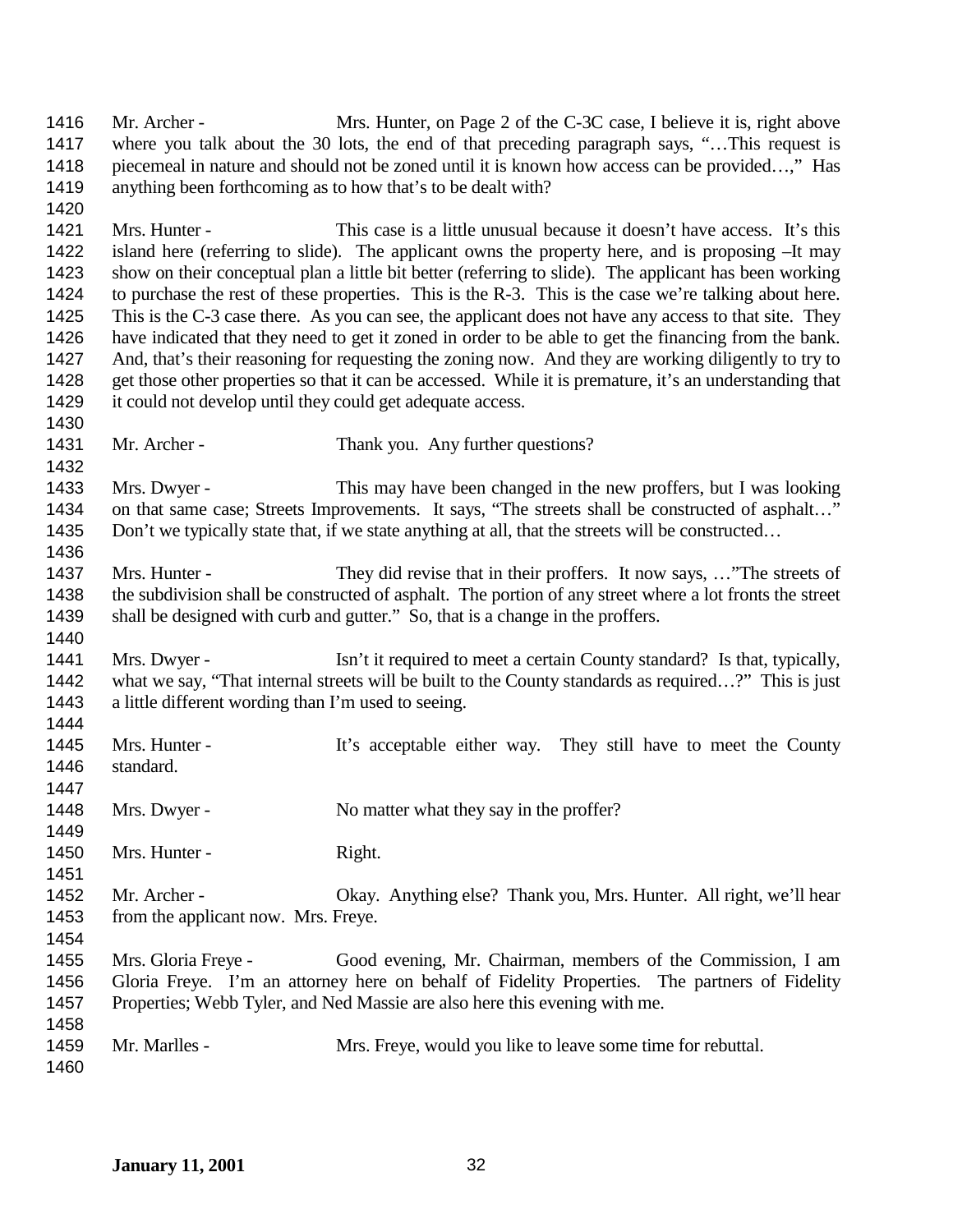Mrs. Freye - Yes sir, two minutes. As Mrs. Hunter explained, these three cases are companion cases, which I will also discuss generally, but point out differences as we go along. These three cases would continue the residential community that has been approved in three previous rezonings. The first was Sadler Green, which was the R-3AC zoning in early 1999. The second and third cases were for R-3A and R-3 in early 2000 for Sadler Green, and there are two sections. There is Section A and Section B.

 Fidelity has worked this past year with a lot of diligence to assemble eight other parcels on either side of Wonder Road to be able to continue to develop this community. The properties that they have acquired do go on both sides of Wonder Road, which, at this point, is just a dirt road, not improved at all, and then over to the creek and McDonalds Small Farms.

 Fidelity is asking for the R-3 zoning to continue the last zoning that was approved along Wonder Road in the previous case. Wonder Road, while it is going to be a 24-foot wide asphalt paved ditch section road, it is actually a residential street. It's not a barrier that would require a transition. It's 1476 actually a connection between these communities. It ties them together. And, for that reason, it is logical that there would be R-3 zoning on both sides of that residential street.

 The 2010 Land Use Plan recommends a density of up to 2.4. And that is reported in the Staff Report. We are proffering an aggregate density of 2.2 for these two cases. 

 Additionally, as Mrs. Hunter explained, we are proffering larger lots, 85-foot wide and a minimum average of 12,000 square feet along the floodplain area that she pointed out.

 We really want you to look at this rezoning in the context of the larger development, the larger community that we're trying to develop here. The density, which has been an issue with the staff, and is tied to their concern about the R-3 zoning has continually been reduced as we go closer toward McDonalds Small Farms.

 In Sadler Green, which was the R-3A zoning, we had a 2.91 density. Then in Section A of the next case, we moved to 2.58. In Section B, it went even lower to 2.43. You come into the property that's right at the entrance of these cases, which is a part of this case, but that cul-de-saced area, that's 1.7. You move up to the other section, toward the interstate, the density is actually 1.9. You come to the other part closer to Sadler Road on this section, and its 2.13. That's why we can say that we can proffer the overall aggregate of these three cases of 2.2. And you can see, that, even though we still have the R-3 designation that we had in the last case, which is consistent with what we're asking here, we're continually reducing that density. And it is consistent with what the Land Use Plan recommends which is up to 2.4.

 So, we feel that it is appropriate to continue the R-3, particularly, because this land is adjacent to an interstate. You often find higher density residential development along interstates of R-5, R-6. We are continuing the single-family character of this area. Not only of the development that Fidelity Properties is doing, but with the other development in the area, Sadler Woods, and other developments along Sadler Road.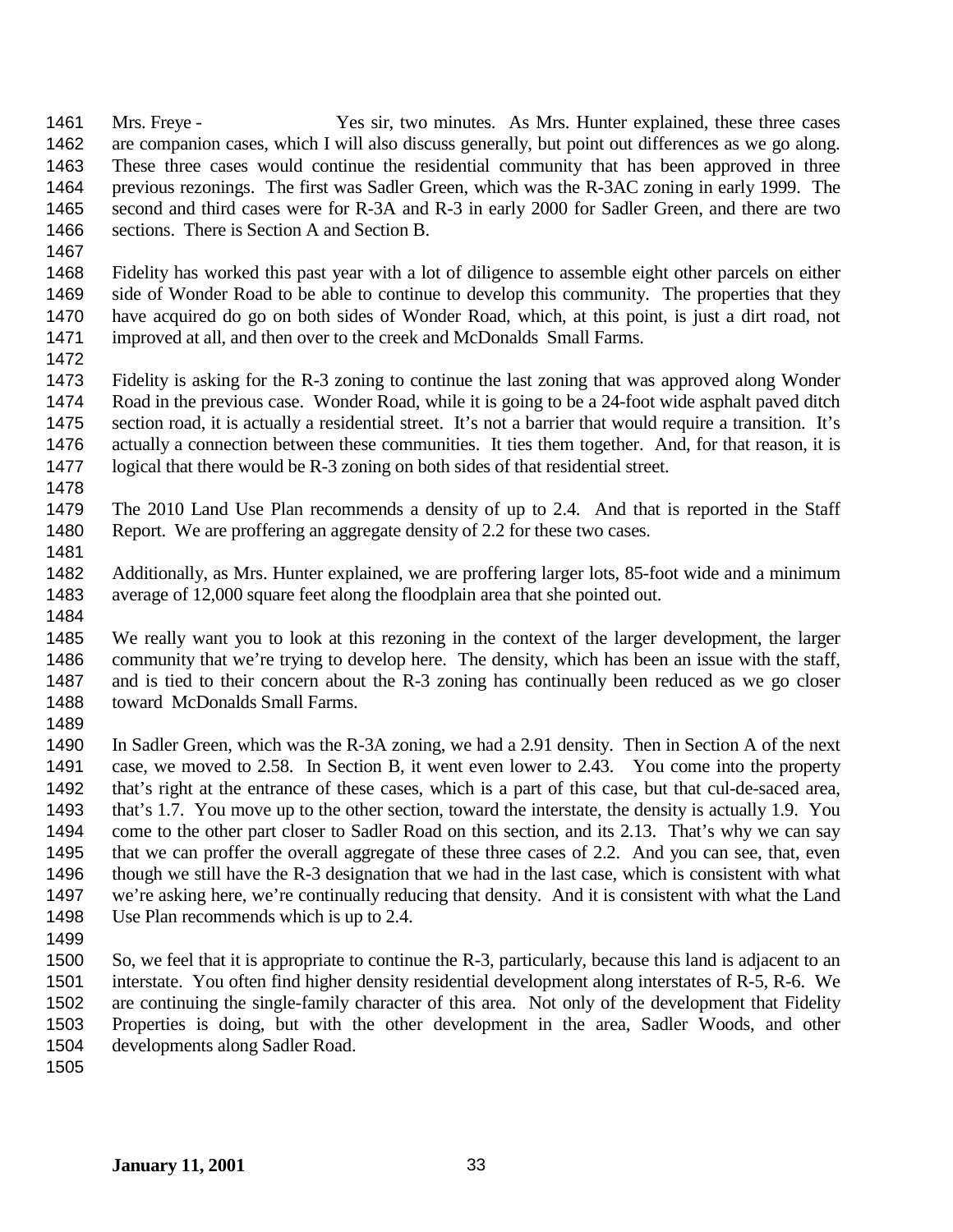- So, this is a continuation of zoning that has been approved, and development that the county has endorsed in the past. It's going to be connected with internal streets and accesses, open space. And we are proffering the same minimum house sizes, quality-building materials that were approved in the other cases. So, you can see that we're just building on the community that has already been approved.
- 
- Like the other cases, we have agreed to do a phasing, which was not in the original proffers that we submitted. But, in working with staff and recognizing that they do have a concern about Sadler Road and the timing of that improvement, we are willing to proffer the 50 lots after the February 1, 2002 date.
- 
- For the lots that are next to the interstate, we have proffered a 35-foot setback, in addition to the sound proofing measures that we were just speaking of.
- In this part of the community, we are providing the trails and the sidewalks, the internal pedestrian access that Mrs. Hunter walked you through. And, as she explained, we are providing designated parkland as well.
- If you look at this whole piece of property, if you add the open space, the buffers, the floodplain, the green area that you see there (referring to slide) for this whole community, it's really going to add up to more than 13 acres of land as amenities for these residents.
- 
- I would like to show you some photographs of the property as it exists today. I don't know how clearly you can see those. This is a very nicely wooded piece of property, except for one area closer to the interstate where you have a construction debris site, that's not very attractive.
- 
- But, you can see that this area is desperately in need of suburban renewal. You see on these properties construction debris, abandoned trucks, abandoned cars, abandoned deteriorated houses, and buildings left over from a sawmill operation. There are old tires. There are oil drums and tanks that need to be removed. We do have some environmental concerns on this property that we are addressing. There is just trash that people have gone down that country lane and dumped on this property.
- 

 So, there is a lot that needs to be cleaned up. We recognize the challenge there. It was a challenge to get this assemblage put together. But, we feel that, with the approval of these cases and the rezonings that we're asking you for, and with the quality proffers that we're putting in, that Fidelity can turn what you see here on those pictures into a very nice community with nice amenities for residents and homes that are going to be in the \$250,000 to \$325,000 range.

 We did show you the layout of how we think this property can be developed. We feel that's the best plan that we've been able to come up with. I don't know that any other developer could do as nice a job as what Fidelity has put together for you for this zoning and to support it. So, for these reasons, we ask that you waive the 48-hour rule and accept the proffers that we submitted today and that you recommend approval of this case. And we'll be glad to answer questions.

Mr. Archer - Thank you, Mrs. Freye. Are there questions from the Commission?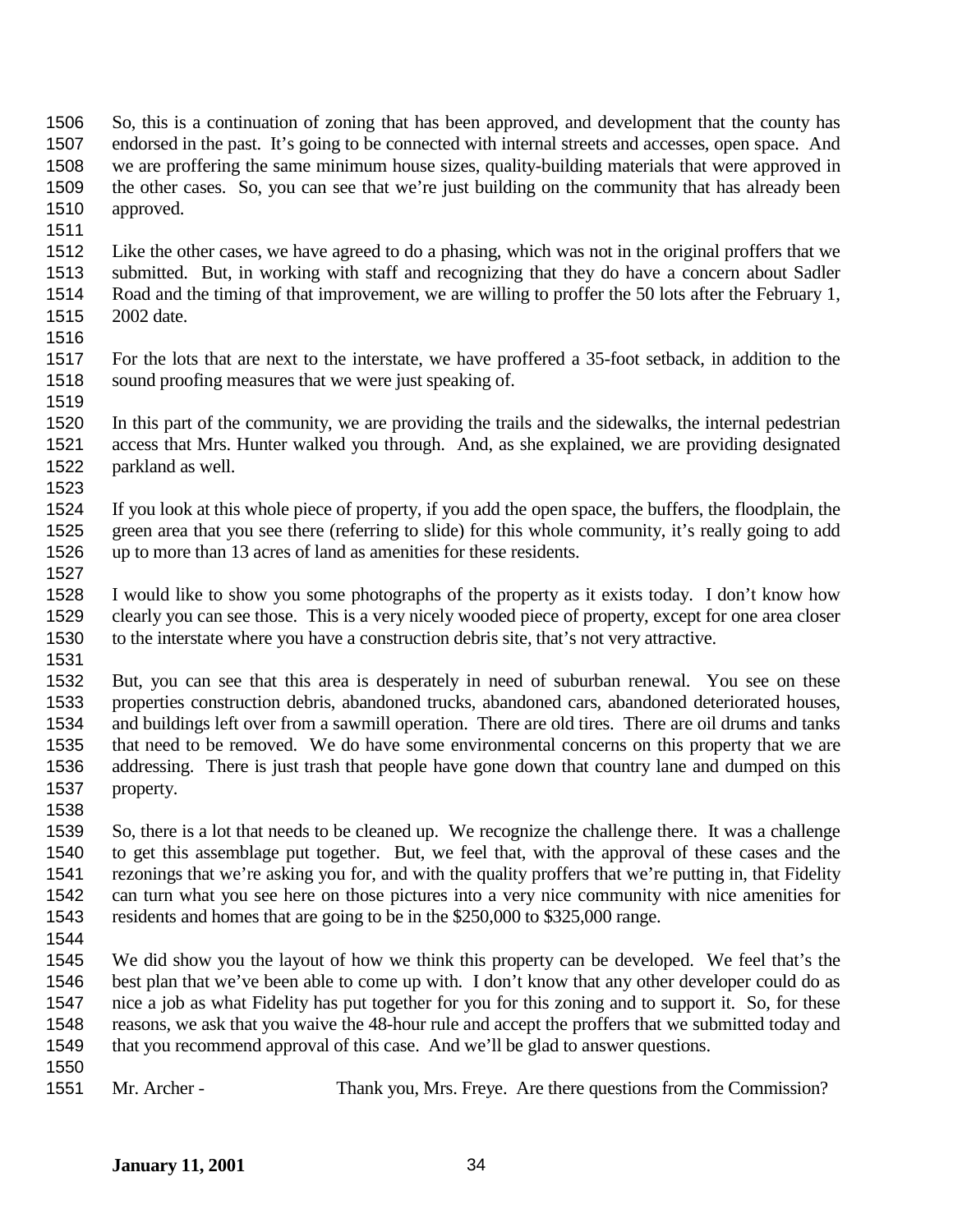Mr. Taylor - What I would like to ask, Mr. Chairman, is if we could take a little bit of effort and see if we can clarify the focus of those pictures. And, if we could, that's as best we can get. But, what I'd like to do, it's different, because I've walked virtually every square area of this site. And my career in the Coast Guard, I've seen some as bad, but never one that was much worse. And I would maybe ask Mr. Tyler if he would just like to characterized remediation work that has to be done on this site. And I do want to point out that you missed one feature, Ms. Freye, and that was the three derelict boats. Mrs. Freye - Oh, I forgot about McHale's Navy. 1563 Mr. Taylor - You forgot to mention the boats. Mrs. Freye - Yes sir. I'm sorry. There is a picture of a boat in there, and that's just one of them. I didn't put all of them in there. Mr. Taylor - And a major factor of this is just going to try to get up to the site and get it cleaned. And it's going to be a significant effort. Mr. Tyler, would you address the gathering, please? Mr. Webb Tyler - For the record, my name is Webb Tyler. I'm the Secretary/Treasurer of Fidelity Properties, Ltd. Mr. Massie is the President. There is 40,000 cubic yards of material that is construction debris material. It is not hazardous material, but it is broken concrete, blasted rock, undercut material, has to be removed from the site that has been placed on this site over a period of years as a result of construction operations by the present owner, Mr. Liesfeld, who is in the construction site business. This property, in addition to that 40,000 yards of material being removed, also has several homes on it that have been condemned. But, the County has decided they do not want to force the destruction of those condemned homes. Our firm has already eliminated three of those homes that were condemned, after we had owned the property. We are proposing to condemn, or to remove also four additional homes if this case is approved. As far as the sawmill and the boats, Mr. Taylor was referring to, again, that is construction debris and sawmill operations that also needs to be removed from the land. I would suggest to you that, what we are proposing, revitalizes the area, and rejuvenates the area, which I believe is what good development should do. And to raise the standard and to raise the bar by, not only cleaning it up, but also adding to the appreciated values. If you'll notice, all along small McDonald Farms right here, but that whole green border there (referring to slide), on the left here of your screen is a C-1 floodplain. Small McDonalds Farms is on the other side to the left of your screen. It is my contention that we have left a buffer of 150 to 300 feet wide there that's both floodplain and wetlands, that will include natural trails that protects this community and does not establish whatever occurs in Small McDonald Farms in the future. What we're doing here is on the other side of that floodplain. The question of the interstate is another factor, I think one needs to think of as far as a challenge.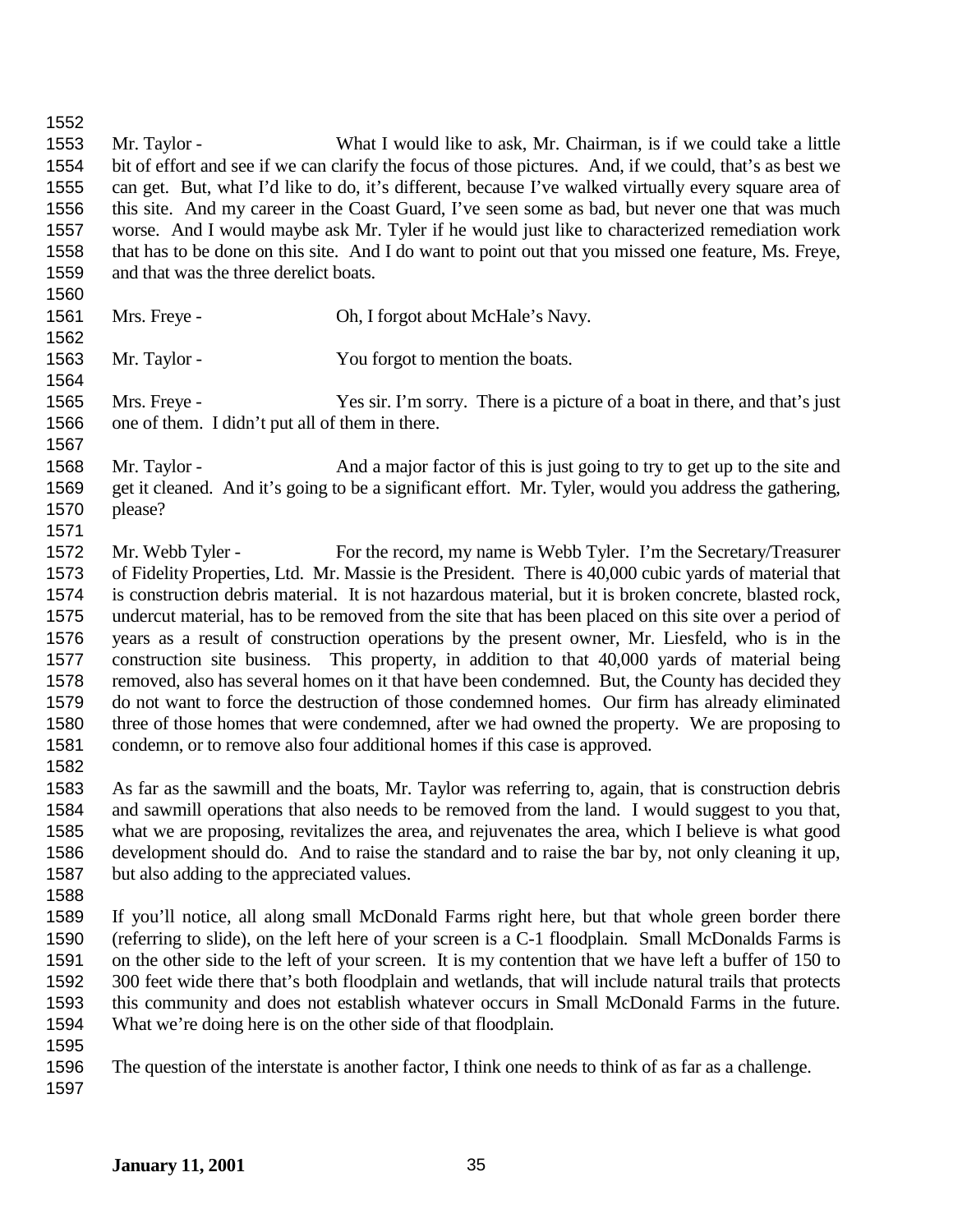And then lastly, of course, just the mere fact of assembling what is now a total of 17 parcels between the 9 that's been previously assembled and the 8 that's before you tonight, it certainly makes for a much more coordinated planning. I'd be glad to answer any other questions you may have. 1603 Mr. Archer - Thank you, Mr. Tyler. Are there questions? Mrs. Dwyer - I have a question about Wonder Road. On the map, it doesn't appear that this case includes property that gives you access to Sadler. Do you own the other property? Mr. Tyler - Yes ma'am. We do. That was previously approved by the Commission. That is this area that has Sadler Road access and the horseshoe 8 lots in there. That case was R-3 and was previously approved approximately a year and a quarter ago. And we proffered with that case to take that bad curve out of Sadler Road and put in a T-formed intersection there. Mrs. Dwyer - So, your access is through the other development where the dot is (referring to slide)? 1617 Mr. Tyler - That's the second access, ma'am. 1619 Mrs. Dwyer - Okay, and the first access... 1621 Mr. Tyler - …is from Sadler Road down here (referring to slide). Mrs. Dwyer - Further down? Mr. Tyler - Yes ma'am. Mrs. Dwyer - At that point. Okay. And that's where the T-intersection is going to be installed? 1630 Mr. Tyler - Yes ma'am. Mr. Taylor - Would you discuss, sir, your timetable for development and number of units relative for road construction for 2003 and 2004? One of the concerns that, I think, everybody is going to have is, along Sadler Road, the question of volumetric capacity looms large. By 2003, would you be adding to that load, or would you be a little bit delayed in that construction so the two peaks won't concur? Mr. Tyler - To respond to that, I'd like to read the last sentence of the first paragraph under Major Thoroughfare and Transportation from each of the three Staff Reports. It says, …"The adjacent roadway network could accommodate the additional traffic volumes." Let me say that one more time. …"The adjacent roadway network could accommodate the additional traffic volumes."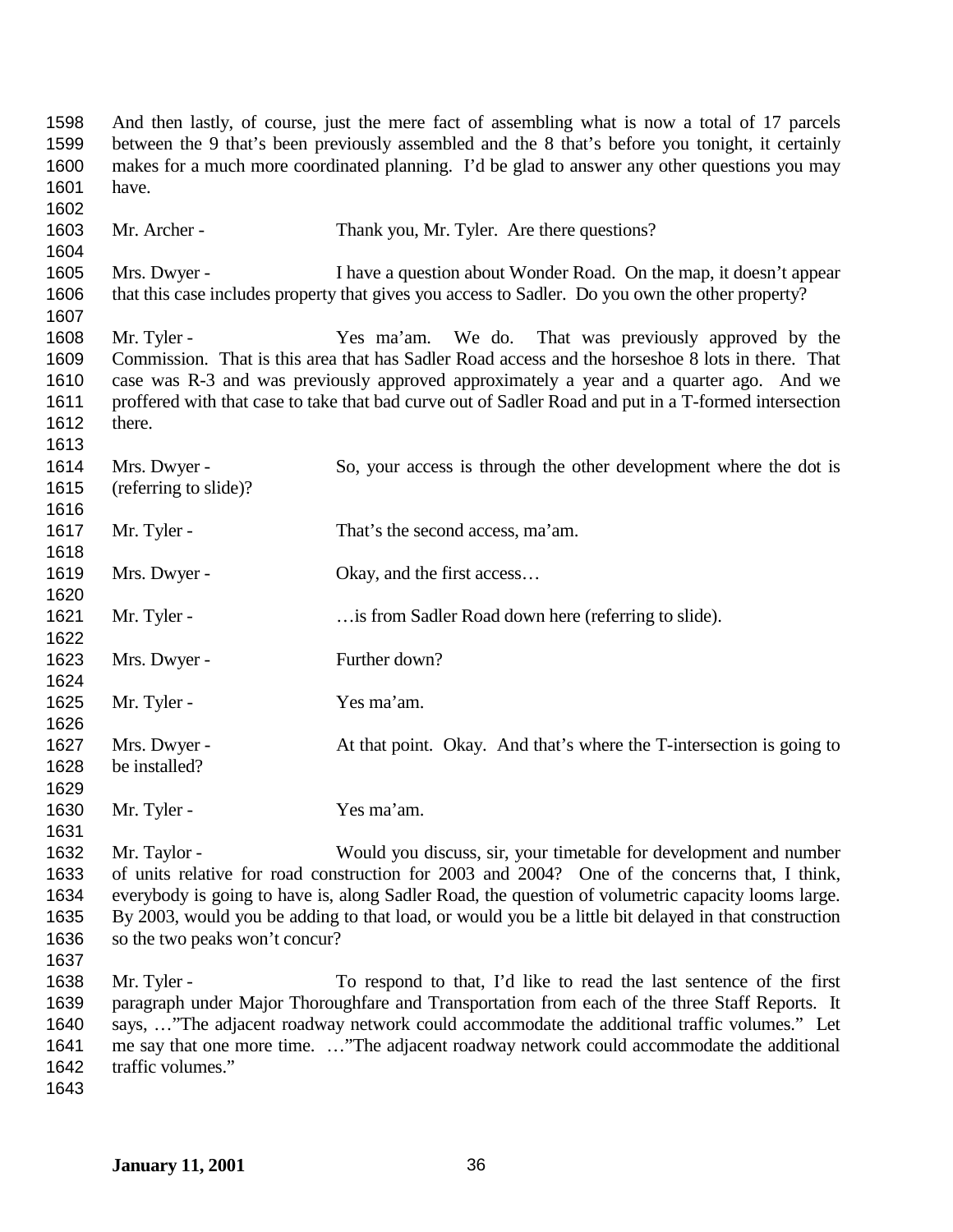I don't deny that Sadler Road needs to be improved. All right. I think everyone has known that. We have, to date, contributed funds to that improvement. We have to date granted additional right of way. We have to date proffered the T intersection and are totally responsible for the taking out of 1647 that bad curve on Sadler Road.

 As of this moment, we have no occupancies of any homes in Sadler Green, Sadler Glen, or, obviously, in any of the cases before you. Those cases were approved a year and a half to two years ago. It is our position that the earliest that we would be able to have the recordation of the subdivision plat would be a year from now on the first phase. It would take us another year to year 1653 and a half to build the homes in that area. But our builders will not even start construction of homes<br>1654 until they can be assured that they can get an occupancy permit. That is why we have addressed the until they can be assured that they can get an occupancy permit. That is why we have addressed the proffer in the manner that it is set up. In fact, the reality is, the occupancies will not likely occur until probably at least six to twelve months on average from the time that we've set it as far as the recordations.

 So, Mr. Taylor, the actual occupancies and traffic on that road will likely be even a year after the proffered conditions. But the builders won't purchase the lots from us until such time as they can get an occupancy permit, or be assured that 6 months to 12 months down the road, they can get an occupancy permit. So, it's a natural lag in the system that I'm saying to you. 

 As far as supporting Sadler Road, I have always supported improvements to Sadler Road and continue to do so, both verbally, as well as financially, as well as land wise, sir. 

1667 Mr. Taylor - So, the short answer would be, you feel that road building capacity would be apace with construction… 

| 1670 | Mr. Tyler -          | Yes sir. I believe so. That's reflected in our phasing proffer.    |
|------|----------------------|--------------------------------------------------------------------|
| 1671 |                      |                                                                    |
| 1672 | Mr. Taylor -         | Thank you very much for your comments.                             |
| 1673 |                      |                                                                    |
| 1674 | Mr. Archer -         | Thank you, Mr. Tyler.                                              |
| 1675 |                      |                                                                    |
| 1676 | Mr. Tyler -          | Thank you.                                                         |
| 1677 |                      |                                                                    |
| 1678 | Mr. Archer -         | Okay. I believe we had opposition.                                 |
| 1679 |                      |                                                                    |
| 1680 | Mr. Marlles -        | Yes, we do, Mr. Chairman.                                          |
| 1681 |                      |                                                                    |
| 1682 | Mr. Archer -         | Would the opposition come forward, please, and state your name for |
| 1683 | the record.          |                                                                    |
| 1684 |                      |                                                                    |
| 1685 | Ms. Christina King - | Hi, my name is Christina King. I live off Wonder Road. My address  |
|      |                      |                                                                    |

 is 11311 Wonder Lane. I don't know if I'm opposing. I'm not real good with the technical words. I will have approximately four to five backyards in my front yard. And my primary concern is privacy, whether it would be a privacy fence or, I mean that's the only route that I can see other than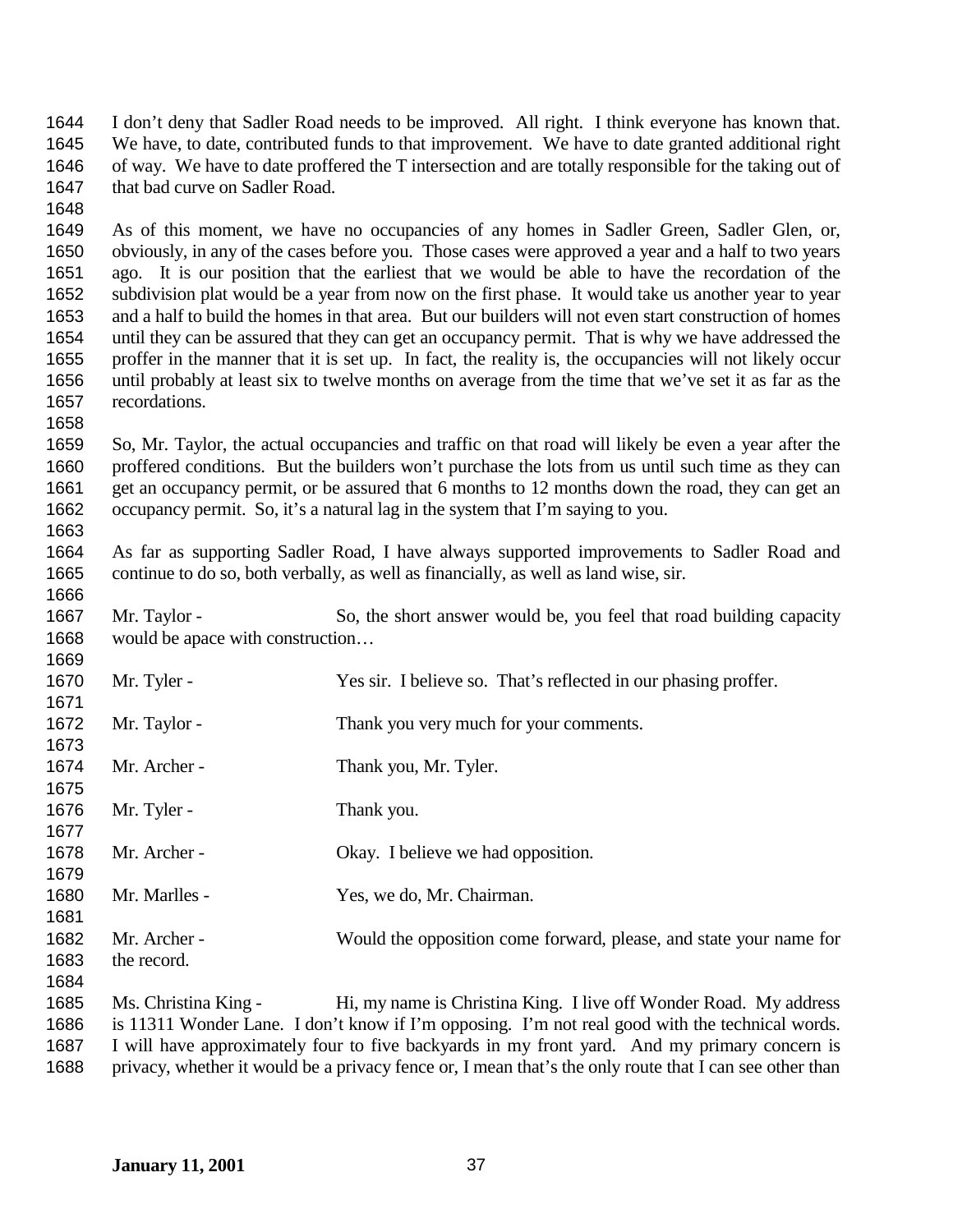large trees of some sort. But, my biggest concern, I don't know if you can see this is I can put it over there (referring to slide).

 This is a copy of my plat when I built my house (referring to slide). My house is a single-story house on almost 300 square feet. It's a beautiful home, which will be complemented as you can see the pictures they have showed you around there. I don't know how to point to these things on here, but, if you look to the left of your screen, right here is my house (referring to slide). Right here is my right of way off of Wonder Road. This is all wooded. This lot up here is all wooded. The one right here is all wooded. It's got a "C" on it. And, of course, over here, which is where they plan to build the subdivision is all wooded right now. And, of course, I bought the second lot when Mrs. Garrett offered it to me in 1990 for the privacy, being the second lot. Right here is my front yard with a porch and a little volleyball net. But, when I looked and I spoke to Mr. Massie about the different things that bothered me, my main concern was the privacy for me that I didn't see garbage in people's backyards. You know actually a lot of kids probably playing out back like they would in a subdivision in my front yard, because they don't know boundaries. I asked for a fence along my property where he would be building, and this area right here, because if they have houses all down here, well, me, sitting right here, I can, obviously, see all that and will have to deal with people probably walking through here not knowing that its my land or where boundaries are. It's all wooded. Everything is wooded except for my lot, which is clear from this area (referring to slide) about here forward it is cleared. And I propose to put a private building for my own personal use, a garage right where the little dot here. My main concern is privacy for me, my family, my son's well 1710 being.<br>1711 Mr. Archer -1711 Mr. Archer - I'm sorry. What size garage did you say? 1713 Ms. King - It won't be a garage. It's a building approximately the size of a 8-car garage. Mr. Archer - Eight (8)-car garage, okay. I thought that was what you said. 1718 Mr. Taylor - Would it be possible to orient us as to the location of that on the site plan and then we'll ask the developer for his comments? I think I know that house. 1721 Mrs. Hunter - It is located right there. Mr. Taylor - That's right back towards the woodland or towards the wetlands. Does that define it; that house right adjacent to that property line? 1726 Mr. Tyler - Yes. 1728 Ms. King - Lot 6 is really where it would be, right around there. Mr. Taylor - Your concern there is either a tree save program or a fence or some means to retain your privacy? Ms. King - From everybody else's backyard being in my front yard.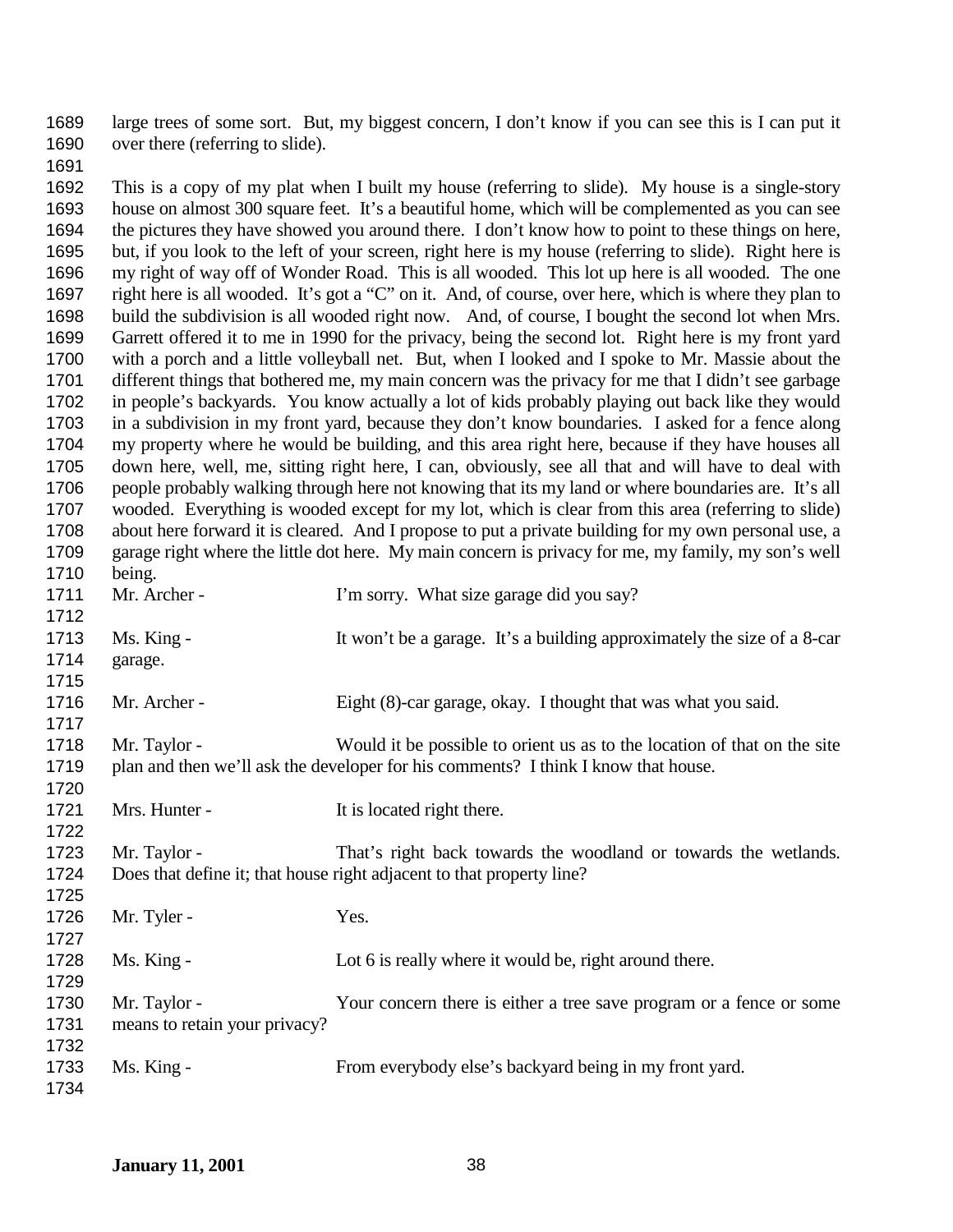| 1735<br>1736 | Mrs. Dwyer -                              | So, the stub street is leading to your property, too?                                              |
|--------------|-------------------------------------------|----------------------------------------------------------------------------------------------------|
| 1737<br>1738 | Ms. King -                                | Yes. They have stubbed out the road there, which I am grateful for.                                |
| 1739         | Mr. Archer -                              | Ma'am, is the right of way you just described, is that a paved right of                            |
| 1740         | way or                                    |                                                                                                    |
| 1741         |                                           |                                                                                                    |
| 1742         | Ms. King -                                | My right of way is not paved. It's graveled; actually needing to be                                |
| 1743         |                                           | graveled again. It's very pretty. We've lined it with large cedar trees, evergreen trees along the |
| 1744         | whole drive. It's a very nice drive.      |                                                                                                    |
| 1745         |                                           |                                                                                                    |
| 1746         | Mr. Taylor -                              | Mr. Tyler.                                                                                         |
| 1747         |                                           |                                                                                                    |
| 1748         | Mr. Kaechele -                            | Is that a stub road coming into her property as well?                                              |
| 1749         |                                           |                                                                                                    |
| 1750         | Mr. Tyler -                               | Yes sir. It is, per her request.                                                                   |
| 1751         |                                           |                                                                                                    |
| 1752         | Mr. Kaechele -                            | Oh, okay.                                                                                          |
| 1753         |                                           |                                                                                                    |
| 1754         | Mr. Tyler -                               | My associate, Mr. Massie, has had conversations with her as far as                                 |
| 1755         |                                           | what we can do for her on multiple occasions, along with conference calls with her attorney today, |
| 1756         |                                           | and her and has faxed letters indicating financial considerations that we can do regarding helping |
| 1757         |                                           | her pay for the fencing. We did not feel that we could go onto her property to build the fence. We |
| 1758         |                                           | did indicate a willingness to contribute to that expense. And, unfortunately, we are at different  |
| 1759         | levels of contribution thought processes. |                                                                                                    |
| 1760         |                                           |                                                                                                    |
| 1761         | Mr. Kaechele -                            | What is the size of your lot in terms of acreage? You have a                                       |
| 1762         | common border of several feet, I guess?   |                                                                                                    |
| 1763         |                                           |                                                                                                    |
| 1764         | Ms. King -                                | The side, which they're building on, is 536.96 feet.                                               |
| 1765         |                                           |                                                                                                    |
| 1766         | Mr. Kaechele -                            | Okay.                                                                                              |
| 1767         |                                           |                                                                                                    |
| 1768         | Ms. King -                                | And then the front L, I would like at least partially fenced is 202.64                             |
| 1769         | feet.                                     |                                                                                                    |
| 1770         |                                           |                                                                                                    |
| 1771         | Mr. Kaechele -                            | And your acreage is approximately?                                                                 |
| 1772         |                                           |                                                                                                    |
| 1773         | Ms. King -                                | 2.77 acres.                                                                                        |
| 1774         |                                           |                                                                                                    |
| 1775         | Mr. Kaechele -                            | And the access road to your lot line, is that for your convenience?                                |
| 1776         |                                           |                                                                                                    |
|              |                                           |                                                                                                    |
| 1777         | Ms. King -                                | Yes. I had asked when I was driving by and noticed they were;                                      |
| 1778         |                                           | actually, I was here when they were rezoning what they've already built down Sadler Road.          |
| 1779         |                                           | They've already started constructing on. And I had asked one of the workers there if they could    |
| 1780         |                                           | contact somebody. Contact me or give me a name or number because, like that building I told you I  |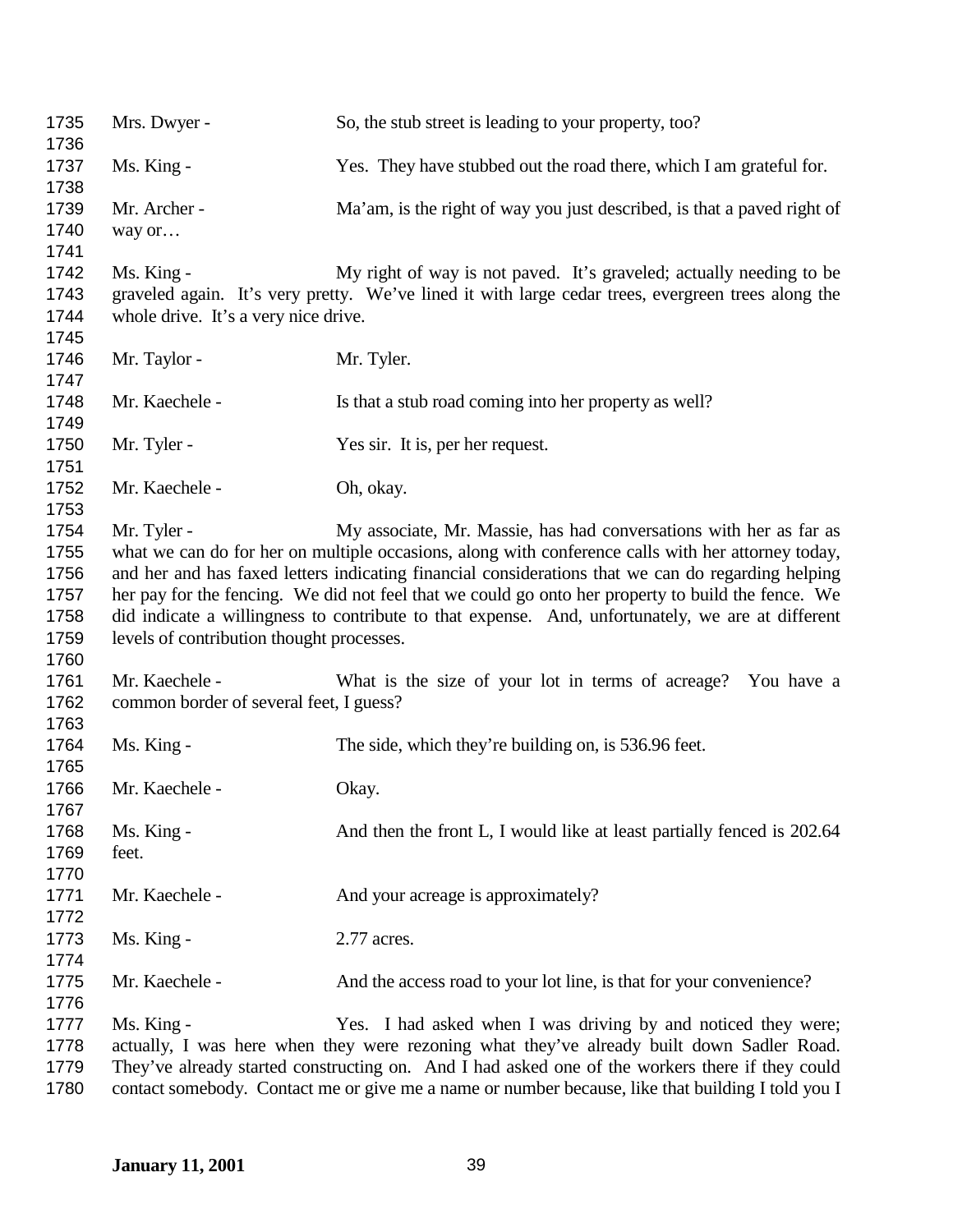was going to build myself, if they could somehow work it, or if they were going to put any kind of change in there, if it could benefit me at the same time. It doesn't hurt to ask. And he did do that, which I am very grateful for. And I'm glad that I see it now, so when I do build my building, I'll 1784 know where to put it.

 He did speak with me and my attorney and I spoke today. Eddie Cantor received the papers today from them from a conversation he said he had had over a week ago with Mr. Massie requesting about primarily my fence, the fence to keep my area private from the other areas. And he has it written stating that, it was not feasible to do the whole side of the property there. And I told Eddie today that I was very strong, I felt very strongly about the privacy that I did not want four or five people's backyards in my front yard without some kind of fence or something there. And he stated it made enough sense to him that he requests the same thing, that what I requested was not out of the ordinary.

 Of course, Mr. Massie called me back today and stated that he offered to give me up to \$2000.00 for the fence. And I called to get prices on it. And my father, who built my home for me, which now he is a retired builder, hangs cabinets for Home Depot. Well, he, obviously, does not want to dig holes to put the fence in. But, he gave me a price of \$6,000.00 for the surrounding fence and supplies. Well, they thought that was too high. And he told me that the main reason he didn't want to do it, is he didn't want to have to deal with the wrong color, the fencing not being to my liking. After 22 years being in this business, he has run into a lot of problems with things like that on other people's property. And it wasn't to their specifications what they wanted. And I stated, "Well, why don't I just have it done and then you pay the bill, then I deal with the people doing it." where they don't have to hands on worry about it if its specifically right. I'll ask for maybe a white fence?" 

 Now, a vinyl or a PVC fencing, which I do not have to upkeep, and the only reason I ask for it to be on my property is because when these lots are sold, that person owns that part of the fence and they can take it down. They can paint it green. They can do whatever they want with it. And that's the only reason I asked for it to be on my property. And that way I know that I will be given privacy for as long as I'm there, which I plan to be there for as long as I live.

 Mr. Archer - Was there any one else in opposition? Okay. Ma'am, we're down to about three and one-half to four minutes of time. Unless there are questions from some of the Commission members, we do need to hear from others.

| 1816<br>1817 | Ms. King -   | That's all I ask that I can have the privacy. |
|--------------|--------------|-----------------------------------------------|
| 1818<br>1819 | Mr. Archer - | Thank you, ma'am.                             |
| 1820<br>1821 | Ms. King -   | Thank you.                                    |

 Mr. William Flippen - Good evening. My name is William Flippen and I live on Thorncroft Drive, just off of Sadler Road. Now, this road they keep talking about is a one-lane dirt road full of potholes that they're going to make into a four-lane road. They've already built 32 houses right across the street from where this property is. The people have already bought them, moved in, and 1826 have added traffic to Sadler Road.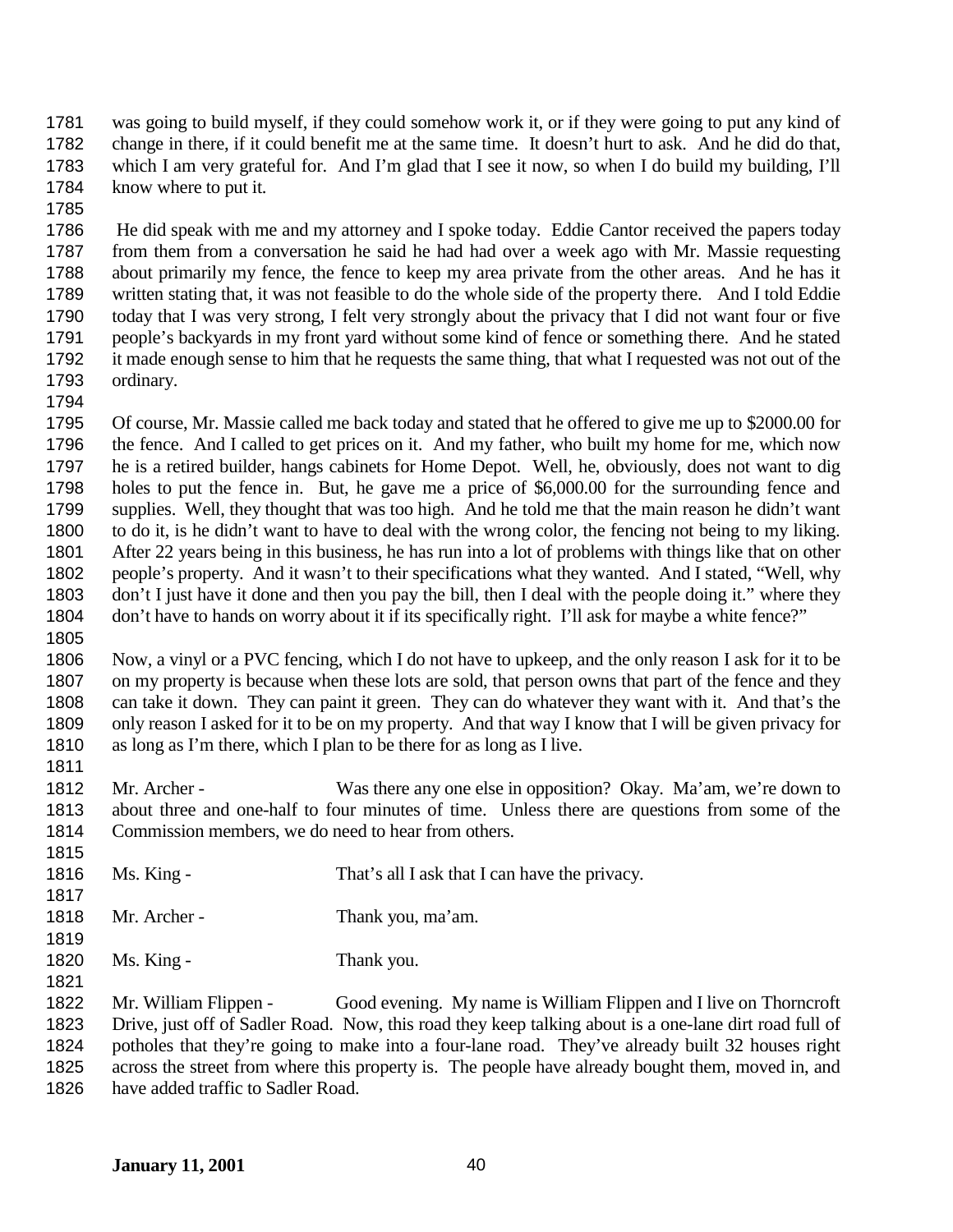Now, they're telling you they're going to build, y'all say 30. And, when this fellow got up, he said 50. So, I don't know how many houses they plan on building before you do something with Sadler Road. But, Sadler Road cannot take any more traffic with school buses. With the children on Sadler Road now, you can't hardly pass one in a curve or something out there.

 I'm not opposed to them building a subdivision. I'm opposed to them building more houses and putting more traffic on Sadler Road before you improve Sadler Road. Now, they're willing to donate some property they own, but there are people who have been living on Sadler Road. I've been out there almost 40 years right off of Sadler on Thorncroft. And when I moved on Thorncroft, it was a dirt road. These people have asked time and time again for the County to improve Sadler Road before you put any more traffic on it.

 St. Anthony's Church has a nursery. And if you come down Thorncroft Drive in the morning about 7:00 o'clock, you just about get run over with ladies and men bringing kids and dropping them off at St. Anthony's Church. The same thing in the afternoon when they're leaving.

 Like I said, I'm still not opposed to anything they're building. They don't need to build anything else until they improve Sadler Road. They're talking about McDonald's Farms, these people are already over there talking to people in McDonald Farms about buying some of their property. I know a couple of people live over there. I mean it's not like, "If we ever do this?" They're already talking about it. So, we're not sitting down here tonight talking about maybe we would get 30 houses built. We're talking about they're going to have 100 houses built if you let them, and the traffic will be on Sadler Road. And then you're going to have more school buses, and this type of thing out there to deal with. Like I said, if you'd like to come out there one morning about 7:00 o'clock, you'll deal with school buses, stop. And now with the construction that's going on in these houses they're building down there now, I went down there the other day, they're digging up the road. You've got to stop. They've got a man in the middle of the road. They've diverted you through the new subdivision they're building to try to get the sewer or whatever they're running across the road. And on the north end of Sadler Road, they've got a little bridge there. You can't widen it unless you build a whole new bridge. You can't widen that road there.

 Now, coming back towards Broad Street, it's a lot of curves in there you've got to take out. Now, I don't know the people who live on Sadler Road wants to give us any property. Taxpayers around here somewhere is going to have to pay for that property. If you're paying big money for this subdivision, and you start of buying up peoples' homes and stuff so you can straighten out Sadler Road so these people can get to these homes, somebody's got to pay for this.

 Now, as a taxpayer, I don't think I should have to pay to get Sadler Road straightened out because somebody else wants to build more houses. They want to build this road from Broad Street all the way back to Nuckols Road. That's fine. They can build all the houses they want to, but I don't think the taxpayers of Henrico County should be the ones that's asked to pay for this road. If you want to build the houses, have access to the house. I mean, I went out there with a dirt road, and the County didn't even want to pave the road for us. We had to give concessions to Innsbrook before we could even get the dirt road we had paved. So, I mean, I'm not opposed to any building. But, if you're going to build all these homes, and each home has over two cars. Most of them have at least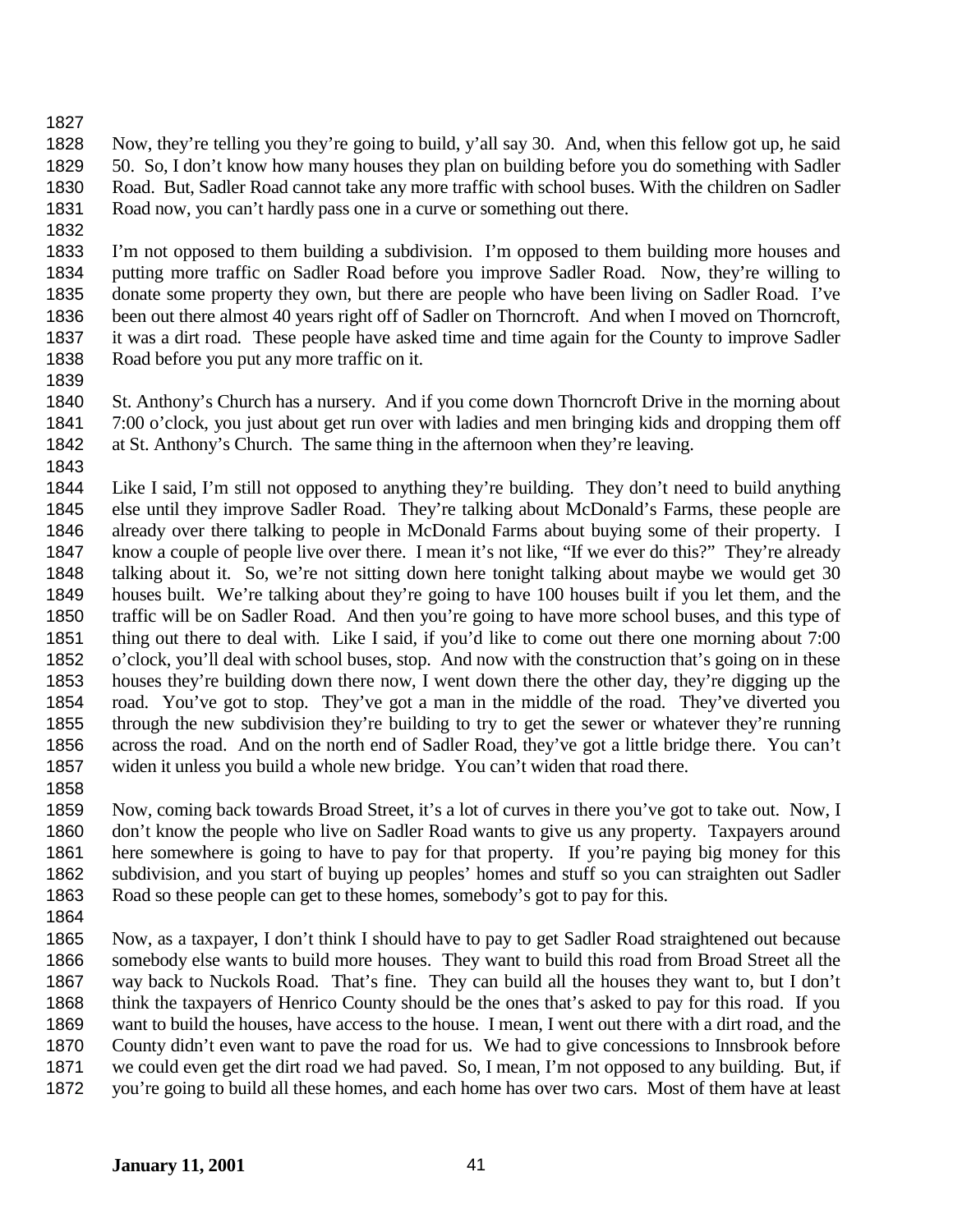| 1873<br>1874 |                                                        | two cars. And you're going to have two trips out in the morning and two trips back in the evening.<br>And, like I said, Sadler Road can't take the traffic its got now. |
|--------------|--------------------------------------------------------|-------------------------------------------------------------------------------------------------------------------------------------------------------------------------|
| 1875         |                                                        |                                                                                                                                                                         |
| 1876         |                                                        | The only thing I ever hear from the County, "Well, we've got a traffic counter out here." Well, that                                                                    |
| 1877         |                                                        | don't stop the traffic or help it anyway. I've seen it out there the other day. It's counting traffic, but                                                              |
| 1878         | it's a lot of traffic on Sadler Road. Thank you.       |                                                                                                                                                                         |
| 1879         |                                                        |                                                                                                                                                                         |
| 1880         | Mr. Archer -                                           | Thank you, Mr. Flippen. Any questions for Mr. Flippen before he                                                                                                         |
| 1881         | takes his seat?                                        |                                                                                                                                                                         |
| 1882         |                                                        |                                                                                                                                                                         |
| 1883         | Mr. Taylor -                                           | No. I want to go back to the statements of Mr. Flippen, if I could,                                                                                                     |
| 1884         |                                                        | and ask the Director, since there's no one here from Roads, tonight, do we have a good picture of                                                                       |
| 1885         |                                                        | how the capacity of those roads will be enhanced over the next five years?                                                                                              |
| 1886         |                                                        |                                                                                                                                                                         |
| 1887         | Mr. Marlles -                                          | I think, Mr. Taylor, the fact, as Mrs. Hunter pointed out, that there is                                                                                                |
| 1888         |                                                        | a plan within the CIP to actually make improvements to Sadler Road, indicates that the Traffic                                                                          |
| 1889         |                                                        | Engineer and the Public Works Department has looked at it. So, I'm sure those types of studies                                                                          |
| 1890         |                                                        | have been done. However, as she indicated, there isn't a representative here from Public Works to                                                                       |
| 1891         |                                                        | address that, unless, Mrs. Hunter, you can shed some light on that.                                                                                                     |
| 1892         |                                                        |                                                                                                                                                                         |
| 1893         | Mrs. Hunter -                                          | The Public Works Department did ask and put in their comments                                                                                                           |
| 1894         |                                                        | that, given the alignment and width of Sadler Road, consideration should be given to phasing part of                                                                    |
| 1895         |                                                        | this development to coincide with the widening. So, that is a direct recommendation from the                                                                            |
| 1896         | Public Works Department.                               |                                                                                                                                                                         |
| 1897         |                                                        |                                                                                                                                                                         |
| 1898         | Mr. Taylor -                                           | And I think that really is a reasonable recommendation. One, I think                                                                                                    |
| 1899         |                                                        | Mr. Tyler will be able to work with, with his construction schedule if the construction in that is                                                                      |
| 1900         |                                                        | 2004, and his properties start to come on line at that time. It would seem that the phasing of                                                                          |
| 1901         |                                                        | construction and the build up of traffic is going to be commensurate. Heads are nodding. So, I                                                                          |
| 1902         |                                                        | guess the answer to that is, we will keep the construction in phase.                                                                                                    |
| 1903         |                                                        |                                                                                                                                                                         |
| 1904         | Mrs. Hunter -                                          | Based on their phasing proffer, they could get building permits for all                                                                                                 |
| 1905         | lots prior to 2004, based on what they have proffered. |                                                                                                                                                                         |
| 1906         |                                                        |                                                                                                                                                                         |
| 1907         | Mr. Taylor -                                           | Yes. But, I have heard that the schedule is going to be more                                                                                                            |
| 1908         |                                                        | protracted than that. What I'm trying to do is to see if this is a real problem, or an imagined                                                                         |
| 1909         | problem.                                               |                                                                                                                                                                         |
| 1910         |                                                        |                                                                                                                                                                         |
| 1911         | Mrs. Dwyer -                                           | It sounds like staff is suggesting the proffer be changed so that it's                                                                                                  |
| 1912         |                                                        | not possible to get all of the building permits prior to the time the road is improved. Is that correct,                                                                |
| 1913         | Mrs. Hunter?                                           |                                                                                                                                                                         |
| 1914         |                                                        |                                                                                                                                                                         |
| 1915         | Mrs. Hunter -                                          |                                                                                                                                                                         |
| 1916         |                                                        | A natural phasing proffer.                                                                                                                                              |
| 1917         | Mrs. Dwyer -                                           | Right. So, I think staff is suggesting the phasing proffer be amended.                                                                                                  |
| 1918         | So, that's one option.                                 |                                                                                                                                                                         |
|              |                                                        |                                                                                                                                                                         |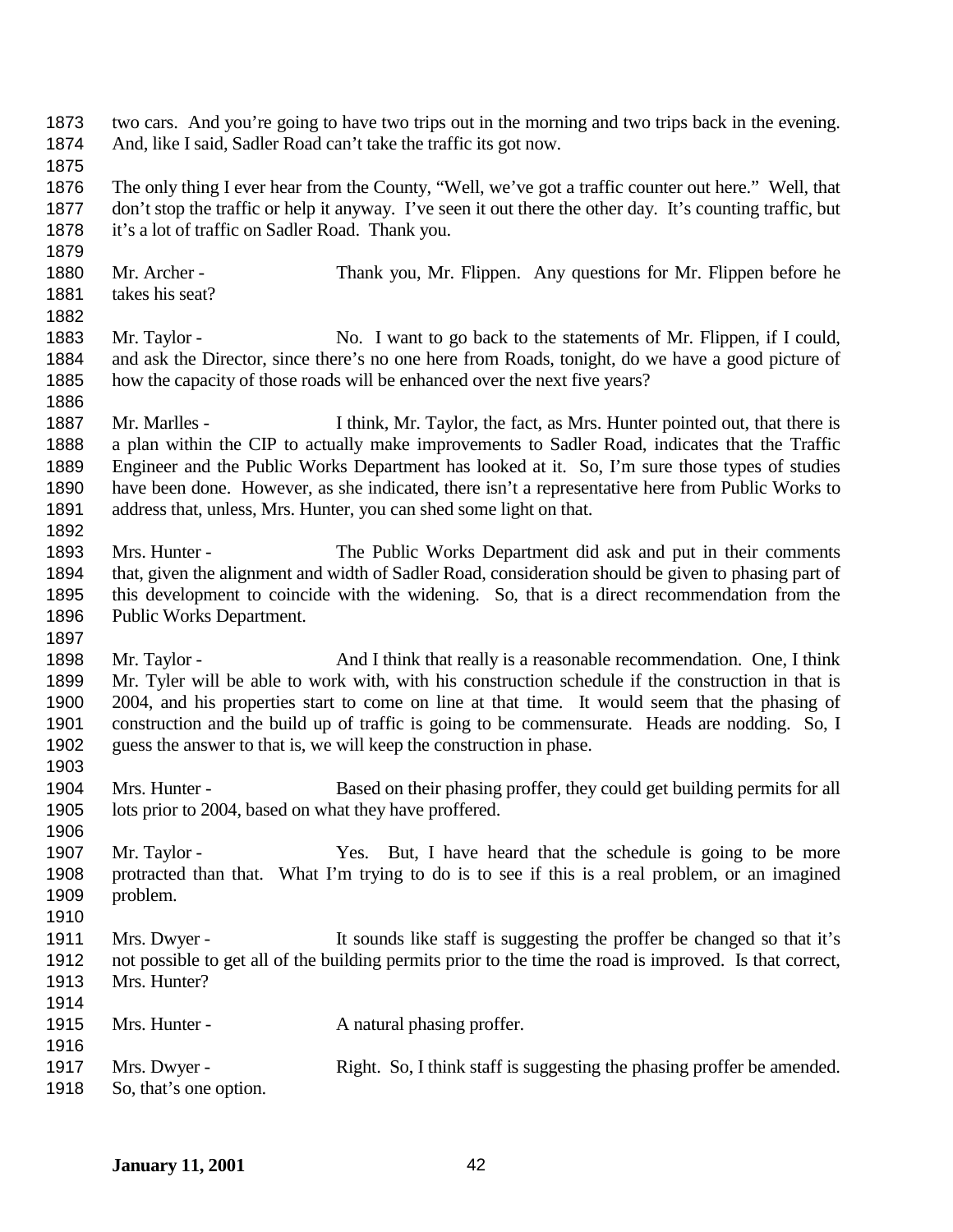Mr. Taylor - That's a good option. Should we do that now, or should we do that later, or could we make a motion that the proffer for traffic be amended? 1923 Mr. Archer - The applicant has to volunteer the proffer. 1925 Mr. Taylor - The applicant has to volunteer that. Mrs. Freye - Mr. Taylor, what I'd like to ask is, could we work on that proffer between now and the Board hearing? We have had many discussions with staff about that. We'll continue to look at that and the timing. Everyone recognizes, as the traffic engineer, we rely on the professionals that the volume is not the problem. It's the design of Sadler Road. And we know the County recognizes that, has known it for some time, and is addressing that and, actually, has it on the CIP Plan now to get the development more in sync with the plans the County has. We'd be glad to work on that proffer between now and the Board, and ask that you let us go forward with the opportunity to do that. 1936 Mr. Taylor - That's acceptable to me. Mr. Archer - Mr. Taylor, I need to ask, was there anybody else in opposition to the case? 1941 Mr. Taylor - I have a few comments that I'd like to make, because this is a very difficult case. It's been protracted and caused a great deal of study on the part of the staff. We spent a lot of hours looking at the site. And to quote some of the figures going over the site. I can't attest to the 40,000 cubic yards of material that's over there that has to be moved. Pictures adequately denote that, particularly, the damaged buildings. Frankly, just looking at it, as a part of Henrico County, stuns my imagination. Because, until I walked it with Mr. Tyler, I had no idea that that type of environmental conditions existed. And I was happy to share the opportunity to go around with it, but I do think that it needs to be re-meadiated and cleaned up and the buildings removed and the environmental clean up undertaken. I think that can be done. I think, with regard to sound suppression over there, the proximity of the property to I-295 will require either sound suppression or orient the buildings so they do not have a flat surface facing the road, and they've got some degree of reflectance to them. With regard to the wetlands conservation restoration that the developer has offered, I was able to look over the wetlands and they are very active and they're very pretty. The developer has assured that he's going to rebuild those. And I think with some nature trails in there, and the housing clusters, that's really going to be a very attractive feature. I want to go onto the density, which comes out to be about 2.2 units per acre. And that would meet the R-2 standards. I don't see that as a problem. The roads being 2003 and 2004, being phased with the construction start, I'm convinced that we can control traffic. And I think the developer's acquisition efforts have been rather diligent when you recognize all of the parcels that they have worked so diligently to assemble. Assembling those 17 parcels sounds easy because the number of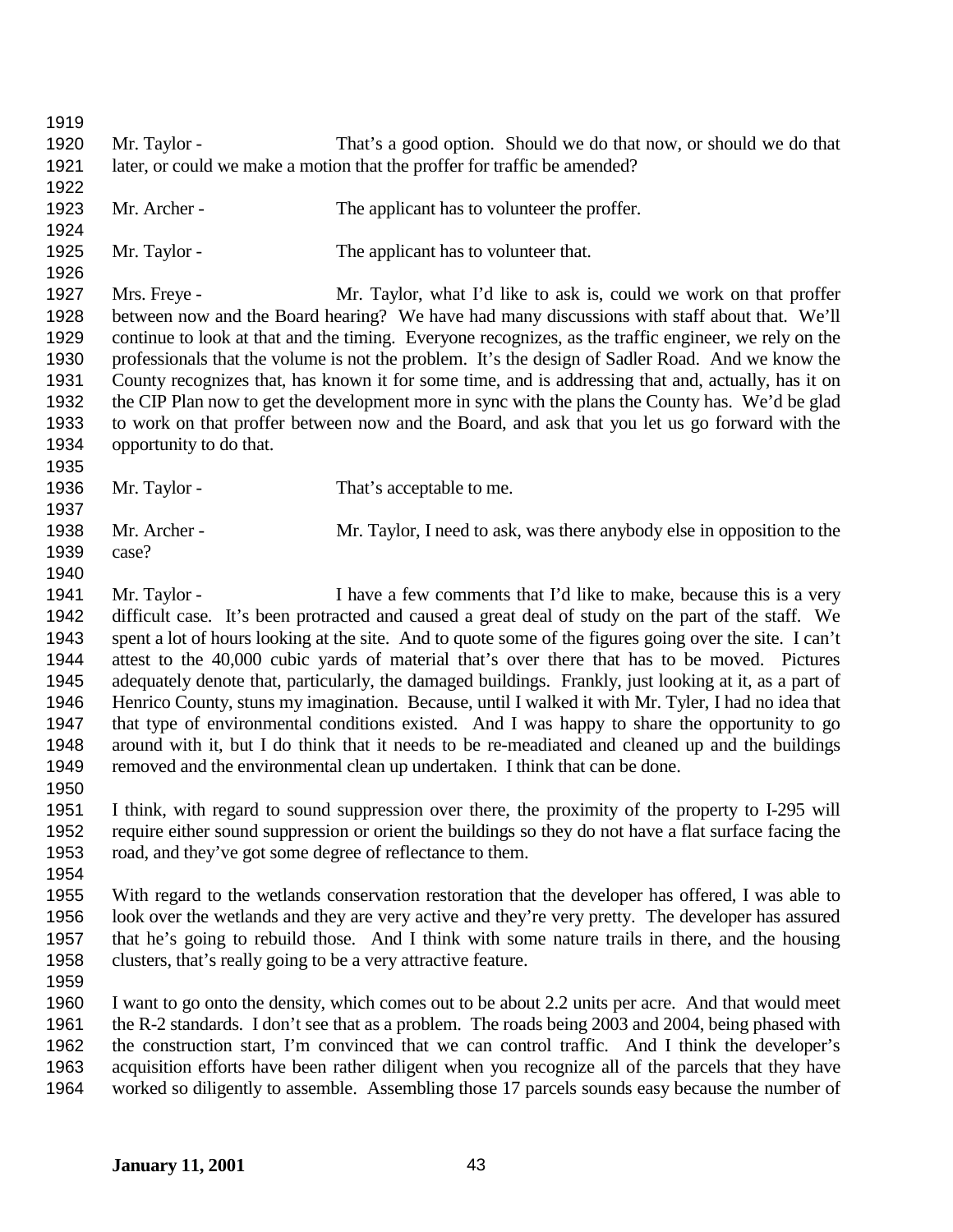17 is not a very big number. But, some of those properties date back to the late 1800's, and just finding title was a little frustrating. And I applaud the efforts and the parklands and trails. Now, to get down to the numbers in terms of density, in the wetlands, the developer has proffered an R-3, 85-foot wide lots with 12,500 square feet. The staff is trying to seek R-2A with 85, and 13,500. So, there's a difference between two views of 1,000 square feet per housing lot. And the remainder of the site, which is not adjacent to the wetlands, the developer is requesting R-3 and 80- foot widths, 11,000 square foot, and the staff is requesting R-3, 85-foot wide and 12,000 square feet. Mrs. Dwyer - I'm sorry, could you repeat what you said, Mr. Taylor. I wasn't clear on that. 1977 Mr. Taylor - Let me go through the whole thing from the remainder of the site. The developer is requesting R-3. He is requesting 80-foot widths. He is requesting 11,000 square feet. That is slightly below the R-3 or in the R-3 range. The staff is requesting R-3, 85-foot widths, and 12,000 square feet. So, the delta there between the staff and the developer is 1,000 square foot. And when I look at this, in all honesty, and I see what they have to go through to make these lots, I feel it's an adequate remuneration in exchange for all of their hard efforts. I am going to 1984 recommend the R-3 as requested. Mr. Archer - Mr. Taylor, I'd just like to ask one question, if I can, of staff. Mrs. Hunter, in your summaries of all three of these cases, the common thread is that if access can be addressed, staff would recommend R-2 on C-04, and on C-03, I believe you said, "Should not be zoned until its known how access can be provided". And on C-01C, it says, "…If access can be addressed, would recommend R-2." In light of all that Mr. Taylor has said, which makes a lot of sense, but how do you feel about… Mrs. Hunter - What staff's recommendation is, is that we're saying everything east of Wonder Road is appropriate for R-3 zoning. That would be a portion of C-4C-01. And, then, also, the island over here, C-3-01. What staff is recommending between Wonder and the floodplain, this area here (referring to slide), is R-2A. What the applicant has proffered is that they would keep it R-3 zoning, but have 85 foot lot widths. It was 12,000 square foot average. The applicant has indicated to me that they've changed that now to 12,500 square feet. So, that's what they're offering. But, what we are recommending is R-2A, between Wonder and the floodplain. Does that clear it up? Mrs. Dwyer - May I ask a question? I understood Ms. Freye to say, in terms of density, that the aggregate density met what was intended by the Land Use Plan. How do you respond to that statement? Mrs. Hunter - It meets it, but there are so many environmental impacts on the property, you have the 100—year flood plain. You have considerable wetlands. If you took those out of the property, the density would be about 2.6. But, because you can look at that as net acreage, with including all that, that has helped to reduce the density, and they have given us the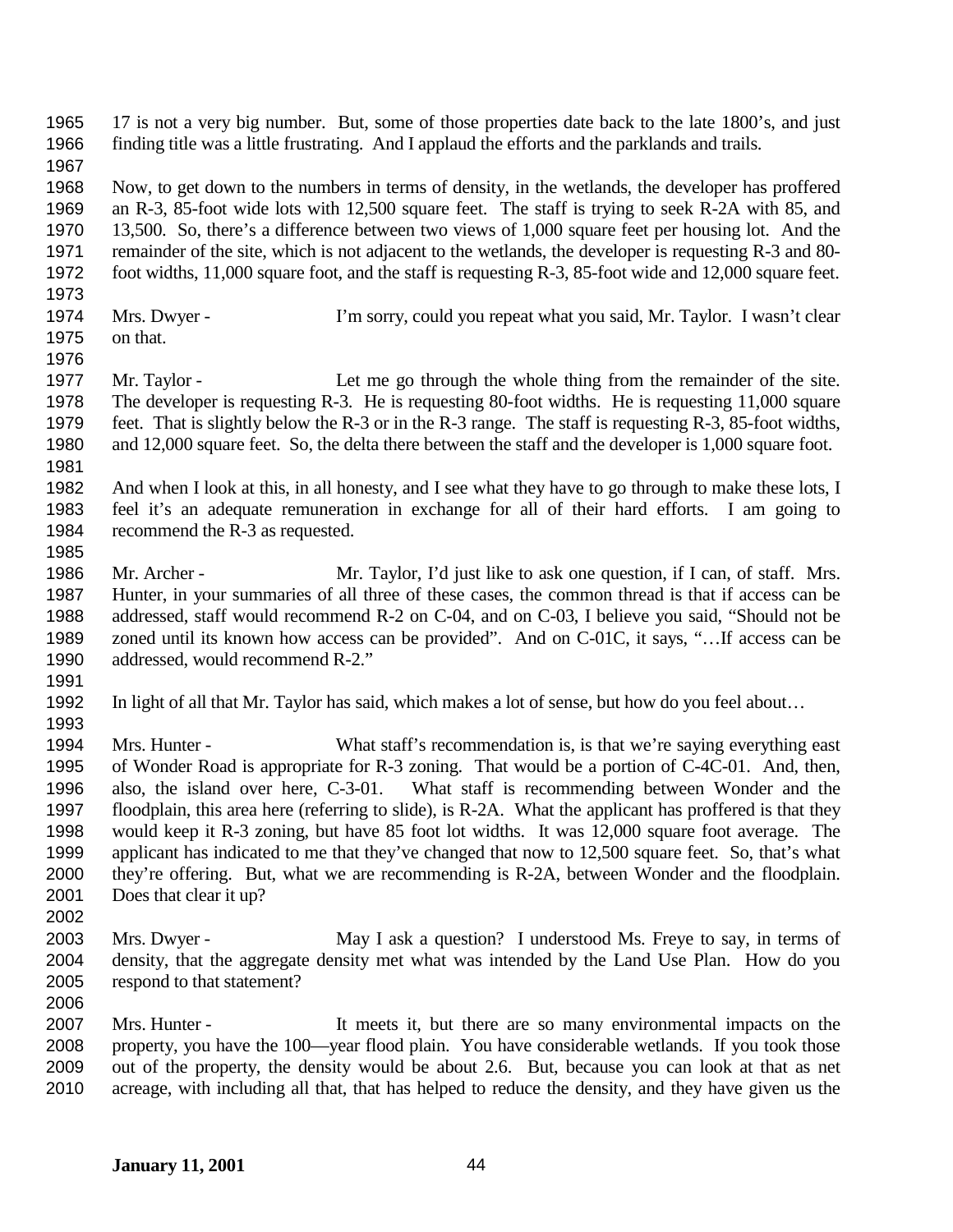| 2011<br>2012 | benefits of using that as parks and putting pedestrian trails through that. So, they're going to use<br>that as an amenity of the project. |                                                                                                |
|--------------|--------------------------------------------------------------------------------------------------------------------------------------------|------------------------------------------------------------------------------------------------|
| 2013         |                                                                                                                                            |                                                                                                |
| 2014         | Mrs. Dwyer -                                                                                                                               | So, when the statement is made that the "Aggregate density of the                              |
| 2015         |                                                                                                                                            | project meets the Land Use Plan" it is only because the undevelopable land is included in that |
| 2016         | calculation?                                                                                                                               |                                                                                                |
| 2017         |                                                                                                                                            |                                                                                                |
| 2018         | Mrs. Hunter -                                                                                                                              | Yes.                                                                                           |
| 2019         |                                                                                                                                            |                                                                                                |
| 2020         | Mrs. Dwyer -                                                                                                                               | If you eliminate the undevelopable land, then it does not meet the                             |
| 2021         | Land Use Plan recommendation for that?                                                                                                     |                                                                                                |
| 2022         |                                                                                                                                            |                                                                                                |
| 2023         | Mrs. Hunter -                                                                                                                              | It's higher than the 2.4.                                                                      |
| 2024         |                                                                                                                                            |                                                                                                |
| 2025<br>2026 | Mr. Archer -                                                                                                                               | And how much higher do you think it would be?                                                  |
| 2027         | Mrs. Hunter -                                                                                                                              | My quick calculations would be 2.6, but I wouldn't swear to it.                                |
| 2028         |                                                                                                                                            |                                                                                                |
| 2029         | Mr. Vanarsdall -                                                                                                                           | 2.6?                                                                                           |
| 2030         |                                                                                                                                            |                                                                                                |
|              | Mrs. Hunter -                                                                                                                              |                                                                                                |
| 2031         |                                                                                                                                            | Approximately.                                                                                 |
| 2032         |                                                                                                                                            |                                                                                                |
| 2033         | Mr. Archer -                                                                                                                               | All right, thank you, Mrs. Hunter. Any further questions?                                      |
| 2034         |                                                                                                                                            |                                                                                                |
| 2035         | Mr. Kaechele -                                                                                                                             | Can I have a clarification? The only deviation from R-3 is the lots                            |
| 2036         | along the floodplain?                                                                                                                      |                                                                                                |
| 2037         |                                                                                                                                            |                                                                                                |
| 2038         | Mrs. Hunter -                                                                                                                              | Correct.                                                                                       |
| 2039         |                                                                                                                                            |                                                                                                |
| 2040         | Mr. Kaechele -                                                                                                                             | So, everything; and that's $85$ feet $-12,000$ square feet?                                    |
| 2041         |                                                                                                                                            |                                                                                                |
| 2042         | Mrs. Hunter -                                                                                                                              | The applicant has just changed that. It's an average lot size of                               |
| 2043         | 12,500 square feet, and that's an average.                                                                                                 |                                                                                                |
| 2044         |                                                                                                                                            |                                                                                                |
| 2045         | Mr. Kaechele -                                                                                                                             | 85-foot width? Everything else                                                                 |
| 2046         |                                                                                                                                            |                                                                                                |
| 2047         | Mrs. Hunter -                                                                                                                              | Those are for all the lots adjacent to the 100-year flood plain.                               |
| 2048         | Everything else is straight R-3.                                                                                                           |                                                                                                |
| 2049         |                                                                                                                                            |                                                                                                |
| 2050         | Mr. Kaechele -                                                                                                                             | Okay. Another question I had on the traffic. While these cases are                             |
| 2051         | written separately, I guess the traffic is consolidated?                                                                                   |                                                                                                |
| 2052         |                                                                                                                                            |                                                                                                |
| 2053         | Mrs. Hunter -                                                                                                                              | They consolidated their comments. Yes.                                                         |
| 2054         |                                                                                                                                            |                                                                                                |
| 2055         | Mr. Kaechele -                                                                                                                             | It's $1,360$ trips for the whole                                                               |
| 2056         |                                                                                                                                            |                                                                                                |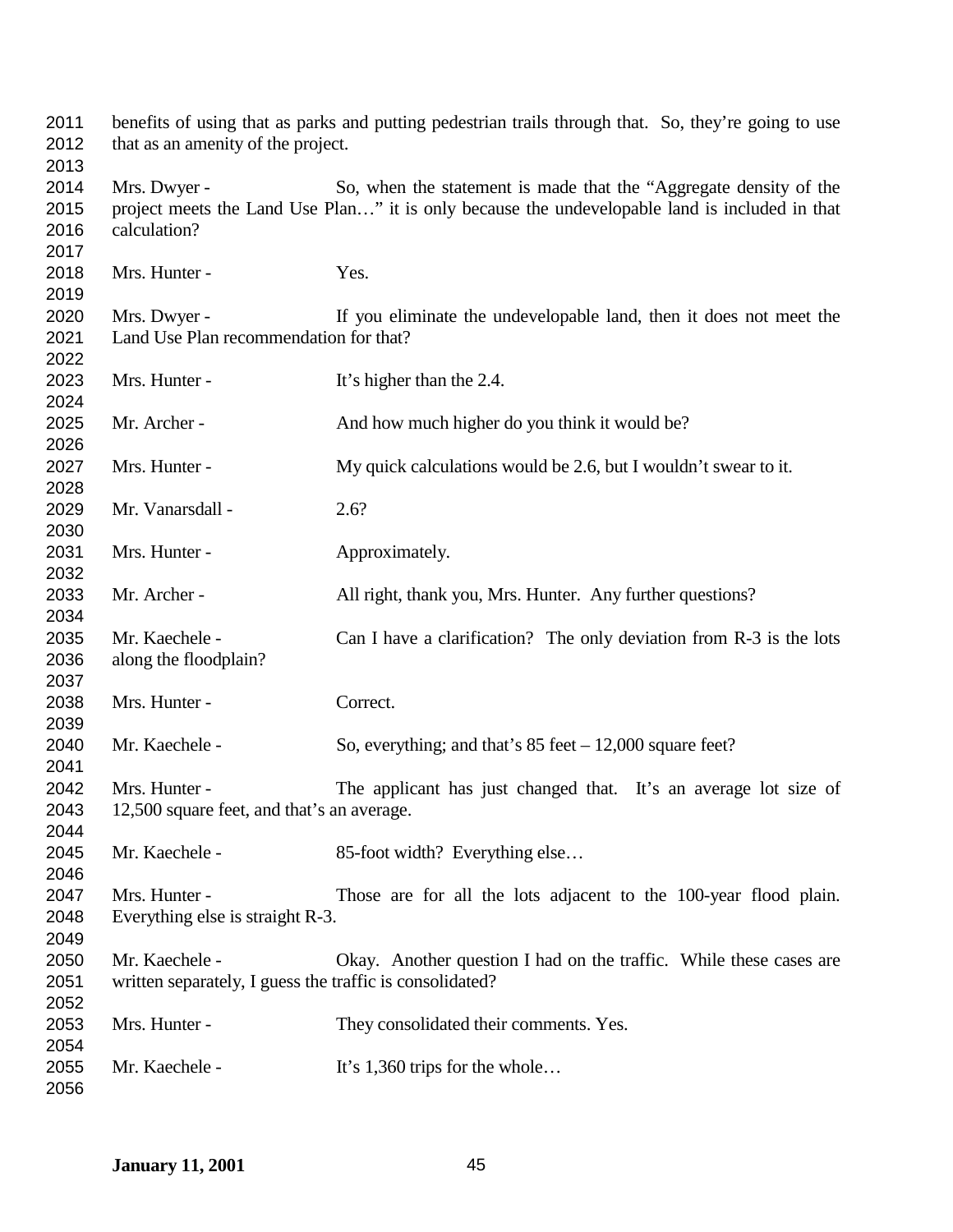| 2057<br>2058                                 | Mrs. Hunter -                                                           | For the entire project.                                                                                                                                                                                                                                                                                                                                                                                                                                                                        |
|----------------------------------------------|-------------------------------------------------------------------------|------------------------------------------------------------------------------------------------------------------------------------------------------------------------------------------------------------------------------------------------------------------------------------------------------------------------------------------------------------------------------------------------------------------------------------------------------------------------------------------------|
| 2059<br>2060                                 | Mr. Kaechele -                                                          | Current count?                                                                                                                                                                                                                                                                                                                                                                                                                                                                                 |
| 2061<br>2062                                 | Mrs. Hunter -                                                           | Yes.                                                                                                                                                                                                                                                                                                                                                                                                                                                                                           |
| 2063<br>2064                                 | Mr. Kaechele -                                                          | Thank you.                                                                                                                                                                                                                                                                                                                                                                                                                                                                                     |
| 2065<br>2066<br>2067<br>2068                 | Mrs. Hunter -<br>will reduce it slightly.                               | And that would be reduced a little bit now that they took 7 acres out<br>of the site. Remember this portion on the opposite side of the floodplain? It has come out, so that                                                                                                                                                                                                                                                                                                                   |
| 2069<br>2070                                 | Mr. Kaechele -                                                          | Okay.                                                                                                                                                                                                                                                                                                                                                                                                                                                                                          |
| 2071<br>2072<br>2073                         | Mr. Vanarsdall -<br>an R-3A, isn't it?                                  | Mrs. Hunter, 12,500 fits between R-3 and R-2A, so that's almost like                                                                                                                                                                                                                                                                                                                                                                                                                           |
| 2074<br>2075<br>2076                         | Mrs. Hunter -<br>2A is a lot size of 13,500, with an 80-foot lot width. | We no longer have R-3A, but it is right there in the middle. The R-                                                                                                                                                                                                                                                                                                                                                                                                                            |
| 2077<br>2078                                 | Mr. Vanarsdall -                                                        | R-3 is 13,500.                                                                                                                                                                                                                                                                                                                                                                                                                                                                                 |
| 2079<br>2080                                 | Mrs. Hunter -                                                           | R-3 is also an 80-foot lot width, and 11,000 square feet.                                                                                                                                                                                                                                                                                                                                                                                                                                      |
| 2081<br>2082<br>2083                         | Mr. Vanarsdall -<br>fits.                                               | I know we don't have any more R-3A's, but that's about where it                                                                                                                                                                                                                                                                                                                                                                                                                                |
| 2084<br>2085                                 | Mrs. Hunter -                                                           | It's the mid-point.                                                                                                                                                                                                                                                                                                                                                                                                                                                                            |
| 2086<br>2087<br>2088<br>2089<br>2090<br>2091 | Mrs. Dwyer -                                                            | If I could just ask one more question just to get it straight in my mind<br>on this density issue. The issue in your staff report was not just whether they might technically<br>meet the Land Use Plan if we include all the undevelopable land in the calculation, but also the fact<br>that this is a significant case in terms of its precedent setting value, because there is a tremendous<br>amount of vacant land along the remainder of Sadler Road. And, if this continues to be R-3 |
| 2092<br>2093                                 | Mrs. Hunter -                                                           | We would be concerned the entire corridor would go. Yes.                                                                                                                                                                                                                                                                                                                                                                                                                                       |
| 2094<br>2095<br>2096                         | Mrs. Dwyer -<br>is Wonder Road, and the floodplain area?                | The remainder of Sadler. And the natural boundary, in staff's view,                                                                                                                                                                                                                                                                                                                                                                                                                            |
| 2097<br>2098<br>2099<br>2100                 | Mrs. Hunter -<br>Mrs. Dwyer -<br>down the density?                      | Yes.<br>Those are two boundaries that have been set aside as ways to step                                                                                                                                                                                                                                                                                                                                                                                                                      |
| 2101<br>2102                                 | Mrs. Hunter -                                                           | Those are the way we identified them. Right.                                                                                                                                                                                                                                                                                                                                                                                                                                                   |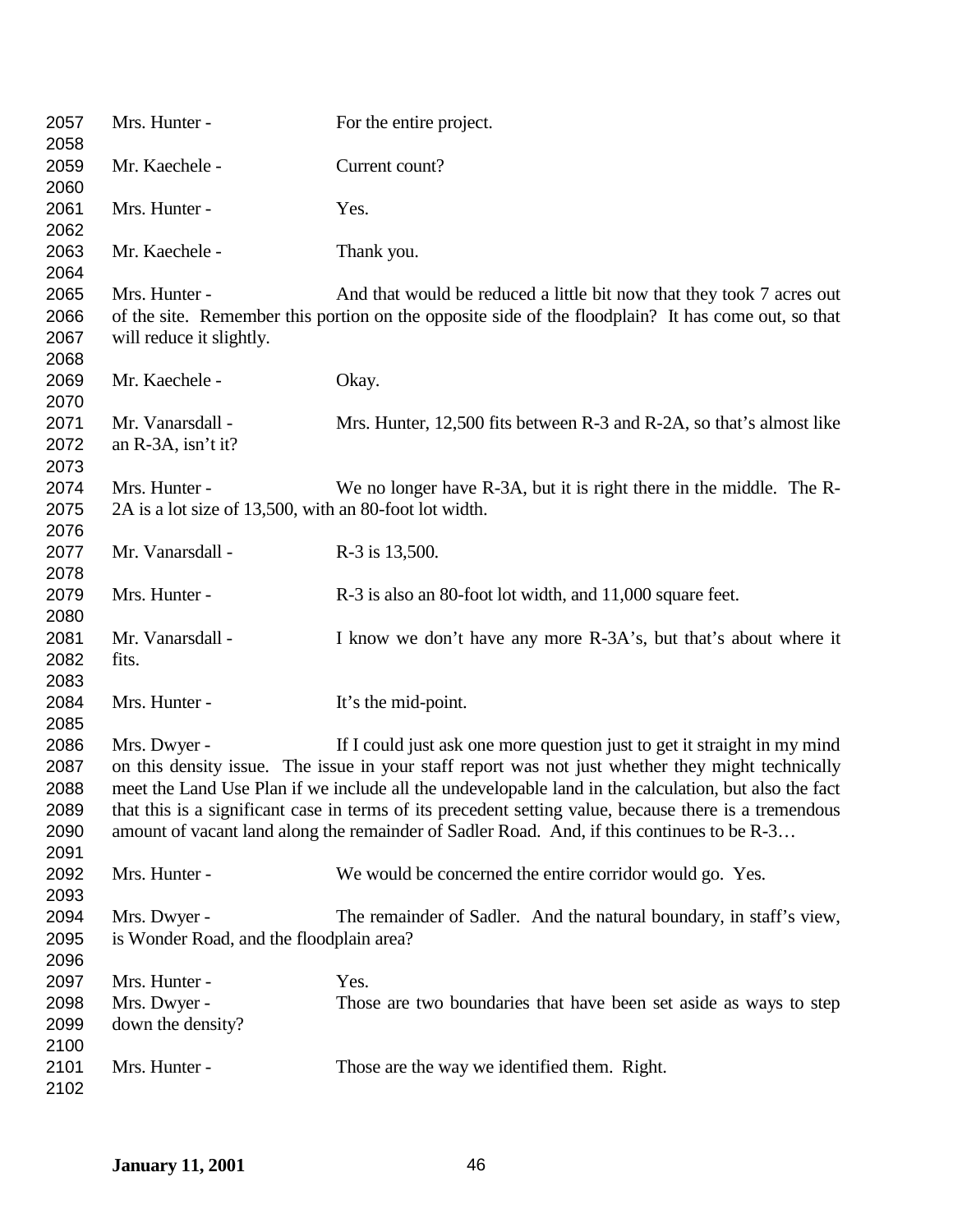| 2103<br>2104                 | Mrs. Dwyer -                                                          | Okay. Thank you.                                                                                                                                                                                                                                  |
|------------------------------|-----------------------------------------------------------------------|---------------------------------------------------------------------------------------------------------------------------------------------------------------------------------------------------------------------------------------------------|
| 2105<br>2106                 | Mrs. Hunter -                                                         | Thank you.                                                                                                                                                                                                                                        |
| 2107<br>2108                 | Mr. Archer -                                                          | All right, any more questions? Thank you, Mrs. Hunter.                                                                                                                                                                                            |
| 2109<br>2110                 | Mrs. Hunter -                                                         | Thank you.                                                                                                                                                                                                                                        |
| 2111<br>2112                 | Mr. Archer -                                                          | Okay. There is no other opposition, then, Mr. Taylor.                                                                                                                                                                                             |
| 2113<br>2114                 | Mr. Taylor -                                                          | Looking at everything, I still feel that this project is                                                                                                                                                                                          |
| 2115<br>2116                 | Mrs. Hunter -<br>need to be waived, if you're going to consider them. | Sorry to interrupt. I just want to remind you the time limits would                                                                                                                                                                               |
| 2117<br>2118                 | Mr. Archer -                                                          | Thank you, Mrs. Hunter.                                                                                                                                                                                                                           |
| 2119<br>2120<br>2121         | Mr. Kaechele -                                                        | Are we addressing a motion on individual zoning cases?                                                                                                                                                                                            |
| 2122<br>2123                 | Mr. Marlles -                                                         | It will require an individual motion, Mr. Chairman.                                                                                                                                                                                               |
| 2124<br>2125                 | Mr. Vanarsdall -                                                      | Have to.                                                                                                                                                                                                                                          |
| 2126<br>2127                 | Mr. Marlles -                                                         | On each case.                                                                                                                                                                                                                                     |
| 2128<br>2129                 | Mr. Taylor -                                                          | On each case?                                                                                                                                                                                                                                     |
| 2130<br>2131                 | Mr. Vanarsdall -                                                      | We have to do that.                                                                                                                                                                                                                               |
| 2132<br>2133<br>2134         | Mr. Taylor -<br>for the proffers.                                     | So, with all of that said, first I will move for the waiver of time limits                                                                                                                                                                        |
| 2135<br>2136                 | Mr. Vanarsdall -                                                      | Is that a motion?                                                                                                                                                                                                                                 |
| 2137<br>2138                 | Mr. Taylor -                                                          | I move approval of the waiver of time limits for Case C-2C-00.                                                                                                                                                                                    |
| 2139<br>2140                 | Mr. Vanarsdall seconded the motion.                                   |                                                                                                                                                                                                                                                   |
| 2141<br>2142<br>2143<br>2144 | Mr. Archer -                                                          | Motion by Mr. Taylor, seconded by Mr. Vanarsdall, for approval of<br>waiving the time limits. All in favor, let it be known by saying aye—all those opposed by saying<br>nay. The vote is 5-0 (Mr. Kaechele abstained). That carries. Mr. Taylor. |
| 2145<br>2146<br>2147         | Mr. Taylor -<br>L. Freye for Fidelity Properties, Ltd.                | Now, I will move for approval of Case C-2C-01 as presented, Gloria                                                                                                                                                                                |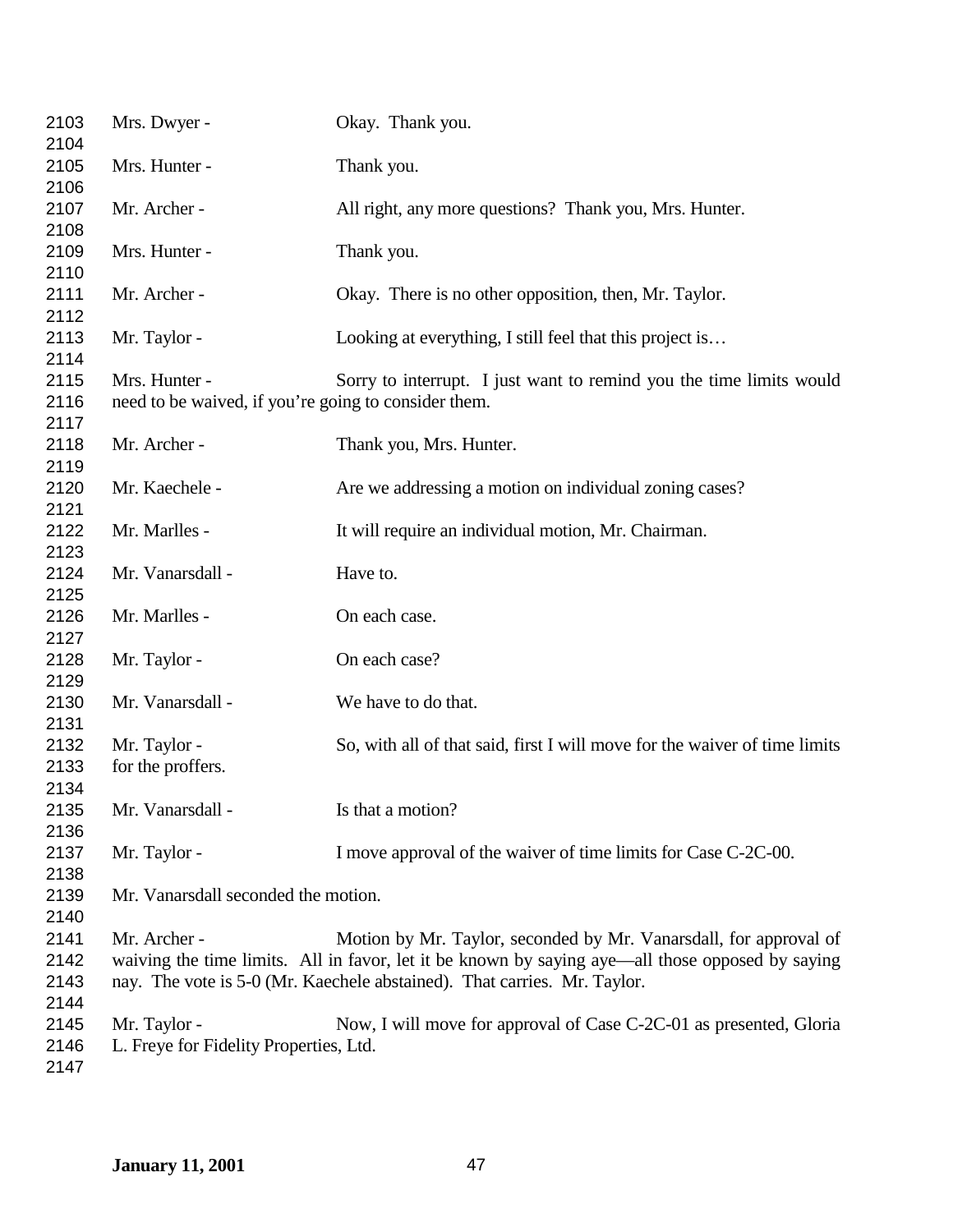| 2148 | Mr. Archer -                                             | Motion by Mr. Taylor, seconded by Mr. Vanarsdall. All in favor let                                |
|------|----------------------------------------------------------|---------------------------------------------------------------------------------------------------|
| 2149 |                                                          | it be known by saying aye—all those opposed by saying nay. The vote is 3-2 (Mr. Mrs. Dwyer, and   |
| 2150 |                                                          | Mr. Archer voted no, Kaechele abstained). Okay, Mr. Taylor, next case.                            |
| 2151 |                                                          |                                                                                                   |
| 2152 |                                                          | REASON: Acting on a motion by Mr. Taylor, seconded by Mr. Vanarsdall, the Planning                |
| 2153 |                                                          | Commission voted 3 ayes, 2 nays (one abstention) to recommend that the Board of Supervisors       |
| 2154 |                                                          | grant the request because it reflects the type of residential growth in the area.                 |
| 2155 |                                                          |                                                                                                   |
| 2156 | Mr. Taylor -                                             | Next, Mr. Chairman, I'll move for approval of waiver of time limits                               |
| 2157 | of Case C-3C-01 Gloria L. Freye for Fidelity Properties. |                                                                                                   |
| 2158 |                                                          |                                                                                                   |
| 2159 | Mr. Vanarsdall -                                         | That's the time limit?                                                                            |
| 2160 |                                                          |                                                                                                   |
| 2161 | Mrs. Dwyer seconded the motion.                          |                                                                                                   |
| 2162 |                                                          |                                                                                                   |
| 2163 | Mr. Archer -                                             | Motion by Mr. Taylor, seconded by Mrs. Dwyer. All in favor let it                                 |
| 2164 |                                                          | be known by saying aye—all those opposed by saying nay. The vote is 5-0 (Mr. Kaechele             |
| 2165 | abstained). The motion carries. Next case, Mr. Taylor.   |                                                                                                   |
| 2166 |                                                          |                                                                                                   |
| 2167 | Mr. Archer -                                             | Does the time limits apply?                                                                       |
| 2168 |                                                          |                                                                                                   |
| 2169 | Mr. Marlles -                                            | I assume, Mr. Taylor, your motion referred to the proffers in all three                           |
| 2170 | cases; the waiver of the time limit?                     |                                                                                                   |
| 2171 |                                                          |                                                                                                   |
| 2172 |                                                          | Unless we have to do it for each one.                                                             |
| 2173 | Mr. Taylor -                                             |                                                                                                   |
| 2174 | Mr. Marlles -                                            |                                                                                                   |
| 2175 |                                                          | It probably would be better to do it for each one.                                                |
|      |                                                          |                                                                                                   |
| 2176 | Mr. Taylor -                                             | All right, then I will continue the motion.                                                       |
| 2177 |                                                          |                                                                                                   |
| 2178 | Mrs. Dwyer -                                             | Sorry.                                                                                            |
| 2179 |                                                          |                                                                                                   |
| 2180 | Mr. Taylor -                                             | I move approval of waiver of time limits for Case C-4C-01 Gloria L.                               |
| 2181 | Freye for Fidelity Properties.                           |                                                                                                   |
| 2182 |                                                          |                                                                                                   |
| 2183 | Mrs. Dwyer -                                             | That's what I seconded.                                                                           |
| 2184 |                                                          |                                                                                                   |
| 2185 | Mr. Archer -                                             | All right. Motion by Mr. Taylor, seconded by Mrs. Dwyer that the                                  |
| 2186 |                                                          | time limits be waived for the proffers on C-3C-01. All in favor let it be known by saying aye—all |
| 2187 |                                                          | those opposed by saying nay. The vote is 5-0 (Mr. Kaechele abstained). The motion carries. Next   |
| 2188 | case, Mr. Taylor.                                        |                                                                                                   |
| 2189 |                                                          |                                                                                                   |
| 2190 | Mr. Taylor -                                             | And, now, Mr. Chairman, I will move approval of Case C-4C-01                                      |
| 2191 | Gloria L. Freye for Fidelity Properties, Ltd.            |                                                                                                   |
| 2192 |                                                          |                                                                                                   |
| 2193 | Mr. Archer -                                             | Was that C-3C-01?                                                                                 |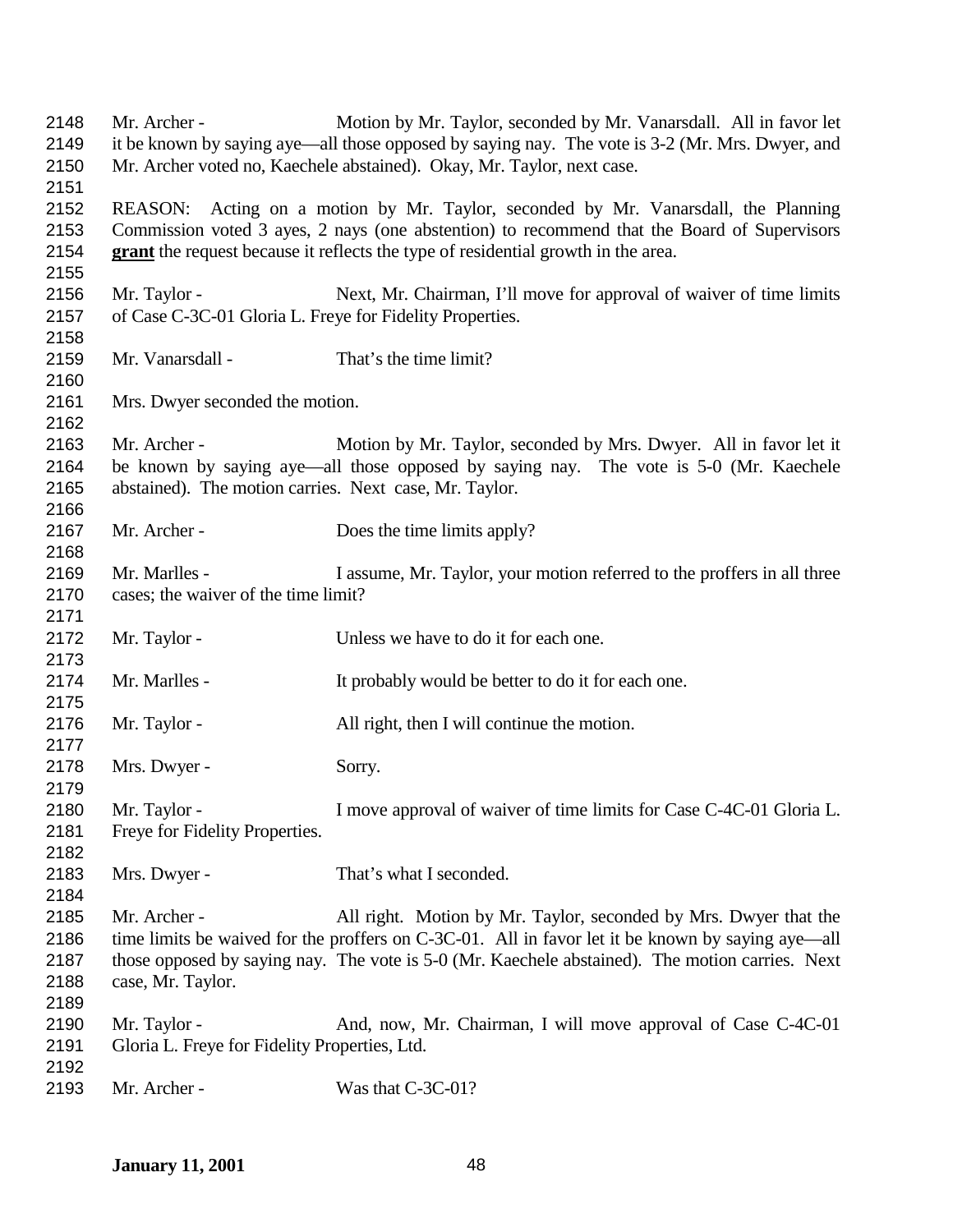| 2194 |                                     |                                                                                                  |
|------|-------------------------------------|--------------------------------------------------------------------------------------------------|
| 2195 | Mr. Taylor -                        | C-4C-01. Gloria L. Freye for Fidelity Properties.                                                |
| 2196 |                                     |                                                                                                  |
| 2197 | Mr. Vanarsdall -                    | We never have done C-3C-01 yet.                                                                  |
| 2198 |                                     |                                                                                                  |
| 2199 | Mr. Archer -                        | We didn't do C-3C yet. We did C-2C-01 first.                                                     |
| 2200 |                                     |                                                                                                  |
| 2201 | Mr. Kaechele -                      | Do them in order.                                                                                |
| 2202 |                                     |                                                                                                  |
| 2203 | Mr. Archer -                        | I don't guess they have to go in order, but                                                      |
| 2204 |                                     |                                                                                                  |
| 2205 | Mr. Vanarsdall -                    | All right, you want C-4C-01 this time or C-3C-01?                                                |
| 2206 |                                     |                                                                                                  |
| 2207 | Mr. Archer -                        | $C-4C-01$ .                                                                                      |
| 2208 |                                     |                                                                                                  |
| 2209 | Mr. Taylor -                        | I thought we did C-3C-01.                                                                        |
| 2210 |                                     |                                                                                                  |
| 2211 | Mr. Marlles -                       | You started to, Mr. Taylor, and we had to go back and waive the                                  |
| 2212 | time limits.                        |                                                                                                  |
| 2213 |                                     |                                                                                                  |
| 2214 | Mr. Taylor -                        | All right, we need to waive approval for time limits?                                            |
| 2215 |                                     |                                                                                                  |
| 2216 | Mr. Marlles -                       | No. No. We've done that.                                                                         |
| 2217 |                                     |                                                                                                  |
| 2218 | Mr. Taylor -                        | Okay, then I will move approval of Case C-3C-01 Gloria L. Freye                                  |
| 2219 | for Fidelity Properties.            |                                                                                                  |
| 2220 |                                     |                                                                                                  |
| 2221 | Mr. Vanarsdall seconded the motion. |                                                                                                  |
| 2222 |                                     |                                                                                                  |
| 2223 | Mr. Archer -                        | Motion by Mr. Taylor, seconded by Mr. Vanarsdall for approval of                                 |
| 2224 |                                     | C-3C-01. All in favor let it be known by saying aye—all those opposed by saying nay. The vote is |
| 2225 | 5-0 (Mr. Kaechele abstained).       |                                                                                                  |
| 2226 |                                     |                                                                                                  |
| 2227 | <b>REASON:</b>                      | Acting on a motion by Mr. Taylor, seconded by Mr. Vanarsdall, the Planning                       |
| 2228 |                                     | Commission voted 5-0 (one abstention) to recommend that the Board of Supervisors grant the       |
| 2229 |                                     | request because it reflects the type of residential growth in the area.                          |
| 2230 |                                     |                                                                                                  |
| 2231 | Mr. Archer -                        | We'll go to C-4C-01. Time limits first, I suppose.                                               |
| 2232 |                                     |                                                                                                  |
| 2233 | Mr. Taylor -                        | Mr. Chairman, I will do the time limits for Case C-4C-01 and waive                               |
| 2234 |                                     | the time limits for Gloria L. Freye for Fidelity Properties, Ltd.                                |
| 2235 |                                     |                                                                                                  |
| 2236 | Mr. Vanarsdall seconded the motion. |                                                                                                  |
| 2237 |                                     |                                                                                                  |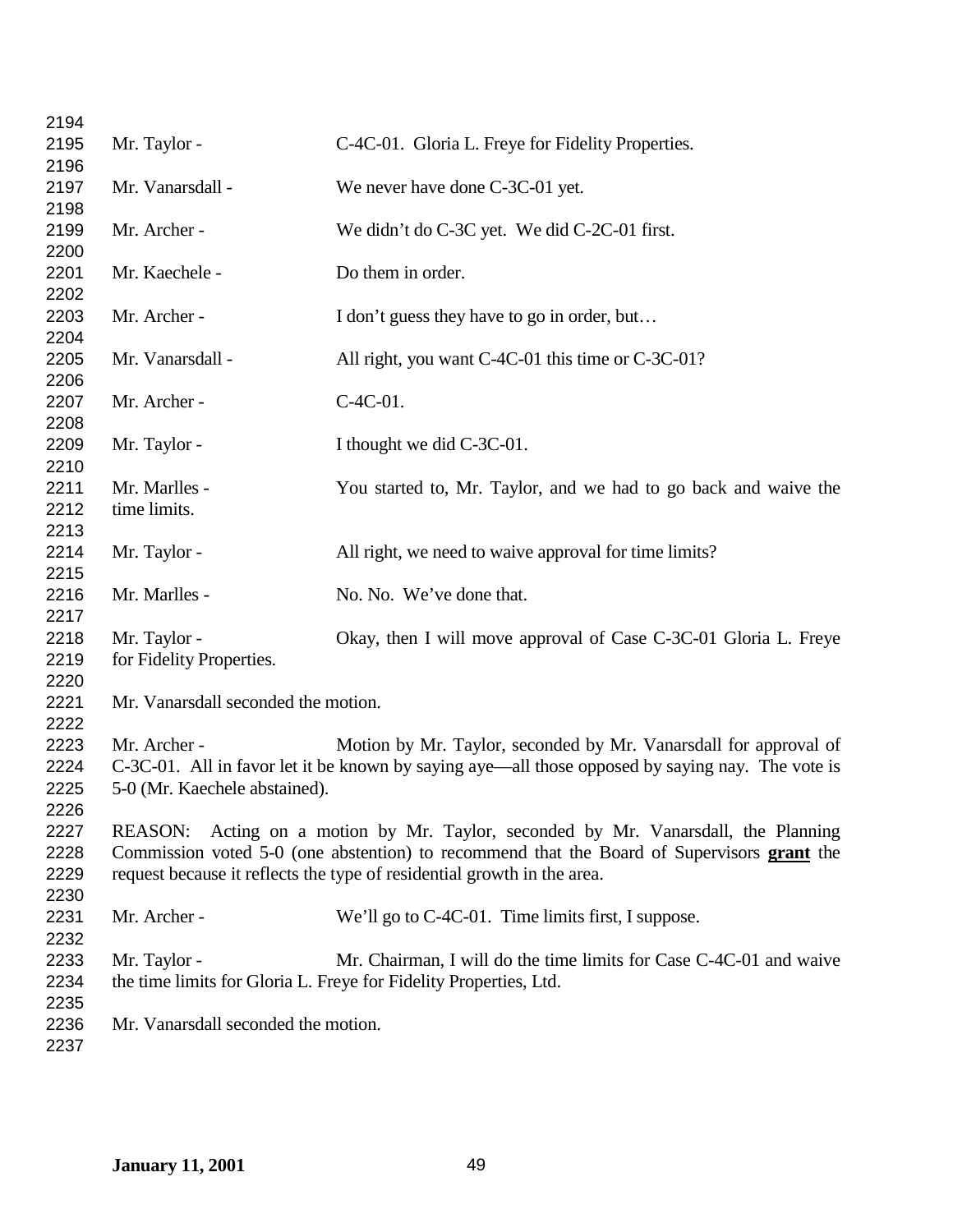Mr. Archer - Motion by Mr. Taylor, seconded by Mr. Vanarsdall. All in favor let it be known by saying aye—all those opposed by saying nay. The vote is 5-0 (Mr. Kaechele abstained). The time limits are waived. Now, C-4C-01.

2242 Mr. Taylor - And, finally, Mr. Chairman, I will move approval of Case C-4C-01 Gloria L. Freye for Fidelity Properties, Ltd.

- Mr. Vanarsdall seconded the motion.
- 

 Mr. Archer - Motion by Mr. Taylor, seconded by Mr. Vanarsdall. All in favor let it be known by saying aye—all those opposed by saying nay. The vote is 3-2 (Mrs. Dwyer and Mr. Archer voted no, Mr. Kaechele abstained). That vote is 3-2, Mr. Chairman. The motion carries. Thank you, everybody.

 REASON: Acting on a motion by Mr. Taylor, seconded by Mr. Vanarsdall, the Planning Commission voted 3 ayes, 2 nays (one abstention) to recommend that the Board of Supervisors **grant** the request because it reflects the type of residential growth in the area. 

 **C-5C-01 David S. Cohn for First Union National Bank:** Request to conditionally rezone from A-1 Agricultural District, B-2C Business District (Conditional) and B-3 Business District to B-1C and B-2C Business District (Conditional), Parcel 36-A-50 and part of Parcel 36-A-49A,

described as follows:

## **Parcel 1**

 Beginning at a Point of Beginning on the southerly right-of-way line of West Broad Street, which Point of Beginning is arrived at by the following two courses and distances from the intersection of the southerly right-of-way line of West Broad Street with the centerline of a 30-foot right of way for a private road as approved by Henrico County Planning Commission Plan of Development #43-00: along the southerly right-of-way line of West Broad Street, South 78° 39' 48" East, 66.88 feet to a 2268 point; thence, continuing along the southerly right-of-way line of West Broad Street, South 79° 52' 28' East, 137.37 feet to the Point of Beginning; thence, along the southerly right-of-way line of West Broad Street; South 05° 43' 21" East, 339.94 feet to a point; thence, continuing along the southerly 2271 right-of-way line of West Broad Street; South 36° 26' 50" West, 13.29 feet to a point; thence, continuing along the southerly right-of-way line of West Broad Street; South 05° 43' 40" East, 91.57 feet to a point; thence, leaving the southerly right-of-way line of West Broad Street, South 31° 20' 08" West, 258.46 feet to a point; thence, South 62° 55' 18" East 127.55 feet to a point on the westerly right-of-way line of Spring Oak Drive; thence, with the westerly right-of-way line of Spring Oak Drive, 49.73 feet along a curve to the left whose radius is 50.00 feet, whose delta is 56° 59' 06", whose chord distance is 47.70 feet, and whose chord bearing is South 22° 20' 24' West; 2278 thence, leaving the westerly right-of-way line of Spring Oak Drive, North 71° 18' 46" West, 350.57 feet to a point; thence, North 76° 18' 50" West, 196.99 feet to a point on the westerly line of Parcel 3; thence, with Parcel 3, North 80° 43' 44" East, 160.61 feet to a point to a point common to Parcels 1, 2, and3; thence, leaving Parcel 3, and with Parcel 2, North 80° 43' 44" East, 154.30 feet to the Point of Beginning.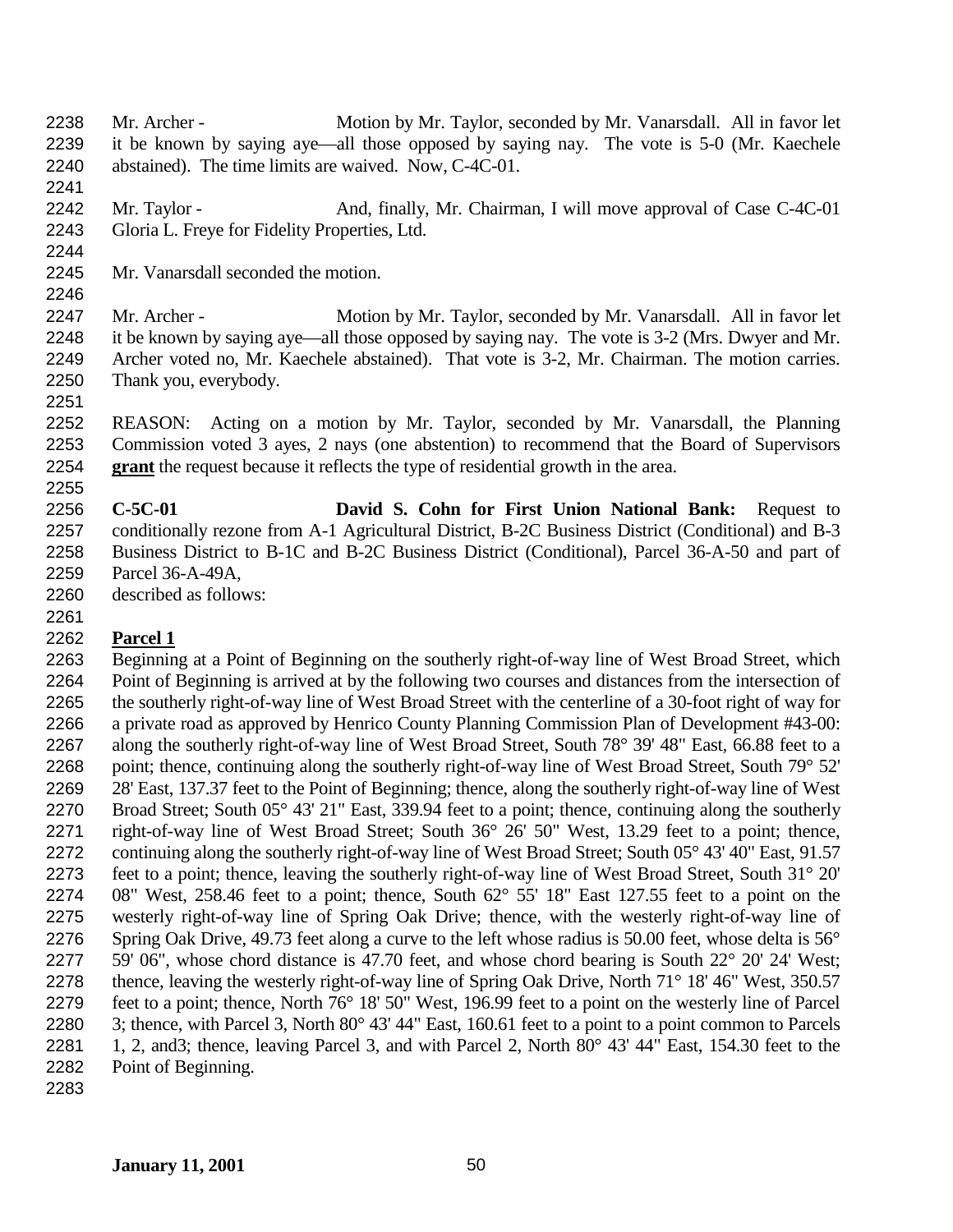## **Parcel 2**

 Beginning at a Point of Beginning on the southerly right-of-way line of West Broad Street, which 2286 point is South 78° 39' 48' East, 66.88 feet from the intersection of the southerly right-of-way line of West Broad Street with the centerline of a 30-foot right of way for a private road as approved by Henrico County Planning Commission Plan of Development #43-00, thence, with the southerly right-of-way line of West Broad Street, South 79° 52' 28" East, 137.37 feet to a point common to Parcels 1 and 2 on the southerly right-of-way line of West Broad Street; thence, leaving the southerly right-of-way line of West Broad Street, and with Parcel 1, South 80° 43' 44" West, 154.30 feet to a point common to Parcels 1, 2, and 3; thence, leaving Parcel 1 and with Parcel 3, North 79° 43' 24" West, 88.60 feet to a point; thence, with Parcel 3, South 28° 39' 54" West, 12.64 feet to a point thence, with Parcel 3, North 79° 42' 08" West, 25.30 feet to a point; thence, with Parcel 3, North 28° 45' 08' East, 12.65 feet to a point thence, with Parcel 3, North 79° 42' 59" West, 23.31 feet to a point; thence, with Parcel 3, North 28° 41' 29"West, 153.34 feet to the Point of Beginning.

## **Parcel 3**

 Beginning at a Point of Beginning at the intersection of the southerly right-of-way line of West Broad Street with the centerline of a 30-foot right of way for a private road as approved by Henrico County Planning Commission Plan of Development #43-00; thence, with the southerly right-of- way line of West Broad Street, South 78° 39' 48" East, 66.88 feet to a point; thence, leaving the southerly fight-of-way line of West Broad Street, and with Parcel 2, South 28° 41' 29" West, 153.34 feet to a point; thence with Parcel 2, South 79° 42' 59" East, 23.31 feet to a point; thence with Parcel 2, South 28° 45' 08" West, 12.65 feet to a point; thence with Parcel 2, South 79° 42' 08" East, 25.30 feet to a point; thence with Parcel 2, North 28° 39' 54" East, 12.64 feet to a point; thence with Parcel 2, South 79° 43' 24' East, 88.60 feet to a point common to Parcels 1, 2, and 3; thence with Parcel 1, S 80° 43' 44" West, 160.61 feet to a point; thence leaving Parcel 1, South 80°  $37'$  53" West, 14.11 feet to a point; thence North 09 $^{\circ}$  03' 30" West, 232.55 feet, to a point; thence, with the centerline of the aforesaid 30-foot fight of way for a private road, 44.15 feet along a curve to the left whose radius is 100 feet, whose delta is 25° 17' 54", and whose tangent is 22.44 feet, to a point; thence, continuing along the aforesaid centerline, 14.86 feet along a curve to the left whose radius is 100 feet, whose tangent is 7.44 feet, and whose chord distance is 14.85 feet, to a point; thence, continuing along the aforesaid centerline, North 77° 33' 59" East, 72.01 feet to a point; thence, continuing along the aforesaid centerline, North 80° 42' 25" East, 159.21 feet to a point; thence, continuing along the aforesaid centerline, 17.46 feet along a curve to the left whose radius is 2318 100 feet, whose delta is 10° 00'22", whose chord length is 17.44 feet, and whose tangent is 8.75 feet, to a point; thence, continuing along the aforesaid centerline, North 89° 17' 14" East, 42.08 feet to the Point of Beginning. 

Mr. Marlles - The staff report will be given by Mr. Mark Bittner.

 Mr. Archer - Thank you, Mr. Secretary. Any one here in opposition to C-5C-01. Didn't see any. Mr. Bittner.

 Mr. Bittner - Thank you, Mr. Chairman. This proposal includes a 35-foot W. Broad Street landscaped buffer that is consistent with the Crown Petroleum site to the east and with the West Broad Street Overlay District. This property does lie within the overlay district.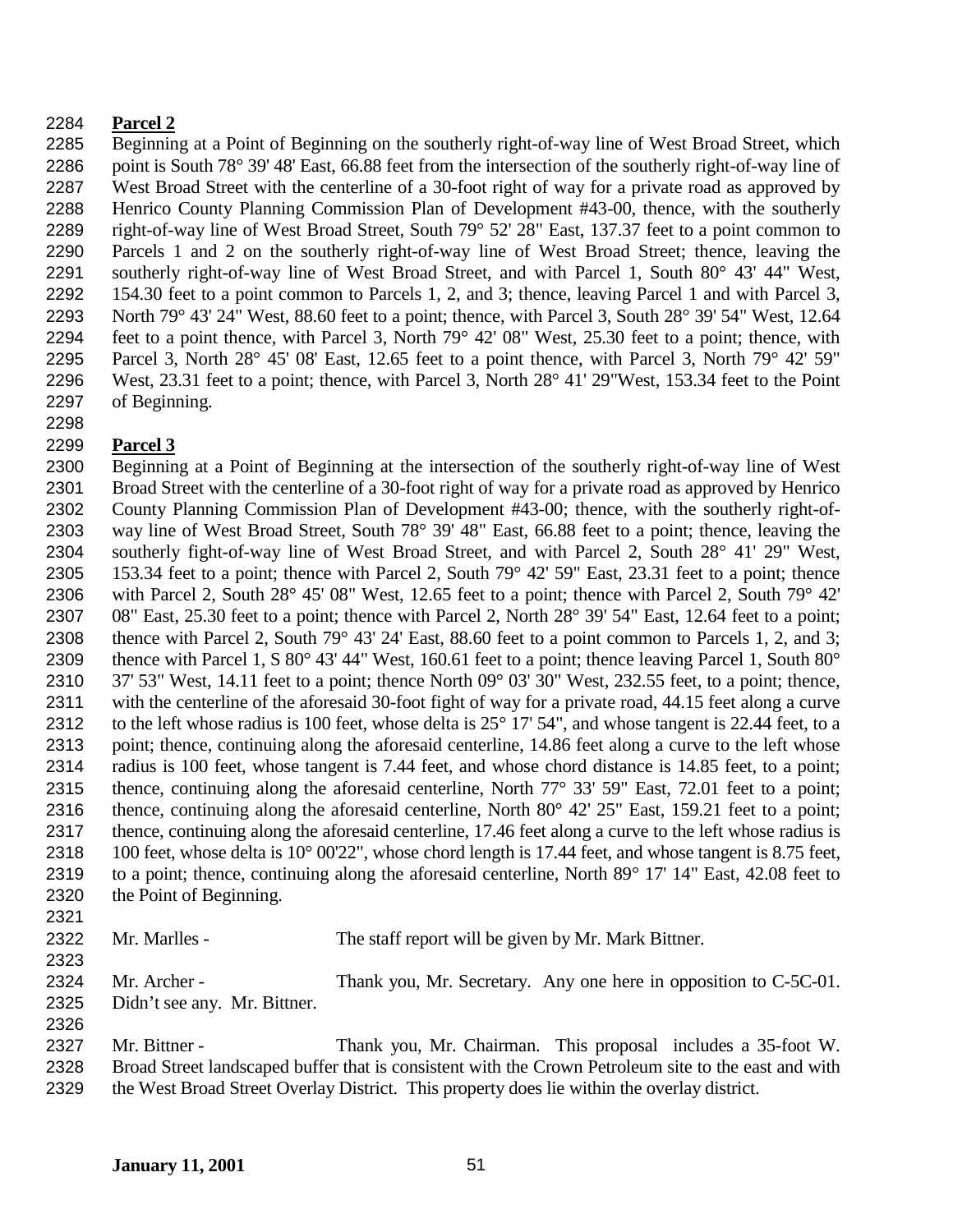The western portion of the property, this area right in here (referring to slide), has a 50-foot buffer required as part of the previous rezonings. Those previous cases also require 50-foot buffers along the Lauderdale Drive and Three Chopt Road. Fifty-foot buffers have also been proffered along W. Broad Street in the Short Pump Town Center project to the north. The applicant states the property in question cannot be developed with a 50-foot buffer, because the site is too narrow to accommodate the required parking and setbacks. The applicant has modified the proffers to state the buffer will be increased to 50 feet at its western edge. And you can see on this layout here (referring to slide), Broad Street is on the top side of the drawing. The western edge of the buffer is to the left. And you can see how it begins to taper outward as it gets towards the western edge. Staff, however, prefers to see a full 50-foot buffer provided along the entire W. Broad Street frontage of this property. This would be consistent with buffers to the north, south, and west. The amended proffers address all the other issues outlined in the staff report, but it does not address staff's recommendation for a 50-foot buffer. I'd also like to point out that those proffers were submitted today. The time limit waiver would be required to accept them. In summary, the proposed use is consistent with the mixed-use designation of this property. And, if 2351 the applicant were to amend the applicant to include a 50-foot buffer along W. Broad Street, staff could recommend approval. I'd be happy to an answer any questions you may have. Mr. Archer - Thank you, Mr. Bittner. Are there questions by the Commission for Mr. Bittner? 2357 Mr. Taylor - Do we have a copy of what they submitted today?<br>2358 Mr. Bittner - Yes. We do. Mr. Bittner - Yes. We do. 2360 Mr. Taylor - Were they in our package? Mr. Bittner - We just handed those out. Mrs. Dwyer - Mr. Bittner, may I ask a question while Mr. Taylor is reading? You mentioned that this is a mixed-use development. And these are both "B" uses. So, could you elaborate on that, because the next one, there's a concern that it is not a mixed use on the other parcel. If you could just elaborate on that concept. Mr. Bittner - Let me just go to the Land Use Plan map here (referring to slide). 2371 Mrs. Dwyer - The other case, I think. Mr. Bittner - You can see, the property in question is here (referring to slide). The people who are developing this property are also involved with the development of this property to 2375 the west zoned B-2C, and this O-3C property down here. So, maybe I need to clarify my statement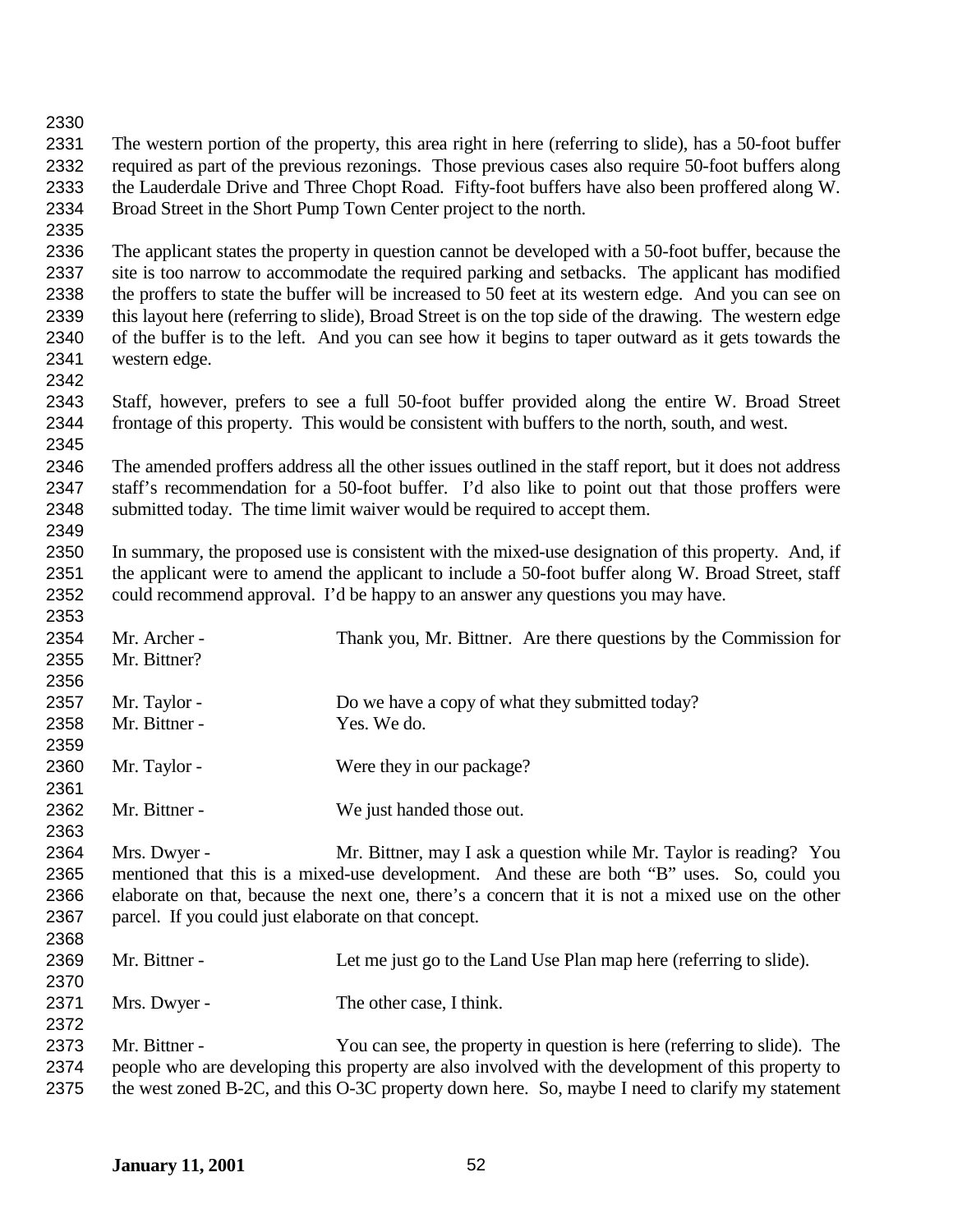| 2376<br>2377                                                 | a little bit. When this is taken with all the other plan of development in this quadrant, it does meet<br>the mixed-use designation on the Land Use Plan. Maybe this particular parcel, itself, is all business,                                                                                                                                                                                                                                                                                                                                                             |                                                                                                                                                                            |
|--------------------------------------------------------------|------------------------------------------------------------------------------------------------------------------------------------------------------------------------------------------------------------------------------------------------------------------------------------------------------------------------------------------------------------------------------------------------------------------------------------------------------------------------------------------------------------------------------------------------------------------------------|----------------------------------------------------------------------------------------------------------------------------------------------------------------------------|
| 2378<br>2379                                                 | but this whole development area would be mixed use.                                                                                                                                                                                                                                                                                                                                                                                                                                                                                                                          |                                                                                                                                                                            |
| 2380<br>2381<br>2382<br>2383                                 | Mrs. Dwyer -<br>overall mixed-use development. Okay.                                                                                                                                                                                                                                                                                                                                                                                                                                                                                                                         | Okay, because in the next case, C-6C-01, you did make a statement<br>that, when that case is taken in context of the vicinity around it, that it was part of parcel of the |
| 2384<br>2385<br>2386                                         | Mr. Vanarsdall -<br>eat? It says, "a sit down restaurant."                                                                                                                                                                                                                                                                                                                                                                                                                                                                                                                   | If you went in there and couldn't find a seat, could you stand up and                                                                                                      |
| 2387<br>2388                                                 | Mr. Bittner -                                                                                                                                                                                                                                                                                                                                                                                                                                                                                                                                                                | I don't know if that meets the health code or not.                                                                                                                         |
| 2389<br>2390                                                 | Mr. Archer -                                                                                                                                                                                                                                                                                                                                                                                                                                                                                                                                                                 | Any further questions? Mr. Taylor, did you have a question?                                                                                                                |
| 2391<br>2392<br>2393                                         | Mr. Taylor -<br>they were. This is Item 25, amended as today?                                                                                                                                                                                                                                                                                                                                                                                                                                                                                                                | The amended proffered conditions are a little different than I thought                                                                                                     |
| 2394<br>2395                                                 | Mr. Bittner -                                                                                                                                                                                                                                                                                                                                                                                                                                                                                                                                                                | Yes sir.                                                                                                                                                                   |
| 2396<br>2397                                                 | Mr. Taylor -                                                                                                                                                                                                                                                                                                                                                                                                                                                                                                                                                                 | And that goes to 41 feet in width on Parcel 3? Where is Parcel 3?                                                                                                          |
| 2398<br>2399<br>2400                                         | Mr. Bittner -                                                                                                                                                                                                                                                                                                                                                                                                                                                                                                                                                                | Let me go back to the colored document camera.<br>Those buffer<br>proffers reflect what you see on this drawing (referring to slide) right here.                           |
| 2401<br>2402<br>2403<br>2404<br>2405<br>2406<br>2407<br>2408 | This is new as of today?<br>Mr. Taylor -<br>Mr. Bittner -<br>Yes. The applicant has labeled the proposed development as three<br>separate parcels. Parcel 1 is the larger parcel that would have the restaurant. Parcel 2 is the smallest<br>parcel, which is towards the left upper hand corner. And then Parcel 3 is the remainder of the<br>property. Two and three together would be the First Union Bank development. So, when they're<br>referencing their buffer and running across Parcel 3 and Parcel 2, it's in the left upper lefthand<br>corner of this drawing. |                                                                                                                                                                            |
| 2409<br>2410                                                 | Mr. Taylor -                                                                                                                                                                                                                                                                                                                                                                                                                                                                                                                                                                 | And that buffer on the west side flares out to 50 feet?                                                                                                                    |
| 2411<br>2412                                                 | Mr. Bittner -                                                                                                                                                                                                                                                                                                                                                                                                                                                                                                                                                                | Yes.                                                                                                                                                                       |
| 2413<br>2414<br>2415                                         | Mr. Taylor -<br>grassy area (referring to slide)?                                                                                                                                                                                                                                                                                                                                                                                                                                                                                                                            | What is the light green area adjacent to the buffer? Is that additional                                                                                                    |
| 2416<br>2417                                                 | Mr. Bittner -                                                                                                                                                                                                                                                                                                                                                                                                                                                                                                                                                                | Just a general landscaping area. Parking lot islands and so forth.                                                                                                         |
| 2418<br>2419                                                 | Mr. Taylor -                                                                                                                                                                                                                                                                                                                                                                                                                                                                                                                                                                 | Will the buffer have vegetation or berms?                                                                                                                                  |
| 2420<br>2421                                                 | Mr. Bittner -<br>buffer areas and/or berms."                                                                                                                                                                                                                                                                                                                                                                                                                                                                                                                                 | Yes. Their proffer states that it would be "landscaped and/or natural<br>If you see them on the first page of the proffers under No. 2, they                               |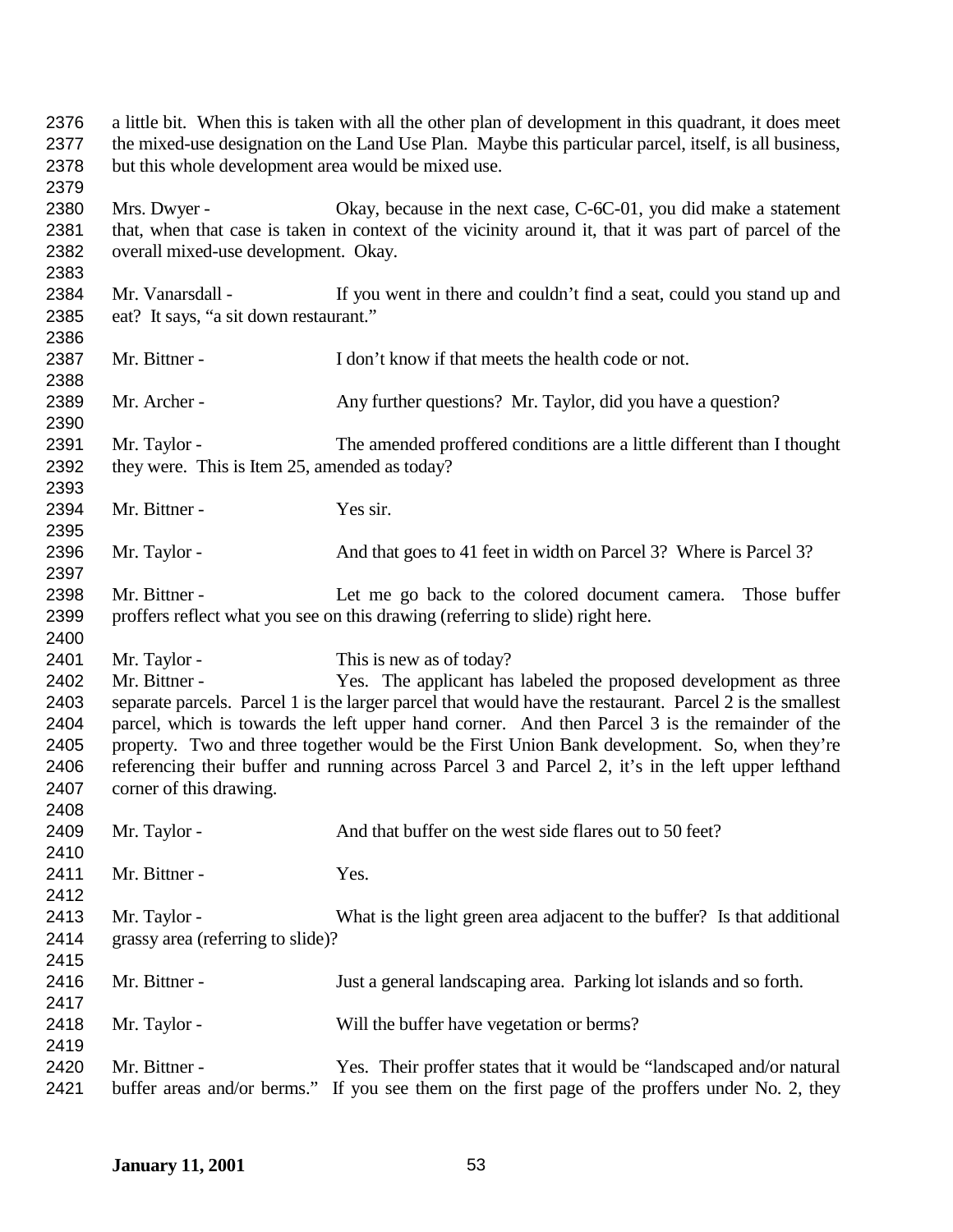| 2422<br>2423<br>2424 | haven't submitted an actual landscape plan. That would be done at the POD stage. But, they have<br>said there will be landscaping material and/or berms in this buffer. And, then, of course, the details<br>could be worked out with the Commission at the POD stage. |                                                                                                      |
|----------------------|------------------------------------------------------------------------------------------------------------------------------------------------------------------------------------------------------------------------------------------------------------------------|------------------------------------------------------------------------------------------------------|
| 2425<br>2426         |                                                                                                                                                                                                                                                                        | Now, 35 feet does meet the West Broad Street Overlay requirement,                                    |
| 2427                 | Mr. Taylor -<br>does it not?                                                                                                                                                                                                                                           |                                                                                                      |
|                      |                                                                                                                                                                                                                                                                        |                                                                                                      |
| 2428<br>2429         | Mr. Bittner -                                                                                                                                                                                                                                                          |                                                                                                      |
|                      |                                                                                                                                                                                                                                                                        | Yes, it does.                                                                                        |
| 2430<br>2431         |                                                                                                                                                                                                                                                                        |                                                                                                      |
| 2432                 | Mr. Taylor -                                                                                                                                                                                                                                                           | Do we have any foundation drawings in section or in profile?                                         |
| 2433                 | Mr. Bittner -                                                                                                                                                                                                                                                          |                                                                                                      |
| 2434                 | drawings, but they do have some pictures.                                                                                                                                                                                                                              | We do have some drawings, although they are not proffered                                            |
| 2435                 |                                                                                                                                                                                                                                                                        |                                                                                                      |
| 2436                 | Mr. Taylor -                                                                                                                                                                                                                                                           | Perhaps, Mr. Cohn would want to wait until he gets to his                                            |
| 2437                 | presentation. I have no further questions.                                                                                                                                                                                                                             |                                                                                                      |
| 2438                 |                                                                                                                                                                                                                                                                        |                                                                                                      |
| 2439                 | Mrs. Dwyer -                                                                                                                                                                                                                                                           | On the new proffers that we just received tonight, Proffer $2A(2)(i)$                                |
| 2440                 |                                                                                                                                                                                                                                                                        | says, "If approved by the Planning Commission, the following buffer will be provided" What           |
| 2441                 | does that mean?" Does that mean at POD?                                                                                                                                                                                                                                |                                                                                                      |
| 2442                 |                                                                                                                                                                                                                                                                        |                                                                                                      |
| 2443                 | Mr. Bittner -                                                                                                                                                                                                                                                          | The buffers that they proffered would actually be less than what is                                  |
| 2444                 |                                                                                                                                                                                                                                                                        | required by the Transitional Buffer Ordinance. Their plan was to provide an alternative with a wall, |
| 2445                 |                                                                                                                                                                                                                                                                        | I believe, to use that buffer. However, in order to get that, the Planning Commission has to approve |
| 2446                 | that at POD stage.                                                                                                                                                                                                                                                     |                                                                                                      |
| 2447                 |                                                                                                                                                                                                                                                                        |                                                                                                      |
| 2448                 | Mrs. Dwyer -                                                                                                                                                                                                                                                           | Okay. I understand the context now.                                                                  |
| 2449                 |                                                                                                                                                                                                                                                                        |                                                                                                      |
| 2450                 | Mr. Archer -                                                                                                                                                                                                                                                           | Mr. Bittner, the operation hours are the same in B-1 and B-2, aren't                                 |
| 2451                 | they, or are they?                                                                                                                                                                                                                                                     |                                                                                                      |
| 2452                 |                                                                                                                                                                                                                                                                        |                                                                                                      |
| 2453                 | Mr. Bittner -                                                                                                                                                                                                                                                          | I believe they proffered on the B-2 portion to make it B-1 hours. I'm                                |
| 2454                 | not positive.                                                                                                                                                                                                                                                          |                                                                                                      |
| 2455                 |                                                                                                                                                                                                                                                                        |                                                                                                      |
| 2456                 | Mr. Archer -                                                                                                                                                                                                                                                           | Is it the same? I'm not sure $-6:00$ a.m. to 12:00 Midnight, the hours                               |
| 2457                 | of operation in B-1 and B-2? Are they the same?                                                                                                                                                                                                                        |                                                                                                      |
| 2458                 |                                                                                                                                                                                                                                                                        |                                                                                                      |
| 2459                 | Mr. Bittner -                                                                                                                                                                                                                                                          | Are you talking B-1 versus B-2?                                                                      |
| 2460                 |                                                                                                                                                                                                                                                                        |                                                                                                      |
| 2461                 | Mr. Archer -                                                                                                                                                                                                                                                           | Yes.                                                                                                 |
| 2462                 |                                                                                                                                                                                                                                                                        |                                                                                                      |
| 2463                 | Mr. Bittner -                                                                                                                                                                                                                                                          | B-1 hours of operation are 6:00 a.m. to Midnight. B-2 is the same,                                   |
| 2464                 |                                                                                                                                                                                                                                                                        | but you can get a Provisional Use Permit in B-2 to extend those hours. You cannot in B-1.            |
| 2465                 |                                                                                                                                                                                                                                                                        |                                                                                                      |
| 2466                 | Mr. Archer -                                                                                                                                                                                                                                                           | Thank you.                                                                                           |
| 2467                 |                                                                                                                                                                                                                                                                        |                                                                                                      |
|                      |                                                                                                                                                                                                                                                                        |                                                                                                      |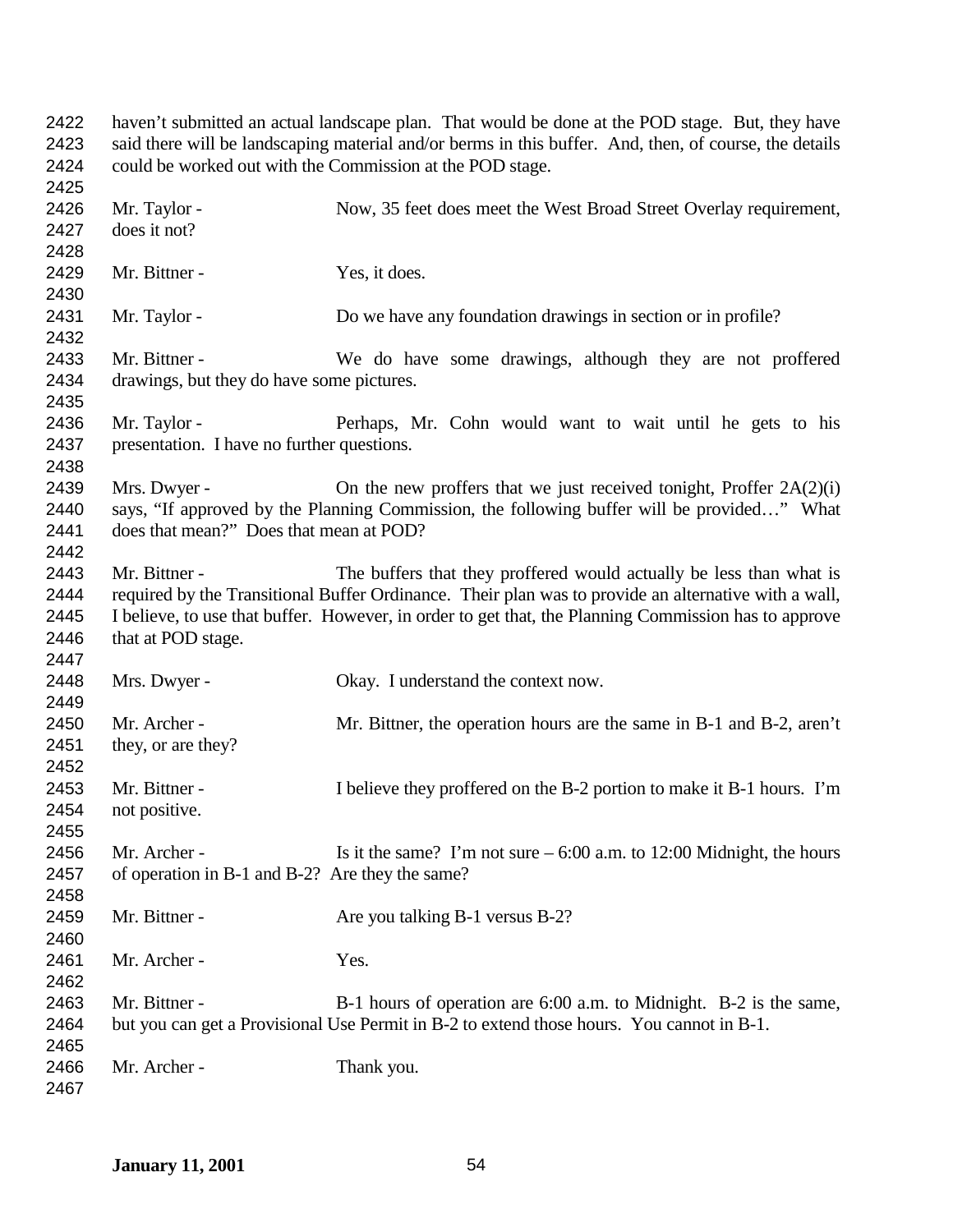| 2468<br>2469 | Mr. Archer -<br>Chopt reference be eliminated. Has that been done? | Now, in Proffer 7, you had recommended the Lauderdale and Three                                                                                                                               |
|--------------|--------------------------------------------------------------------|-----------------------------------------------------------------------------------------------------------------------------------------------------------------------------------------------|
| 2470         |                                                                    |                                                                                                                                                                                               |
| 2471         | Mr. Bittner -                                                      | Yes. It has been. This language the applicant put in, maybe they can                                                                                                                          |
| 2472<br>2473 |                                                                    | explain it a little bit better. Let me show you again on the drawing (referring to slide). This<br>development would be connected to development taking place to the west, where the Virginia |
| 2474         |                                                                    | Credit Union is. And there is another office building approved recently. They would all be inter-                                                                                             |
| 2475         |                                                                    | connected so that you could get from this property to Lauderdale or to Three Chopt, although not                                                                                              |
| 2476         |                                                                    | directly. So, the applicant wanted to preserve and make it clear in the proffers that you could get to                                                                                        |
| 2477         | those other roads to this property, not just Broad Street.         |                                                                                                                                                                                               |
| 2478         |                                                                    |                                                                                                                                                                                               |
| 2479         | Mrs. Dwyer -                                                       | Have they done that? I'm trying to sit here and understand the ins                                                                                                                            |
| 2480         | and outs of this ordinance                                         |                                                                                                                                                                                               |
| 2481         |                                                                    |                                                                                                                                                                                               |
| 2482         | Mr. Bittner -                                                      | Yes. They've removed any specific reference to Lauderdale Drive                                                                                                                               |
| 2483         |                                                                    | and Three Chopt Road. But, they've also again stated the plan is to connect it to development that                                                                                            |
| 2484         |                                                                    | does touch Three Chopt and Lauderdale. Maybe you can see it a little bit better on this (referring to                                                                                         |
| 2485         | slide).                                                            |                                                                                                                                                                                               |
| 2486         |                                                                    |                                                                                                                                                                                               |
| 2487         | Mrs. Dwyer -                                                       | I understand what you're saying. I just didn't see the reference to                                                                                                                           |
| 2488         | Lauderdale in here, but I'm good.                                  |                                                                                                                                                                                               |
| 2489         | Mr. Bittner -                                                      | Right. Yes. They've taken that out                                                                                                                                                            |
| 2490         |                                                                    |                                                                                                                                                                                               |
| 2491         | Mrs. Dwyer -                                                       | The other question I had, in several places, they state that gravel shall                                                                                                                     |
| 2492         |                                                                    | not be a primary landscaping material. Is that still in there? Yes.                                                                                                                           |
| 2493         |                                                                    |                                                                                                                                                                                               |
| 2494         | Mr. Bittner -                                                      | I believe so.                                                                                                                                                                                 |
| 2495         |                                                                    |                                                                                                                                                                                               |
| 2496         | Mrs. Dwyer -                                                       | Does that mean gravel will be used as a landscaping material in some                                                                                                                          |
| 2497         | non-primary way?                                                   |                                                                                                                                                                                               |
| 2498         |                                                                    |                                                                                                                                                                                               |
| 2499         | Mr. Bittner -                                                      | In my view, yes. It means you could use gravel. It couldn't be the                                                                                                                            |
| 2500         |                                                                    | most prominent aspect of any landscaped area. These proffers mirror proffers that have been                                                                                                   |
| 2501         |                                                                    | adopted on the property to the west, which was originally rezoned by Bon Secours. I think that was                                                                                            |
| 2502         |                                                                    | in 1996. And, now, Wellesley Associates has taken some of that property over and is developing it.                                                                                            |
| 2503         |                                                                    |                                                                                                                                                                                               |
| 2504         | Mrs. Dwyer -                                                       | We generally try to stay away from gravel as a landscaping material.                                                                                                                          |
| 2505         |                                                                    |                                                                                                                                                                                               |
| 2506         | Mr. Bittner -                                                      | Yes, we do.                                                                                                                                                                                   |
| 2507         |                                                                    |                                                                                                                                                                                               |
| 2508         | Mrs. Dwyer -                                                       | One last question. Proffer 21 says, "No retail business, which                                                                                                                                |
| 2509         |                                                                    | exceeds 25,000 square feet of floor area No retail building shall be located on Parcel 1, which                                                                                               |
| 2510         |                                                                    | exceeds 30,000" It sounds like they're making a distinction between the retail business and the                                                                                               |
| 2511         | retail building, and I wasn't clear on that distinction.           |                                                                                                                                                                                               |
| 2512         |                                                                    |                                                                                                                                                                                               |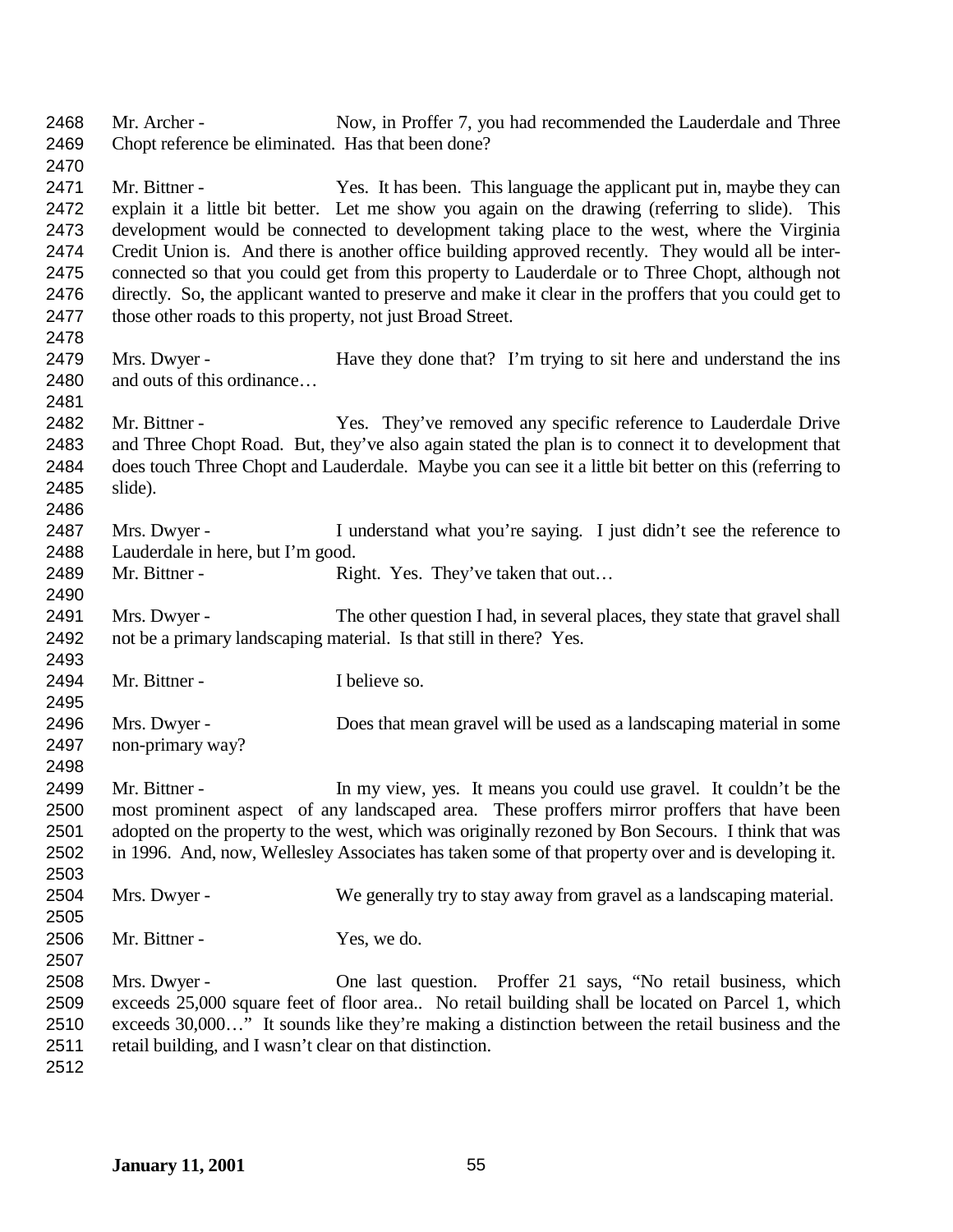Mr. Bittner - Let me take a closer look at it. The applicant should probably expand on that some more, but I think what they're just saying is, the building could be a little bit bigger than the actual retail area for accessory offices, HVAC equipment and so forth. Mrs. Dwyer - Okay. Mr. Archer - All right, further questions for Mr. Bittner? Thank you, sir. Would the applicant come forward, please. Mr. David Cohn - Thank you, my name is David Cohn. Mr. Bittner, could you put back up the conceptual site plan? Okay. Thank you very much. I'd like to address your comment because this is a rather unusual situation. We have got a number of things that you have addressed; the road, the gravel, and some of these other factors, the retail, because we were really trying to be good guys here. Let me tell you what's happening. There's three ownership parcels. That's why its put up like this. Ownership Parcel 1 is on the right. Ownership Parcel 2 is that little rectangle over on the left towards the top, and Ownership Parcel 3 wraps around it. The reason is, the property right now is owned by three separate property owners. The parcels that are 2 and 3 over on the left are already under proffers. What we were trying to do is create a harmonious integrated architectural development. Over on the right, you see an area that's just to the right of a Crown Central Petroleum property, and that, itself, has proffers. So, to create harmony among all these parcels so they fit together, what we did, is we adopted proffers that are on both sides of us trying to reconcile some inconsistencies in languages on both sides. That's how we ended up with the proffers what we have. The second thing you'll notice is we're actually down zoning property. B-3 down to B-1 on Parcel 1 on the right. And, even though Parcels 2 and 3 remain B-2, if you look at the use restrictions, as a practical matter, they're down to B-1. And the use we're going to put on those two parts which is First Union Financial Center is a B-1 use. So, when you see words like, "the gravel," we don't intend to have any gravel for landscaping. It's 2548 just we're trying to be consistent with what's on the east of us and on the right of us. If "primary" bothers you, we'd be glad to take it out. The second thing that's going on here is, we worked very closely with the County's traffic engineers and Department of Transportation, and, also, to be consistent with West Broad Street Overlay District you're in. And the bottom line, when you take those all together, is we tried to do everything possible to avoid a curb cut onto West Broad Street, because your objective is have properties in this area serviced by private roads that are directing traffic to signalized intersections. And, as a consequence of what the County wanted, what we did is commit to build this private road along the southern boundary.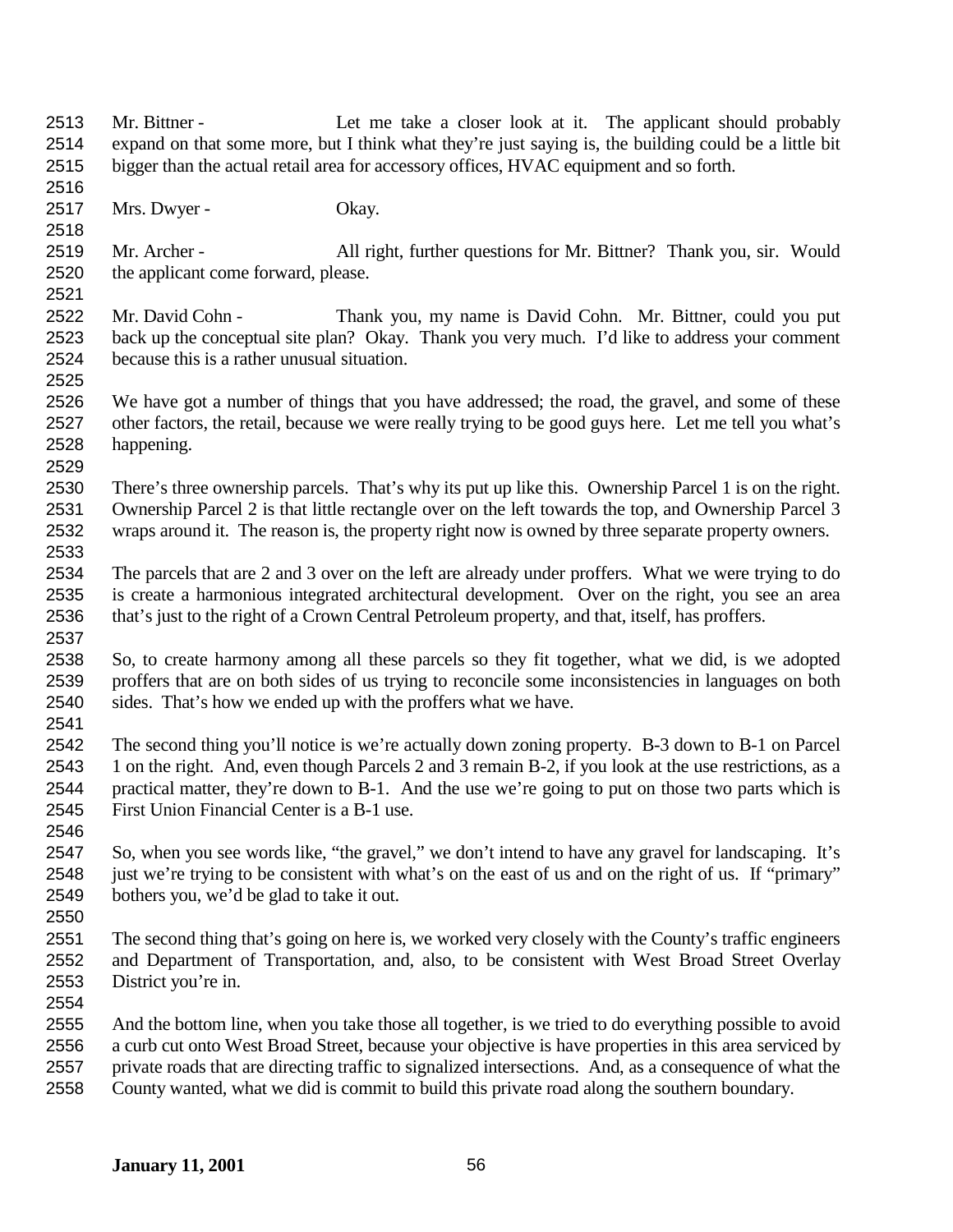Another advantage of the County to our doing that is, it puts properties that are to the west of us, this is in what's the Wellesley Center development, in a position by using our private road to have access to Springoak Drive to have a signalized intersection. So, that's how we got to the private road across the southern portion.

 And, to address how we got to the need for a 35-foot buffer on W. Broad Street, if you look at the various constraints we're trying to work around to be, literally, the "good guys" with the County, put in that road there to have the buffers all around. To do this is an absolute first-class development. What you see is we get squeezed into an incredibly narrow developable parcel. 

 So, what we tried to do is, make this quality, what we want. I can't over-emphasize quality, because that's what First Union wants here. First Union recognizes that this is a gateway for the Short Pump Town Centre right across the street. This is a very important part of development of W. Broad Street. So, "quality" is the operative word here. And to get this quality development with developable property we have to work with the buffers.

 Along W. Broad Street we've proffered the 35 feet of buffer. And, as you get to the western end of it, we do have it taper out to be 50 feet. And on the other side of Springoak Drive, it will connect where the buffer is 50 feet. 

 If you look to the east of us, though, the buffers are 35 feet down W. Broad Street. They're 35 feet on the Crown Petroleum property. On the other side of Springoak Drive, you've got another zoning case coming up where a 35-foot buffer is proffered. 

 We think a logical transition point to go from 35 feet to 55 feet is at our western boundary line, where there is, in fact, a private road. When those 50-foot buffers were proffered years ago, they were done so by Bon Secours when they had a much, much deeper property than we have the ability to work with here. And, in fact, if you look at the 35-foot buffer, as a percentage of our depth of property, compared to the 50-foot buffer as a percentage of the depth of the properties to the west of us, we have a far, far greater percentage of buffer.

 One other point I'd like to emphasize is, what we're focusing here is the quality of the buffer. And the idea of the buffer is by berming and by landscaping. We intend to make this buffer look like the buffers that are in front of Innsbrook along W. Broad Street; CarMax along W. Broad Street. This is not the proper forum to commit to that. That will be at the Plan of Development stage. But, that is our objective, and we have had that objective in Charlotte.

 So, the only issue in this case is the buffer. We've been working with the staff and Mr. Taylor. There's no opposition to the case. The only question is the 35-foot buffer. We think by the landscaping of the transition we've done, and the nature of the uses we're going to put on, which is a financial center. By sit-down restaurant, we mean quality restaurant. This is not fast food. I don't know if somebody would be standing up. The idea is this is a quality restaurant that we're talking about. I'd be delighted to answer any questions.

Mr. Archer - Thank you, Mr. Cohn. Are there questions?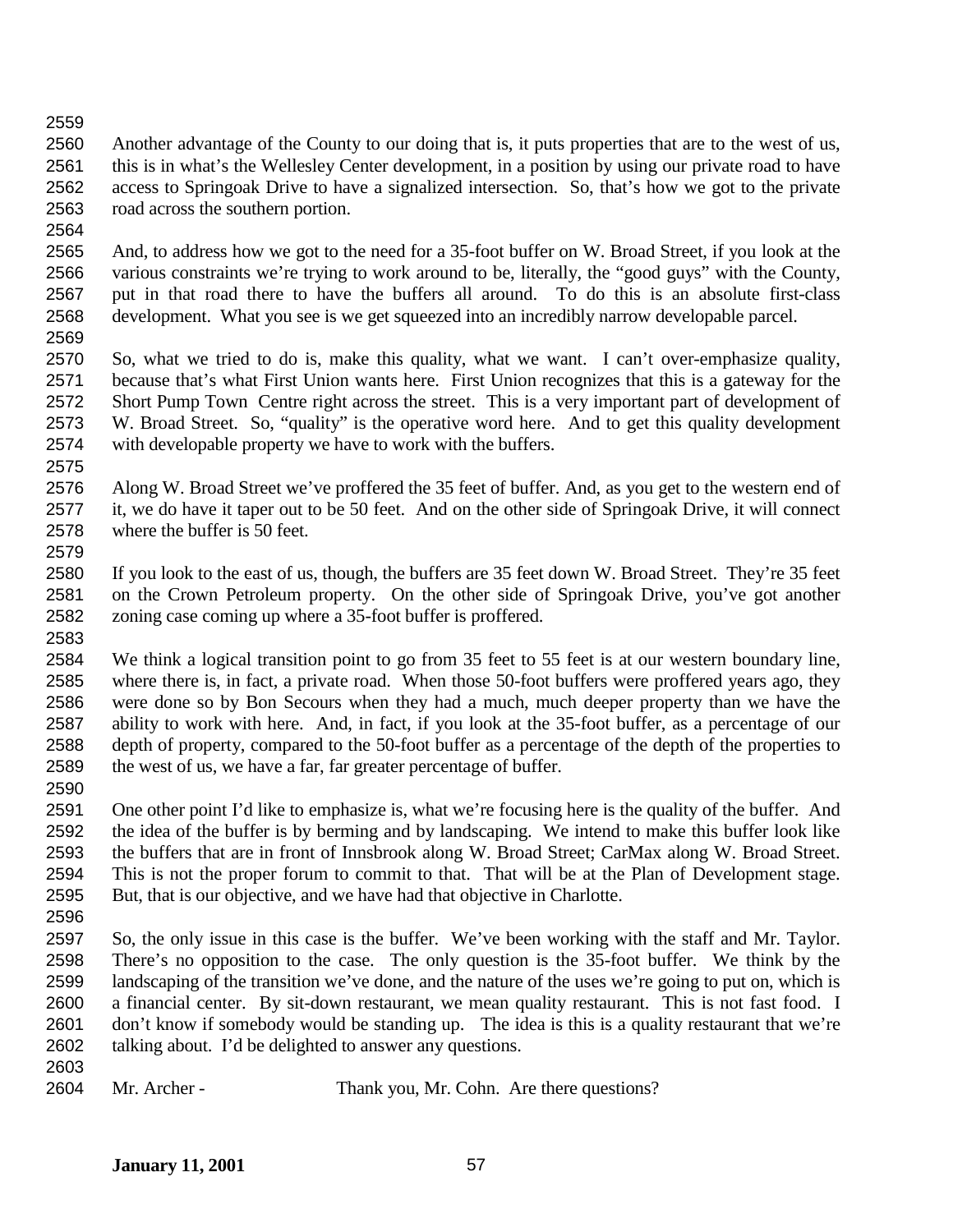| 2605         |                                                                                                         |                                                                                                     |  |
|--------------|---------------------------------------------------------------------------------------------------------|-----------------------------------------------------------------------------------------------------|--|
| 2606         | Mr. Taylor -                                                                                            | The first question that I have, on the east side of the property along                              |  |
| 2607         | Broad, there's a little trapezoidal jog. Is that a feature, or is that some                             |                                                                                                     |  |
| 2608         |                                                                                                         |                                                                                                     |  |
| 2609         | Mr. Cohn -                                                                                              | The buffer follows the property line.                                                               |  |
| 2610         |                                                                                                         |                                                                                                     |  |
| 2611         | Mr. Taylor -                                                                                            | Oh, okay.                                                                                           |  |
| 2612         |                                                                                                         |                                                                                                     |  |
| 2613         | Mr. Cohn -                                                                                              | And that's just the way the property line goes.                                                     |  |
| 2614         |                                                                                                         |                                                                                                     |  |
| 2615         | Mr. Taylor -                                                                                            | Now, in that one, is the curve on the outside or I guess it would be                                |  |
| 2616         | the north side? That's a straight curve across Broad Street, is it not, connecting to the next adjacent |                                                                                                     |  |
| 2617         | site, which                                                                                             |                                                                                                     |  |
| 2618         |                                                                                                         |                                                                                                     |  |
| 2619         | Mr. Cohn -                                                                                              | Next to Crown Petroleum property?                                                                   |  |
| 2620         |                                                                                                         |                                                                                                     |  |
| 2621         | Mr. Taylor -                                                                                            | I guess what I'm asking is, that's to be landscaped in there and that                               |  |
| 2622         | widens the landscaping, does it not?                                                                    |                                                                                                     |  |
| 2623         |                                                                                                         |                                                                                                     |  |
| 2624         | Mr. Cohn -                                                                                              | I apologize. Is this where you're talking about, in here (referring to                              |  |
| 2625         | slide)?                                                                                                 |                                                                                                     |  |
| 2626         |                                                                                                         |                                                                                                     |  |
| 2627         | Mr. Taylor -                                                                                            | That little jog that's against Broad Street?                                                        |  |
| 2628         |                                                                                                         |                                                                                                     |  |
| 2629         | Mr. Cohn -                                                                                              | Up here (referring to slide)?                                                                       |  |
| 2630         |                                                                                                         |                                                                                                     |  |
| 2631         | Mr. Taylor -                                                                                            | That is not actually going to be a jog in the landscaping?                                          |  |
| 2632         |                                                                                                         |                                                                                                     |  |
| 2633         | Mr. Cohn -                                                                                              | Is that the correct answer?                                                                         |  |
| 2634<br>2635 | Person from Audience -                                                                                  | Not that I know of.                                                                                 |  |
| 2636         |                                                                                                         |                                                                                                     |  |
| 2637         | Mr. Cohn -                                                                                              | No. There will not be a jog in the landscaping.                                                     |  |
| 2638         |                                                                                                         |                                                                                                     |  |
| 2639         | Mr. Taylor -                                                                                            | The landscaping will continue on up into the next site along Broad                                  |  |
| 2640         | Street?                                                                                                 |                                                                                                     |  |
| 2641         |                                                                                                         |                                                                                                     |  |
| 2642         | Mr. Cohn -                                                                                              | Yes sir.                                                                                            |  |
| 2643         |                                                                                                         |                                                                                                     |  |
| 2644         | Mr. Taylor -                                                                                            | We had discussed, and we will discuss again at the POD stage the                                    |  |
| 2645         |                                                                                                         | nature of that, because it is my intention from the western edge of the property to unify that berm |  |
| 2646         | all the way through your segment and we're going to hear the next case, we hope to carry it on          |                                                                                                     |  |
| 2647         | through their site too, right up through Short Pump Crossing.                                           |                                                                                                     |  |
| 2648         |                                                                                                         |                                                                                                     |  |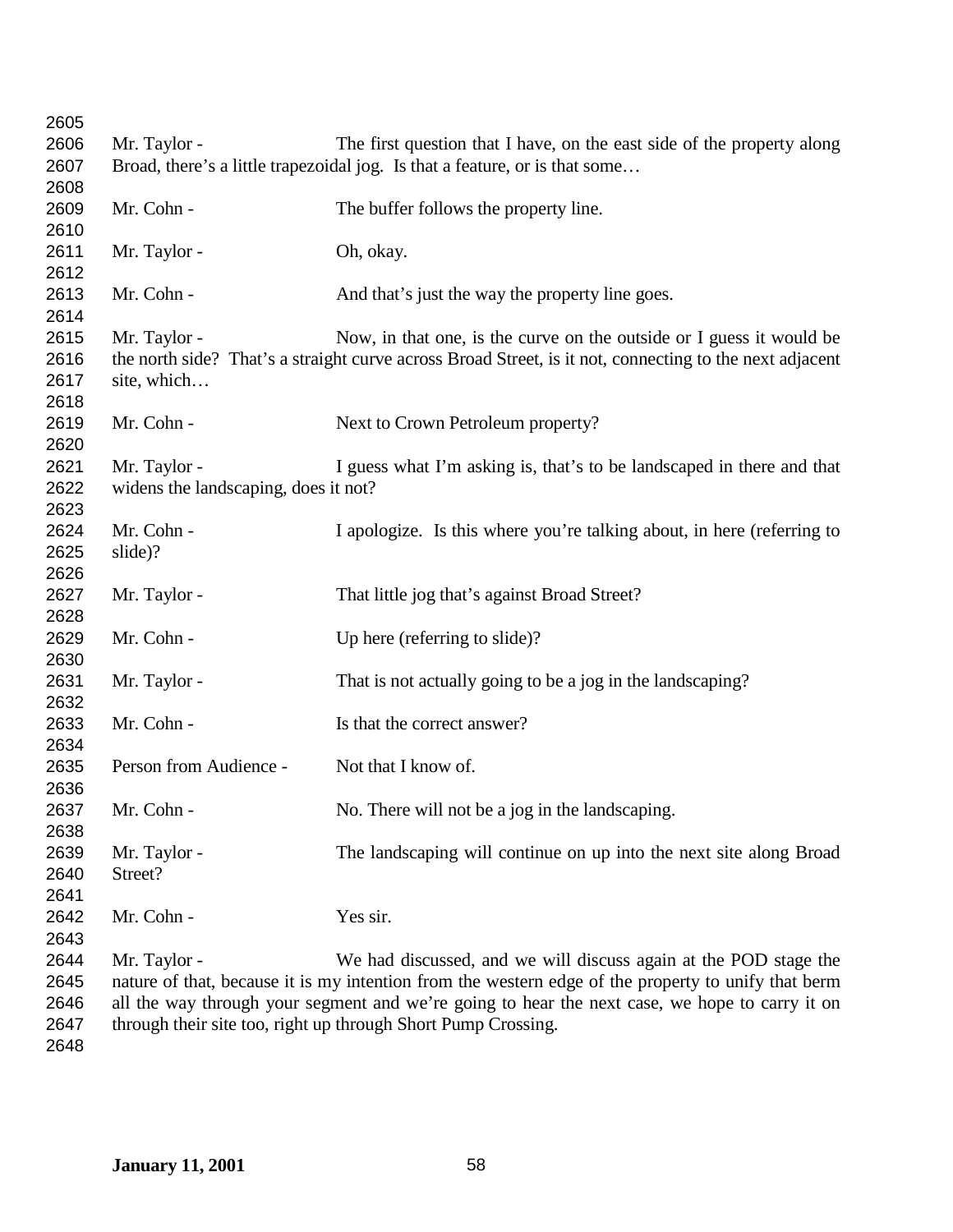Mr. Cohn - First Union is not only the developer here, First Union is going to be the user of this financial center, and its got a very high stake to make sure this is done in a very high quality way. So, we're very supportive of your concept of the landscaping here. 2653 Mr. Taylor - Thank you. 2655 Mr. Cohn - Any further questions? Mr. Kaechele - I'm not sure I understand Parcels 2 and 3. They are put together for one building or one property? 2659 Mr. Cohn - When we're through with this consolidation of the parcels, there will be two developable parcels. And right here (referring to slide), but there's a line here approximately. You see Development Parcel 1, Development Parcel 2, Development Parcel 2 will be the financial center. Development Parcel 1 will be the restaurant (referring to slide). 2664 Mr. Kaechele - You show proffers for 2 and 3, I guess, parcels? Mr. Cohn - Well, the reason we had to do that, is because they are three separate parcels and they right now are under separate zoning. Mr. Kaechele - Okay. So, what's the site coverage for Parcel 2? Is that shown anywhere? 2672 Mr. Cohn - As far as the percentage of the site that will be covered by building? 2674 Mr. Kaechele - Yes. Mr. Cohn - The total square footage of the building is 4,600 square feet, and the total property size is just over 2.46 acres. Just one second, please. Mr. Kaechele - Well, I don't know if you can figure that out. But, you show 70 percent for Parcel 1, and I was concerned about what the percent was for the other two. Mr. Cohn - Of course, all of that is addressed in the Plan of Development. As I look at the financial center, we can show you elevations of it. This is not designed to be a high density of use. Mr. Kaechele - So, the site coverage will probably be less than Parcel 1 is what you're saying, because it's proffered for 70 percent for Parcel 1, I believe? Mr. Cohn - Which proffer are you referring to? Excuse me. 2691 Mr. Kaechele - No. 4. "No more than 70 percent of Parcel 1 in the aggregate may be covered by buildings, parking areas and driveways."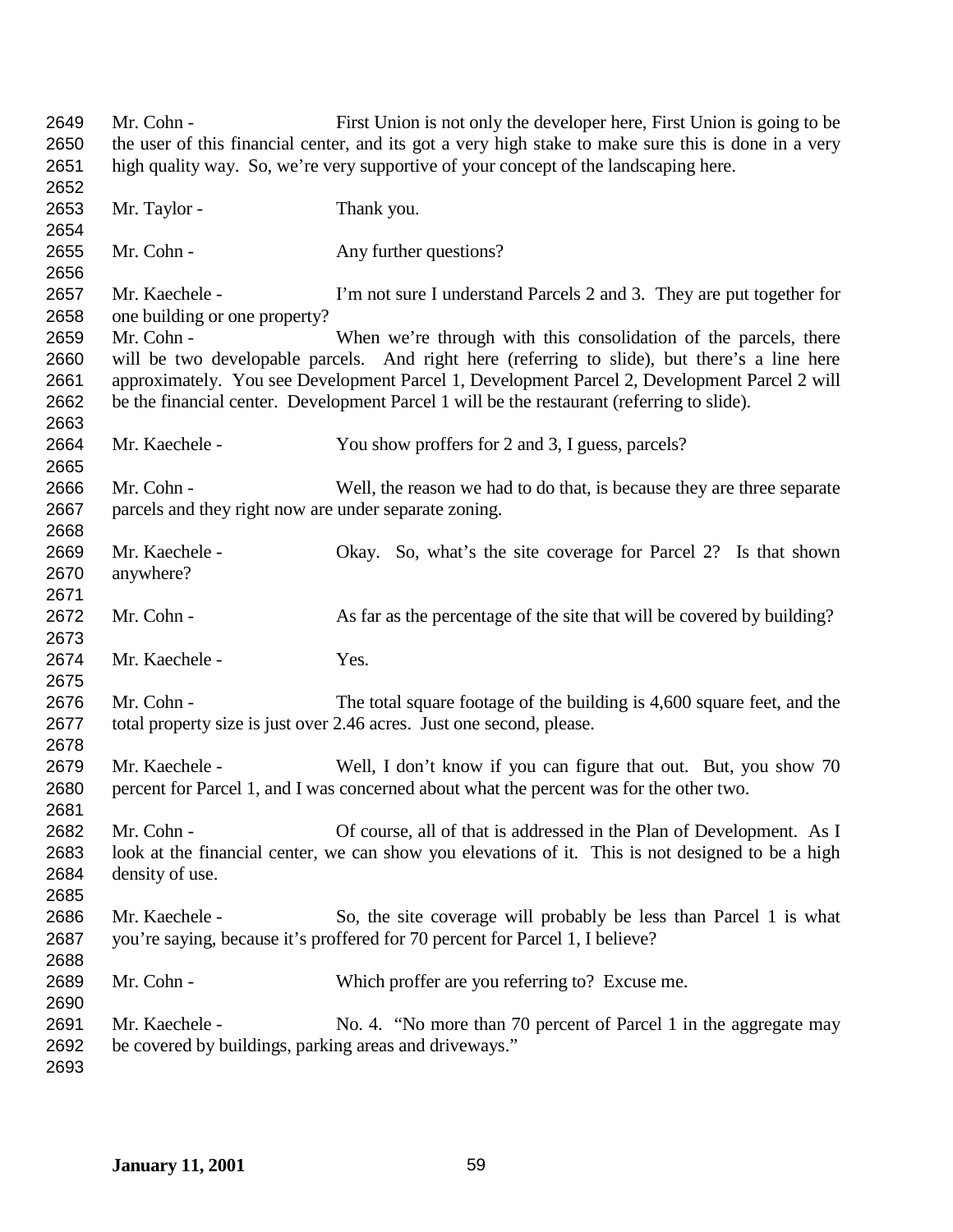Mr. Cohn - Again, where that proffer percentage came from is by taking the proffers on Wellesley Center to the west and continuing them across our property with the idea of having this all developed in an integrated, uniform way. 2698 Mr. Kaechele - Right. Mr. Cohn - We don't have any intent to have any particular percentage to be developed. Of course, that will be addressed in Plan of Development. But, that is what the proffers are on Wellesley Center right now. Mr. Kaechele - What you're saying, Parcel 3 will be less than 70 percent coverage? Mr. Cohn - We know what Parcel 2 will be developed as because that's a fixed use right now. That is the First Union Financial Center. I'd like to address one more point just so there's no confusion. Mr. Taylor made reference to a 41.05 distance depth of buffer from Broad Street. It's right a common line between Parcels 2 and 3. What it is the buffer starting tapering. It becomes wider and wider. And the buffer is 35 feet about halfway across Parcel 2. And, then it widens and it crosses the property line of 2 and 3. At that point, its 41 plus feet. And, then, it continues widening where its 50 feet at the western property line. That's why you see that distance in there. 2716 Mr. Taylor - Mr. Cohn, if I might, I'd like to ask one more question. 2718 Mr. Cohn - Yes sir. Mr. Taylor - And that is, in Development Parcel 1, you've got the future restaurant cited at 6,238 square feet and it is right adjacent to the buffer or close to Broad Street. Usually, at this stage of the game or this stage of the planning process, we don't necessarily cite the building there. So, if we looked at this at the POD stage, and it were our choice that we would move that building back on that site, would that be acceptable to you? 2726 Mr. Cohn - Absolutely. It would be acceptable. This is nothing but a conceptual site plan. Mr. Taylor - Just an architectural block. Mr. Cohn - Right. Just to give you a sense of how it could be developed. It's all subject to your requirements at POD. Mr. Taylor - I just wanted to make that clear that we wouldn't be constrained to up it there after we conclude this meeting. 2737 Mr. Cohn - Not at all. This is conceptual only. 2739 Mr. Archer - Okay. Further questions?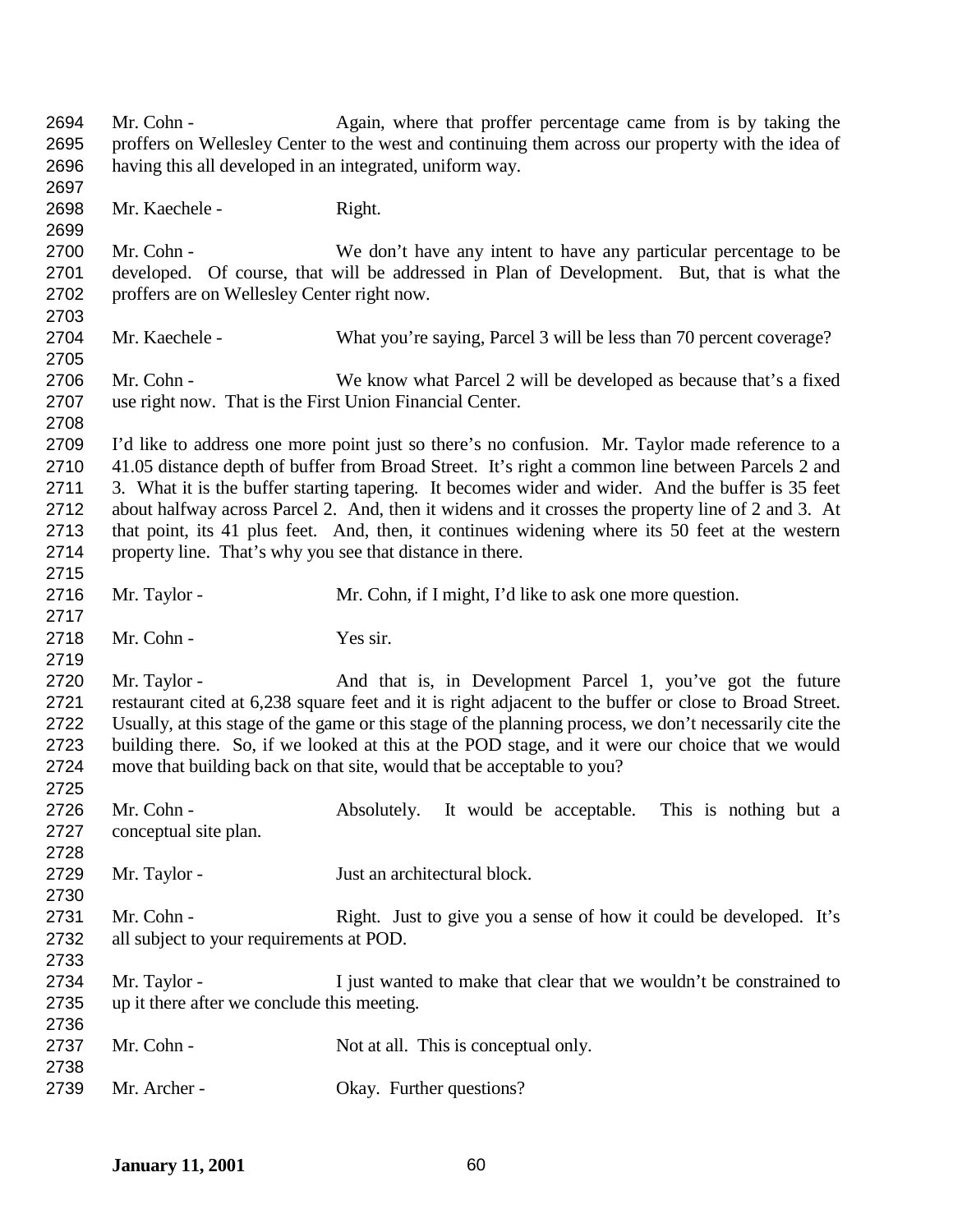| 2740<br>2741<br>No sir.<br>Mr. Taylor -<br>2742<br>2743<br>Mr. Cohn -<br>Thank you very much.<br>2744<br>2745<br>Motion's in order?<br>Mr. Taylor -<br>2746<br>2747<br>Mr. Archer -<br>Yes sir.<br>2748<br>2749<br>Mr. Taylor -<br>First, Mr. Chairman, I would move to waive the time limit for the<br>2750<br>proffers.<br>2751<br>2752<br>Mr. Jernigan seconded the motion.<br>2753<br>2754<br>Motion by Mr. Taylor, seconded by Mr. Jernigan, that we waive the<br>Mr. Archer -<br>time limit on the proffers. All in favor let it be known by saying aye—all those opposed by saying<br>2755<br>2756<br>nay. The vote is 5-0 (Mr. Kaechele abstained). Now, the case, Mr. Taylor.<br>2757<br>2758<br>Mr. Taylor -<br>Mr. Chairman, I would move approval of Case C-5C-01 David S.<br>2759<br>Cohn for First Union National Bank.<br>2760<br>2761<br>Mr. Jernigan seconded the motion.<br>2762<br>2763<br>Mr. Archer -<br>Motion by Mr. Taylor, seconded by Mr. Jernigan. All in favor let it<br>be known by saying aye—all those opposed by saying nay. The vote is 5-0 (Mr. Kaechele<br>2764<br>2765<br>abstained). All right, Mr. Secretary, next case.<br>2766<br>2767<br>REASON: Acting on a motion by Mr. Taylor, seconded by Mr. Jernigan, the Planning Commission<br>2768<br>voted 5-0, (one abstention) to recommend that the Board of Supervisors grant the request because it<br>2769<br>conforms to the recommendations of the Land Use Plan; and it is appropriate business zoning in<br>2770<br>this area.<br>2771<br>$C-6C-01$<br><b>James W. Theobald for WSG Development Company/For Eves:</b><br>2772<br>Request to conditionally rezone from A-1 Agricultural District and R-5C General Residence District<br>2773 |  |  |
|-------------------------------------------------------------------------------------------------------------------------------------------------------------------------------------------------------------------------------------------------------------------------------------------------------------------------------------------------------------------------------------------------------------------------------------------------------------------------------------------------------------------------------------------------------------------------------------------------------------------------------------------------------------------------------------------------------------------------------------------------------------------------------------------------------------------------------------------------------------------------------------------------------------------------------------------------------------------------------------------------------------------------------------------------------------------------------------------------------------------------------------------------------------------------------------------------------------------------------------------------------------------------------------------------------------------------------------------------------------------------------------------------------------------------------------------------------------------------------------------------------------------------------------------------------------------------------------------------------------------------------------------------------------------------------------------------------------------------------------------|--|--|
|                                                                                                                                                                                                                                                                                                                                                                                                                                                                                                                                                                                                                                                                                                                                                                                                                                                                                                                                                                                                                                                                                                                                                                                                                                                                                                                                                                                                                                                                                                                                                                                                                                                                                                                                           |  |  |
|                                                                                                                                                                                                                                                                                                                                                                                                                                                                                                                                                                                                                                                                                                                                                                                                                                                                                                                                                                                                                                                                                                                                                                                                                                                                                                                                                                                                                                                                                                                                                                                                                                                                                                                                           |  |  |
|                                                                                                                                                                                                                                                                                                                                                                                                                                                                                                                                                                                                                                                                                                                                                                                                                                                                                                                                                                                                                                                                                                                                                                                                                                                                                                                                                                                                                                                                                                                                                                                                                                                                                                                                           |  |  |
|                                                                                                                                                                                                                                                                                                                                                                                                                                                                                                                                                                                                                                                                                                                                                                                                                                                                                                                                                                                                                                                                                                                                                                                                                                                                                                                                                                                                                                                                                                                                                                                                                                                                                                                                           |  |  |
|                                                                                                                                                                                                                                                                                                                                                                                                                                                                                                                                                                                                                                                                                                                                                                                                                                                                                                                                                                                                                                                                                                                                                                                                                                                                                                                                                                                                                                                                                                                                                                                                                                                                                                                                           |  |  |
|                                                                                                                                                                                                                                                                                                                                                                                                                                                                                                                                                                                                                                                                                                                                                                                                                                                                                                                                                                                                                                                                                                                                                                                                                                                                                                                                                                                                                                                                                                                                                                                                                                                                                                                                           |  |  |
|                                                                                                                                                                                                                                                                                                                                                                                                                                                                                                                                                                                                                                                                                                                                                                                                                                                                                                                                                                                                                                                                                                                                                                                                                                                                                                                                                                                                                                                                                                                                                                                                                                                                                                                                           |  |  |
|                                                                                                                                                                                                                                                                                                                                                                                                                                                                                                                                                                                                                                                                                                                                                                                                                                                                                                                                                                                                                                                                                                                                                                                                                                                                                                                                                                                                                                                                                                                                                                                                                                                                                                                                           |  |  |
|                                                                                                                                                                                                                                                                                                                                                                                                                                                                                                                                                                                                                                                                                                                                                                                                                                                                                                                                                                                                                                                                                                                                                                                                                                                                                                                                                                                                                                                                                                                                                                                                                                                                                                                                           |  |  |
|                                                                                                                                                                                                                                                                                                                                                                                                                                                                                                                                                                                                                                                                                                                                                                                                                                                                                                                                                                                                                                                                                                                                                                                                                                                                                                                                                                                                                                                                                                                                                                                                                                                                                                                                           |  |  |
|                                                                                                                                                                                                                                                                                                                                                                                                                                                                                                                                                                                                                                                                                                                                                                                                                                                                                                                                                                                                                                                                                                                                                                                                                                                                                                                                                                                                                                                                                                                                                                                                                                                                                                                                           |  |  |
|                                                                                                                                                                                                                                                                                                                                                                                                                                                                                                                                                                                                                                                                                                                                                                                                                                                                                                                                                                                                                                                                                                                                                                                                                                                                                                                                                                                                                                                                                                                                                                                                                                                                                                                                           |  |  |
|                                                                                                                                                                                                                                                                                                                                                                                                                                                                                                                                                                                                                                                                                                                                                                                                                                                                                                                                                                                                                                                                                                                                                                                                                                                                                                                                                                                                                                                                                                                                                                                                                                                                                                                                           |  |  |
|                                                                                                                                                                                                                                                                                                                                                                                                                                                                                                                                                                                                                                                                                                                                                                                                                                                                                                                                                                                                                                                                                                                                                                                                                                                                                                                                                                                                                                                                                                                                                                                                                                                                                                                                           |  |  |
|                                                                                                                                                                                                                                                                                                                                                                                                                                                                                                                                                                                                                                                                                                                                                                                                                                                                                                                                                                                                                                                                                                                                                                                                                                                                                                                                                                                                                                                                                                                                                                                                                                                                                                                                           |  |  |
|                                                                                                                                                                                                                                                                                                                                                                                                                                                                                                                                                                                                                                                                                                                                                                                                                                                                                                                                                                                                                                                                                                                                                                                                                                                                                                                                                                                                                                                                                                                                                                                                                                                                                                                                           |  |  |
|                                                                                                                                                                                                                                                                                                                                                                                                                                                                                                                                                                                                                                                                                                                                                                                                                                                                                                                                                                                                                                                                                                                                                                                                                                                                                                                                                                                                                                                                                                                                                                                                                                                                                                                                           |  |  |
|                                                                                                                                                                                                                                                                                                                                                                                                                                                                                                                                                                                                                                                                                                                                                                                                                                                                                                                                                                                                                                                                                                                                                                                                                                                                                                                                                                                                                                                                                                                                                                                                                                                                                                                                           |  |  |
|                                                                                                                                                                                                                                                                                                                                                                                                                                                                                                                                                                                                                                                                                                                                                                                                                                                                                                                                                                                                                                                                                                                                                                                                                                                                                                                                                                                                                                                                                                                                                                                                                                                                                                                                           |  |  |
|                                                                                                                                                                                                                                                                                                                                                                                                                                                                                                                                                                                                                                                                                                                                                                                                                                                                                                                                                                                                                                                                                                                                                                                                                                                                                                                                                                                                                                                                                                                                                                                                                                                                                                                                           |  |  |
|                                                                                                                                                                                                                                                                                                                                                                                                                                                                                                                                                                                                                                                                                                                                                                                                                                                                                                                                                                                                                                                                                                                                                                                                                                                                                                                                                                                                                                                                                                                                                                                                                                                                                                                                           |  |  |
|                                                                                                                                                                                                                                                                                                                                                                                                                                                                                                                                                                                                                                                                                                                                                                                                                                                                                                                                                                                                                                                                                                                                                                                                                                                                                                                                                                                                                                                                                                                                                                                                                                                                                                                                           |  |  |
|                                                                                                                                                                                                                                                                                                                                                                                                                                                                                                                                                                                                                                                                                                                                                                                                                                                                                                                                                                                                                                                                                                                                                                                                                                                                                                                                                                                                                                                                                                                                                                                                                                                                                                                                           |  |  |
|                                                                                                                                                                                                                                                                                                                                                                                                                                                                                                                                                                                                                                                                                                                                                                                                                                                                                                                                                                                                                                                                                                                                                                                                                                                                                                                                                                                                                                                                                                                                                                                                                                                                                                                                           |  |  |
|                                                                                                                                                                                                                                                                                                                                                                                                                                                                                                                                                                                                                                                                                                                                                                                                                                                                                                                                                                                                                                                                                                                                                                                                                                                                                                                                                                                                                                                                                                                                                                                                                                                                                                                                           |  |  |
|                                                                                                                                                                                                                                                                                                                                                                                                                                                                                                                                                                                                                                                                                                                                                                                                                                                                                                                                                                                                                                                                                                                                                                                                                                                                                                                                                                                                                                                                                                                                                                                                                                                                                                                                           |  |  |
|                                                                                                                                                                                                                                                                                                                                                                                                                                                                                                                                                                                                                                                                                                                                                                                                                                                                                                                                                                                                                                                                                                                                                                                                                                                                                                                                                                                                                                                                                                                                                                                                                                                                                                                                           |  |  |
|                                                                                                                                                                                                                                                                                                                                                                                                                                                                                                                                                                                                                                                                                                                                                                                                                                                                                                                                                                                                                                                                                                                                                                                                                                                                                                                                                                                                                                                                                                                                                                                                                                                                                                                                           |  |  |
|                                                                                                                                                                                                                                                                                                                                                                                                                                                                                                                                                                                                                                                                                                                                                                                                                                                                                                                                                                                                                                                                                                                                                                                                                                                                                                                                                                                                                                                                                                                                                                                                                                                                                                                                           |  |  |
|                                                                                                                                                                                                                                                                                                                                                                                                                                                                                                                                                                                                                                                                                                                                                                                                                                                                                                                                                                                                                                                                                                                                                                                                                                                                                                                                                                                                                                                                                                                                                                                                                                                                                                                                           |  |  |
|                                                                                                                                                                                                                                                                                                                                                                                                                                                                                                                                                                                                                                                                                                                                                                                                                                                                                                                                                                                                                                                                                                                                                                                                                                                                                                                                                                                                                                                                                                                                                                                                                                                                                                                                           |  |  |
|                                                                                                                                                                                                                                                                                                                                                                                                                                                                                                                                                                                                                                                                                                                                                                                                                                                                                                                                                                                                                                                                                                                                                                                                                                                                                                                                                                                                                                                                                                                                                                                                                                                                                                                                           |  |  |
| (Conditional) to B-1C Business District (Conditional), Parcels 36-A-51 and 54, described as<br>2774                                                                                                                                                                                                                                                                                                                                                                                                                                                                                                                                                                                                                                                                                                                                                                                                                                                                                                                                                                                                                                                                                                                                                                                                                                                                                                                                                                                                                                                                                                                                                                                                                                       |  |  |
| follows:<br>2775                                                                                                                                                                                                                                                                                                                                                                                                                                                                                                                                                                                                                                                                                                                                                                                                                                                                                                                                                                                                                                                                                                                                                                                                                                                                                                                                                                                                                                                                                                                                                                                                                                                                                                                          |  |  |
| 2776                                                                                                                                                                                                                                                                                                                                                                                                                                                                                                                                                                                                                                                                                                                                                                                                                                                                                                                                                                                                                                                                                                                                                                                                                                                                                                                                                                                                                                                                                                                                                                                                                                                                                                                                      |  |  |
| 2777<br>Beginning at a point where the E. line of Spring Oaks Drive extended meets the S. line of Broad                                                                                                                                                                                                                                                                                                                                                                                                                                                                                                                                                                                                                                                                                                                                                                                                                                                                                                                                                                                                                                                                                                                                                                                                                                                                                                                                                                                                                                                                                                                                                                                                                                   |  |  |
| Street Road, State Route U.S. 250 extended; thence S. 76° 21' 55" E., a distance of 34.40' to a<br>2778                                                                                                                                                                                                                                                                                                                                                                                                                                                                                                                                                                                                                                                                                                                                                                                                                                                                                                                                                                                                                                                                                                                                                                                                                                                                                                                                                                                                                                                                                                                                                                                                                                   |  |  |
| point being the point of beginning; thence S. 76° 21' 55" E., a distance of 111.14' to a found rod;                                                                                                                                                                                                                                                                                                                                                                                                                                                                                                                                                                                                                                                                                                                                                                                                                                                                                                                                                                                                                                                                                                                                                                                                                                                                                                                                                                                                                                                                                                                                                                                                                                       |  |  |
| 2779<br>thence S. $20^{\circ}$ 30' 00" W., a distance of 187.21' to a found rod; thence S. 66 $^{\circ}$ 04' 52" W., a<br>2780                                                                                                                                                                                                                                                                                                                                                                                                                                                                                                                                                                                                                                                                                                                                                                                                                                                                                                                                                                                                                                                                                                                                                                                                                                                                                                                                                                                                                                                                                                                                                                                                            |  |  |
| distance of 83.89' to a rod to be set; thence N. $59^{\circ}$ 38' 29" W., a distance of 94.52' to a rod to be<br>2781                                                                                                                                                                                                                                                                                                                                                                                                                                                                                                                                                                                                                                                                                                                                                                                                                                                                                                                                                                                                                                                                                                                                                                                                                                                                                                                                                                                                                                                                                                                                                                                                                     |  |  |
| set; thence along the E. line of Spring Oaks Drive along a curve to the left having a delta angle of<br>2782                                                                                                                                                                                                                                                                                                                                                                                                                                                                                                                                                                                                                                                                                                                                                                                                                                                                                                                                                                                                                                                                                                                                                                                                                                                                                                                                                                                                                                                                                                                                                                                                                              |  |  |
| 03° 16' 55", a radius of 625.00', a length of 35.80', a chord bearing of N. 28° 42' 59" E., and a<br>2783                                                                                                                                                                                                                                                                                                                                                                                                                                                                                                                                                                                                                                                                                                                                                                                                                                                                                                                                                                                                                                                                                                                                                                                                                                                                                                                                                                                                                                                                                                                                                                                                                                 |  |  |
| chord distance of 35.80' to point; thence continuing along the E. line of Spring Oaks Drive along a<br>2784                                                                                                                                                                                                                                                                                                                                                                                                                                                                                                                                                                                                                                                                                                                                                                                                                                                                                                                                                                                                                                                                                                                                                                                                                                                                                                                                                                                                                                                                                                                                                                                                                               |  |  |
| curve to the right having a delta angle of $04^{\circ}$ 07' 15", a radius of 793.07', a length of 57.04', a<br>2785                                                                                                                                                                                                                                                                                                                                                                                                                                                                                                                                                                                                                                                                                                                                                                                                                                                                                                                                                                                                                                                                                                                                                                                                                                                                                                                                                                                                                                                                                                                                                                                                                       |  |  |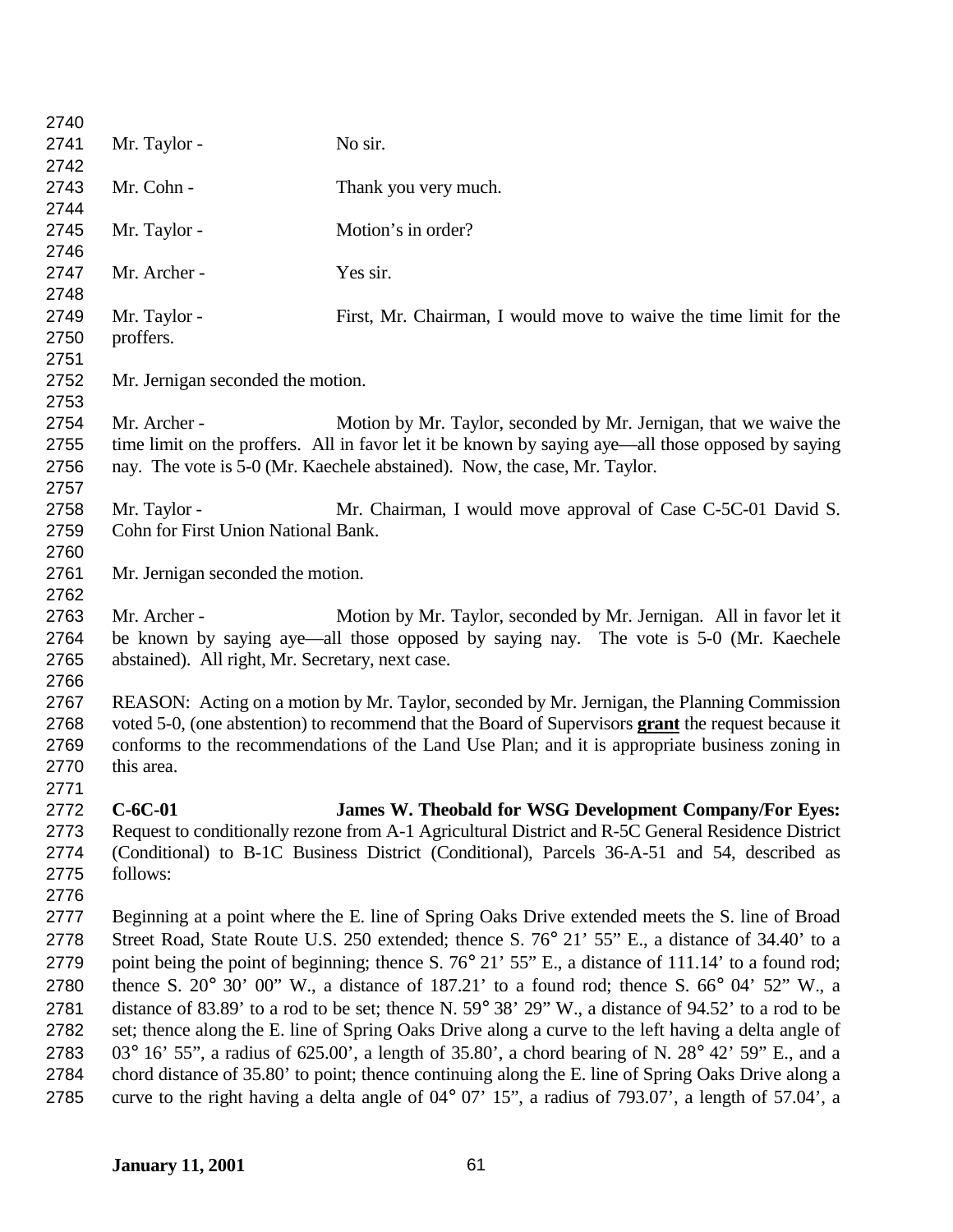chord bearing of N. 29° 08' 09" E., and a chord distance of 57.03' to a point; thence continuing 2787 along the E. side of Spring Oaks Drive along a curve to the left having a delta angle of 14° 59' 05", a radius of 202.00', a length of 52.83', a chord bearing of N. 23° 42' 14" E., and a chord distance of 52.68' to a point; thence continuing along the E. line of Spring Oaks Drive along a curve to the left having a delta angle of 03° 27' 08", a radius of 633.50', a length of 38.17', a chord bearing of 2791 N.  $14^{\circ}$  29' 07" E., and a chord distance of 38.16' to a point; thence N.  $12^{\circ}$  45' 33" E., a distance of 4.43' to a point; thence N. 66° 24' 43" E., a distance of 42.70' to a point, being the point of beginning, containing 0.710 acres or 30,931 square feet of land. 

Mr. Marlles - The staff report will be given by Mr. Mark Bittner.

 Mr. Archer - Thank you, Mr. Secretary, is there any one present that's opposed to C-6C-01? I see opposition. Thank you. We'll get to you. All right, Mr. Bittner.

 Mr. Bittner - Thank you, Mr. Archer. A conceptual layout plan has been 2801 proffered showing a building of approximately 5,200 square feet in size. Let me see if I can find 2802 that graphic (referring to slide). that graphic (referring to slide). 

 Access would be achieved via Springoak Drive. And the applicant has also proffered no access to W. Broad Street.

 Twenty-five (25) foot buffers would be required along the R-5C property to the east and south. However, the conceptual plan shows buffers between 10 and 15 feet in these areas. These buffers may be reduced under 25 feet if appropriate alternatives, such as a brick wall, are supplied. Staff does not object to the potential reduction of these buffers if the adjacent sites are developed for non-residential purposes. Apartment development, not single-family is planned to the south, and property to the east, Parcels 52 and 53 have a potential to develop as retail or office uses.

 Let me go back to the zoning map. You can see Parcels 52 and 53 here to the east (referring to slide). The owner of these two parcels has submitted a letter to staff outlining his concerns with this proposal. 

- At one point, this owner was considering adding his property to this rezoning. But, he, eventually, declined. His concerns are important, because coordinated development in this corridor is encouraged.
- 

 The concerns of the adjacent property owner include maintaining the full required 25-foot buffer along his property line and planning for access between these two sites. Staff feels these concerns are valid, although most of the requested information would be submitted at POD stage. Staff supports the concern of finding access between the two sites in question. And let me go back again to the site plan. This is Broad Street on the bottom side (referring to slide). You can see the applicant has planned sort of a notched area here in the parking lot with the idea being that some day, perhaps, that could be extended into a parking area or a development here on adjacent Parcels 52 and 53.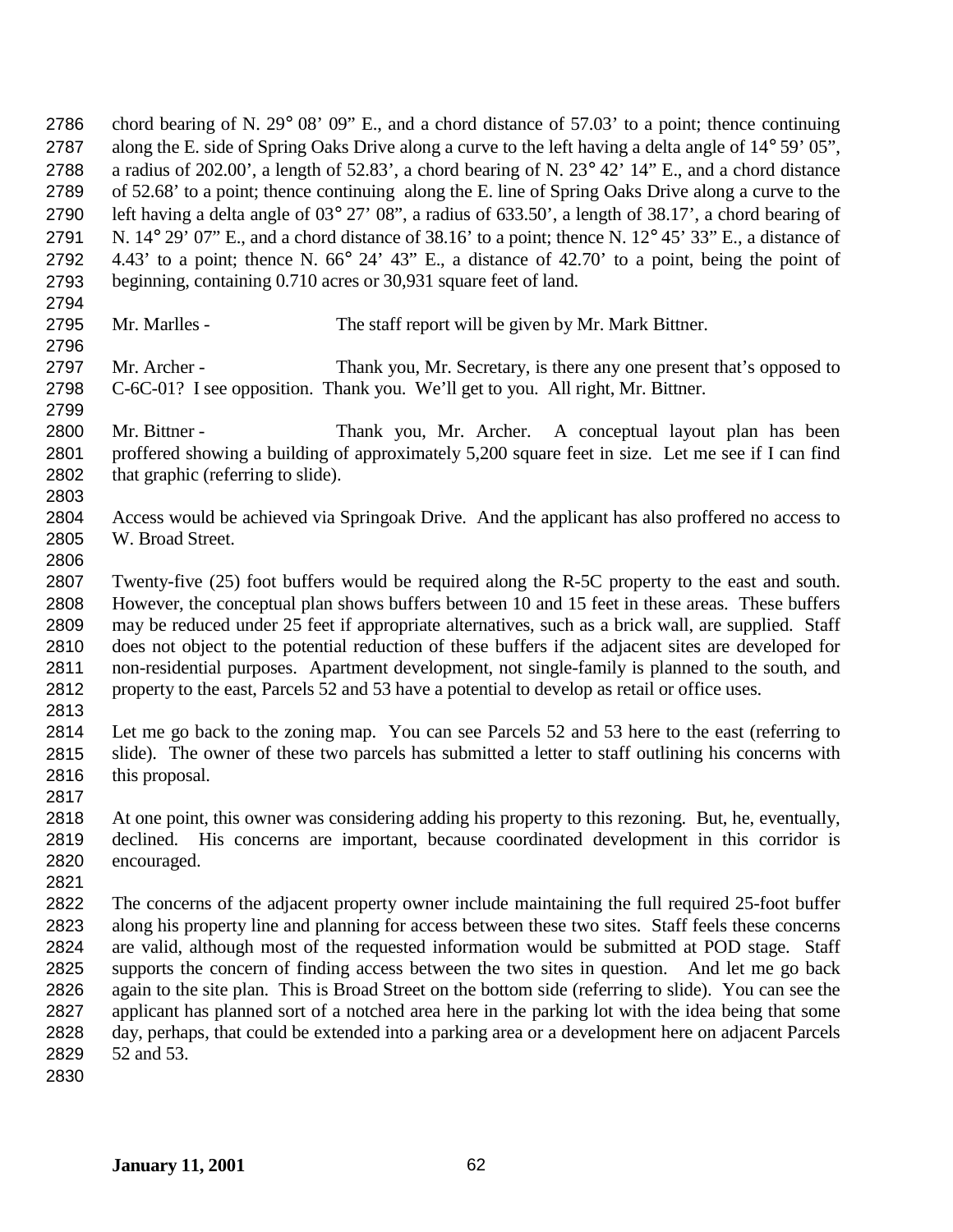Staff, however, does not support maintaining a full 25-foot buffer between these two sites. Staff would prefer that these sites be rezoned under one coordinated development. In the absence of that, the subject property should be proffered and developed to accommodate potential coordinated development in the future. The proffered conceptual plan would achieve this. The applicant has also verbally expressed his desire to provide this. If a significant buffer were preserved between the two sites in question, opportunities for coordinated development could be lost. A larger buffer could ultimately separate development on these two sites, which could lead to another potential curb cut onto W. Broad Street. The number of entrances onto W. Broad should be limited. Staff supports preserving the possibility of reducing 2841 the required 25-foot buffer along the R-5C property to the east. In summary, the proposed use is a logical zoning pattern, given the surrounding zoning. The applicant has also amended the proffers to address staff's comments. Therefore, staff recommends approval. I'd be happy to answer any questions you may have. 2847 Mr. Archer - Thank you, Mr. Bittner. Are there questions of Mr. Bittner from the Commission? Mr. Taylor - Mr. Bittner, we've talked about the 25-foot buffer. That's the same buffer as the bank has? This is 25. This shortens up from 35, to 25 at Springoak Drive. It's in the Broad Street Overlay District? Mr. Bittner - The buffer I was referring to would be the buffer along this border right here (referring to slide). 2857 Mr. Taylor - Along that border between this property and the Haithcock property? 2860 Mr. Bittner - Correct. The Ordinance would require 25 feet. However, the applicant is planning on reducing that, and we support that possibility, because, as I said, we'd like to, perhaps, see the properties develop together. And if you create a separation between the two of them, that could lead to disjoined development, and, as I said, perhaps, another curb cut onto Broad Street, which is what we want to avoid. 2866 Mr. Taylor - I do agree with that. 2868 Mr. Archer - All right, Mr. Taylor, any further questions? 2870 Mr. Kaechele - Did you say the staff was comfortable with the proffers now? 2872 Mr. Bittner - Yes, we are. We are recommending approval. 2874 Mr. Kaechele - Where is the access to that other parcel?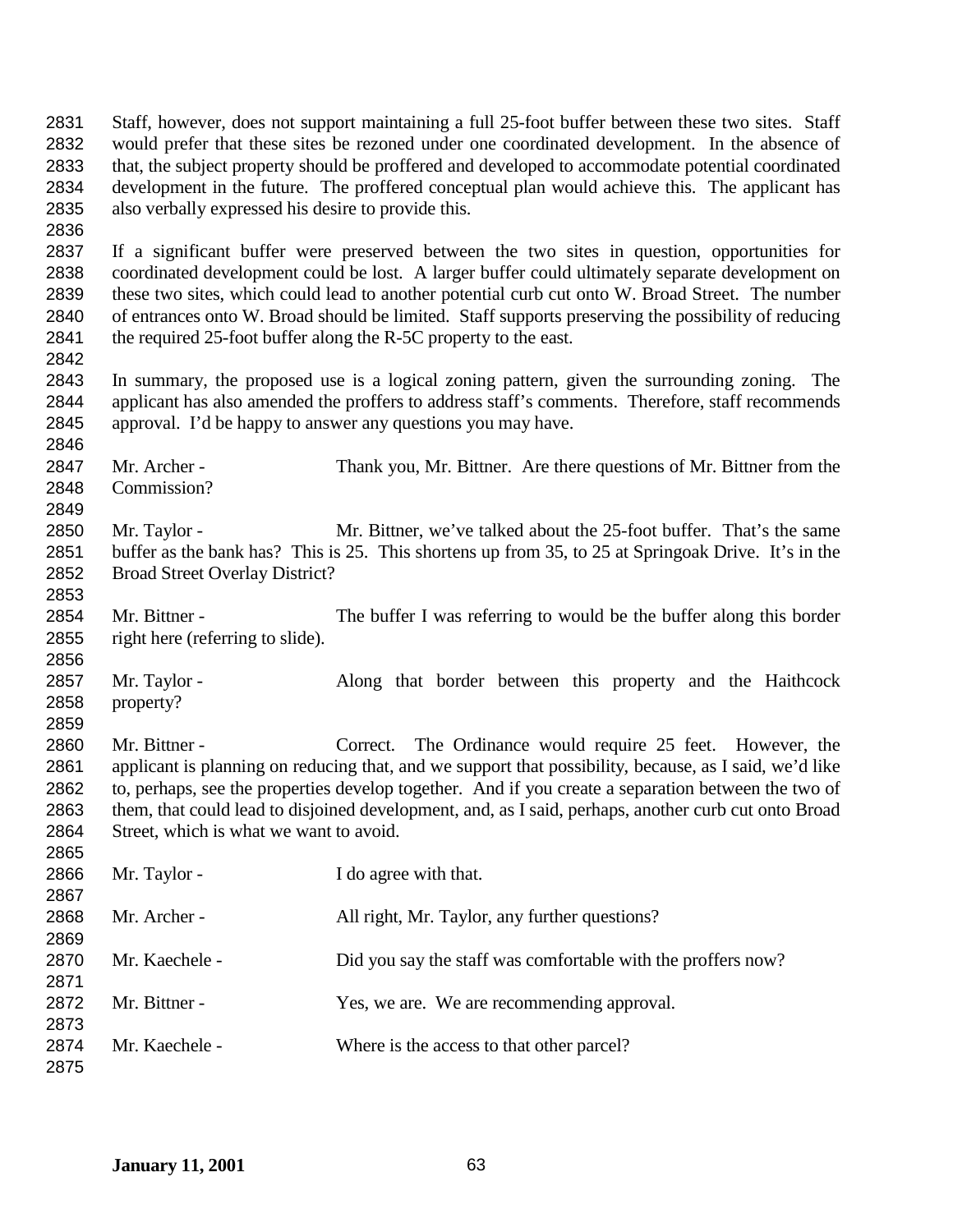Mr. Bittner - The potential plan would provide here (referring to slide). They wouldn't extend the parking lot all the way to the property line. But, it is planned for a potential connection to, in this case, this is the Haithcock property right here (referring to slide). This was Broad Street at the bottom, so this would be the front parking lot.

 Mr. Kaechele - Staff is comfortable that, that can be a connected drive through? 

2883 Mr. Bittner - Yes, we are.

2885 Mr. Archer - Okay. Any further questions? Hear from the applicant, Mr. Theobald. Mr. Theobald, you will need to reserved some time?

 Mr. James W. Theobald - Two minutes, Mr. Chairman. Thank you. Mr. Chairman, ladies and gentlemen, my name is Jim Theobald. I'm here this evening on behalf of H. H. Hunt and WSG Development Company and For Eyes. With me is Jim Leach, who is the Vice-President of WSG Development Company. This parcel represents the last piece of land that H. H. Hunt assembled as part of the original Wellesley assemblage. And, some of you may recall that this piece of land was actually included in the Crown case on the other side of Springoak Drive a few years ago, but we ended up dropping this portion out that case because it was recommended that we not pursue zoning until such time as we could demonstrate the user of the property and how it might be developed. 

 This .7 of an acre site will be developed and owned by WSG for a For Eyes optical facility, with possibly one or two small additional tenants. And, since we only need B-1 zoning for this contemplated use, this request is significantly less intense than almost all the commercial zoning in the area. And, given that the site is also a part of the West Broad Street Overlay District, my job in proffering this case had largely been done in advance. Nonetheless, we have precluded direct access to W. Broad Street. There are no curb cuts shown on this plan. And there is a specific proffer consistent with your policy. And, instead, providing an access to Springoak Drive, which aligns with the entrance to the Crown Station. And this plan has been reviewed and preliminarily approved by Public Works as to that alignment.

 We have also limited the height of lighting; limited our hours of trash pick up, and have proffered the conceptual plan that is before you, as well as our building elevations. These elevations are designed to be consistent with the Short Pump Crossing elevations, in terms of architectural design. That was the goal expressed by staff, with which we agreed. This drawing was colored up before we added the proffer pledging that our colors would be complementary also with Short Pump Crossing. And, so, the roof color would be toned down or possibly changed. But, what has been proffered with the case was the actual blue line drawing, so we're not locking anybody in here to these colors.

 We do intend, as you see up here (referring to slide), you see a front elevation at the top, obviously, facing Broad Street. You see a right side elevation. I would like to clarify that the left side elevation is the same as the right side elevation. These same materials, essentially, go all the way around the building. If we could go back to the site plan, I'd appreciate it (referring to slide).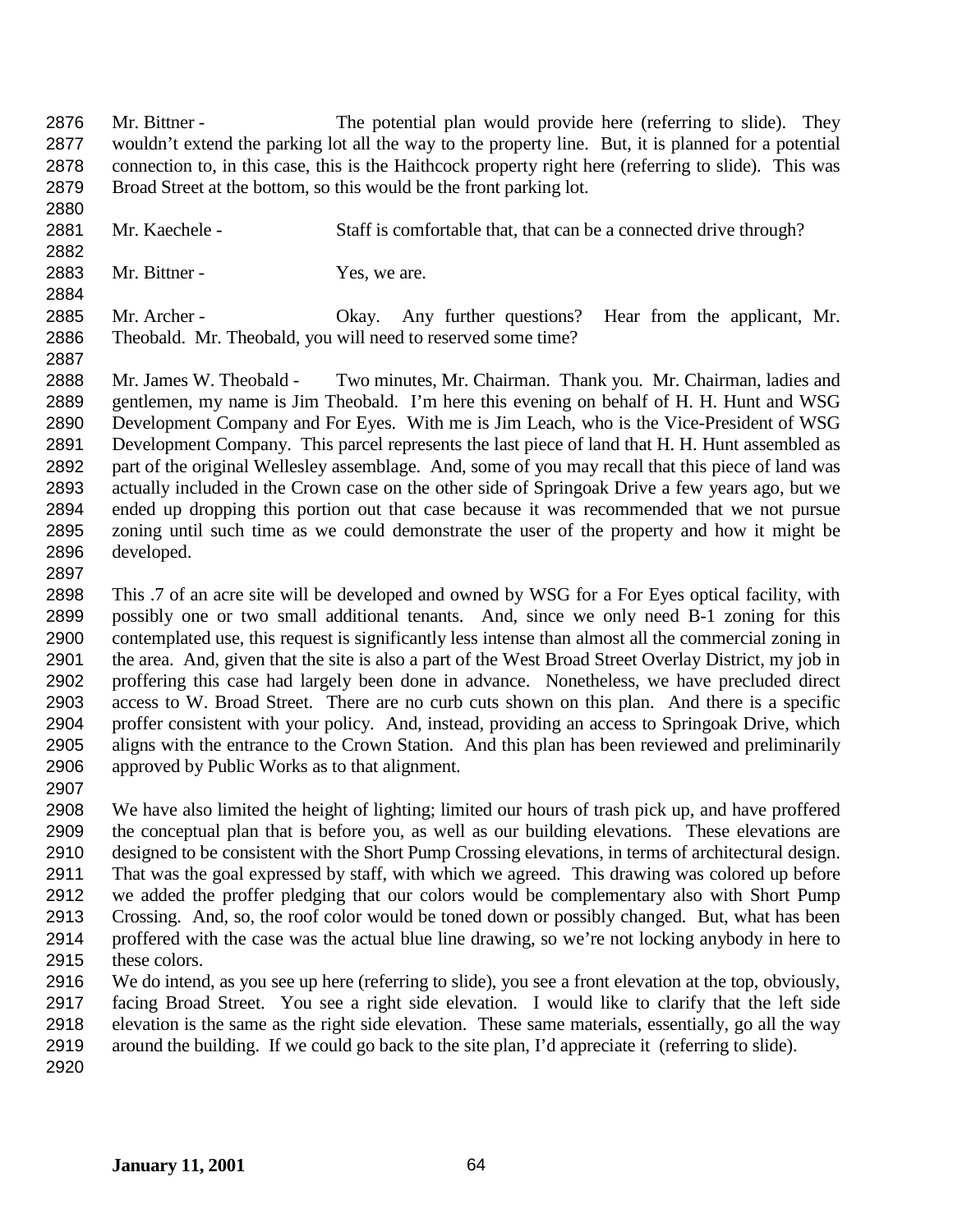attorney, Mr. Bill Axselle. WSG has been negotiating with the Haithcocks on and off since June or through their representatives to ground lease their two acres of land, which is currently zoned for multi-family development. Ground leasing is their preference, not ours. We would much rather purchase the site, but have also been willing to enter into a ground lease to adhere to their desires. And, we're nearly there on those negotiations. We're not quite there, but I want to assure you that, whether or not we ultimately get there, we have designed this facility so as to not negatively impact any future adjacent development that we might do, if our deal is successful, or if they end up, developing it themselves or possibly with Mr. Pruitt, who owns the property to the east; that property being sold to Mr. Pruitt by the Haithcocks. We have allowed for the possibility of joint access, as has been pointed out to you. We do have the ability to connect there, and done nothing to preclude. There was not a proffer in this case like you heard earlier on the McDonalds case. We're just interested in knowing who the user is going to be, if, in fact, it's not us. We have shared our plans with the Wellesley Homeowners Association, and are unaware of any opposition from that group. This may well be the most modest request made on the W. Broad Street corridor, being a B-1 request. It's well planned. It's well designed. It absolutely has the potential to coordinate quality development with the next door parcel, as and when that becomes possible. And with that, ladies and gentlemen, I would respectfully request that you recommend approval of this case to the Board of Supervisors. And, I'm more than happy to answer any questions. Mr. Archer - Thank you, Mr. Theobald. Are there questions for Mr. Theobald from the Commission? 2949 Mr. Kaechele - If the parcel to the east develops separately, the connection would still be through that parking lot? Mr. Theobald - It could be through the parking lot, Mr. Kaechele, if, for instance, we're not able to conclude our negotiations with the Haithcocks, and they desire to build a Burger King or a McDonalds there, then, frankly, we would not be too eager to have the drive through traffic cut through our parking field and have to make the jog out to Springoak. 2957 Mr. Kaechele - Right. 2959 Mr. Theobald - Sir? 2961 Mr. Kaechele - That wouldn't work... Mr. Theobald - No. Nor if our negotiations were not consummated and they continued their discussions with Mr. Pruitt on the east, I would not be too excited about connecting Short Pump Crossing as a cut through to get back to the apartments. But, its my hope that what will be developed will be coordinated, and, absolutely, if its of the same type of intensity of use

We have had numerous discussions with the Haithcock's, our neighbors next door, and their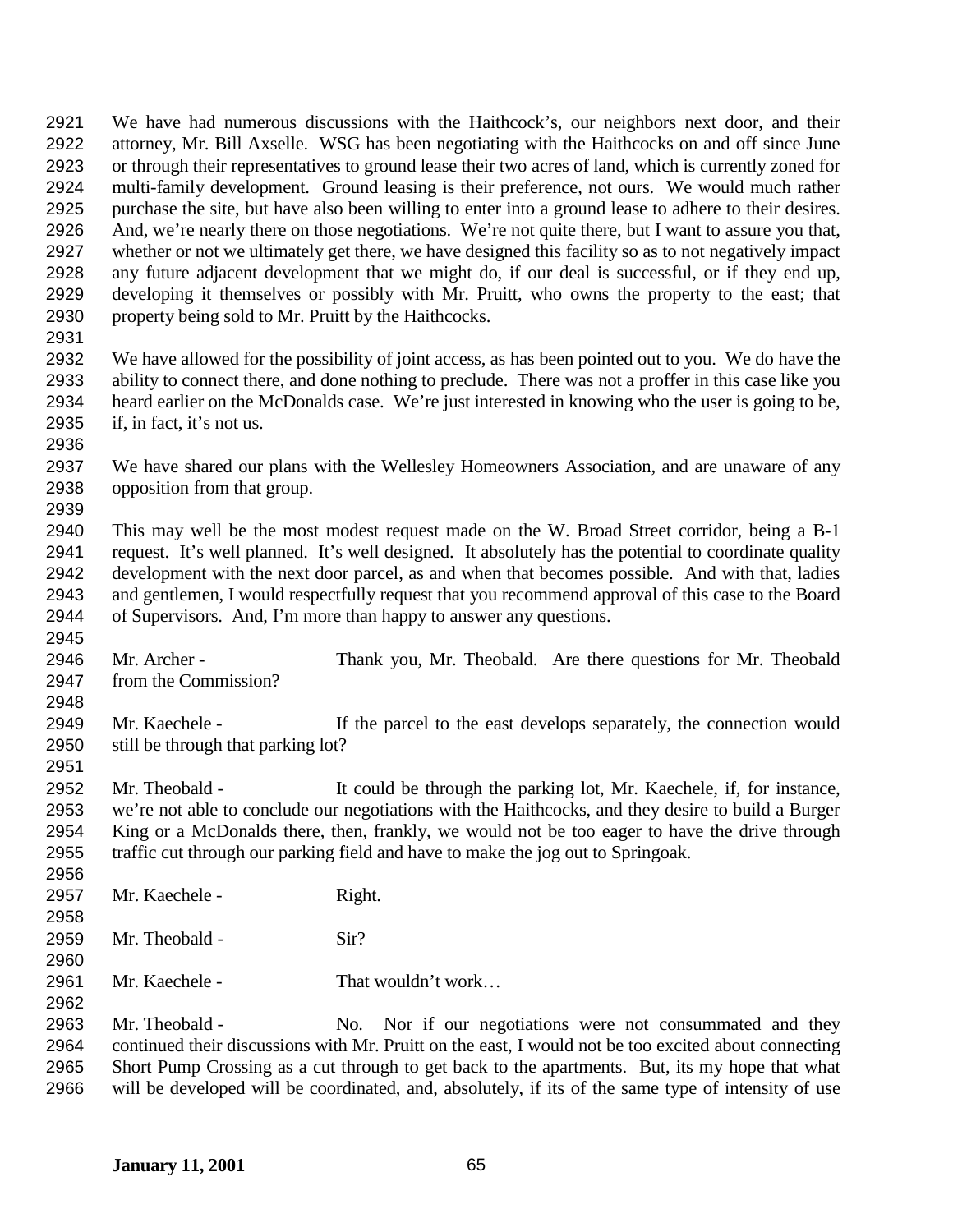| 2967<br>2968 | being a low intensity use as this, we would welcome cross access and we happy to talk about cross<br>parking as well. It would make sense. |                                                                                                                                                                                                |  |
|--------------|--------------------------------------------------------------------------------------------------------------------------------------------|------------------------------------------------------------------------------------------------------------------------------------------------------------------------------------------------|--|
| 2969         |                                                                                                                                            |                                                                                                                                                                                                |  |
| 2970         | Mrs. Dwyer -                                                                                                                               | But, there's no provision in the proffers addressing that?                                                                                                                                     |  |
| 2971         |                                                                                                                                            |                                                                                                                                                                                                |  |
| 2972         | Mr. Theobald -                                                                                                                             | I'm unable to commit to do that, unless I know what they want to                                                                                                                               |  |
| 2973<br>2974 | do, Mrs. Dwyer.                                                                                                                            |                                                                                                                                                                                                |  |
| 2975         | Mrs. Dwyer -                                                                                                                               | Just a thought, you might want to take this gravel proffer out unless                                                                                                                          |  |
| 2976<br>2977 | you're really planning on using gravel.                                                                                                    |                                                                                                                                                                                                |  |
| 2978         | Mr. Theobald -                                                                                                                             | I was interested in your comment on that earlier. And, as a little                                                                                                                             |  |
| 2979         |                                                                                                                                            | historical background, when we were doing the Crown case, the West Broad Street Overlay                                                                                                        |  |
| 2980         |                                                                                                                                            | District had not yet been adopted, but it was in draft form. And, as we worked with the Wellesley                                                                                              |  |
| 2981<br>2982 |                                                                                                                                            | residents, who were also represented by Mr. Axselle, at that point, they wanted many, what are<br>now the guidelines included in our proffers. And, so that's why you see it in there. We were |  |
| 2983         |                                                                                                                                            | trying to be as consistent, on behalf of the Wellesley residents as possible. But, I agree with you.                                                                                           |  |
| 2984         | It looks very odd in there as a material.                                                                                                  |                                                                                                                                                                                                |  |
| 2985         |                                                                                                                                            |                                                                                                                                                                                                |  |
| 2986         | Mr. Archer -                                                                                                                               | Okay.                                                                                                                                                                                          |  |
| 2987         |                                                                                                                                            |                                                                                                                                                                                                |  |
| 2988         | Mr. Theobald -                                                                                                                             | Low maintenance.                                                                                                                                                                               |  |
| 2989         |                                                                                                                                            |                                                                                                                                                                                                |  |
| 2990         | Mrs. Dwyer -                                                                                                                               | Weeds growing up in there.                                                                                                                                                                     |  |
| 2991         |                                                                                                                                            |                                                                                                                                                                                                |  |
| 2992         | Mr. Archer -                                                                                                                               | Any further questions? Go ahead.                                                                                                                                                               |  |
| 2993         |                                                                                                                                            |                                                                                                                                                                                                |  |
| 2994         | Mr. Taylor -                                                                                                                               | I have several, if I might. The east side of that building will face the                                                                                                                       |  |
| 2995         | Haithcock property?                                                                                                                        |                                                                                                                                                                                                |  |
| 2996         |                                                                                                                                            |                                                                                                                                                                                                |  |
| 2997         | Mr. Theobald -                                                                                                                             | Correct.                                                                                                                                                                                       |  |
| 2998         |                                                                                                                                            |                                                                                                                                                                                                |  |
| 2999         | Mr. Taylor -                                                                                                                               | Could you show us, please, what the elevation of that looks like                                                                                                                               |  |
| 3000         | from your drawing? Do you have that?                                                                                                       |                                                                                                                                                                                                |  |
| 3001         |                                                                                                                                            |                                                                                                                                                                                                |  |
| 3002         | Mr. Theobald -                                                                                                                             | It will be the exact; it says, "right side elevation" at the bottom                                                                                                                            |  |
| 3003         |                                                                                                                                            | (referring to slide). We don't have one that says, "left side." That's it.                                                                                                                     |  |
|              |                                                                                                                                            |                                                                                                                                                                                                |  |
| 3004         |                                                                                                                                            |                                                                                                                                                                                                |  |
| 3005         | Mr. Taylor -                                                                                                                               | That's it? Okay. And, then going back to the plan view, the setback                                                                                                                            |  |
| 3006<br>3007 |                                                                                                                                            | between the back of that building and the Haithcock property line                                                                                                                              |  |
| 3008         | Mr. Theobald -                                                                                                                             | This is currently showing about 13 to 15 feet, which contemplates                                                                                                                              |  |
| 3009         |                                                                                                                                            | our anticipated request in reducing the transitional buffer. But, the required buffer is 10 feet, with                                                                                         |  |
| 3010         | an additional 15 feet courtesy of the West Broad Street Overlay District. We do intend to ask for                                          |                                                                                                                                                                                                |  |
| 3011         | that reduction at the time of POD. That's, obviously, something that will be up to your discretion.                                        |                                                                                                                                                                                                |  |
| 3012         | We've drawn it showing it, but, obviously, I can't get there from here through the rezoning. But, as                                       |                                                                                                                                                                                                |  |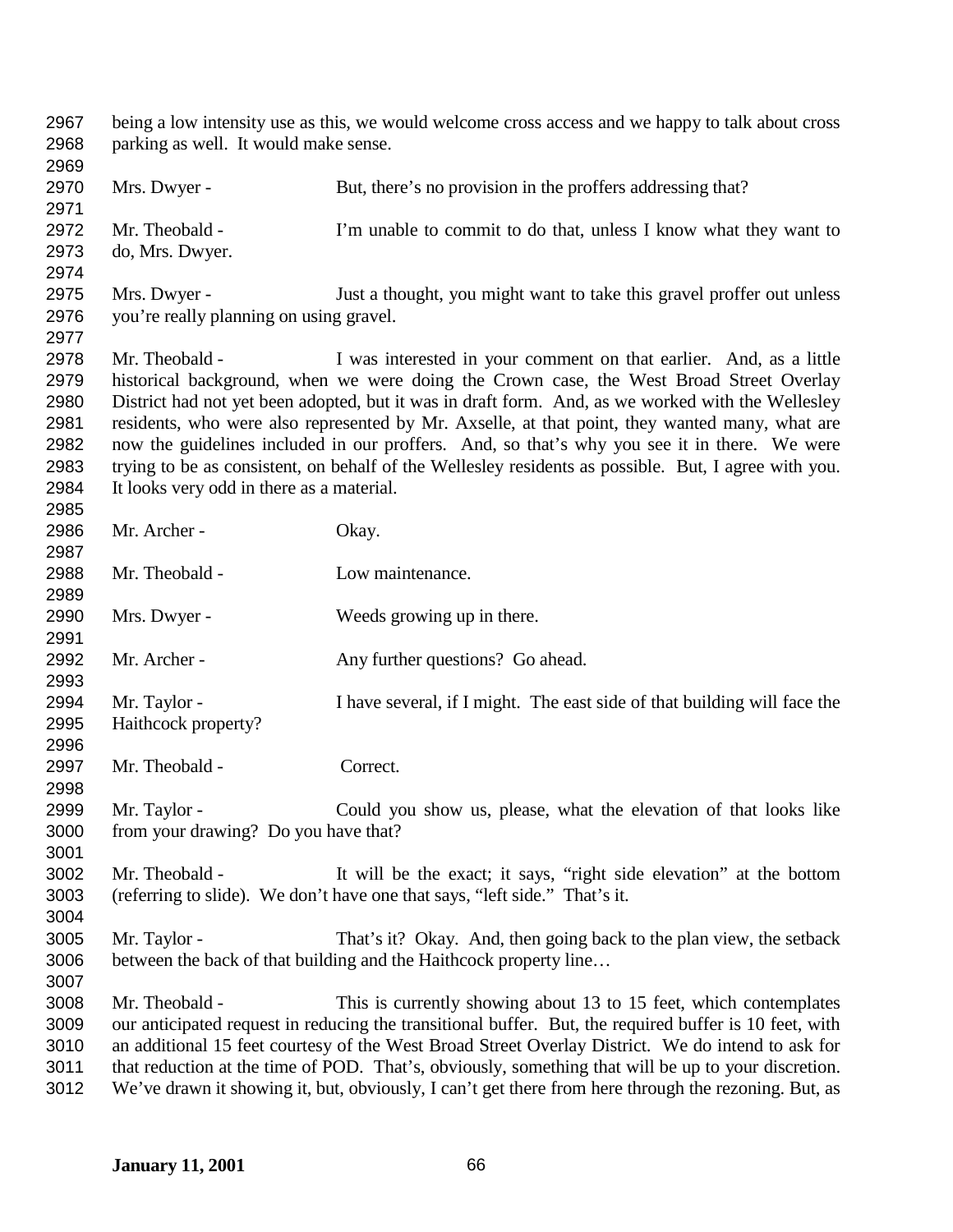| 3013<br>3014 | you heard from staff, it does seem to make sense. So, currently, you're seeing about a 13 to 15<br>foot strip between the property line and the face of that building next to Haithcock. |                                                                                                     |  |
|--------------|------------------------------------------------------------------------------------------------------------------------------------------------------------------------------------------|-----------------------------------------------------------------------------------------------------|--|
| 3015         |                                                                                                                                                                                          |                                                                                                     |  |
| 3016         | Mr. Taylor -                                                                                                                                                                             | Basically, though, that would be consistent with the Overlay                                        |  |
| 3017         | District, you would enhance that?                                                                                                                                                        |                                                                                                     |  |
| 3018         |                                                                                                                                                                                          |                                                                                                     |  |
| 3019         | Mr. Theobald -                                                                                                                                                                           | The Overlay District would, in and of itself, without reduction                                     |  |
| 3020         |                                                                                                                                                                                          | require 25 feet. We do have the ability to reduce it down to 13 feet, if you consider that brick    |  |
| 3021         |                                                                                                                                                                                          | façade over there to be a screening wall, and the same across the back. If you did something to     |  |
| 3022         |                                                                                                                                                                                          | supplement the buffer or fence, etc, you could reduce the required buffer.                          |  |
| 3023         |                                                                                                                                                                                          |                                                                                                     |  |
| 3024         | Mr. Taylor -                                                                                                                                                                             | Visually, it would be advantageous to us, of course, if we could                                    |  |
| 3025         |                                                                                                                                                                                          | develop a buffer and work with the Haithcock family to extend that buffer                           |  |
| 3026         |                                                                                                                                                                                          |                                                                                                     |  |
| 3027         | Mr. Theobald -                                                                                                                                                                           | Obviously, if their property is zoned for business uses, the buffers                                |  |
| 3028         |                                                                                                                                                                                          | go away. And, so, whether we develop it or they develop it or someone else develops it, there       |  |
| 3029         | would be no buffer requirement between those two sites.                                                                                                                                  |                                                                                                     |  |
| 3030         |                                                                                                                                                                                          |                                                                                                     |  |
| 3031         | Mr. Taylor -                                                                                                                                                                             | Along Broad Street there would be.                                                                  |  |
| 3032         |                                                                                                                                                                                          |                                                                                                     |  |
| 3033         | Mr. Theobald -                                                                                                                                                                           | Along Broad Street there's a 35 feet required West Broad Street                                     |  |
| 3034         |                                                                                                                                                                                          | Overlay District buffer that is not being reduced. No. We're meeting the full impact of the West    |  |
| 3035         | Broad Street Overlay District.                                                                                                                                                           |                                                                                                     |  |
| 3036         |                                                                                                                                                                                          |                                                                                                     |  |
| 3037         | Mr. Taylor -                                                                                                                                                                             | And that's going to be, basically, similar, I would hope to the F&M                                 |  |
| 3038         | Bank.                                                                                                                                                                                    |                                                                                                     |  |
| 3039         |                                                                                                                                                                                          |                                                                                                     |  |
| 3040         | Mr. Theobald -                                                                                                                                                                           | We've talked about that, Mr. Taylor. And it's our intent at the time                                |  |
| 3041         |                                                                                                                                                                                          | we do our landscape plan to see if we can't weave some things in there as we're discussing it to    |  |
| 3042         | make that look consistent along Broad Street.                                                                                                                                            |                                                                                                     |  |
| 3043         |                                                                                                                                                                                          |                                                                                                     |  |
| 3044         | Mr. Taylor -                                                                                                                                                                             | I would enjoy that. I have no further questions.                                                    |  |
| 3045         | Mr. Archer -                                                                                                                                                                             | Anybody else?                                                                                       |  |
| 3046         |                                                                                                                                                                                          |                                                                                                     |  |
| 3047         | Mr. Theobald -                                                                                                                                                                           | Thank you.                                                                                          |  |
| 3048         |                                                                                                                                                                                          |                                                                                                     |  |
| 3049         | Mr. Archer -                                                                                                                                                                             | Thank you, Mr. Theobald. And, we have opposition, and that would                                    |  |
| 3050         | be Mr. Axselle, I suppose?                                                                                                                                                               |                                                                                                     |  |
| 3051         |                                                                                                                                                                                          |                                                                                                     |  |
| 3052         | Mr. Ralph L. Axselle -                                                                                                                                                                   | Mr. Chairman, and members of the Commission, my name is Bill                                        |  |
| 3053         |                                                                                                                                                                                          | Axselle. I'm here on behalf of the Haithcock family. And with me, tonight, are Mr. & Mrs.           |  |
| 3054         | Raymond Haithcock, their son, Raymond, Jr., and their son, William. These folks have lived in                                                                                            |                                                                                                     |  |
| 3055         | this area since 1949, and, as you've heard, they are the adjacent property owners.                                                                                                       |                                                                                                     |  |
| 3056         |                                                                                                                                                                                          |                                                                                                     |  |
| 3057         |                                                                                                                                                                                          | Their position is simple. They recognize this property before you, tonight, is going to be          |  |
| 3058         |                                                                                                                                                                                          | developed for retail. They recognize that their property is likely to be developed for retail. They |  |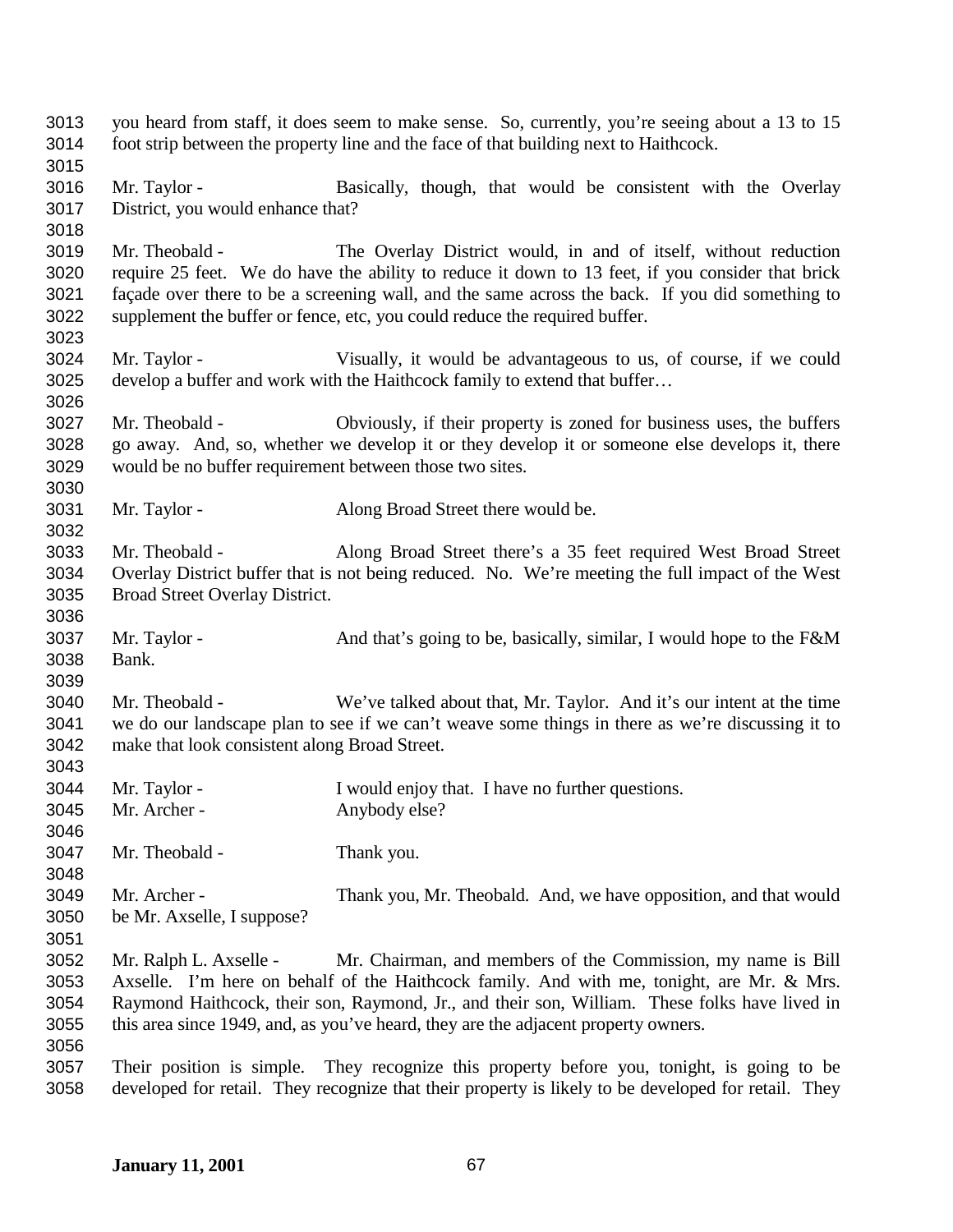recognize that a "B" zoning on Broad Street is not unreasonable. But, a zoning case has really two elements, as you well know. One is, "What's the appropriate land use?' And second, "What are the appropriate development conditions?"

 This case does not have appropriate development conditions. Most of your time, and rightfully so, is normally spent on proffers, and making sure the proffers and the development conditions are appropriate. That has not happened in this case. So, thus, they are opposed to the case until those development conditions are met. I would ask you to defeat the measure or, as is done frequently when development conditions are not right, defer it to allow the parties to resolve their differences. My involvement has been fairly recent. Mr. Theobald and I, as always, have very good communications. We just haven't reached an agreement.

 I want to address a couple of things, because there is just a lot of misunderstandings about the Haithcock's position on a couple of things. Before doing that, I want to tell you the real premise of this entire case. This is why I am disappointed at the staff has not listened to what they have said. This is what the staff said, "Staff would prefer that these sites be rezoned under one coordinated development." In the absence of that, which is the situation we have here, the subject property should be proffered and developed to accommodate potential coordinated development in the future. That is not what we have here, today. When we conclude this discussion, you will see there is no potential coordination guaranteed and assured by this case. 

- Now, here's the situation. First, the Haithcock's never declined to participate in this zoning case. I was not involved until the last 7 to 10 days, but they indicated to me that they were never invited and asked to join this particular zoning case. And, thus, they did not, and declined to join the zoning case has been indicated to you.
- It's been said, they're too late coming forward with their concerns. Mr. Theobald expressed them 3086 earlier. William Haithcock, on behalf of the family, wrote a letter to the County on December  $14<sup>th</sup>$  addressing many of the concerns that I'll express to you tonight. They've not been addressed in the succeeding month. And, in the last 10 days, when I've been involved, these same concerns have been expressed and have not been addressed. And, even if we were for the first time, tonight, quite frankly, its never too late in our process to consider legitimate concerns.
- 

 The Haithcock's have been in this area since 1949, over 50 years. They're not developers. They're not experienced and sophicated from the development standpoint. And, so, that's maybe a handicap sometimes. But that's where we collectively, perhaps, have to be even more diligent. But, what they do have is the right to make sure that they are adequately considered when you go to develop property adjacent to them.

- 
- We have been told that a lot of the concerns expressed to you can be handled at the Plan of Development stage. That is not the case. You'll see why in a moment. It's just not the case.
- 

At the Plan of Development stage, your actions are administrative. There's certain standards in the

Code that if the developer meets, you have to grant the approval. Now, fortunately, in Henrico,

 usually, there's a lot of give and take, and these kind of things get worked out. But, push comes to shove at a POD, if a developer says, "I meet the criteria. I meet the proffers. Give me my POD,"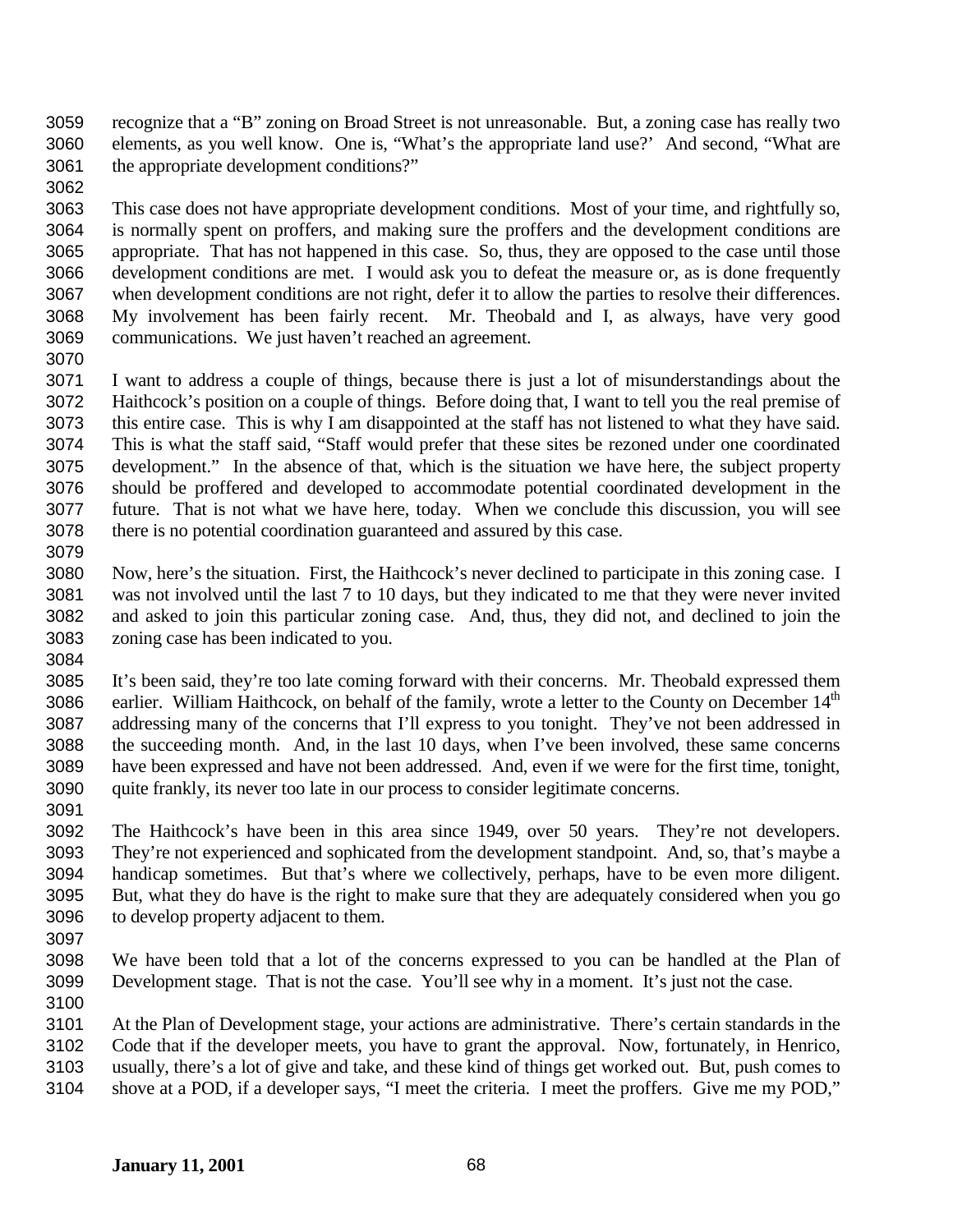its an administrative action and you should approve it. That's why in each of these cases the proffers are so important, because they become development standards. And, what's not in the proffers is not enforceable. Good intentions is just not enforceable.

- And, so, I suggest to you that there are four concerns of which you need to be aware. And I ask you in each instance, do these concerns relate to a coordinated development? At the end of this, can you say, "We are really going to approve a case that assures there will be a coordinated development?"
- 

 Our first concern has been that we did not know, and did not have a firm commitment that the side of the building facing the Haithcock's would be the same as on the Springoak side. Mr. Theobald has addressed that. It is not addressed in the proffers. It's not required by the proffers. But, his statement to you, we accept is something that will be binding on the developer at the POD stage. But, until tonight, no such commitment had been made.

 The second issue is, and still unresolved, is the sewer. Right above this property, which would be south of the subject property, is a manhole. H. H. Hunt, and this property owner, has the right to use that sewer. They can run that sewer from their property. They've declined, at this point, to make any commitment that, that sewer can be extended to the Haithcock property. 

 We have suggested to them that we could run that sewer line over to their property, to our property, at our expense, or the extra cost it would cost to run the sewer to our property, and they've declined. So, how are we going to get sewer? There's no coordinated development as it relates to the sewer.

- So, we would strongly, strongly suggest a real coordinated development, which the staff stated intent, would require that there be coordination of the sewer. We will not have sewer without their permission.
- 

Mrs. Dwyer - Excuse me, Mr. Axselle. Who did you say owns the property?

 Mr. Axselle - The H. H. Hunt folks own the property. The applicant, before you, WSG is the contract purchaser. The property behind it, on which the sewer manhole is located, is owned in another entity. There is a contractural right for this subject property to use that.

 When H. H. Hunt owned it all, they very properly secured this remaining piece of property, this .7, the right to bring the sewer over to this .7 of the property. And, what I'm saying is, it could be easily extended right along the back of this property, over to our property. It wouldn't affect their development at all. We put it in at the onset, pay for our part of it. That's not required by this. 

| - 75 |               |                                                                    |
|------|---------------|--------------------------------------------------------------------|
| 3145 | Mr. Taylor -  | May I ask a question at this point? What are they doing for sewage |
| 3146 | now?          |                                                                    |
| 3147 |               |                                                                    |
| 3148 | Mr. Axselle - | Pardon?                                                            |
| 3149 |               |                                                                    |
| 3150 | Mr. Taylor -  | Are they connected to a County sewer at the present time?          |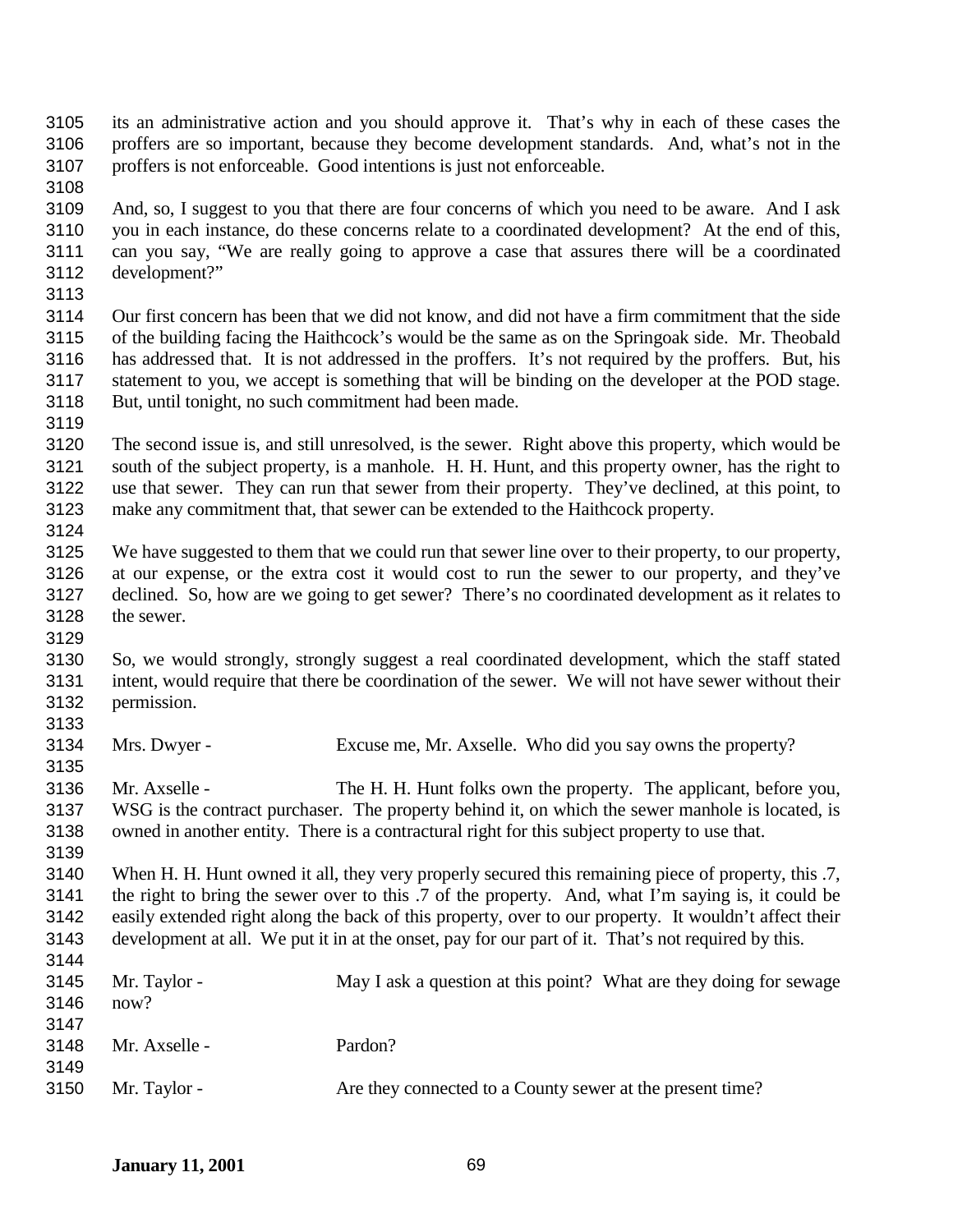| 3151 |                                                                                                         |                                                                                                 |  |
|------|---------------------------------------------------------------------------------------------------------|-------------------------------------------------------------------------------------------------|--|
| 3152 | Mr. Axselle -                                                                                           | No sir. It's not.                                                                               |  |
| 3153 |                                                                                                         |                                                                                                 |  |
| 3154 | Mr. Taylor -                                                                                            | Septic system?                                                                                  |  |
| 3155 |                                                                                                         |                                                                                                 |  |
| 3156 | Mr. Axselle -                                                                                           | It's a septic system. It's a small home at this point. Now, a third                             |  |
| 3157 | issue                                                                                                   |                                                                                                 |  |
| 3158 |                                                                                                         |                                                                                                 |  |
| 3159 | Mr. Kaechele -                                                                                          | Could you tell us the approximate location of that manhole?                                     |  |
| 3160 |                                                                                                         |                                                                                                 |  |
| 3161 | Mr. Axselle -                                                                                           | Let me get oriented here.                                                                       |  |
| 3162 |                                                                                                         |                                                                                                 |  |
| 3163 | Mr. Kaechele -                                                                                          | Well, maybe if you'd go back to the site plan.                                                  |  |
| 3164 |                                                                                                         |                                                                                                 |  |
| 3165 | Mr. Axselle -                                                                                           | This is the subject property. This is the Haithcock property. This is                           |  |
| 3166 |                                                                                                         | the manhole at this point. And so what could happen is the sewer could come in any fashion and  |  |
| 3167 | share both properties (referring to slide).                                                             |                                                                                                 |  |
| 3168 |                                                                                                         |                                                                                                 |  |
| 3169 | Mr. Theobald -                                                                                          | It's on the easement, too. No. Go up and go across.                                             |  |
| 3170 |                                                                                                         |                                                                                                 |  |
| 3171 | Mr. Axselle -                                                                                           | This is how they will access the property. The point I would make                               |  |
| 3172 |                                                                                                         | is there is not a coordinated development of the sewer. If you could put the conceptual plan up |  |
| 3173 |                                                                                                         | (referring to slide), and let me address the third issue. And that is, the access issue.        |  |
| 3174 |                                                                                                         |                                                                                                 |  |
| 3175 | Let me read you this from the staff report. "Staff supports the concern for providing access            |                                                                                                 |  |
| 3176 | between the two sites in question. The Plan shows a potential future driveway connection with the       |                                                                                                 |  |
| 3177 | property to the east. Staff would prefer that the proffers also clearly state that the site will be     |                                                                                                 |  |
| 3178 | designed to accommodate a future connection to the R-5C property to the east."                          |                                                                                                 |  |
| 3179 |                                                                                                         |                                                                                                 |  |
| 3180 | Mr. Theobald was very candid with you, when he said that this is a potential access. There's no         |                                                                                                 |  |
| 3181 | assurance that this access will be provided. This is solely at the discretion of their developer. And,  |                                                                                                 |  |
| 3182 | as he illustrated, if there was a McDonald's or Burger King, they wouldn't want that access. So, its    |                                                                                                 |  |
| 3183 | strictly at their discretion. Where is the coordination? I suggest to you that you're leaving the       |                                                                                                 |  |
| 3184 | Haithcock's without any ability to get to Springoak.                                                    |                                                                                                 |  |
| 3185 |                                                                                                         |                                                                                                 |  |
| 3186 |                                                                                                         | Thank about the case you just heard; the First Union case. What did they do? Three or four      |  |
| 3187 | different parcels. They had a private road along the rear. They assured everybody access out to         |                                                                                                 |  |
| 3188 | Springoak. That's what should be done here. First Union had looked at the Haithcock and this            |                                                                                                 |  |
| 3189 | property at one point in time. They had a plan that would do exactly that. They, obviously,             |                                                                                                 |  |
| 3190 | decided on the other side of there to go forward. But, we do not have any right, under this plan, to    |                                                                                                 |  |
| 3191 | have access through their property, other than at their discretion. And, look where the access may      |                                                                                                 |  |
| 3192 | be? This little thing through the parking lot.                                                          |                                                                                                 |  |
| 3193 |                                                                                                         |                                                                                                 |  |
| 3194 |                                                                                                         | Now, is that the proper way to have a coordinated access? This is .7 of an acre. The Haithcock  |  |
| 3195 | parcel is about 2.2 acres. You're going to take the development from the 2.2 acres and put it           |                                                                                                 |  |
| 3196 | through the parking lot in that fashion. I just suggest to you, that is not good planning. I suggest to |                                                                                                 |  |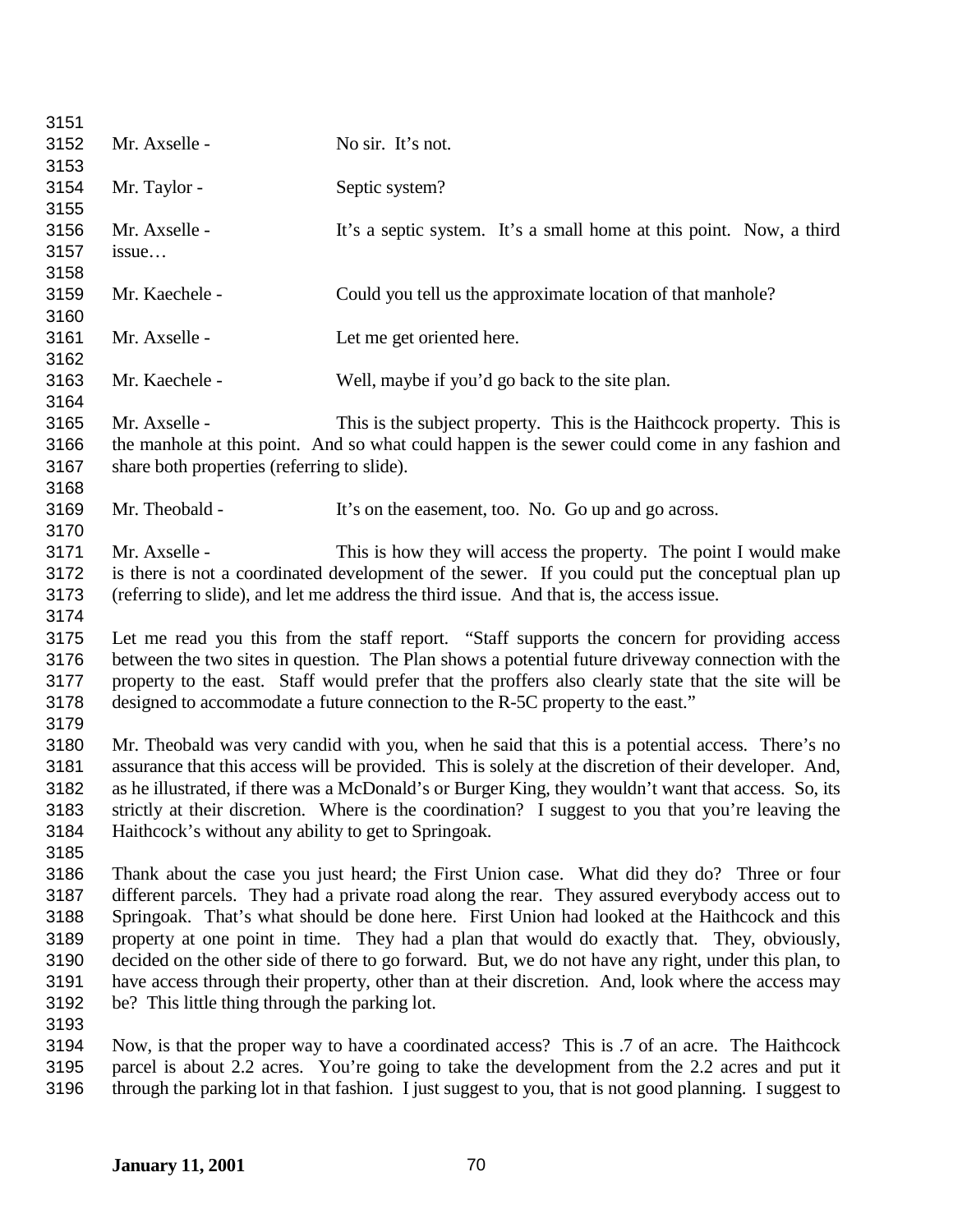you that the matter should be deferred to allow the access to be established at the rear, as First Union had planned for this property before, and as First Union provided in the case that you just heard.

 The fourth concern, the BMP. The developer of this property has acquired credits for the BMP that would allow them to use the BMP at Wellesley. We think they should be at our expense used for both pieces of property. They have acquired enough for both pieces of property.

 So, in summary, is there really a coordinated access? Is there a really a coordinated sewer. Is there really a coordinated BMP? I suggest to you there is not. And that's the goal that we all want. We're not opposed to the land use of B-1. We are opposed to being, in effect, shut out with a non- coordinated development. We can say its coordinated, but I think you can see the three key ways it is, in fact, not coordinated. And its not put in the proffers. It's not put in the zoning case. It will not be enforceable at the POD stage.

 Mr. Archer - Thank you, Mr. Axselle. Are there questions for Mr. Axselle from the Commission?

Mr. Vanarsdall - You say, you're suggesting a deferment?

 Mr. Axselle - Yes sir. I think that would be appropriate so that these issues can be addressed. My client has authorized me to hire an engineer, because I believe that some of these things, it would be helpful to have the benefit of our engineer, and their engineer, as well as the public policy. I think there are some engineering considerations. We hear a lot of cases here. A number of them, tonight, have been mentioned with a number of deferrals. I don't think, Mr. Theobald would probably have a different opinion, but I don't think a 30-day deferral would hurt anything, and actually would enhance the quality of development in the Broad Street area. 

Mr. Vanarsdall - You just need a 30-day deferral?

 Mr. Taylor - What would your game plan be in that 30-day period to reach a resolution of the issue?

 Mr. Axselle - Basically, to first engage the engineer to advise as the other side, their engineers on the sewer, on the BMP, and on the access to come up with a plan that is, in fact, fulfillment of the coordination, rather than this plan. That would be the first thing.

 As, Mr. Theobald indicated, we have had discussions regarding a permanent resolution. We've not yet reached an agreement. And we're in a dilemma that, obviously, he wants to go forward. He doesn't want to defer his case just on the potential that we can reach an agreement. On the other hand, the Haithcock's understandably don't want to sit silent and do nothing if they're not able to reach an agreement. We're down to one point, but it's a fairly big point. And that's not really your concern, but, most respectfully, I think your concern is, "What's the best thing from a land use and planning standpoint?"

Mr. Archer - Go ahead, Mr. Taylor.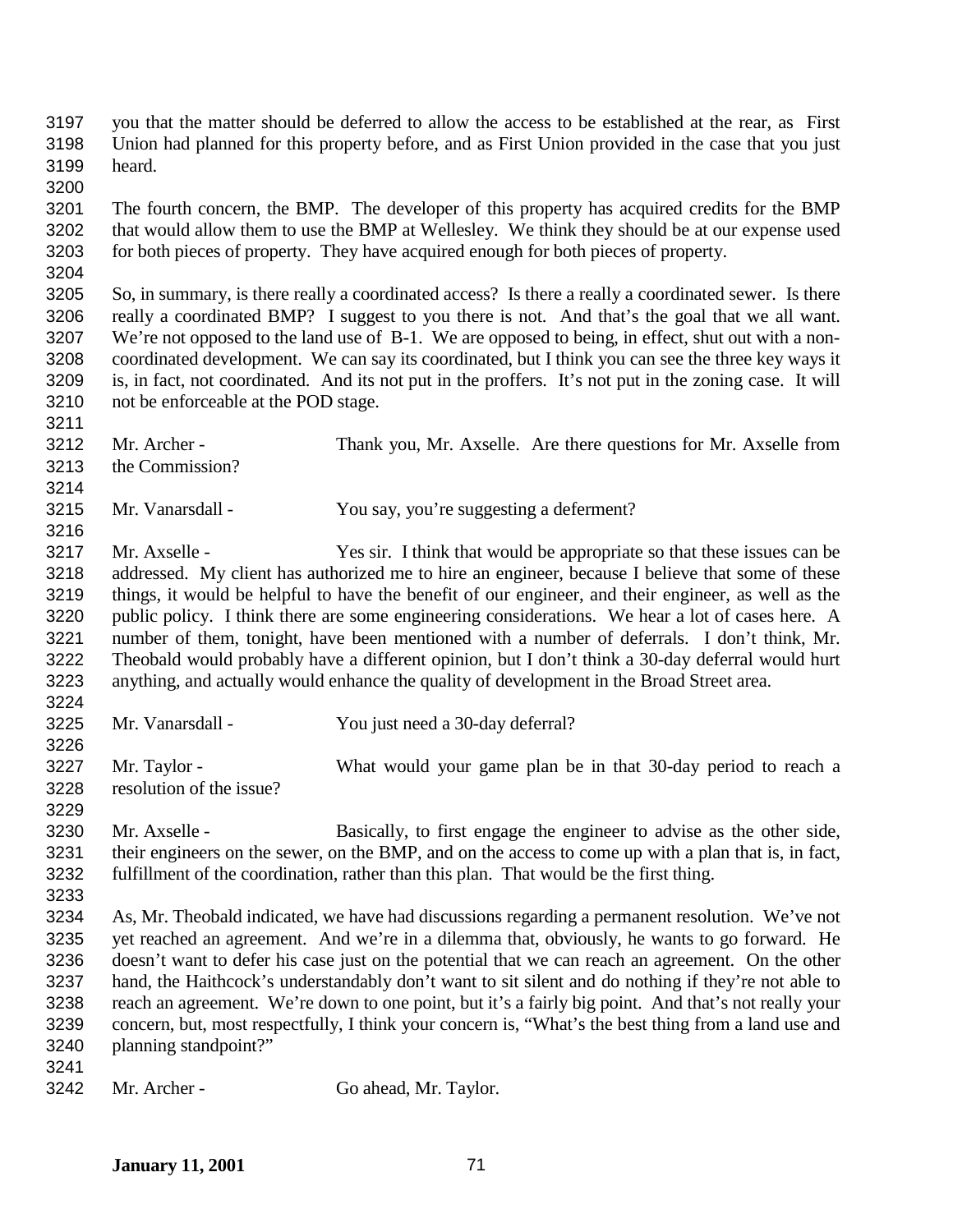Mr. Taylor - Well, I think inevitably Mr. Haithcock's property, which is now residential, would be redeveloped consistent with the architectural scheme we would hope between Pump and Lauderdale. And, I think a planned development would enhance his property and enhance the value of the For Eyes property.

- But, in that period of time of a month, there has to be some activity towards a coalescing of destinies here. And its been awhile with no contact. What guarantees or what plan would you provide if we were to give a deferral to get active agreement and some kind of plan in the works?
- Mr. Axselle Let me first off, I was contacted on Saturday over the New Year's holiday. On Tuesday, talked to Mr. Bittner. On Wednesday met with Mr. Theobald. And then we went on from there, and that was about 10 days ago or so. So, we've moved fairly quickly. I cannot speak as to what took place before. I have concluded, though no fault of the developer and no fault of Mr. Haithcock, because they're dealing with some intermediaries that have not been as good a discussion as there had been. Mr. Theobald and I have talked openly and candidly and nothing said by either one of us tonight is a particular surprise. So, the plan would be to continue that, but also should provide specific engineering information that will have them allow and allow the County to judge these coordination issues.
- Mr. Taylor Certainly, I think specific engineering issues will help the coordination. But, if there's not a willingness on both parties to get this to coalesce and its been several years now that we've watched development come from Lauderdale marching right up. And, tonight, interesting enough, we have three cases which fall into place from Lauderdale towards Pump, one, two, three and they were right up to the Haithcock property. If there's assurance that within a month if we defer this and we go ahead, what guarantees do we have that we'll have some resolution?
- 

- Mr. Axselle We will come back to you, having shared with each other, and with the County staff that this is what's possible and what's not possible. And, then, if we can reach an agreement, great. If we can't, then you'll have to make a policy decision at that point in time as to who is being unreasonable. And, that's something you, unfortunately, probably have to do more frequently than you would like. But, I cannot speak to any delays before, but we have moved expediously since the recent involvement and we continue to do so. I make that commitment to you. I can't commit that there would be a resolution. It would be up to the respective clients.
- 3279 Mr. Taylor Well, what I think needs to be done, there needs to be a good faith and honest effort, if we grant that…
- 

- 3282 Mr. Axselle So, absolutely.
- 3283 Mr. Taylor …to work together to resolve this thing, because this thing has gone on now, for several years, basically, with that property. And, I think they've had adequate time, the Haithcock family, what they want to do and make a commitment and work with the developers around them, or work with the staff to see if we can get a resolution of it.
-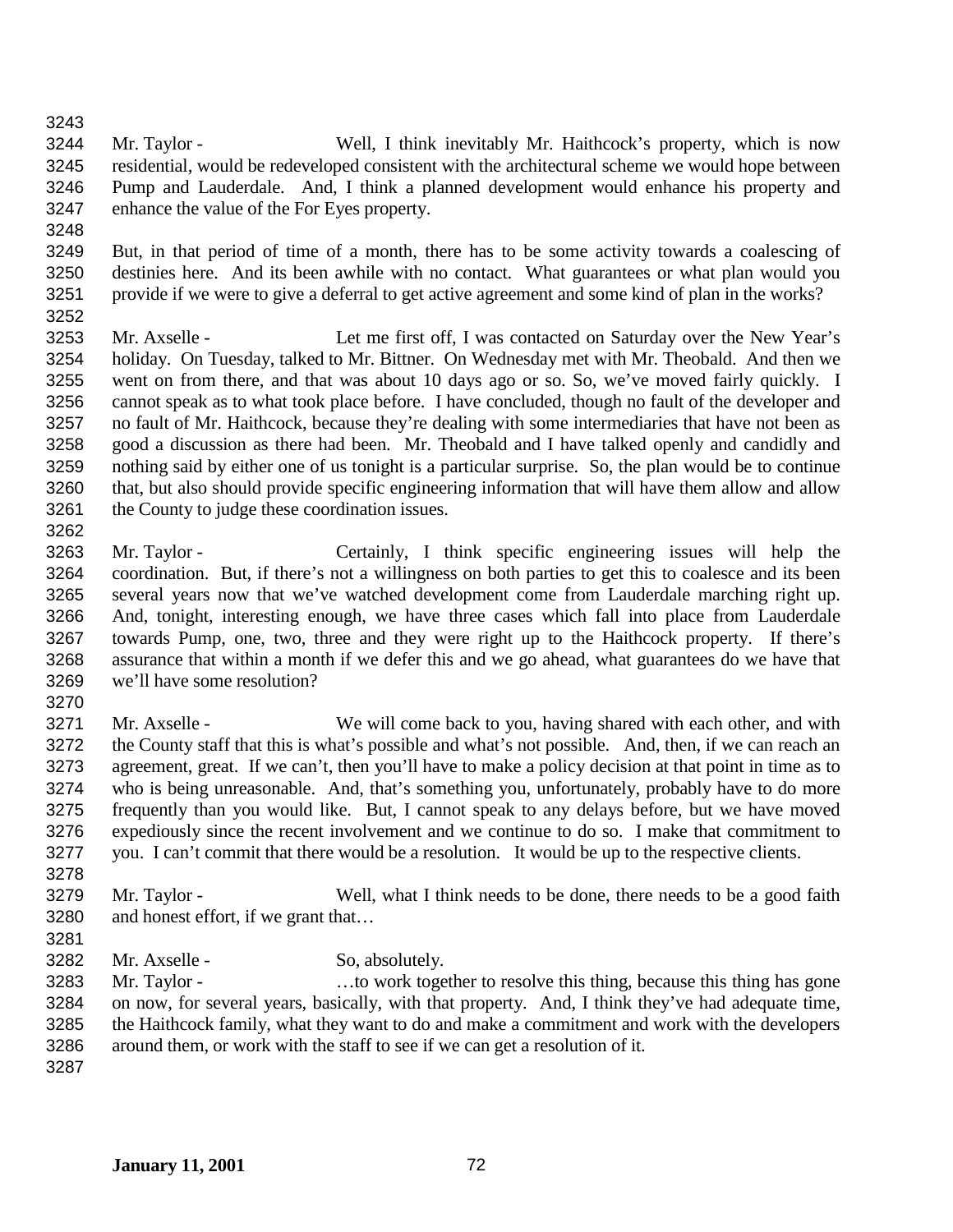- Mr. Axselle I'm tempted to say that they have, for the first, time very good counsel. It would be inaccurate, but a self-serving statement too. Mr. Taylor - Well, I admire the counsel, barrister, I really do, but there must be the will to go forward is what I'm inferring. Mr. Axselle - This is what I have suggested as the resolution, the game plan is with prior approval. They understand that's part of the commitment they're making. 3297 Mr. Taylor - That prior approval would be to work diligently with whomever, over the period of a month, to bring back a resolution at the end of the month. Mr. Axselle - Yes sir. Mr. Archer - Okay. Any more questions of Mr. Axselle? 3303 Mr. Taylor - May we hear from counsel? Mr. Archer - Mr. Theobald, I think you have two minutes reserved. Mr. Theobald - Well, Mr. Axselle is right. This is a land use matter. And, as such, the issues he's raised are irrelevant. Those are POD matters. I don't think it takes a new pair of glasses to understand what's going on here tonight in terms of where we are in our negotiations. The Haithcocks were so concerned about engineering issues. They could have bought the property from Hunt. They've had 25 years as they've lived there to explore these engineering issues. I'm not sure why we should feel apologetic for trying to plan a quality development on a .7 acre site, B-1 zoning on Broad Street so that it works for us, while not precluding that it can also work for them. Let's look at some of the things that they've said. Sewer, could you put the plan back up, Mark (referring to slide)? We bought our sewer. We bought our right to connect to sewer. Okay. And, as Mr. Axselle showed you, its 50-feet of the back. That sewer easement continued on down. Mr. Haithcock can connect through the apartments. He can connect through the shopping center site, and he can connect through our site. Does he want to connect through our site for free? We paid to connect. We've offered to grant easements to Mr. Haithcock, if he's willing to compensate us for it. But that's not what you've heard. What you've heard, "You have to provide us with sewer, or you're not doing your job." You've heard that "We have to provide you with access." You know, what a great gig. We've got to give them access. We don't even know what their use is. We're in the middle of trying to negotiate a ground lease, and somehow we now owe them sewer and we owe them access, but we don't know the use. They've got two acres; frontage all along Broad Street, and they connect to the Pruitt site. I have .7 of an acre, but I owe them access. BMPs: I paid BMP credits. Bought them from Hunt to get into the lake at Wellesley. I connect in Springoak Drive, right behind the property into a public stormwater system. I have provided, taken 3331 the responsibility to pay for and provide for my stormwater. They have the exact same ability.<br>3332 They have the available credits to purchase from Hunt. They have the same ability to get into a
	- They have the available credits to purchase from Hunt. They have the same ability to get into a system where ever they chose, but, no, they want it from me. That's not right. To delay this case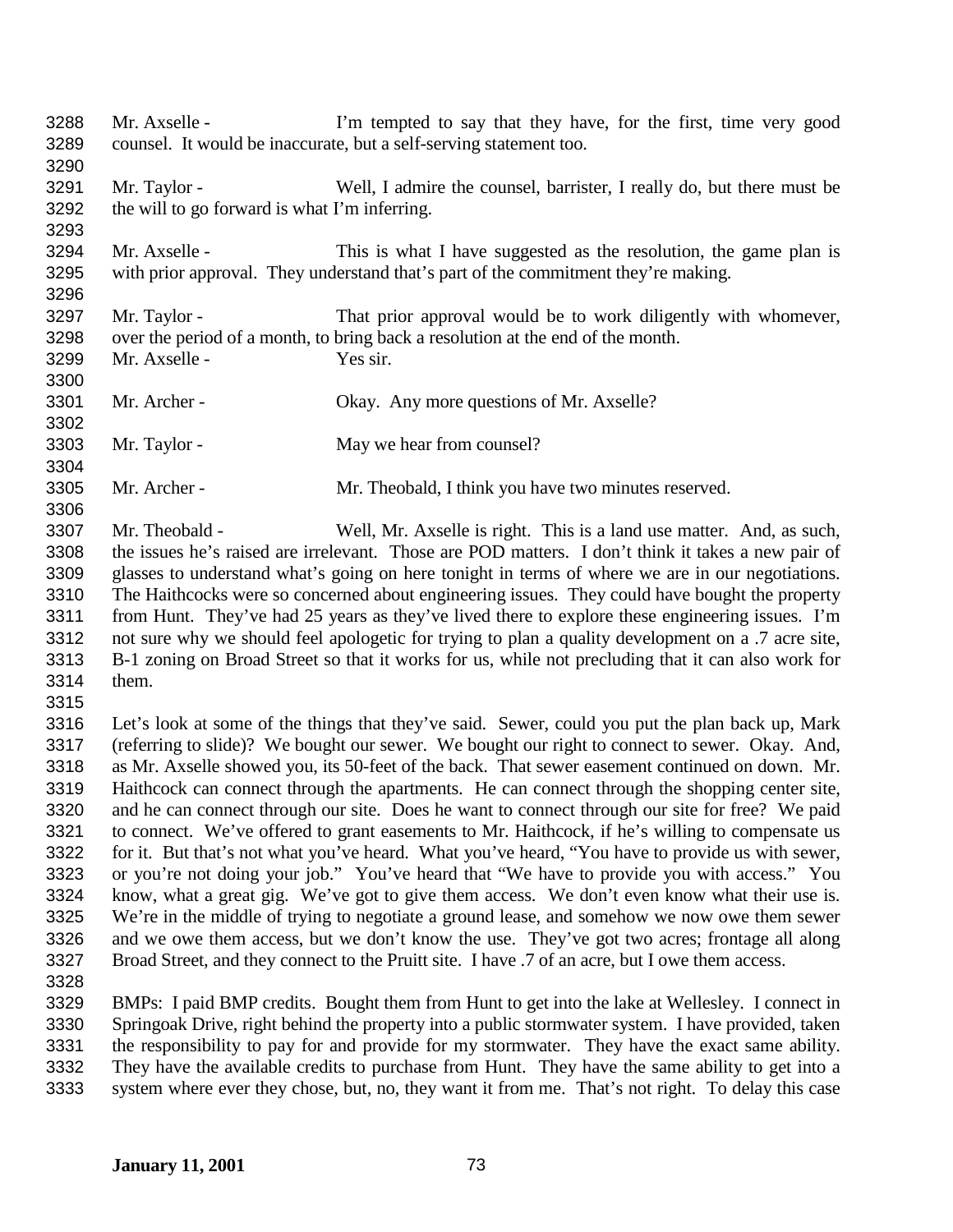for 30 days is nothing more than a squeeze play. You've got 30 days between now and the Board. We're happy to keep working on these things. These are no land use issues. These are not part of your consideration or a B-1 case on Broad Street. This is the most modest request that you've seen. It's across from hundreds of thousands of square feet of M-1-zoned land for Short Pump Town Centre. It's across from a million square feet proposed commercial for Short Pump Crossing, that Mr. Pruitt or the Forest City development. Why this is so controversial, you really need to ask yourself. Mr. Taylor - One last question. How long would it take, do you feel, to work together to work out the little details that are yet to be worked out? Mr. Theobald - We have one issue remaining on the ground lease, which I indicated yesterday morning to Mr. Axselle. I understand it has not yet been communicated to his clients, as he has been tied up. We have one issue on a ground lease. But, that's really irrrlevant. You all should not go anywhere near these negotiations. You know what you – You just need to look at it as a land use case; a B-1 case on Broad Street. Mr. Archer - Okay. Thank you. 3353 Mr. Theobald - If one issue's resolved, the whole thing goes away. If not... Mr. Archer - Mr. Taylor. Mr. Taylor - Well, I think the Haithcock's are very fortunate they are in a position that they are in. Although there are some minor difficulties I think in consummating an agreement, I'm really confidant that working in good faith, and I would enjoy them being a part of it to keep everybody working that this can be worked out and soon. So, I am going to move approval of Case C-6C-01 James W. Theobald for WSG Development Company/For Eyes. Mr. Archer - Do I hear a second? Mr. Vanarsdall - Is that a motion? 3367 Mr. Taylor - I move approval of Case C-6C-01. Mr. Jernigan - Mr. Taylor. Mr. Taylor - Yes sir. Mr. Jernigan - I've got a question. Excuse my throat. Going back to the beginning of this, Mr. Theobald, you said they pulled out of negotiations about rezoning, that they were offered? Mr. Theobald - No sir. That was Mr. Bittner's comment that they declined to go forward. I'm not really aware of any of that. Apparently, they didn't want to pay the increased

real estate taxes associated with the rezoning, all of which, you know, is really irrelevant. If they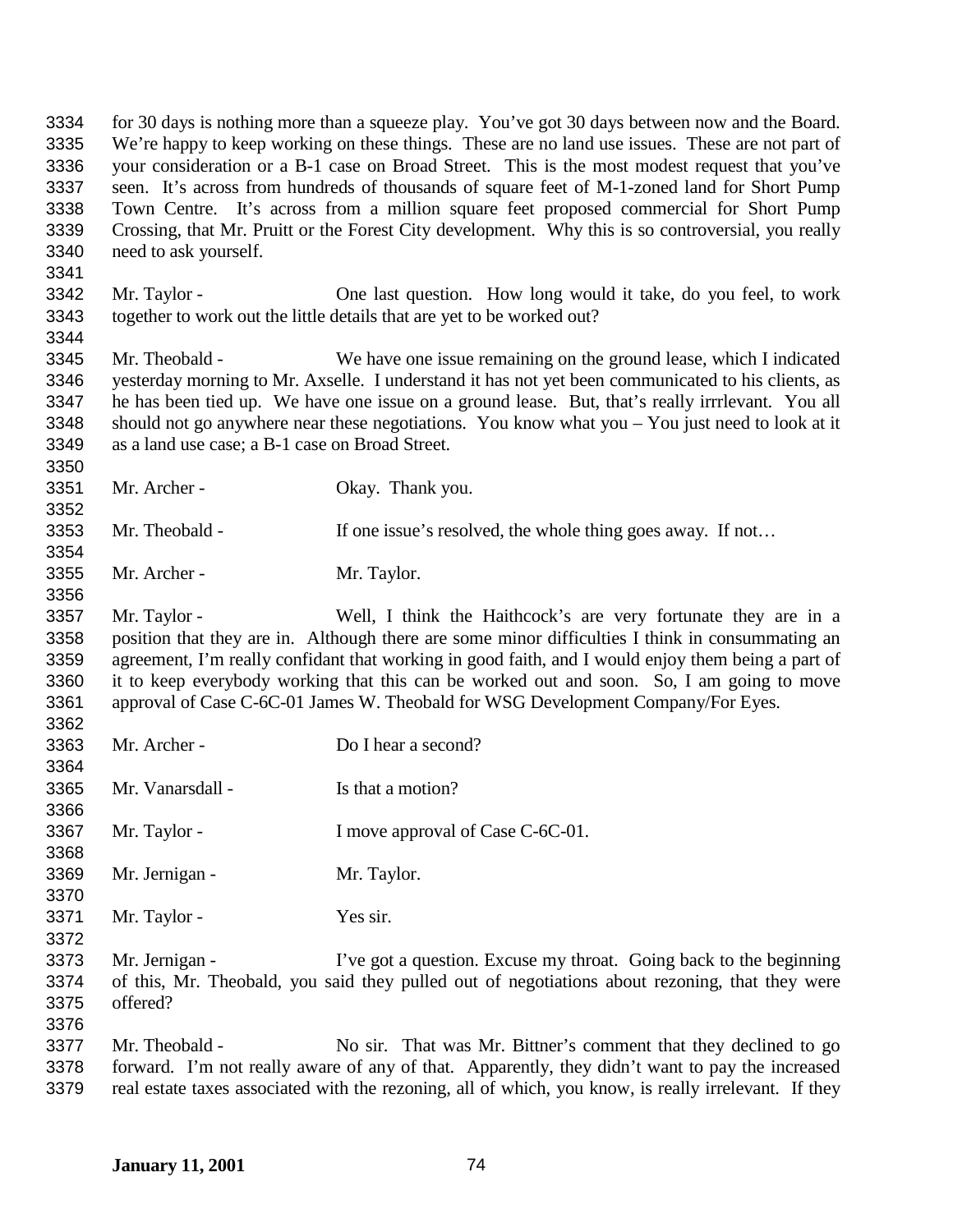want to zone it now, we can put them together. We need to go forward. They could have rezoned along the way. They could have bought it from Hunt. The property's been on the market for years. Does that answer your question? 3384 Mr. Jernigan - They didn't want to pay the taxes? 3386 Mr. Theobald - I can't say that. I was really not part of that discussion. I'm not sure its wholly relevant. Perhaps, you can shed more light on this. 3389 Mr. Bittner - I've got a little information to add to that. Before this case was ever submitted, I met with Mr. Theobald and Mr. Leach, and they showed me a plan that included the Haithcock property. When the case actually came in, it was only this smaller piece. So, maybe I mistakenly assumed that the Haithcock's were in it and they decided to pull out. But, at one point, their development did include the Haithcock property. 3395 Mr. Jernigan - So, its an assumption? Mr. Theobald - I think that, perhaps, Mr. Bittner's statement was not wholly correct. We were negotiating with them, but when those negotiations didn't go anywhere, we needed to proceed because of our contract with Hunt. Mr. Vanarsdall - Mr. Bittner, can I ask you a question? On Page 2 down at the bottom of the second paragraph, it says, "If the applicant were to address these items, staff could recommend approval." Has the applicant addressed all these items? Mr. Bittner - Yes. He has addressed them. Mr. Vanarsdall - Okay. Thank you. Mrs. Dwyer - And, let me just follow up. The only concern you had about the coordinated development had to do with the elevations, and none of these other issues such as, the access question? Mr. Bittner - Well, we think the access question has been addressed by their conceptual plan, which shows an area where there could be a future connection to the Haithcock property. 3417 Mrs. Dwyer - But there's no commitment? Mr. Bittner - No. There is no commitment. And I can understand Mr. Theobald's concern. He doesn't know what ultimate use may develop, so maybe they will not want to connect some day. I respect that. I would love to see these two people get together and come up with a single plan and bring it back to us. I don't know whether that will happen or not. Mrs. Dwyer - So, staff is not suggesting that there be a commitment to provide access?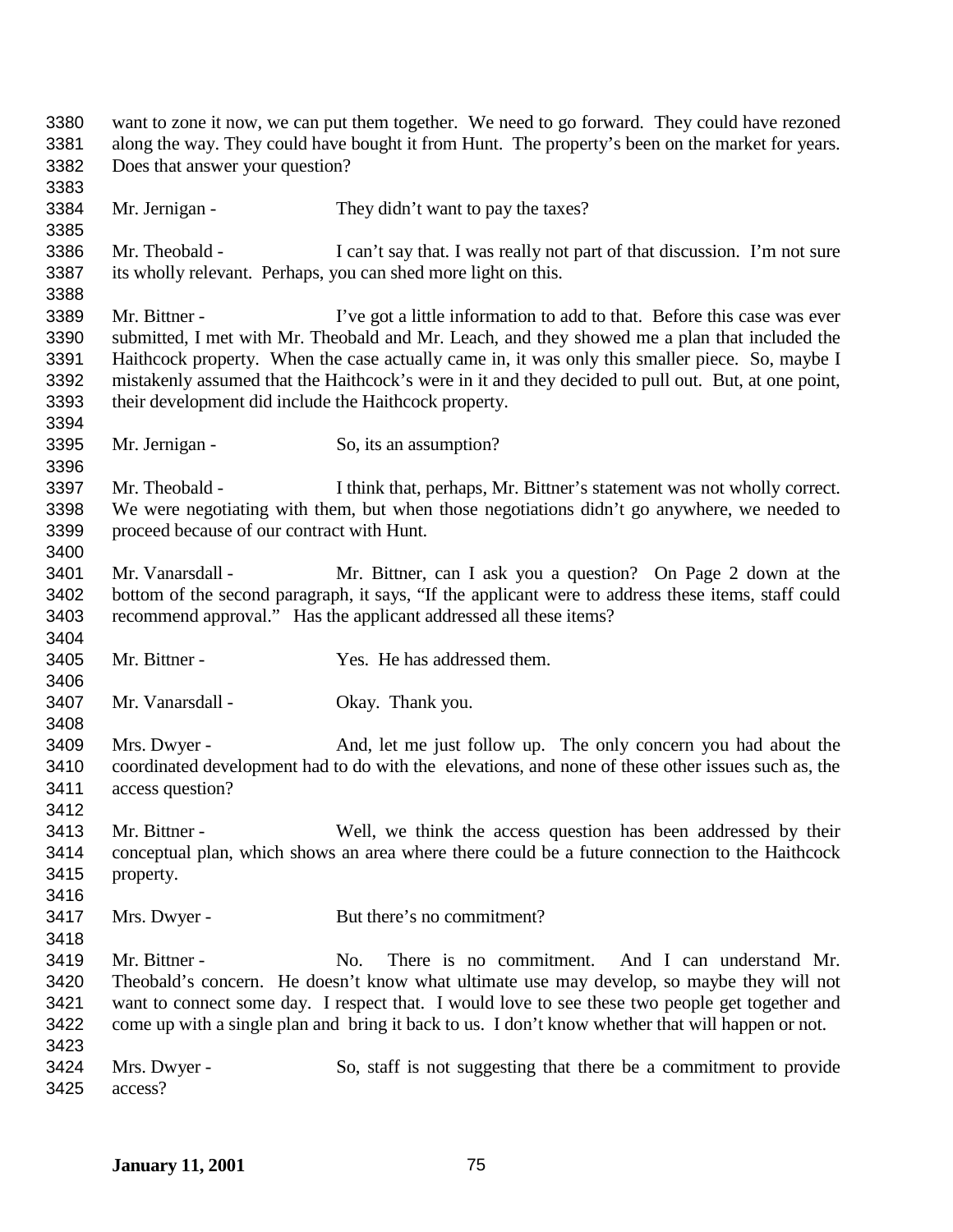Mr. Bittner - There's a commitment to preserve the possibility. And they've done that with the conceptual plan. That is a proffered conceptual plan. 3429 Mrs. Dwyer - I'm not suggesting that they have to, either. I'm just saying, in my view, they have not committed to provide access. They haven't prohibited it, is all they've done. So, staff is satisfied with that is really my question. Mr. Bittner - Yes. Mrs. Dwyer - Okay. Mr. Jernigan - Mr. Bittner, I'm new here. How long has this; Has this discussion been going on for years? 3440 Mr. Bittner - I couldn't tell you. I know I've been talking about it for about the past 4 months or so maybe. But, you know, what's gone on since 1949, I couldn't tell you. Mr. Kaechele - Mr. Bittner, when you say staff has accepted these, does that include Public Works? Have they looked at this? Mr. Bittner - Public Works has looked at the conceptual plan and they have no objections to it. Mrs. Dwyer - So, the bottom line is, there will be access from the Haithcock property. There will be a curb cut to Broad Street if these parties don't resolve their differences and the Haithcock's want to develop? Mr. Bittner - Correct. If there's no agreement between these two, then, perhaps, the Haithcock's could develop on their own and come onto Broad, or, perhaps, they could work something out with Short Pump Crossing; Tommy Pruitt. Mr. Taylor - If I may add just a bit to that. I have talked to Mr. Pruitt, and have visited the site, which would be the east side of the site, which is adjacent to Short Pump Crossing, directly across from Franco's. And, it's relatively easy, and acceptable to Tommy Pruitt to put an entrance, if necessary, right into his property. So, the site would not be locked out from access from a road, or not from Broad Street. They would be able to go either east with Mr. Pruitt or west with this For Eyes project. Mrs. Dwyer - Is that any prohibition against a curb cut to Broad Street from the Haithcock property? 3467 Mr. Taylor - No. 3469 Mr. Bittner - Not to my knowledge. No. 3471 Mr. Taylor - Not at the present moment.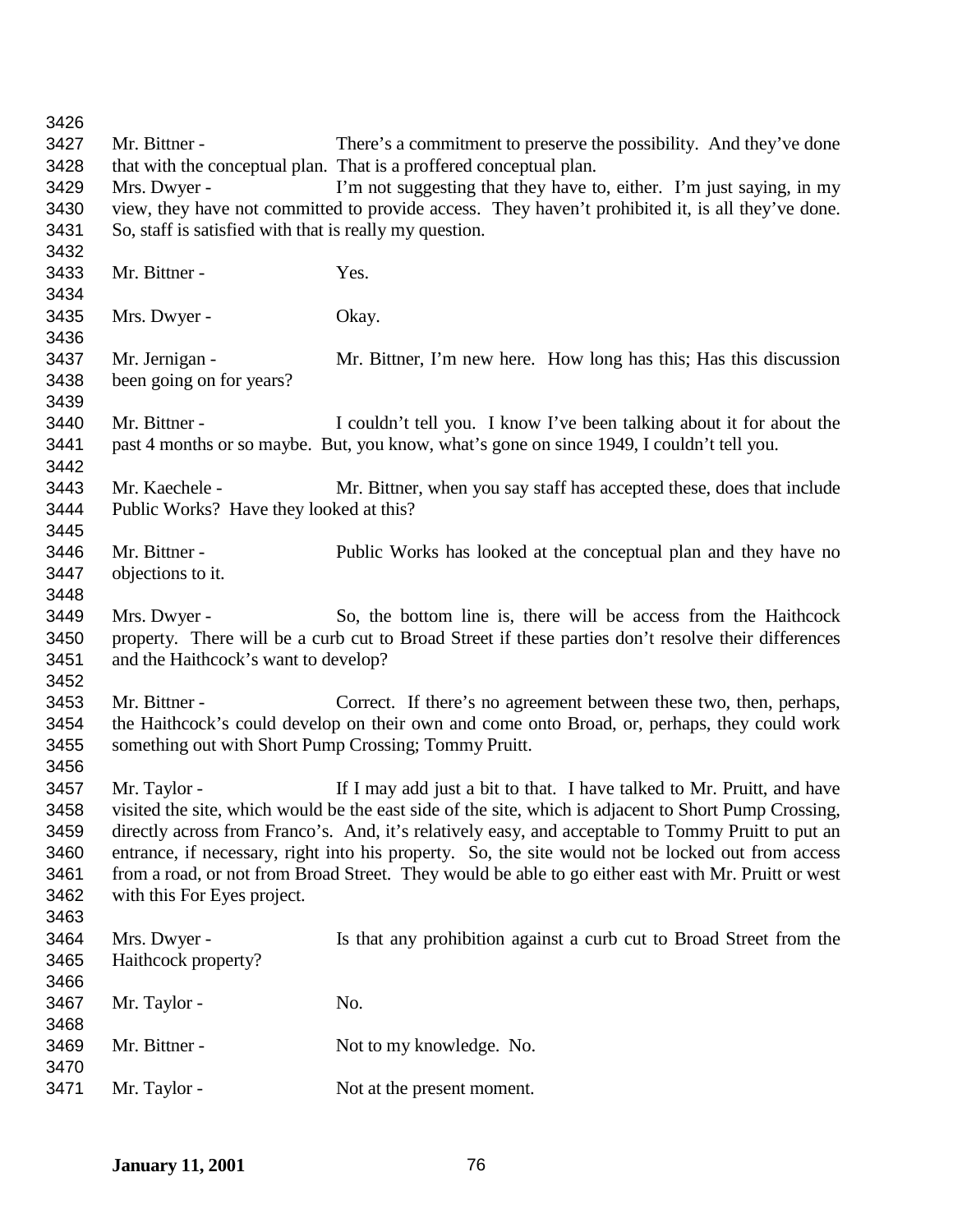| 3472 |                                                         |                                                                                                     |
|------|---------------------------------------------------------|-----------------------------------------------------------------------------------------------------|
| 3473 | Mrs. Dwyer -                                            | So, it's not landlocked? Even though the access, I understand Mr.                                   |
| 3474 |                                                         | Theobald's statement, but we often do look at access questions and adjoining property, joint access |
| 3475 | and that sort of thing.                                 |                                                                                                     |
| 3476 |                                                         |                                                                                                     |
| 3477 | Mr. Bittner -                                           | They're not landlocked. They have frontage on Broad Street. You                                     |
| 3478 |                                                         | know, from a planning perspective, we're trying to limit driveways onto Broad Street.               |
| 3479 |                                                         |                                                                                                     |
| 3480 | Mrs. Dwyer -                                            | But, if push comes to shove, they could always access to Broad from                                 |
| 3481 | their site?                                             |                                                                                                     |
| 3482 |                                                         |                                                                                                     |
| 3483 | Mr. Bittner -                                           | Yes.                                                                                                |
| 3484 |                                                         |                                                                                                     |
| 3485 | Mr. Archer -                                            | Okay.                                                                                               |
| 3486 |                                                         |                                                                                                     |
| 3487 | Mr. Taylor -                                            | Whichever way they do it, it's a very valuable piece of property and                                |
| 3488 | it would fit really nicely into the development scheme. |                                                                                                     |
| 3489 |                                                         |                                                                                                     |
| 3490 | Mr. Archer -                                            | All right. So, does that answer your question, Mr. Jernigan?                                        |
| 3491 |                                                         |                                                                                                     |
|      |                                                         |                                                                                                     |
| 3492 | Mr. Jernigan -                                          | Access off of Broad, too, was my concern. You cleared that up.                                      |
| 3493 |                                                         |                                                                                                     |
| 3494 | Mr. Archer -                                            | Okay.                                                                                               |
| 3495 |                                                         |                                                                                                     |
| 3496 | Mr. Taylor -                                            | Shall I make my motion again?                                                                       |
| 3497 |                                                         |                                                                                                     |
| 3498 | Mr. Archer -                                            | It's on the floor. We heard it. We just need a second, if there is to                               |
| 3499 | be one. Is there a second?                              |                                                                                                     |
| 3500 |                                                         |                                                                                                     |
| 3501 | Person from Audience -                                  | May I say something?                                                                                |
| 3502 |                                                         |                                                                                                     |
| 3503 | Mr. Axselle -                                           | They've concluded things now.                                                                       |
| 3504 |                                                         |                                                                                                     |
| 3505 | Mr. Archer -                                            | Is there a second?                                                                                  |
| 3506 |                                                         |                                                                                                     |
| 3507 | Mrs. Dwyer seconded the motion.                         |                                                                                                     |
| 3508 |                                                         |                                                                                                     |
| 3509 | Mr. Archer -                                            | Motion by Mr. Taylor, seconded by Mrs. Dwyer. All in favor let it                                   |
| 3510 |                                                         | be known by saying aye—all those opposed by saying nay. The vote is 5-0 (Mr. Kaechele               |
| 3511 |                                                         | abstained). The motion is carried. Mr. Secretary, when will this case come before the Board?        |
| 3512 |                                                         |                                                                                                     |
| 3513 | Mr. Kaechele -                                          | It would be February $13^{\text{th}}$ .                                                             |
| 3514 |                                                         |                                                                                                     |
| 3515 | Mr. Archer -                                            | $13^{th}$ ?                                                                                         |
| 3516 |                                                         |                                                                                                     |
| 3517 | Mr. Marlles -                                           | Yes sir.                                                                                            |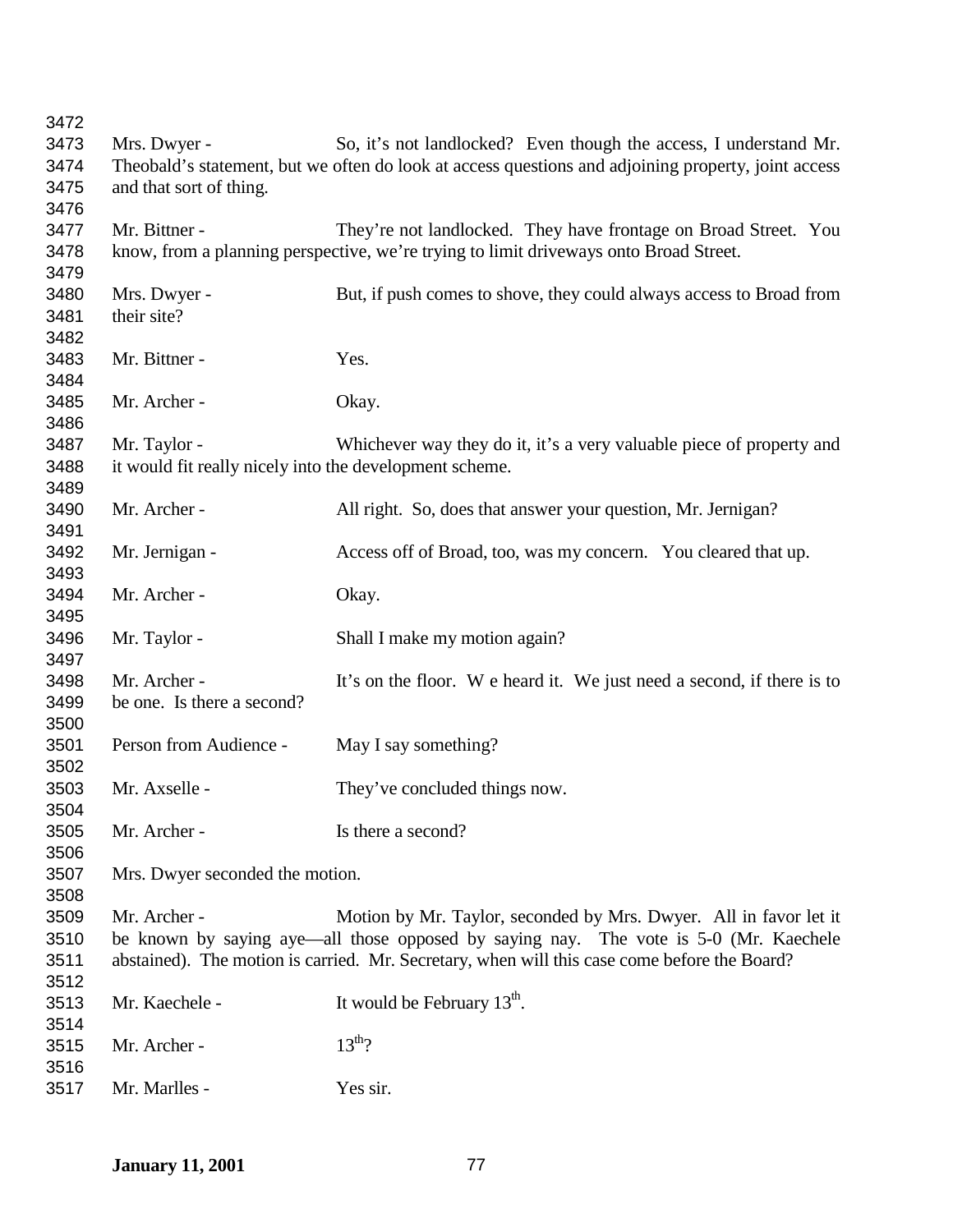| 3518 |                                                      |                                                                                                                             |
|------|------------------------------------------------------|-----------------------------------------------------------------------------------------------------------------------------|
| 3519 | Mr. Archer -                                         | It will be heard by the Board of Supervisors on February $13th$ . A                                                         |
| 3520 | night meeting?                                       |                                                                                                                             |
| 3521 |                                                      |                                                                                                                             |
| 3522 | Mr. Marlles -                                        | Yes sir. 7:00 o'clock.                                                                                                      |
| 3523 |                                                      |                                                                                                                             |
| 3524 |                                                      | REASON: Acting on a motion by Mr. Taylor, seconded by Mrs. Dwyer, the Planning Commission                                   |
| 3525 |                                                      | voted 5-0, (one abstention) to recommend that the Board of Supervisors grant the request because it                         |
| 3526 | continues a form of zoning consistent with the area. |                                                                                                                             |
| 3527 |                                                      |                                                                                                                             |
| 3528 | $C-8C-01$                                            | Michael Tummillo: Request to conditionally rezone from A-1                                                                  |
| 3529 |                                                      | Agricultural District to R-3C One Family Residence District (Conditional), Parcel 56-A-13A,                                 |
| 3530 | described as follows:                                |                                                                                                                             |
| 3531 |                                                      |                                                                                                                             |
| 3532 |                                                      | Commencing at a point where the W. line of Clary Preston Drive meets the N. line of Church Road;                            |
| 3533 |                                                      | thence N. 83° 08' 07" W., a distance of 16.71' to a point being the point of beginning; thence N. 83°                       |
| 3534 |                                                      | 08' 07" W., a distance of 328.29' to a point; thence N. 07° 13' 00" E., a distance of 306.55' to a                          |
| 3535 |                                                      | point; thence S. 83 $^{\circ}$ 01' 52" E., a distance of 345.00' to a point; thence S. 07 $^{\circ}$ 13' 00" W., a distance |
| 3536 |                                                      | of 282.44' to a point; thence along a curve to the right having a delta angle of $70^{\circ}$ 38' 03", a radius             |
| 3537 |                                                      | of $25.00'$ a length of $30.82'$ , a chord bearing of S. $42^{\circ}$ $32'$ $02''$ W., and a chord distance of $28.91'$ to  |
| 3538 |                                                      | a point, being the point of beginning, containing 2.423 acres of 105,453 square feet of land.                               |
| 3539 |                                                      |                                                                                                                             |
| 3540 | Mr. Marlles -                                        | The staff report will be by Mr. Lee Householder.                                                                            |
| 3541 |                                                      |                                                                                                                             |
| 3542 | Mr. Archer -                                         | Is there any one here who is opposed to C-8C-01?<br>We have                                                                 |
| 3543 | opposition. Okay, we'll get to you. Mr. Householder. |                                                                                                                             |
| 3544 |                                                      |                                                                                                                             |
| 3545 | Mr. Householder -                                    | Thank you, Mr. Chairman. The property is located at the northwest                                                           |
| 3546 |                                                      | intersection of Church Road and Clary Preston Drive. There is currently a residential structure                             |
| 3547 |                                                      | located on this parcel, and the applicant has indicated the structure will be removed, and new homes                        |
| 3548 | will be constructed on the site.                     |                                                                                                                             |
| 3549 |                                                      |                                                                                                                             |
| 3550 |                                                      | To quickly go over some of the surrounding uses. Here is the Coventry Subdivision, zoned R-4C.                              |
| 3551 |                                                      | To the east you have two small single-family homes. Across Church Road, we've got the Tuckahoe                              |
| 3552 |                                                      | Farms, A-1, and then we have the Retriever Ridge Subdivision, R-3AC. The requested zoning                                   |
| 3553 |                                                      | classification of this case is R-3C. This allows a minimum lot size of 11,000 square feet, and a                            |
| 3554 | minimum lot width of 80 feet.                        |                                                                                                                             |
| 3555 |                                                      |                                                                                                                             |
| 3556 |                                                      | The 2010 designation for this property is Suburban Residential 2, which is a 2.4 to 3.4 unit per acre                       |
| 3557 |                                                      | density. The R-3 District would permit up to a 3.96 dwellings units per acre. And the applicant has                         |
| 3558 |                                                      | proffered in Proffer No. 5 to develop 8 lots on the property, which would equate to 3.3 units per                           |
| 3559 |                                                      | acre. Although this is at the upper end of the density range of the Land Use recommendation, staff                          |
| 3560 |                                                      | feels this is reasonable, considering the zoning of these adjacent subdivisions.                                            |
| 3561 |                                                      |                                                                                                                             |
| 3562 |                                                      | The applicant has proffered a number of features that will help ensure quality development on this                          |
| 3563 | site.                                                | These would include a minimum house size between 1,800 and 2,000 square feet, brick                                         |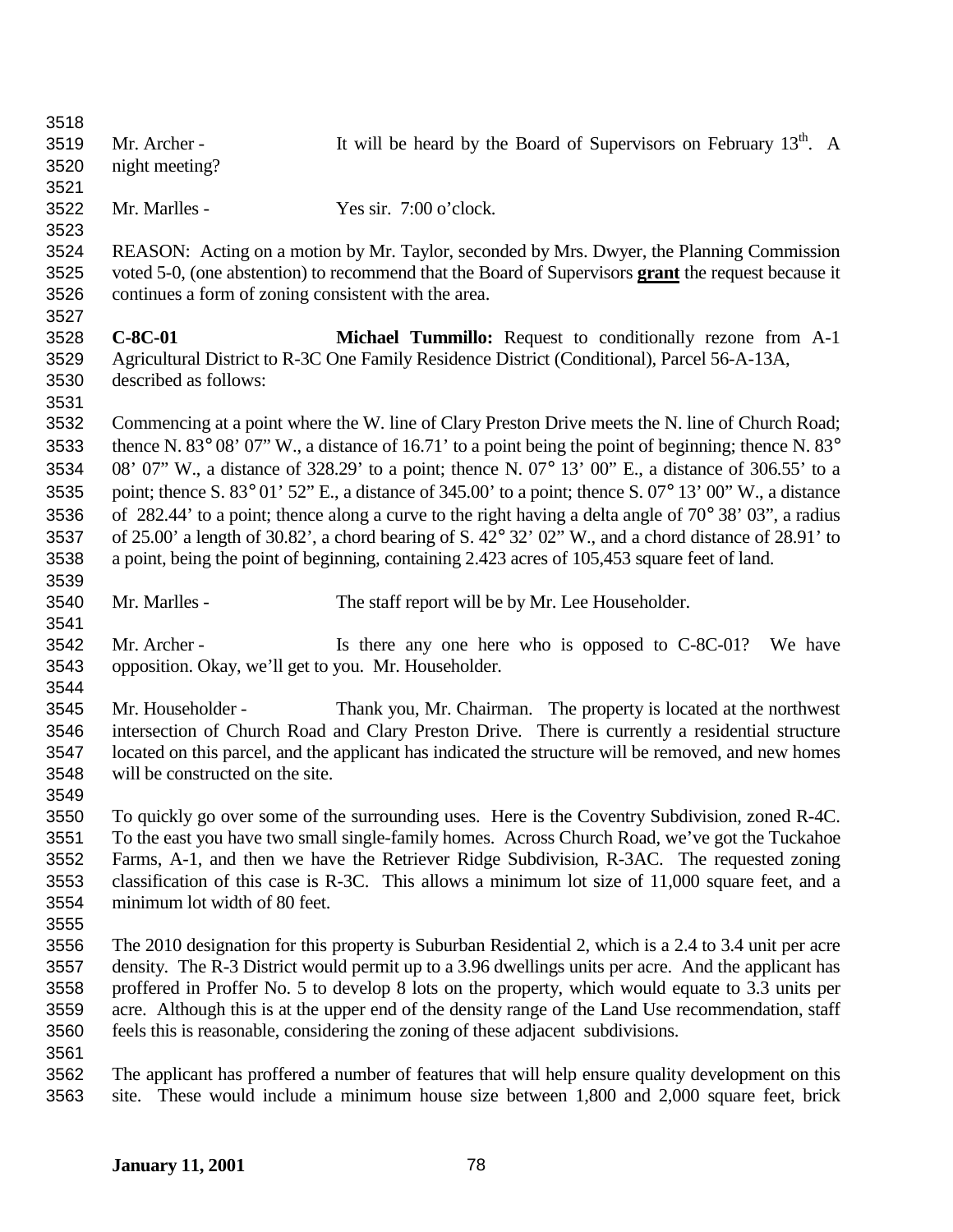foundations, and chimneys, 44-foot rights of way, and they would prohibit any direct access from a lot to Church Road.

 The applicant has also submitted a preliminary layout that would show how this could potentially be developed. It has not been proffered, and is shown as an exhibit. It also shows the proffered stub street to the property to the west.

 Originally, staff had concerns about the adjacent properties to the west, and how they would be developed and whether or not they could potentially be landlocked. The applicant has offered a few schematic layouts that show how this could potentially happen from a stub street that already exists further west here on Lockton Drive (referring to slide). That's one example of how that property could be incorporated. They've also given us two other examples from that same side and then one example from this side. So, staff's concerns about landlocking property have been addressed by these schematic layouts. Staff was also concerned about a 25-foot landscaped buffer being placed along Church Road. The applicant has since added this proffer No. 9, which addresses staff's concerns.

- One oversight in the proffer, which was discussed with the applicant this evening was that, this buffer should be in addition to required setbacks. And it's not specified. The applicant has indicated they would be willing to make that change between now and the Board and tonight, if need be.
- In addition, the applicant has addressed some concerns of the neighborhoods, to my knowledge, which include the minimum square footage of the ranch-style homes in the original proffers, and they've eliminated that. Their intention is not to build ranch-style homes.

 Also, its understood, the Coventry Subdivision would like this subdivision to become part of what is already Coventry, and, hopefully, go under their covenants, and just kind of mix right into what their development already looks like. And, that would include building colonial-style homes. The applicant has indicated they would like to do this, but has not proffered to. 

 Overall, this proposal is consistent with the recommendation of the 2010 Land Use Plan, and staff feels a single family use is reasonable considering surrounding properties that have been developed and zoned single family. The applicant has addressed staff's concerns, and, we, therefore, recommend approval of this request. And, I'll answer any questions that you may have. 

| - vuu |                   |                                                                                                       |
|-------|-------------------|-------------------------------------------------------------------------------------------------------|
| 3600  | Mr. Archer -      | Thank you, Mr. Householder. Are there questions by the                                                |
| 3601  | Commission?       |                                                                                                       |
| 3602  | Mr. Taylor -      | I had a question, I guess, with regard to the proffer of this                                         |
| 3603  |                   | development be incorporated into Coventry. I noticed there's no proffer yet. Is it proffered tonight? |
| 3604  |                   |                                                                                                       |
| 3605  | Mr. Householder - | No. That has is not committed to in proffer form, yet.                                                |
| 3606  |                   |                                                                                                       |
| 3607  | Mr. Taylor -      | It hasn't been? No intention of doing it tonight?                                                     |
| 3608  |                   |                                                                                                       |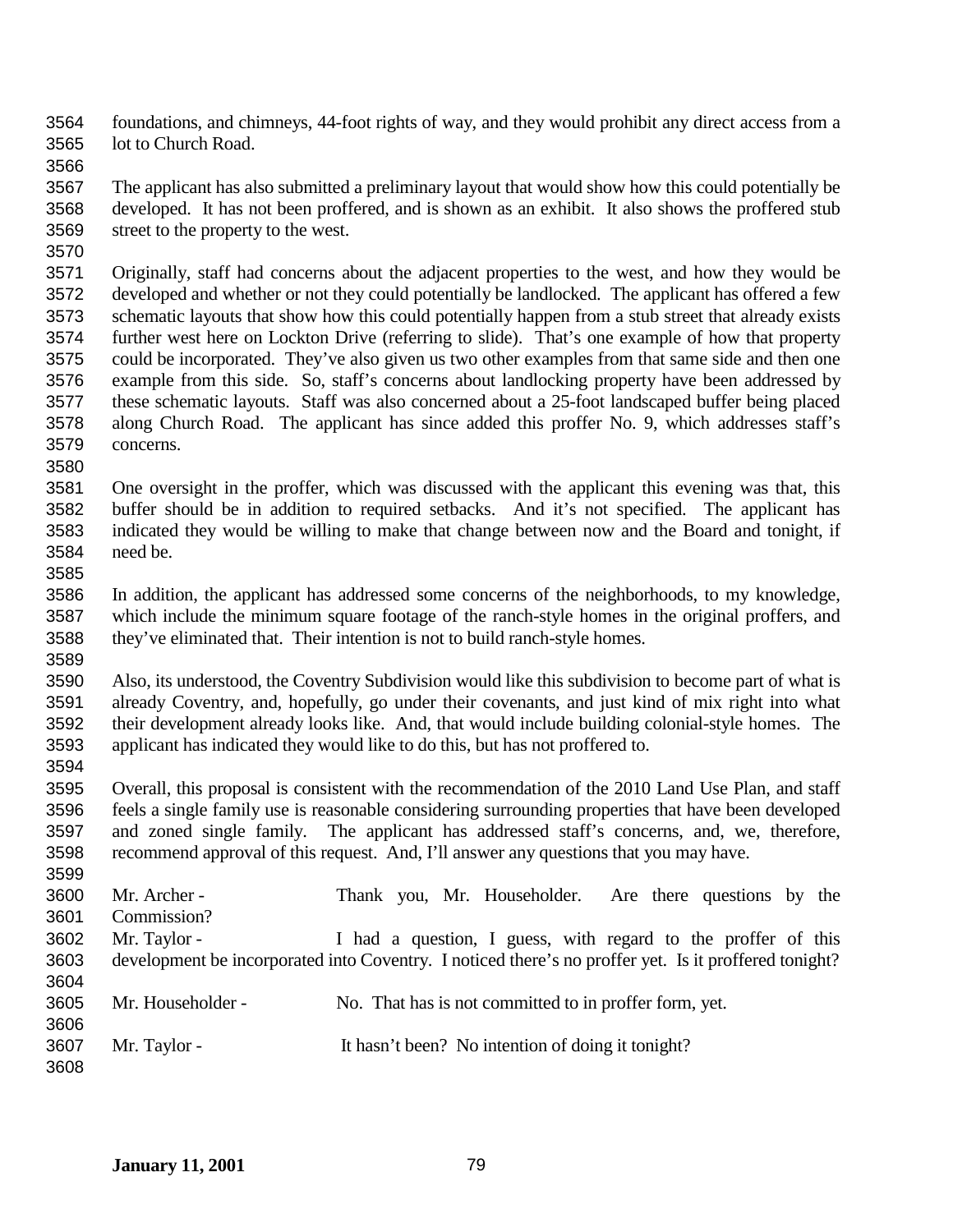Mr. Householder - That would be a question for the applicant. The applicant and the community could work that out themselves at the time of subdivision development, but it might be a worthwhile proffer to have. Mr. Taylor - Okay. Mr. Archer - Go ahead, Mr. Taylor. Did you have another question? Mr. Taylor - No sir. Do we want to hear from the applicant? Mrs. Dwyer - May I just ask one quick question, which is just a general one. In all of these cases, tonight, we've had a statement that staff is very concerned about the long-term 3621 impact on schools for these developments. I'm just curious, what is it  $-8$  lots, how they get a student yield of only 5? Do you know the formula that Schools use? That seems low to me. In a single-family such as this, I would expect much higher student yield. Mr. Householder - I agree. That does sound low. And I don't know enough about their computation figures to really answer that well, other than, they seem to vary. I haven't noticed a consistent pattern; so I think they look at a lot of factors in making that decision. And what factors in this case that they were, I'm not quite sure. Mrs. Dwyer - Just antedotial information that I have would suggest it would be much higher. Mr. Householder - Thinking just in laymen's terms, you would think maybe double that for 8 houses, maybe? But, they know a lot more about the demographics and family make-up, so I would have to go with their recommendation. Mrs. Dwyer - Next time, they're here I'll quiz them on that. Mr. Householder - Well, I'd be glad to bring before the Commission a better understanding of that. Mrs. Dwyer - Okay. Thank you. Mr. Archer - I'll remember to remind you of that. Mrs. Dwyer - Okay. Mr. Archer - Any other questions? All right, thank you, Mr. Householder. Would the applicant come forward, please? Mr. Michael Tummillo - Good evening, Mr. Chairman, and members of the Commission. I'm Michael Tummillo, and, basically, I'm here to address any questions that any of the neighborhood property owners might have.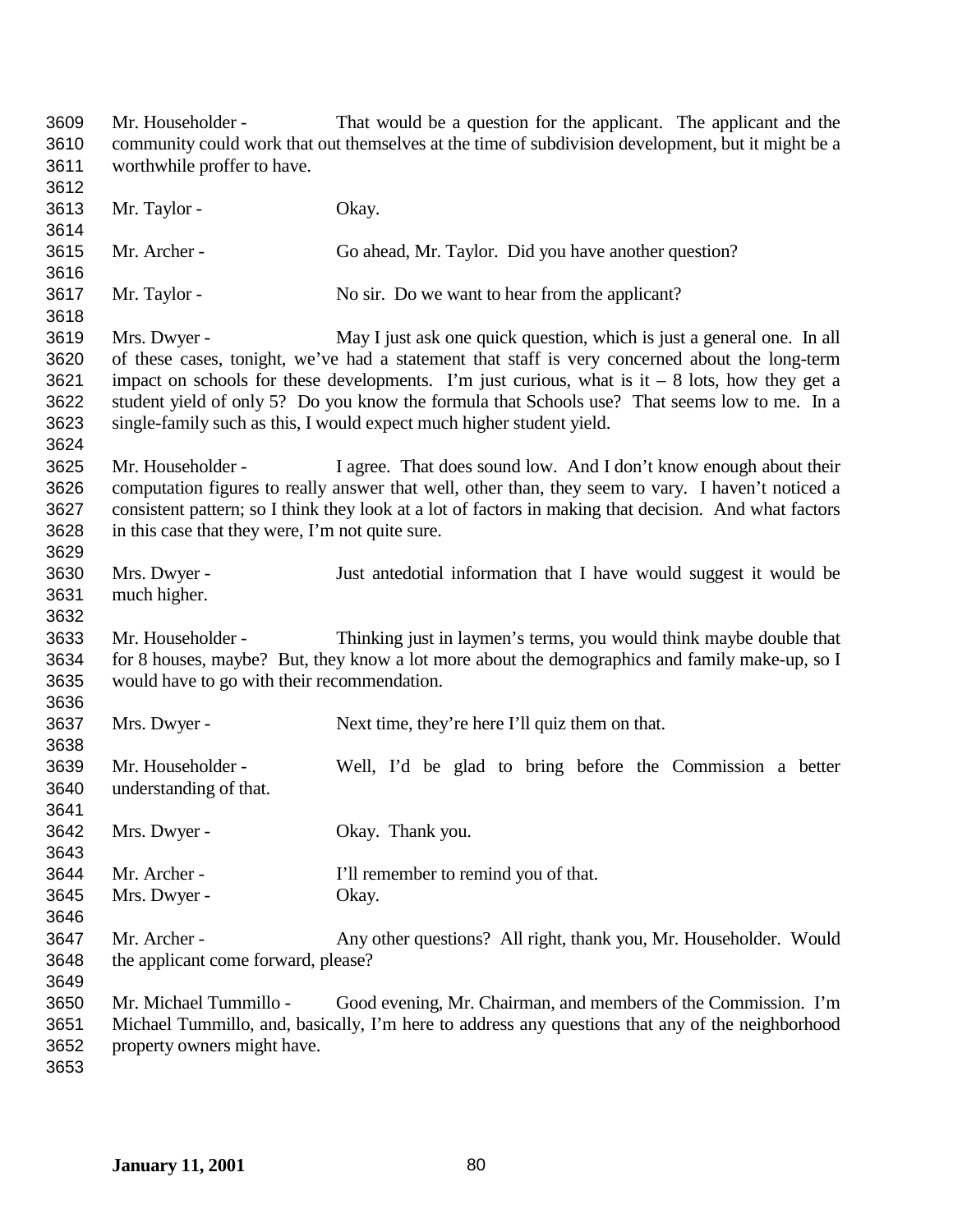Mr. Archer - Do you care to make any presentation? You do have the right to reserve some time for rebuttal. Mr. Tummillo - Yes. If I could reserve some time for rebuttal. Mr. Archer - You have 10 minutes for your presentation and the opposition has 10 minutes, and of your 10 minutes you can reserve some time to answer that. Mr. Tummillo - I feel that, what we propose for this land use is reasonable, and within the surrounding and adjacent properties. We feel that it will, you know, just enhance what's there at this time. And, I do intend to start construction as quickly as possible to minimize any impact that neighbors might realize versus noise, dust, and things like that. Thank you. 3667 Mr. Archer - Any questions for Mr. Tummillo before he takes his seat? Mr. Taylor - I have several, if I might, because I'm familiar with the site. And, of course, I want to apologize for missing the meeting that you had with the community. I had constant community meetings this week, and I was called by Mr. Spradlin, and he said that he would meet with you in my absence, but I would like to be at the next meeting, if I might. There are a couple of questions that I had, and I would just simply like the answer. One of my questions was that this would match the existing houses in the Clary Preston area in terms of architectural character… Mr. Tummillo - Colonial houses. Mr. Taylor - Of similar size? Well, I think these were proffered as between 1,800, one and a half story and 2,000 square two story. Is that the size of the buildings in the area right adjacent to the property? Mr. Tummillo - To the best of my knowledge, that is the same proffer language in Coventry. Mr. Taylor - Would you be willing to match the existing houses in character, and nature to the extent that it would become effectively a seamless addition to Coventry Subdivision? Mr. Tummillo - As far as colonial, yes. Mr. Taylor - Yes. We would have to work that out with the community, because we had a similar meeting with the people that are a little bit further down Church this week. And, one of the conditions we had, as a stubbed addition, as I understand it is going to be incorporated within your development. We would want that incorporation to be effectively seamless. Mr. Tummillo - Okay. Mr. Taylor - Both in the nature of the product and the style of the product and the size of the product, so it would become one monolithic entity. And, if they were going to annex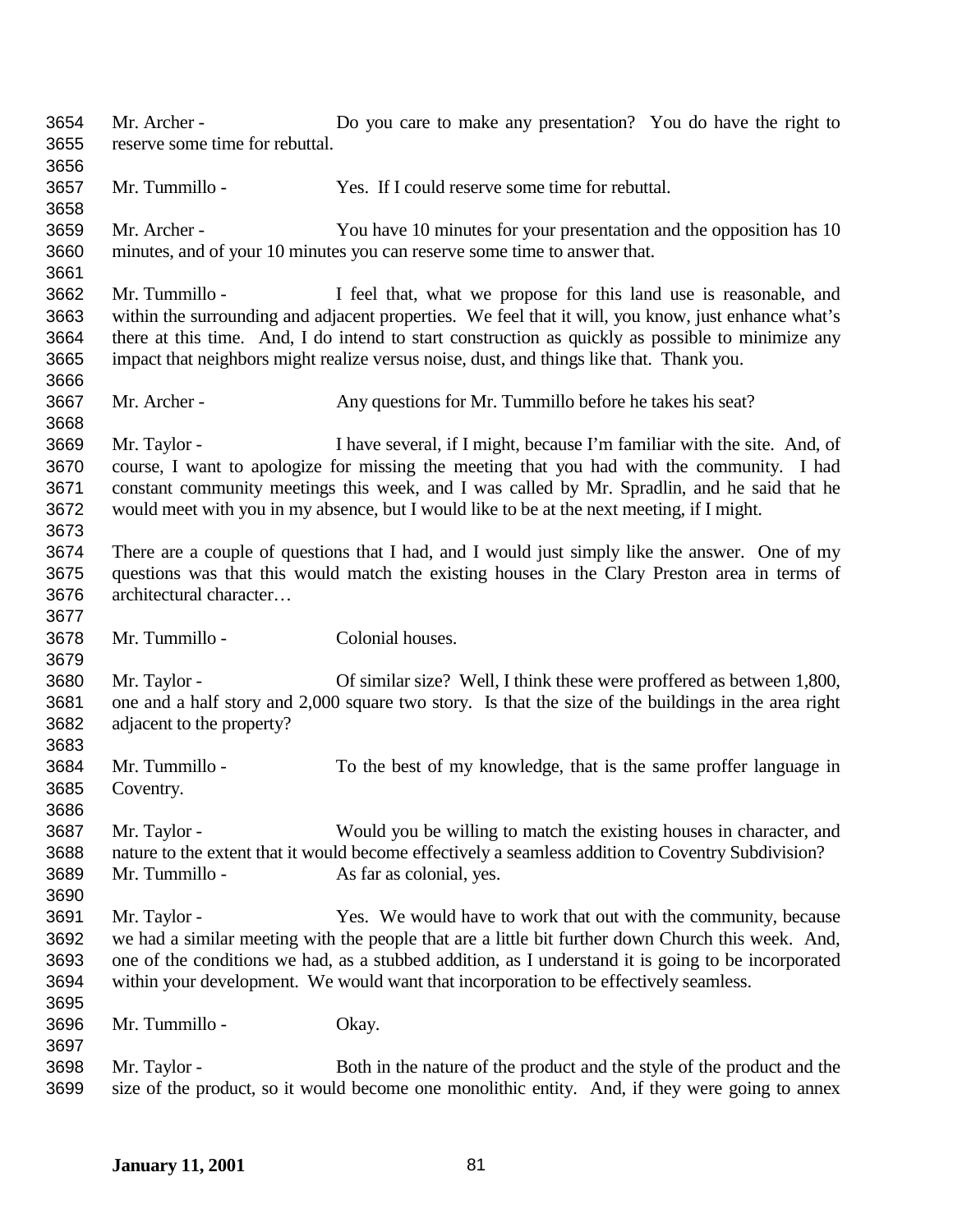that, they would keep the same name, which is Coventry, I guess, for everybody. You would be willing to do that is what I'm asking? 

| 3703<br>3704 | Mr. Tummillo -                        | I'm not sure what the sizes of the houses are in there, actually.                                      |
|--------------|---------------------------------------|--------------------------------------------------------------------------------------------------------|
| 3705         | Mr. Taylor -                          | Well, we can get that. They're in that same neighborhood.                                              |
| 3706         |                                       |                                                                                                        |
| 3707         | Mr. Tummillo -                        | If they're in that same neighborhood, the answer is yes.                                               |
| 3708         |                                       |                                                                                                        |
| 3709         | Mr. Taylor -                          | Okay. Great. And then the other thing is                                                               |
| 3710         |                                       |                                                                                                        |
| 3711         | Person from Audience -                | (Comments unintelligible-not at microphone).                                                           |
| 3712         |                                       |                                                                                                        |
| 3713         | Mr. Tummillo -                        | Some houses may be that size, or larger.                                                               |
| 3714         |                                       |                                                                                                        |
| 3715         | Person from Audience -                | They're all two-story.                                                                                 |
| 3716         |                                       |                                                                                                        |
| 3717         | Mr. Taylor -                          | They're all two story, and maybe what we can do is the same thing                                      |
| 3718         |                                       | we did with your neighbors. We wanted to make it seamless, and we actually worked out the              |
| 3719         |                                       | arrangement at the Church the other night. I guess we'll hear from the other people, and you can       |
| 3720         | save your time.                       |                                                                                                        |
| 3721<br>3722 | Mr. Tummillo -                        | Okay. Thank you.                                                                                       |
| 3723         |                                       |                                                                                                        |
| 3724         | Mr. Archer -                          | Thank you, Mr. Tummillo. Some one from the opposition who                                              |
| 3725         | wishes to speak, please come forward. |                                                                                                        |
| 3726         |                                       |                                                                                                        |
| 3727         | Mr. Taylor -                          | Is Mr. Spradlin here? Yeah.                                                                            |
| 3728         |                                       |                                                                                                        |
| 3729         | Mr. Doug Spradlin -                   | We finally meet.                                                                                       |
| 3730         |                                       |                                                                                                        |
| 3731         | Mr. Taylor -                          | We do.                                                                                                 |
| 3732         | Mr. Spradlin -                        | I'm doing fine. Thank you.                                                                             |
| 3733         |                                       |                                                                                                        |
| 3734         | Mr. Taylor -                          | Welcome aboard.                                                                                        |
| 3735         |                                       |                                                                                                        |
| 3736         | Mr. Spradlin -                        | Well, a little late, but I'm glad to be here. My name is Doug                                          |
| 3737         |                                       | Spradlin. I live in the Coventry Subdivision. Mr. Tummillo and Mr. Taylor and I have discussed         |
| 3738         |                                       | this issue, in reference to the planned subdivision. What we are concerned about, as a community,      |
| 3739         |                                       | are a few things. First of all dealing with the scale of our lots that we have now, which is           |
| 3740         |                                       | approximately 15,000 square feet versus what he's trying to have is 11,000 square feet, and backing    |
| 3741         |                                       | up to our – These are our homes right here (referring to slide). And this is the back of the lots that |
| 3742         | he's planning to construct.           |                                                                                                        |
| 3743         |                                       |                                                                                                        |

3744 So, what we're asking is, dealing with the size of the lots that Mike is proposing, if you're putting these homes on 11,000 square foot lots, are the homes to fill the majority of this lot with no yard? Is these homes on 11,000 square foot lots, are the homes to fill the majority of this lot with no yard? Is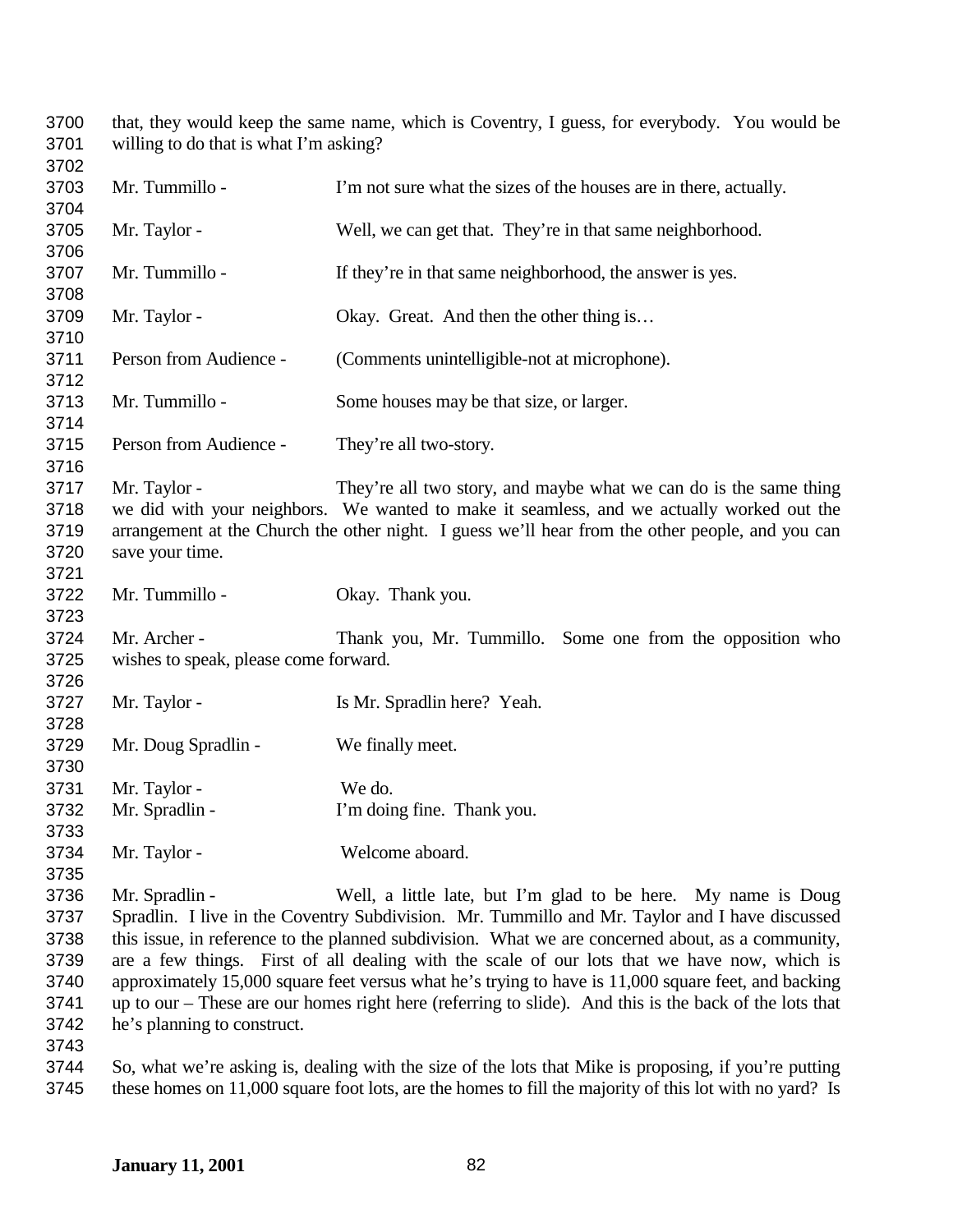| 3746<br>3747                         | the home going to be on top of the pre-existing lots that are there now creating no space or a buffer,<br>or call it what you like, from say my lot versus the new lot that he's proposing to bring in? |                                                                                                                                                                                                                                                                                                                                                                                             |  |
|--------------------------------------|---------------------------------------------------------------------------------------------------------------------------------------------------------------------------------------------------------|---------------------------------------------------------------------------------------------------------------------------------------------------------------------------------------------------------------------------------------------------------------------------------------------------------------------------------------------------------------------------------------------|--|
| 3748                                 |                                                                                                                                                                                                         |                                                                                                                                                                                                                                                                                                                                                                                             |  |
| 3749<br>3750                         | Mrs. Dwyer -                                                                                                                                                                                            | May I ask you a question at this juncture?                                                                                                                                                                                                                                                                                                                                                  |  |
| 3751<br>3752                         | Mr. Spradlin -                                                                                                                                                                                          | Yes ma'am.                                                                                                                                                                                                                                                                                                                                                                                  |  |
| 3753<br>3754                         | Mrs. Dwyer -                                                                                                                                                                                            | As I read his plan, his backyards will be adjacent to your backyards.<br>So, its backyard of a residential lot adjacent to the backyard of another residential lot.                                                                                                                                                                                                                         |  |
| 3755                                 |                                                                                                                                                                                                         |                                                                                                                                                                                                                                                                                                                                                                                             |  |
| 3756<br>3757                         | Mr. Spradlin -<br>slide). And his lot will be coming to here.                                                                                                                                           | It will butt up against, in other words, my house is here (referring to                                                                                                                                                                                                                                                                                                                     |  |
| 3758                                 |                                                                                                                                                                                                         |                                                                                                                                                                                                                                                                                                                                                                                             |  |
| 3759<br>3760                         | Mrs. Dwyer -                                                                                                                                                                                            | Its' backyard to backyard in residential lots.                                                                                                                                                                                                                                                                                                                                              |  |
| 3761<br>3762                         | Mr. Spradlin -                                                                                                                                                                                          | Okay.                                                                                                                                                                                                                                                                                                                                                                                       |  |
| 3763<br>3764                         | Lady from Audience -                                                                                                                                                                                    | Could we put that larger plat up there?                                                                                                                                                                                                                                                                                                                                                     |  |
| 3765<br>3766<br>3767<br>3768<br>3769 | Mr. Spradlin -<br>there with no yard?                                                                                                                                                                   | Thank you. Again, dealing with Lot 4 and Lot 5, who are my<br>neighbors, dealing with Lots 6 and 5 of what he's planning to build. I'm dealing with this right here<br>(referring to slide). Will that butt right up against to Lot 5, and if so, I'm dealing with 11,000 square<br>foot lot that he's proposing, which is the size of this lot. Is that home going to be, let's say, right |  |
| 3770<br>3771<br>3772                 | Mrs. Dwyer -                                                                                                                                                                                            | In fact, I just looked it up as you were talking about square footage.<br>So, I can tell you what the rear yard setback is. The staff will correct me if I'm wrong.                                                                                                                                                                                                                         |  |
| 3773<br>3774                         | Mr. Taylor -                                                                                                                                                                                            | Forty feet.                                                                                                                                                                                                                                                                                                                                                                                 |  |
| 3775                                 |                                                                                                                                                                                                         |                                                                                                                                                                                                                                                                                                                                                                                             |  |
| 3776<br>3777                         | Mrs. Dwyer -                                                                                                                                                                                            | Forty feet. Yes.                                                                                                                                                                                                                                                                                                                                                                            |  |
| 3778<br>3779<br>3780<br>3781         | Mr. Spradlin -<br>line minimum? No.                                                                                                                                                                     | Again, I'm not asking a question. I'm just going to say something.<br>What's you're saying, from here to here is 40 feet from my property line versus the new property                                                                                                                                                                                                                      |  |
| 3782<br>3783                         | Mrs. Dwyer -                                                                                                                                                                                            | From the property line to the house on Lot 5 must be 40 feet.                                                                                                                                                                                                                                                                                                                               |  |
| 3784<br>3785                         | Mr. Spradlin -                                                                                                                                                                                          | Say that again. I don't understand.                                                                                                                                                                                                                                                                                                                                                         |  |
| 3786<br>3787<br>3788                 | Mrs. Dwyer -                                                                                                                                                                                            | From the property line to the house is a minimum of 40 feet. And<br>that's required. In your zoning, which I believe is R-4, is that right?                                                                                                                                                                                                                                                 |  |
| 3789<br>3790                         | Mr. Spradlin -                                                                                                                                                                                          | Yes ma'am.                                                                                                                                                                                                                                                                                                                                                                                  |  |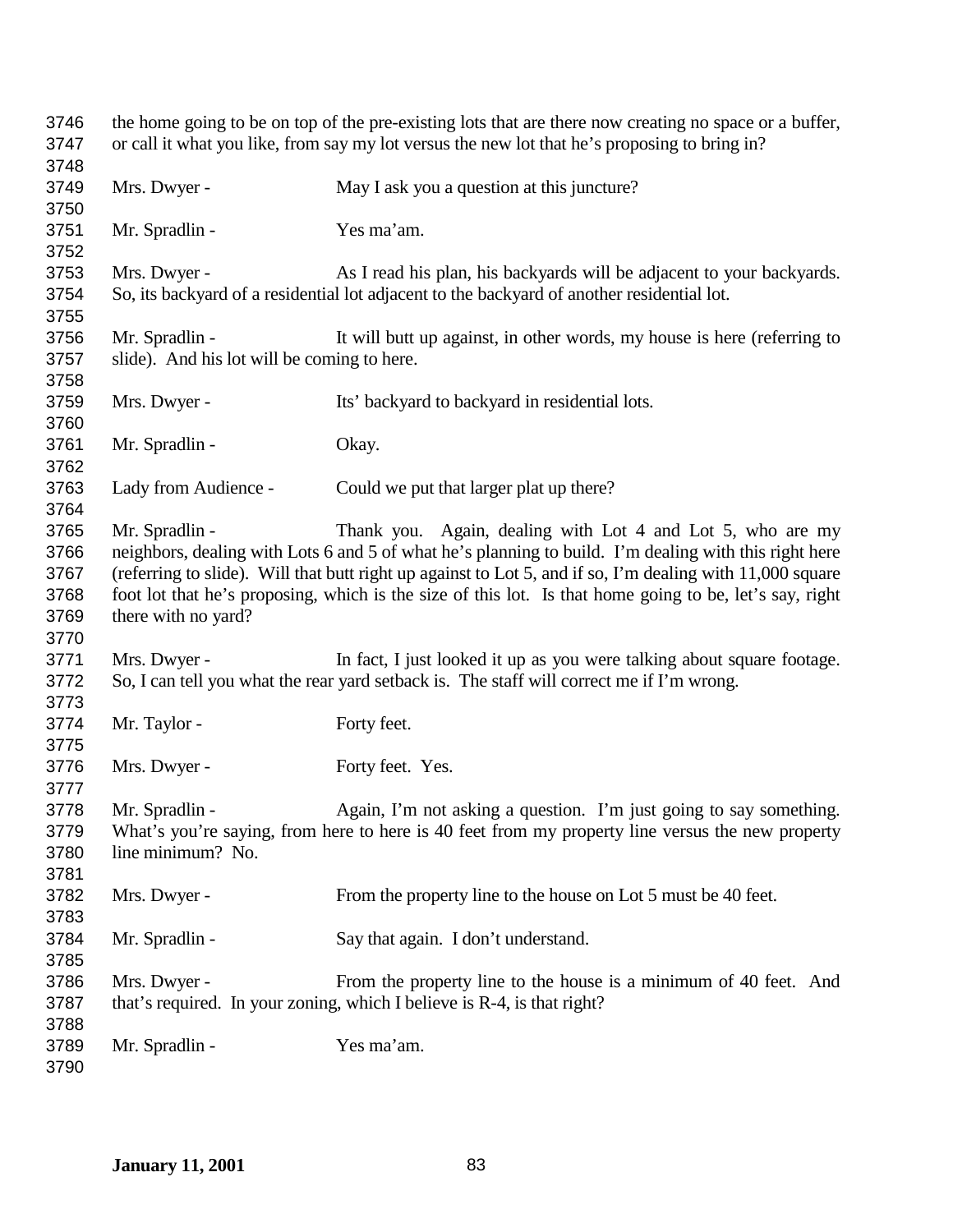Mrs. Dwyer - It's 35 feet. So, your house is only required to be 35 feet from the rear property line. His is required to be 40 feet, because his is a less dense zoning than your subdivision. Mr. Spradlin - Okay. So, if there are a line of trees as a buffer there, which there are now, can that remain as a buffer, in reference to the pre-existing homes and the trees that are there? In other words, not taking them down, so that I don't want to say and we don't have to look at the homes, because the homes is not the issue. It's just a matter of what has been there and what we have been accustomed to. So, again, the tree issue is one thing of leaving them up and not taking them all down. Mr. Taylor - Well, normally, the developer is noting that treed lots are more attractive and sell at a high price than non-treed lots. They are prone to leave the trees up, except where they represent some kind of a hazard, or barrier to the houses. So, we can ask that directly to Mr. Tummillo. Mr. Spradlin - And one other follow up. Say they will stay, and somebody buys Lot 5, and there's four trees on that lot, and they purchase this, are they allowed to cut the trees down, or can there be something in writing stating this could be some type of buffer by leaving these trees up without removing them? Mr. Taylor - On Mr. Tummillo's Lot 5? Mr. Spradlin - Well, yes. Mr. Taylor - We could ask him to establish a buffer of trees somewhere along there. He can proffer that if he wants. Mr. Archer - May I interject for just one second? I think, as a matter of principle, we don't normally require buffers between residential from residential. Mr. Spradlin - You do not? Mr. Archer - No. Mrs. Dwyer - And, its difficult, as you can understand, as a practical matter to limit what you can do with their own backyard. Mr. Spradlin - I understand. Mrs. Dwyer - I mean you might not want that limitation placed on you and what you can do in your back yard. Mr. Spradlin - But, I guess, my point is that, where we're concerned, as already been there for 10 years, are we going to have a house in our backyard? That's what…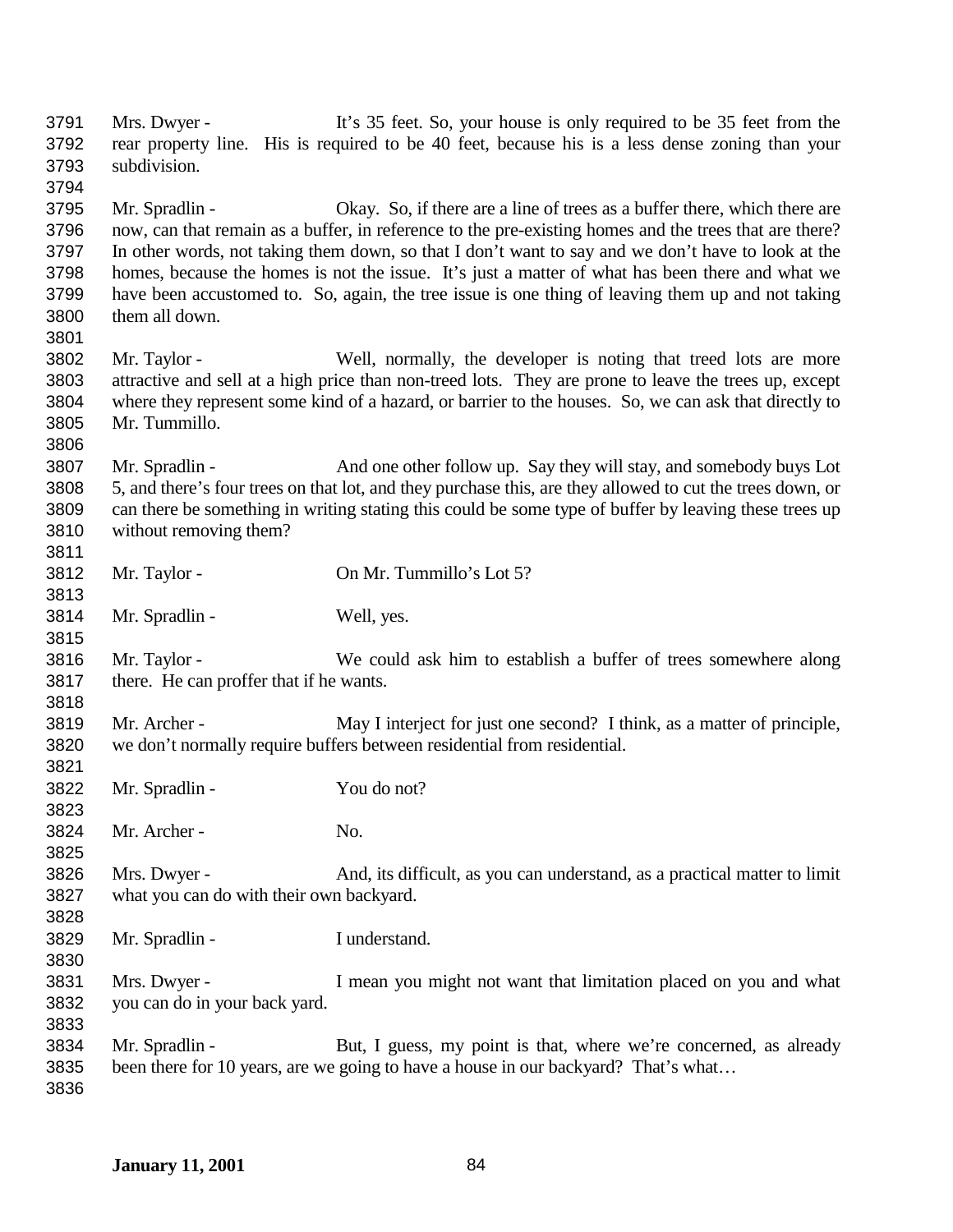| 3837<br>3838 | Mr. Kaechele -                                | Do you have any trees in your back yard?                                                           |
|--------------|-----------------------------------------------|----------------------------------------------------------------------------------------------------|
| 3839<br>3840 | Mr. Spradlin -                                | Yes, I do.                                                                                         |
| 3841         | Mr. Kaechele -                                | Well, you'll keep those. I think the other property owners have a                                  |
| 3842         | right to remove trees.                        |                                                                                                    |
| 3843         |                                               |                                                                                                    |
| 3844         | Mr. Spradlin -                                | Okay.                                                                                              |
| 3845         |                                               |                                                                                                    |
| 3846         | Mr. Archer -                                  | Mr. Marlles was just explaining to me that the developer can proffer                               |
| 3847<br>3848 |                                               | that, but even that puts a hardship on the person who buys a property.                             |
| 3849         | Mr. Spradlin -                                | Yes sir.                                                                                           |
| 3850         |                                               |                                                                                                    |
| 3851         | Mr. Taylor -                                  | Having gone through this, I understand if we do that, the proffer                                  |
| 3852         |                                               | doesn't pass on to the occupant of the house, is that correct, Mr. Director?                       |
| 3853         |                                               |                                                                                                    |
| 3854         | Mr. Marlles -                                 | No sir. A proffer does run with the land.                                                          |
| 3855         |                                               |                                                                                                    |
| 3856         | Mr. Taylor -                                  | It does run with the land. Commissioner Dwyer infers that it                                       |
| 3857         |                                               | requires, if your house was proffered with a tree save area, you couldn't chop down those trees.   |
| 3858         |                                               |                                                                                                    |
| 3859         | Mrs. Dwyer -                                  | Well, it depends on how the proffer is worded. It may be that the                                  |
| 3860         | developer commits to preserve to the extent   |                                                                                                    |
| 3861         |                                               |                                                                                                    |
| 3862         | Mr. Spradlin -                                | Well, that was my question as far as requesting that. You know if                                  |
| 3863         |                                               | that could be, the term you used, "proffer," if Mike would say, "Okay, I'm going to leave those.   |
| 3864         |                                               | We're not going to touch those at all." And let that be part of this new development that's coming |
| 3865         | into; again, help us out.                     |                                                                                                    |
| 3866         |                                               |                                                                                                    |
| 3867         | Mr. Taylor -                                  | I think what we're saying, he could, but it really wouldn't be terribly                            |
| 3868         | enforceable, but you had it while you had it. |                                                                                                    |
| 3869         |                                               |                                                                                                    |
| 3870         | Mr. Spradlin -                                | Okay.                                                                                              |
| 3871         |                                               |                                                                                                    |
| 3872         | Mr. Taylor -                                  | If you had it forever, that would be good. If someone came in and                                  |
| 3873         | didn't like trees, you may not.               |                                                                                                    |
| 3874         |                                               |                                                                                                    |
| 3875         | Mr. Spradlin -                                | Right. The next thing, we want to make sure that Mike said that he                                 |
| 3876         |                                               | would only put in two-story colonials. Does that also exclude cape cod homes, because there's only |
| 3877         |                                               | one cape cod home in the Coventry Subdivision, and, again, dealing with the architectural part of  |
| 3878         |                                               | the surroundings, this is something that we, you know, would not want.                             |
| 3879         |                                               |                                                                                                    |
| 3880         | Mr. Taylor -                                  | He can proffer that right now.                                                                     |
| 3881         |                                               |                                                                                                    |
| 3882         | Mr. Spradlin -                                | Okay.                                                                                              |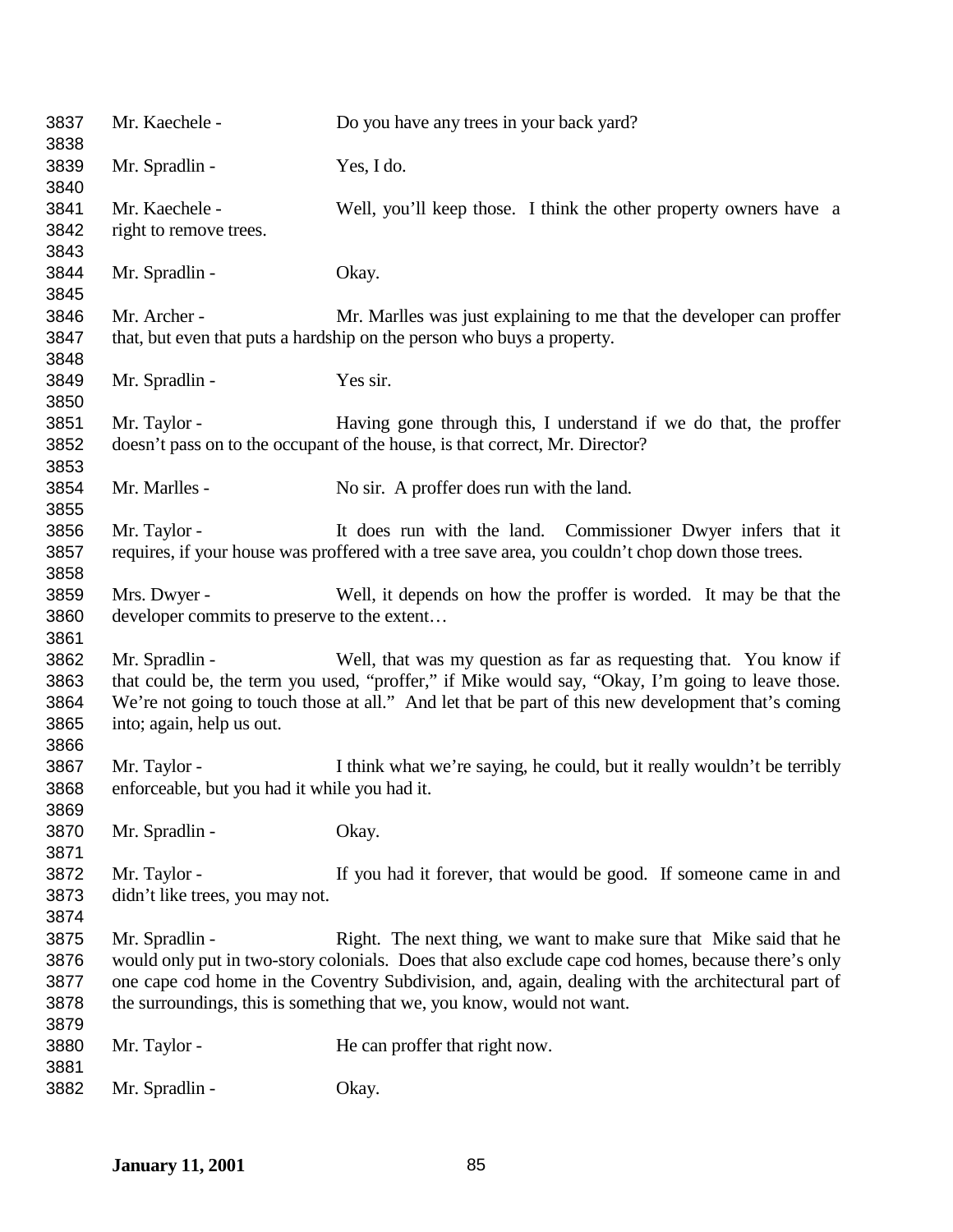| 3883 |                                                             |                                                                                                        |
|------|-------------------------------------------------------------|--------------------------------------------------------------------------------------------------------|
| 3884 | Mrs. Dwyer -                                                | Well, and a proffer is a voluntary commitment made.                                                    |
| 3885 |                                                             |                                                                                                        |
| 3886 | Mr. Spradlin -                                              | Oh. I know. And Mike and I have discussed the issues, and I'll be                                      |
| 3887 |                                                             | up front with everybody and with Mr. Taylor. We have all communicated really well on this.             |
| 3888 |                                                             |                                                                                                        |
| 3889 |                                                             | One other quick thing. Dealing where this road is coming in, my question is, dealing with the          |
| 3890 |                                                             | sewage and the drop inlet as far as the water running say towards our property versus staying in that  |
| 3891 |                                                             | road area, I mean, how would that affect the runoff of the excess water or what have you?              |
| 3892 |                                                             |                                                                                                        |
| 3893 | Mr. Marlles -                                               | Sir, drainage is an issue that the Public Works Department would                                       |
| 3894 |                                                             | review. It wouldn't necessarily be the Planning Commission. But, I think you can be assured that       |
| 3895 |                                                             | the County does have standards and design engineers who review those types of issues.                  |
| 3896 |                                                             |                                                                                                        |
| 3897 | Mr. Spradlin -                                              | Yes sir. Okay. As far as part of being of our subidivison, I did                                       |
| 3898 |                                                             | discuss it with Mike dealing with the Coventry sign that is the entrance of Coventry. We would like    |
| 3899 |                                                             | it to be part of our subdivision. And that if that could take place, our sign on Church Road is the    |
| 3900 |                                                             | only sign on that whole area that is not lit. Again, in reference to where do you turn into Coventry.  |
| 3901 |                                                             | Because if you're going to put another road there, it is a school area as far as where the buses pick  |
| 3902 |                                                             | up our kids and so forth and so on. So, we are concerned a little bit about that. And, also, with the  |
| 3903 |                                                             | traffic where they cut through Clary Preston going to Sunrise. It's extremely heavy. They use that     |
| 3904 | as a cut through off of Church Road.                        |                                                                                                        |
| 3905 |                                                             |                                                                                                        |
| 3906 |                                                             | And another thing we were going to propose is a way, I know you can't answer this, but a four-way      |
| 3907 |                                                             | stop sign at the intersection of Marnelan and Clary Preston to try to slow some of this traffic down,  |
| 3908 |                                                             | because its going to be 121 more vehicles, I think, once this develops. I think that's what it said in |
| 3909 | here, per day coming through once this subdivision goes up. |                                                                                                        |
| 3910 |                                                             |                                                                                                        |
| 3911 | Mr. Marlles -                                               | Again, sir, the traffic question is something that would not be                                        |
| 3912 |                                                             | addressed by the Commission. However, I can tell you that it's the policy of the County not to         |
| 3913 |                                                             | encourage four-way stop signs as a way of slowing down traffic.                                        |
| 3914 |                                                             |                                                                                                        |
| 3915 | Mr. Spradlin -                                              | Okay.                                                                                                  |
| 3916 |                                                             |                                                                                                        |
| 3917 | Mr. Marlles -                                               | So, that is an issue, you know, you can pursue with the County's                                       |
| 3918 | Traffic Engineer the concern of the neighborhood.           |                                                                                                        |
| 3919 |                                                             |                                                                                                        |
| 3920 | Mr. Spradlin -                                              | Right.                                                                                                 |
| 3921 |                                                             |                                                                                                        |
| 3922 | Mr. Marlles -                                               | But, it is not particularly relevant to our discussion.                                                |
| 3923 |                                                             |                                                                                                        |
| 3924 | Mr. Spradlin -                                              | Yes sir. That's really about all I have to say. I appreciate your time.                                |
| 3925 |                                                             |                                                                                                        |
| 3926 | Mr. Archer -                                                | Thank you, Mr. Spradlin.                                                                               |
| 3927 |                                                             |                                                                                                        |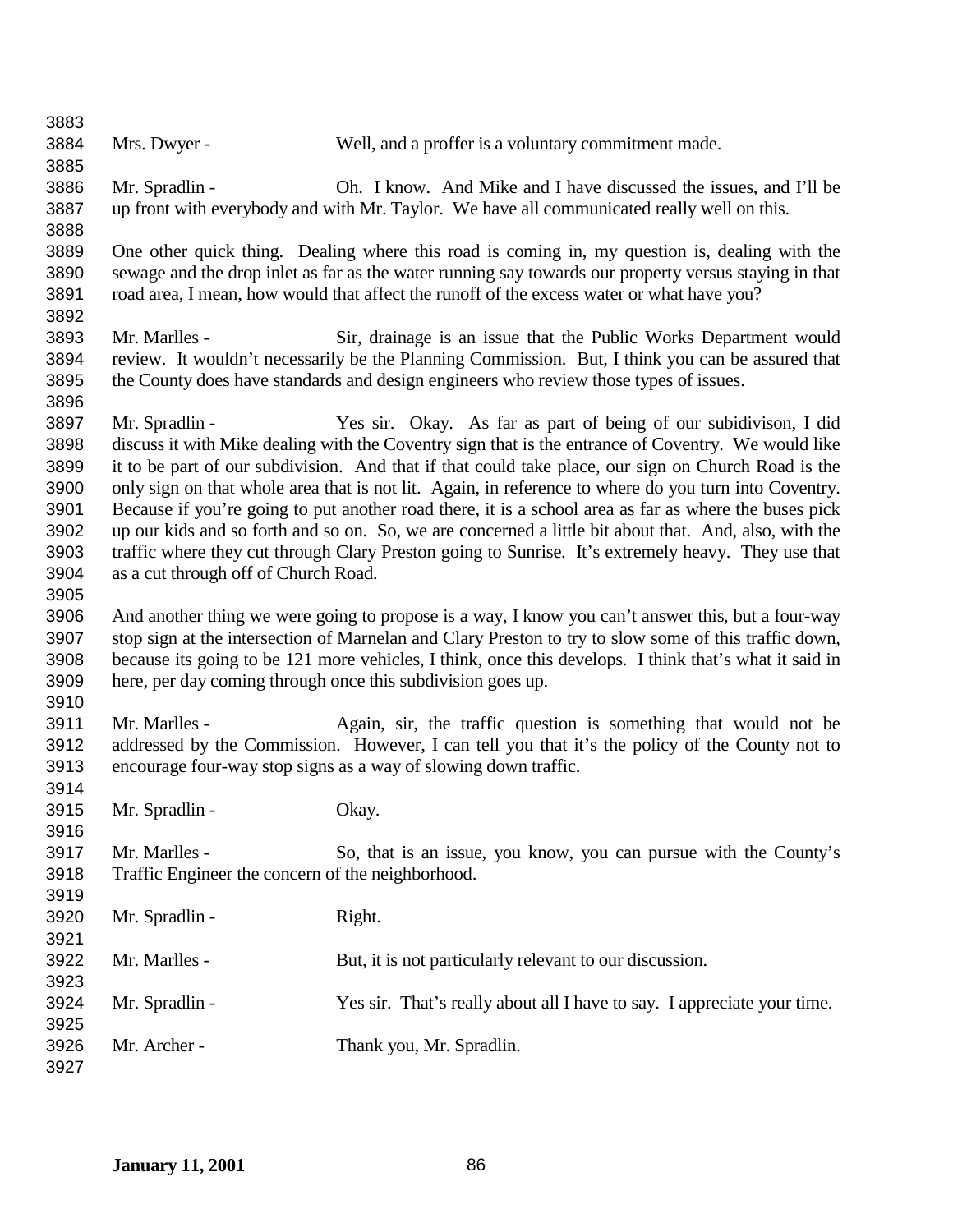| 3928<br>3929         | Mr. Taylor -                                          | Thank you, Mr. Spradlin. I apologize to you again that I wasn't able<br>to get to your meeting. But, we will have another meeting and I will be there. |
|----------------------|-------------------------------------------------------|--------------------------------------------------------------------------------------------------------------------------------------------------------|
| 3930<br>3931         | Mr. Spradlin -                                        | Okay.                                                                                                                                                  |
| 3932                 |                                                       |                                                                                                                                                        |
| 3933                 | Ms. Terry Bernstein -                                 | My husband and I live on Lot 1, which we will be affected the most                                                                                     |
| 3934<br>3935         |                                                       | from this. I'd like to know where they're going to put the sewer lines? Do we know that yet?                                                           |
| 3936<br>3937<br>3938 | Mr. Taylor -<br>yet?                                  | Mr. Tummillo, do you know where the sewer lines are going to go                                                                                        |
| 3939<br>3940<br>3941 | Mr. Tummillo -<br>middle.                             | They're going to come off of Clary Preston Street straight up the                                                                                      |
| 3942<br>3943<br>3944 | Ms. Bernstein -<br>in?                                | So, the sewer lines will go on this new road that you're going to put                                                                                  |
| 3945<br>3946         | Mr. Taylor -                                          | Under the new road.                                                                                                                                    |
| 3947                 | Ms. Bernstein -                                       | Under the new road? And that's where you're going to put your                                                                                          |
| 3948                 | sewer lines in, your drop inlet and your storm sewer? |                                                                                                                                                        |
| 3949<br>3950         | Mr. Tummillo -                                        | Yes.                                                                                                                                                   |
| 3951<br>3952         | Ms. Bernstein -                                       | And along with the sewer line? They won't hook up to our lot?                                                                                          |
| 3953<br>3954         | Mr. Tummillo -                                        | You mean the personal line that goes to your house?                                                                                                    |
| 3955<br>3956         | Ms. Bernstein -                                       | Myself or Lots 4 and 5 which are affected the most?                                                                                                    |
| 3957                 | Mr. Tummillo -                                        | Right there is the hook up (referring to slide). I think right around                                                                                  |
| 3958<br>3959         | there is the hook up.                                 |                                                                                                                                                        |
| 3960                 | Ms. Bernstein -                                       | Okay. Now, the trees that Doug was talking about across Lot 1, if                                                                                      |
| 3961                 |                                                       | someone buys that, obviously, someone is going to buy Lots 7 and 8, 5 and 6, and its their option to                                                   |
| 3962                 |                                                       | do what they want with that property at that time. I would like a fence to be put up. One, it will                                                     |
| 3963<br>3964         |                                                       | help in any drainage that's coming off, and I know we're all very tired.                                                                               |
| 3965<br>3966         | Mr. Taylor -                                          | You mean a fence between Lots 5, 6, and 7 and your subdivision?                                                                                        |
| 3967<br>3968         | Ms. Bernstein -                                       | That is correct.                                                                                                                                       |
| 3969<br>3970         | Mr. Taylor -                                          | That's back to Mr. Tummillo.                                                                                                                           |
| 3971                 | Mr. Tummillo -                                        | You know, after listening to the concern about making this                                                                                             |
| 3972                 |                                                       | subdivision uniform and flowing with the surrounding, I would, you know, imagine a fence would                                                         |

not be in agreement with that.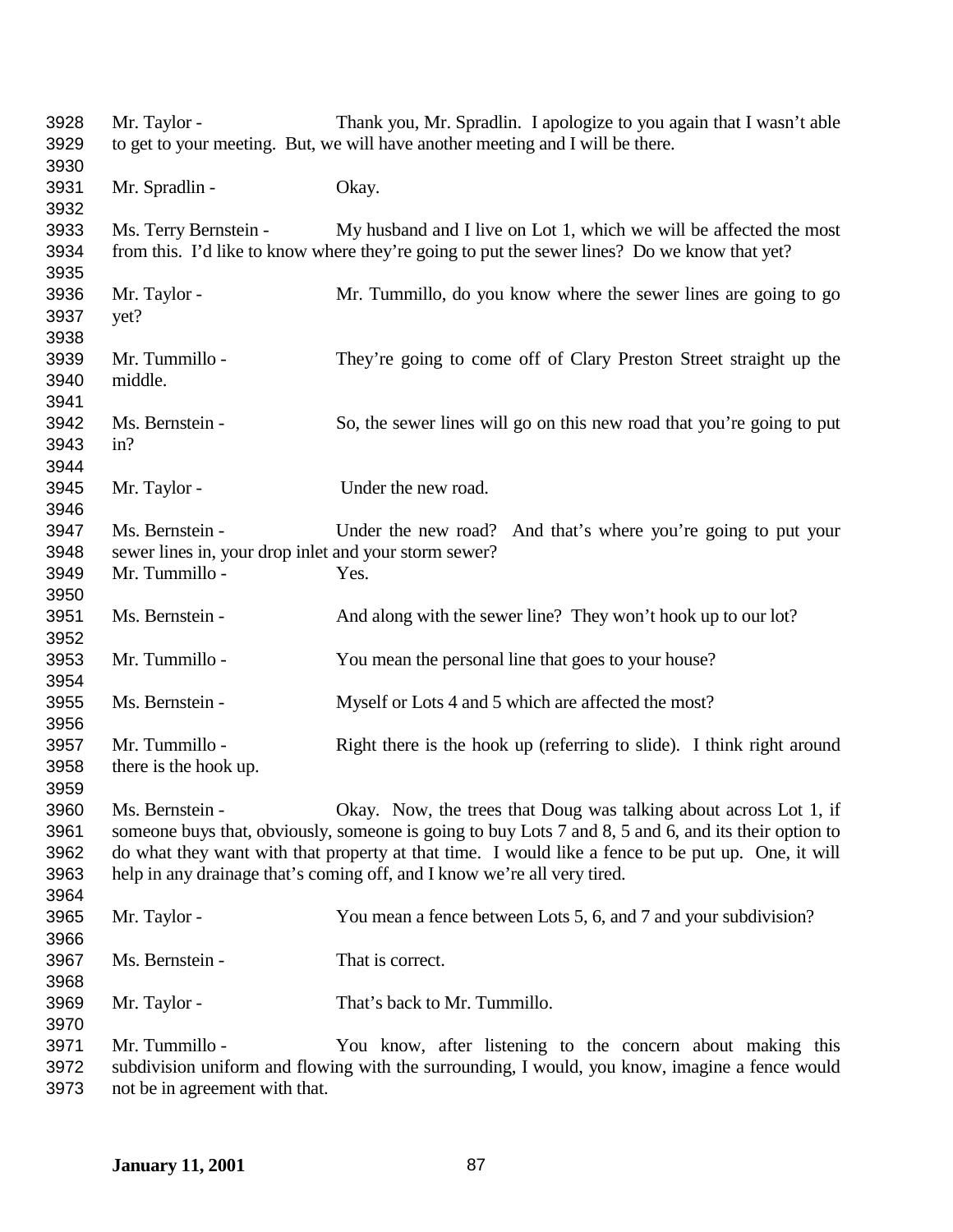| 3974                                         |                                                                                                                                                                                                                                                                                                                                                                                                                                                                                               |                                                                                                                                                                                                                                                                                  |
|----------------------------------------------|-----------------------------------------------------------------------------------------------------------------------------------------------------------------------------------------------------------------------------------------------------------------------------------------------------------------------------------------------------------------------------------------------------------------------------------------------------------------------------------------------|----------------------------------------------------------------------------------------------------------------------------------------------------------------------------------------------------------------------------------------------------------------------------------|
| 3975                                         | Mr. Taylor -                                                                                                                                                                                                                                                                                                                                                                                                                                                                                  | That becomes a matter of opinion, I guess.                                                                                                                                                                                                                                       |
| 3976                                         |                                                                                                                                                                                                                                                                                                                                                                                                                                                                                               |                                                                                                                                                                                                                                                                                  |
| 3977<br>3978                                 | Ms. Bernstein -                                                                                                                                                                                                                                                                                                                                                                                                                                                                               | I think we've all said we want fences, do we not?                                                                                                                                                                                                                                |
| 3979<br>3980<br>3981<br>3982<br>3983         | Mr. Taylor -<br>staff.                                                                                                                                                                                                                                                                                                                                                                                                                                                                        | We're here, tonight, if I just may interject, we want to approve the<br>concept of zoning. As we get a little further, we have another phase, which is Plan of Development.<br>And we will see a Plan of Development where all of this detail will be able to be reviewed by the |
| 3984<br>3985<br>3986                         | Ms. Bernstein -<br>some of this settled?                                                                                                                                                                                                                                                                                                                                                                                                                                                      | But you will already have approved it. Can we not table until we get                                                                                                                                                                                                             |
| 3987<br>3988                                 | Mr. Taylor -                                                                                                                                                                                                                                                                                                                                                                                                                                                                                  | Well, we could, and we might, but                                                                                                                                                                                                                                                |
| 3989<br>3990                                 | Ms. Bernstein -                                                                                                                                                                                                                                                                                                                                                                                                                                                                               | I realize its late, and its really no one's fault that we're this late.                                                                                                                                                                                                          |
| 3991<br>3992                                 | Mr. Taylor -                                                                                                                                                                                                                                                                                                                                                                                                                                                                                  | If you would trust the County, and staff                                                                                                                                                                                                                                         |
| 3993<br>3994                                 | People from Audience -                                                                                                                                                                                                                                                                                                                                                                                                                                                                        | No. Absolutely not.                                                                                                                                                                                                                                                              |
| 3995<br>3996                                 | Mr. Taylor -                                                                                                                                                                                                                                                                                                                                                                                                                                                                                  | All right, then we'll sit here, and we'll work it out.                                                                                                                                                                                                                           |
| 3997<br>3998                                 | Mr. Archer -                                                                                                                                                                                                                                                                                                                                                                                                                                                                                  | You can speak, but you'll have to come up to the mike.                                                                                                                                                                                                                           |
| 3999<br>4000<br>4001<br>4002<br>4003         | I guess, Mr. Taylor, where we're concerned, as well as Terry is, once<br>Man from Audience -<br>the zoning is passed, as you're saying and we assume, but we don't want it that way. We want<br>something concrete. You know, Mike has told me, that he won't build ranch homes. We want<br>something in writing.                                                                                                                                                                             |                                                                                                                                                                                                                                                                                  |
| 4004<br>4005<br>4006<br>4007<br>4008<br>4009 | Mr. Taylor -<br>Let me just do this. We can postpone this for 30 days at my option<br>so we can get this all resolved. And what I would do in the interest of the hour, and to keep<br>everybody happy so that you know what will be happen and I can be a part of it, I would like to<br>move to defer this case for 30 days at my option, in which case we'll work with the community.<br>We'll work with the developer and we'll bring this back the next time. Would you like to do that? |                                                                                                                                                                                                                                                                                  |
| 4010<br>4011                                 | Ms. Bernstein -                                                                                                                                                                                                                                                                                                                                                                                                                                                                               | What date would that be?                                                                                                                                                                                                                                                         |
| 4012<br>4013                                 | Mr. Taylor -                                                                                                                                                                                                                                                                                                                                                                                                                                                                                  | The first Thursday in February.                                                                                                                                                                                                                                                  |
| 4014<br>4015                                 | Mr. Vanarsdall -                                                                                                                                                                                                                                                                                                                                                                                                                                                                              | The $15^{\text{th}}$ .                                                                                                                                                                                                                                                           |
| 4016<br>4017<br>4018                         | Mr. Taylor -                                                                                                                                                                                                                                                                                                                                                                                                                                                                                  | And that gives us time to work out the details that you're looking for<br>and give the opportunity to assure that this will happen the way you want it to.                                                                                                                       |
| 4019                                         | Mr. Spradlin -                                                                                                                                                                                                                                                                                                                                                                                                                                                                                | So, in other words, we would see it in writing?                                                                                                                                                                                                                                  |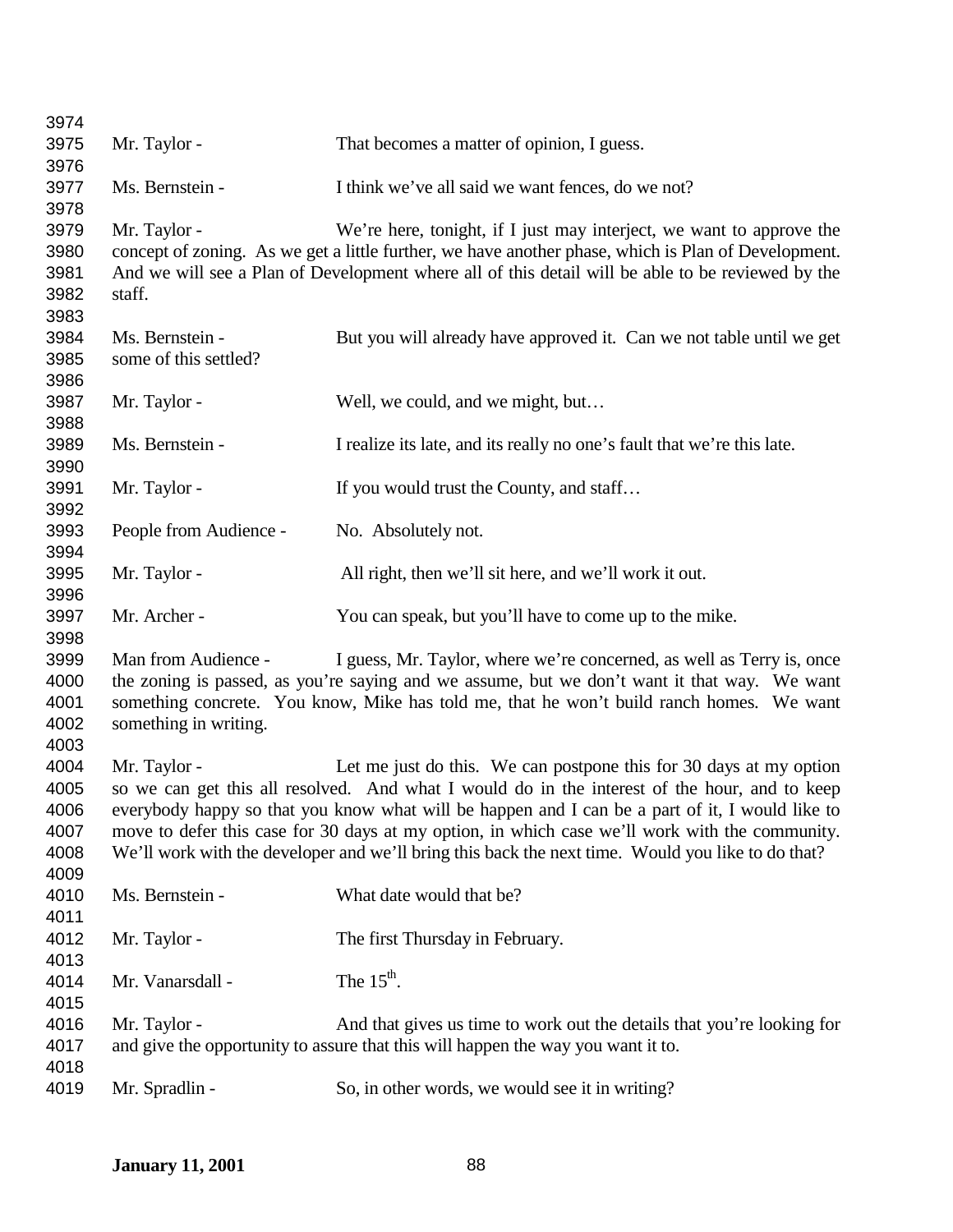4021 Mr. Taylor - And we will work with Mr. Tummillo to get every one of your issues out and talk to him and get it, basically, lined so it is ready to go to the next stage. We normally do that at the POD stage, not the zoning stage. We can do it now, to alleviate your worries, this will come out wrong. If that's agreeable to you. 4026 Mr. Vanarsdall - That's the  $15<sup>th</sup>$ . 4028 Ms. Bernstein - What day are we, the  $15<sup>th</sup>$ . That's the third Thursday. Mr. Archer – It's our regular zoning meeting night. 4032 Ms. Bernstein - Is that correct, the  $15<sup>th</sup>$ ? 4034 Mr. Vanarsdall - It's the  $15<sup>th</sup>$  of February. 4036 Ms. Bernstein - If we're going to do that, defer this to the  $15<sup>th</sup>$ , could you have some 4037 plan so that we could look at that: homes and see what you're going to put there, and if 8 can really fit in that small amount of space and the logistics. Mr. Taylor - The lots there are larger than the lots in your area, which is R-4. People from Audience - No. They're not. Ours are much bigger. Mrs. Dwyer - The minimum requirement for your… You're zoned R-4, sir. The minimum requirement for R-4 is much smaller than the minimum requirement for R-3, which is what he's putting in. So, he's putting in a larger lot and zoning than what your neighborhood is zoned for. Now, your builder may have put larger lots than the minimum required, and I don't know the answer to that, but is what he's saying. This is actually a less dense zoning than what you have in yours, because you have an R-4. This is an R-3. Ms. Bernstein - And I understand what you're saying. But, even if you look at it, some of them on here have certainly a lot more land to lot ratio than this currently is. Mrs. Dwyer - It's hard to tell from this. I mean, I look and I see the lots look wider in the new subdivision, as opposed to the lots in your subdivision, which appear to be narrower. So, that's an example of what would be allowed in an R-4 as opposed to an R-3. So, actually, his zoning is higher, zoning, if you will, a less dense zoning than what you have. If I could just make a statement. 4061 Mr. Spradlin - Sure. Mrs. Dwyer - You mentioned things in writing. Mr. Spradlin - Right.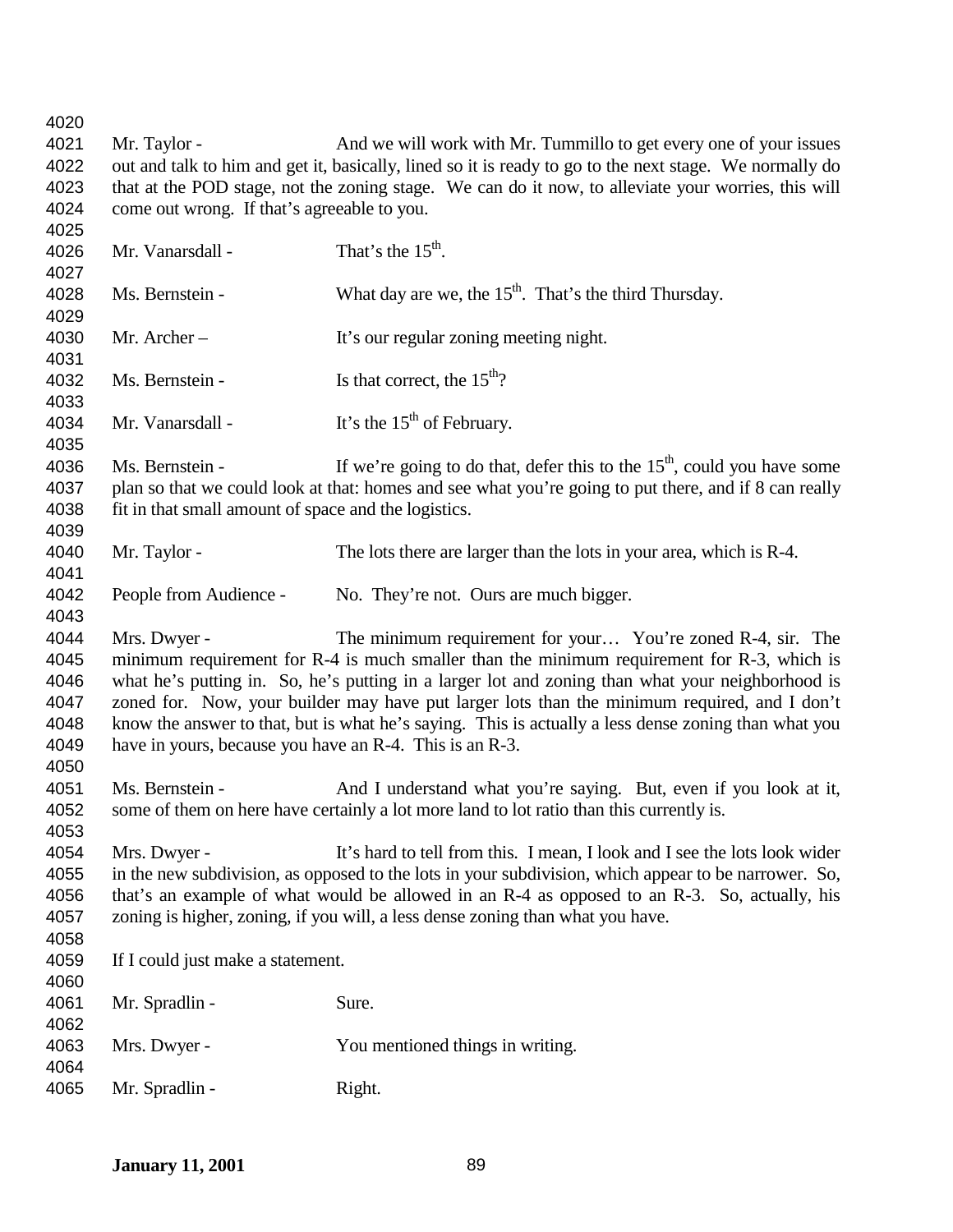Mrs. Dwyer - What was handed out tonight are proffers. These are promises that become part of the case. They run with the land, so it's a legally enforceable promise. So, that's what has been done already by the developer. Now, that's not on your agenda. That may be what you may you want to talk about in your meeting. So, when you talk about something in writing, there is already something in writing that talks about some of the promises that have been made.

 The other thing that I would like to say is that, when the Secretary made the statement that we typically don't buffer one residential development from another because it's the same use. So, its not, typically, viewed as an incompatibility to have the back yard of one home adjacent to the back yard of another home. So, I just wanted to make that statement.

 Ms. Bernstein - And I understand that, but I think our concern is the neighborhood is already established. Enduring the dust and possibly any roll down will come into, you know, two and one half of my lots and two of the others. And to help, maybe, protect that, by putting up a fence. We won't be able to open our windows for the dust and the dirt and the noise. And it'll be a 4082 lot of dirt on our homes that we'll have to get cleaned afterwards. Do you think that's funny? I don't. I just feel that maybe that will help buffer some of that. But, I realize when I mentioned trees earlier, it was maybe sort of help some of that. But, in realizing after the fact after Mr. Tummillo sells the lots, it really doesn't become his problem. I don't want to say problem, but issue. And it becomes ours or the person who builds. And we have a nice cohesive neighborhood and we certainly wouldn't want anything when someone moves in to be a damper right in the forefront. So, if we could have something; it doesn't have to a 10-foot fence. It certainly could be something that…

- Mr. Kaechele The developer could have some restrictive covenants that maybe cover tree preservation, which puts the responsibility on the owner, rather than a buffer.
- Ms. Bernstein And I understand that. I don't disagree with that. But, I think it would certainly make us feel better if we did get some sort of permanency, because a tree is certainly not permanent. Anyone who moves into the house; I mean, you know, 10 years ago; 11 4097 years ago when I moved there, and Mrs. Puffenbarger were there, certainly had an agreement.<br>4098 Now, that agreement will be gone with the sale of this property. Now, that agreement will be gone with the sale of this property.
- Mr. Kaechele Restrictive covenants can require that trees in excess of 12 inches or whatever diameter you want to save are preserved unless the neighborhood agrees to take them down. That's contained in some restrictive covenants. That's not a buffer. And that's something the County doesn't have to enforce. It's neighborhood enforceable.
- 

- 4105 Ms. Bernstein Right. And I understand that. I also understand, that if you live in a neighborhood, some things get enforced and some things get overlooked and not enforced. Some people agree and some people don't agree.
- Mr. Kaechele Well, that's probably the only way you can do it, because the County can't enforce tree cutting.
-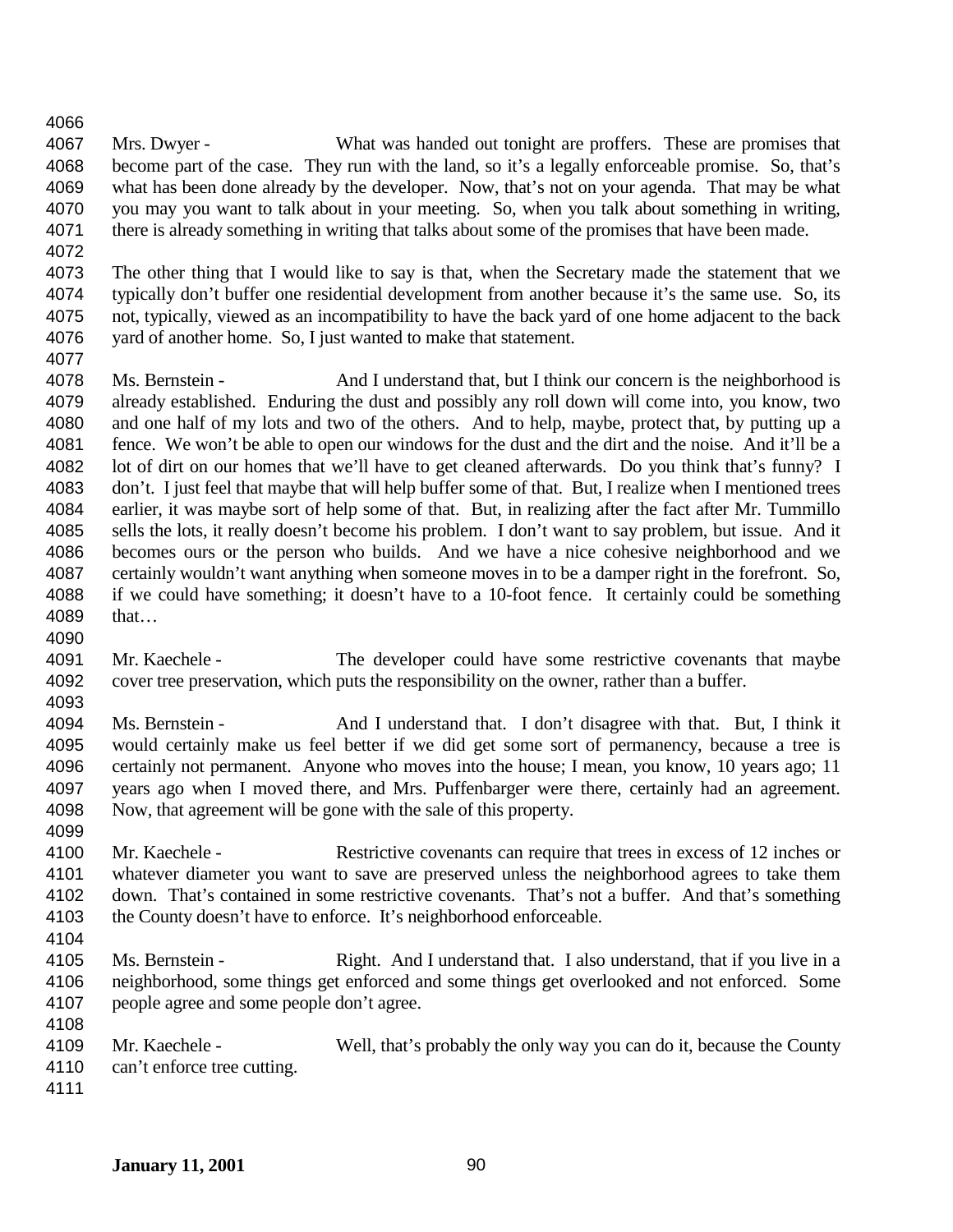Ms. Bernstein - No. But the County can possibly help assist us in getting some help or getting a fence or maybe in discussion when we're in discussion. Mr. Kaechele - …put that up the fence and the trees. 4117 Mr. Archer - Ma'am, that's what Mr. Taylor is trying to say. If you all have an 4118 opportunity to meet and discuss these things, and he can let you know the legal ways that we can go about doing what you're trying to accomplish. There are certain things that we can't do here. As about doing what you're trying to accomplish. There are certain things that we can't do here. As Mr. Kaechele mentioned, covenants are pretty strict. Restrictive covenants are pretty strict, because they run with the Association. And they stay with the property forever, I suppose, until they change. We'll they're not changed. And they are in writing. So, you know, its not just an agreement that's made between somebody. That runs with the land, much like a proffer, but not exactly the same. Ms. Bernstein - I know. Mr. Archer - That's probably the best we're going to be able to do. Ms. Bernstein - Well, may be we can all come to an agreement. Mr. Archer - I think you can. Let's give it a shot. Mr. Vanarsdall - You can work it out. Tell him what you'd like to have and see what he agrees to. 4137 Ms. Bernstein - Okay. Mr. Archer - Okay. 4141 Ms. Bernstein - So, we'll table it until the  $15<sup>th</sup>$ ? Mr. Archer - Mr. Taylor will need to make a motion. Mr. Taylor - I will make a motion. Ms. Bernstein - Thank you. Mr. Taylor - And I will move deferral of Case C-8C-01 Anne J. Foster for Michael Tummillo for one month at the request of the Commissioner. Mr. Vanarsdall seconded the motion. Mr. Archer - Motion by Mr. Taylor, seconded by Mr. Vanarsdall. All in favor let it be known by saying aye—all those opposed by saying nay. The vote is 5-0 (Mr. Kaechele abstained). Deferral is granted.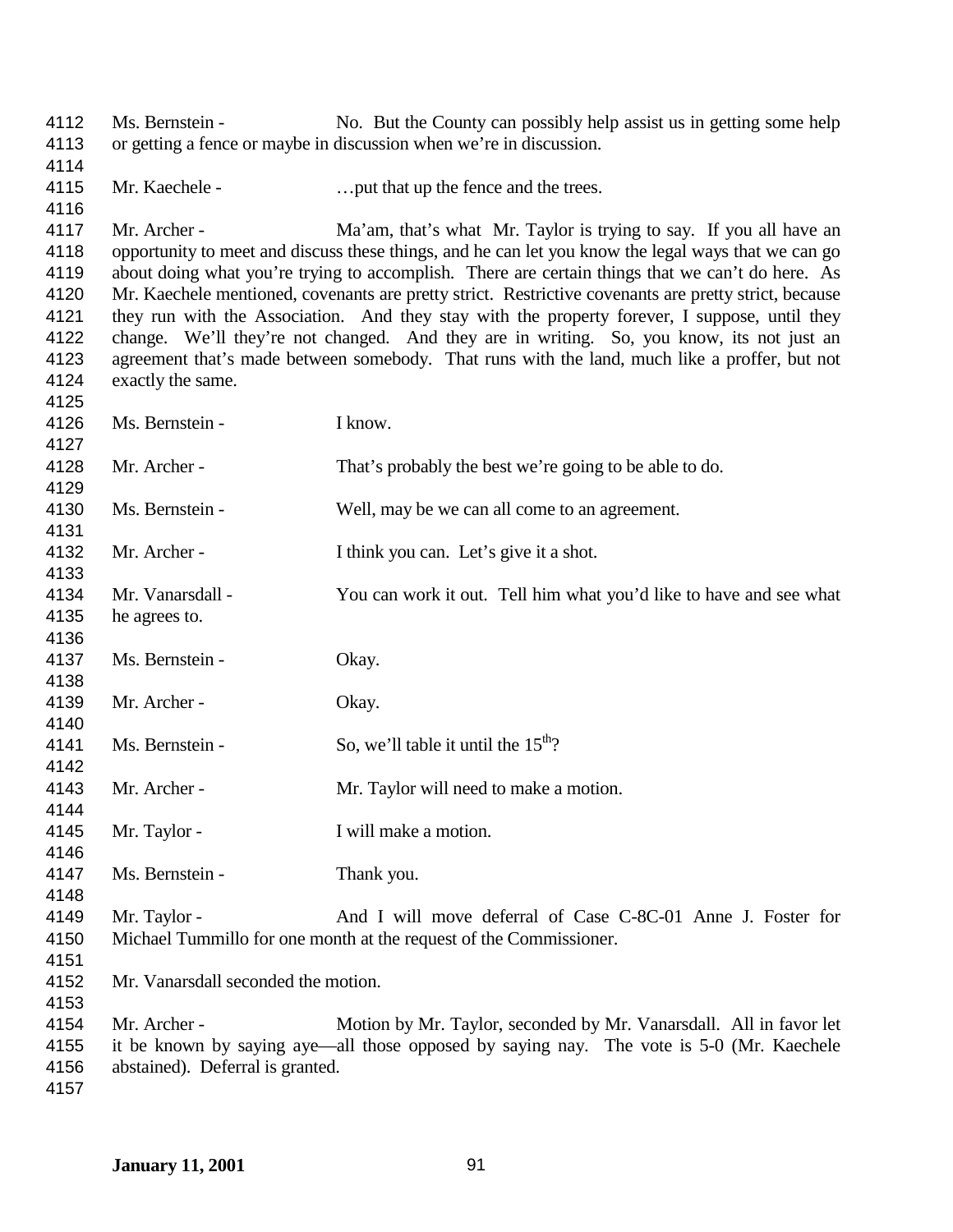| 4158<br>4159 | Mr. Kaechele -           | This is the clarification of one month. It is the $15th$ .                                                                                                                                                |
|--------------|--------------------------|-----------------------------------------------------------------------------------------------------------------------------------------------------------------------------------------------------------|
| 4160         | Mr. Archer -             | $15th$ of February.                                                                                                                                                                                       |
| 4161         |                          |                                                                                                                                                                                                           |
| 4162         | Mr. Taylor -             | Until next meeting.                                                                                                                                                                                       |
| 4163<br>4164 | Mr. Vanarsdall -         | February $15th$ at 7:00 o'clock.                                                                                                                                                                          |
| 4165<br>4166 | Man from Audience -      | Could we be on the front of the calendar instead of the end?                                                                                                                                              |
| 4167         |                          |                                                                                                                                                                                                           |
| 4168<br>4169 | Mr. Archer -             | It might work out that way.                                                                                                                                                                               |
| 4170<br>4171 | Mr. Taylor -             | Our meetings are usually a lot shorter.                                                                                                                                                                   |
| 4172         | Mr. Vanarsdall -         | Do you want to be first next time? Mr. Taylor, did you hear that?                                                                                                                                         |
| 4173<br>4174 | Mr. Archer -             | If you all can work it out, we'll put it on the expedited agenda.                                                                                                                                         |
| 4175<br>4176 | Mr. Vanarsdall -         | Good night, Joe.                                                                                                                                                                                          |
| 4177<br>4178 | Mr. Archer -             | Mr. Secretary, do we have another case?                                                                                                                                                                   |
| 4179         |                          |                                                                                                                                                                                                           |
| 4180         | Mr. Marlles -            | One more case.                                                                                                                                                                                            |
| 4181<br>4182 | $C-9C-01$                | Ron Green for Millrace, L.C.: Request to conditionally rezone                                                                                                                                             |
| 4183         |                          | from A-1 Agricultural District to R-2C One Family Residence District (Conditional), Parcel 18-A-                                                                                                          |
| 4184         | 6, described as follows: |                                                                                                                                                                                                           |
| 4185         |                          |                                                                                                                                                                                                           |
| 4186         |                          | Commencing at a rod found in the western line of Shady Grove Road cornering with property now                                                                                                             |
| 4187         |                          | or formerly in the name of Challenor and Major B. Harris and Joyce B. Harris, and from said point                                                                                                         |
| 4188         |                          | of beginning thence north 47 degrees 30' west a distance of 400' to a rod; thence south 42 degrees                                                                                                        |
| 4189<br>4190 |                          | 30' west a distance of 20' to a rod; thence north 45 degrees 38' west a distance of 385' to a rod;<br>thence north 30 degrees 38' east a distance of 65.9' to a point; thence north 40 degrees 56' east a |
| 4191         |                          | distance of 80.5' to rod "found"; thence south 46 degrees 08' east a distance of 211.5' to a rod in                                                                                                       |
| 4192         |                          | stump; thence south 40 degrees 8' east a distance of 257.8' to a dogwood; thence south 54 degrees                                                                                                         |
| 4193         |                          | 45' 50" east a distance of 308.15' to a rod in the western line of Shady Grove Road; thence south 26                                                                                                      |
| 4194         |                          | degrees 40' west and fronting on the western line of Shady Grove Road a distance of 127.25' to the                                                                                                        |
| 4195         | point of beginning.      |                                                                                                                                                                                                           |
| 4196         |                          |                                                                                                                                                                                                           |
| 4197         | Mr. Marlles -            | The Staff Report will be given by Mr. Mark Bittner.                                                                                                                                                       |
| 4198         |                          |                                                                                                                                                                                                           |
| 4199         | Mr. Archer -             | Is anyone here in opposition?                                                                                                                                                                             |
| 4200         |                          |                                                                                                                                                                                                           |
| 4201         | Mr. Vanarsdall -         | There's nobody left but Ron Green.                                                                                                                                                                        |
| 4202         |                          |                                                                                                                                                                                                           |
| 4203         | Mr. Archer -             | All right, Mr. Bittner.                                                                                                                                                                                   |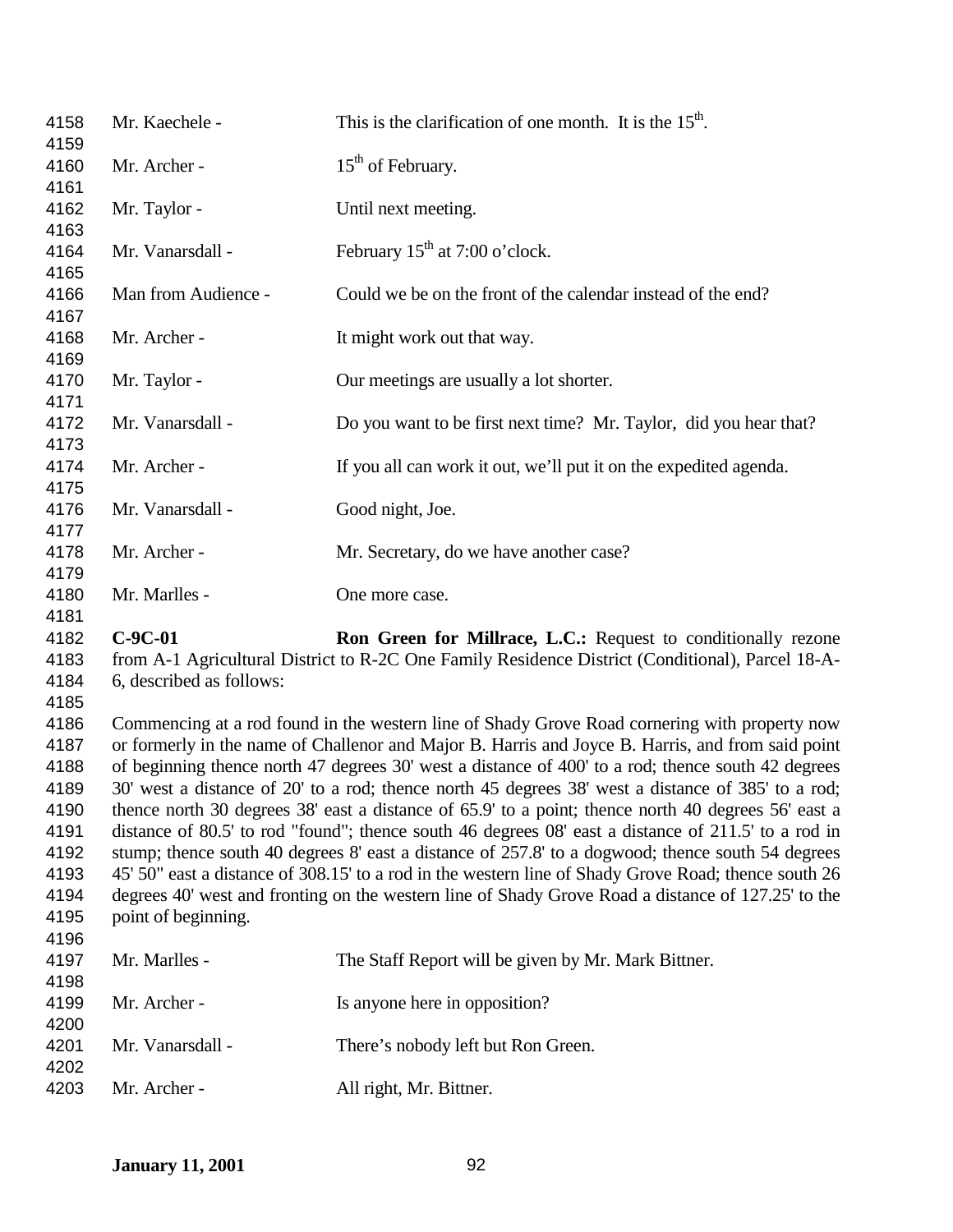| 4204<br>4205                                         | Mr. Taylor -                                           | Is there anybody here that's going to present the case? Is anybody                                                                                                                                                                                                                                                                                                                                                                                                                                                                                                        |
|------------------------------------------------------|--------------------------------------------------------|---------------------------------------------------------------------------------------------------------------------------------------------------------------------------------------------------------------------------------------------------------------------------------------------------------------------------------------------------------------------------------------------------------------------------------------------------------------------------------------------------------------------------------------------------------------------------|
| 4206<br>4207                                         | here for the case?                                     |                                                                                                                                                                                                                                                                                                                                                                                                                                                                                                                                                                           |
| 4208<br>4209                                         | Mr. Archer -                                           | Go ahead, Mr. Bittner. We'll go with what we've got.                                                                                                                                                                                                                                                                                                                                                                                                                                                                                                                      |
| 4210<br>4211<br>4212<br>4213<br>4214                 | Mr. Bittner -<br>front half would not be developed.    | Millrace, which this would be an expansion of, has conditional<br>approval for 35 lots. It does not have final subdivision approval. A preliminary subdivision plat has<br>been submitted and it shows the back half of the property would become a part of Millrace. The                                                                                                                                                                                                                                                                                                 |
| 4215<br>4216<br>4217<br>4218<br>4219<br>4220         | house will remain as is after development of Millrace. | The applicant has submitted additional information, which I was unaware of at the time of writing<br>the staff report, concerning the front half. There's a house on that front half which is only two years<br>old. It was built in 1998. The owner lives there and intends on staying there for the foreseeable<br>future, and, basically, not becoming part of Millrace, staying on Shady Grove Road. In effect, the                                                                                                                                                   |
| 4221<br>4222<br>4223<br>4224<br>4225                 | this.                                                  | The proffers have been amended, and we just handed those out to you, tonight, to mirror the<br>proffers of the first section of Millrace, and one additional proffer has been added. That's Proffer 9<br>that exempts the existing house from any of the proffered conditions, and staff does not object to                                                                                                                                                                                                                                                               |
| 4226<br>4227<br>4228<br>4229                         | Millrace proffers.                                     | The proffer would require that if for any reason that house were to be abandoned and they decided<br>to make it part of Millrace, then, at that point, that portion of the property would be subject to the                                                                                                                                                                                                                                                                                                                                                               |
| 4230<br>4231<br>4232<br>4233                         | of Supervisors meeting.                                | I'd also like to point out that we're still kind of tightening up the language of Proffer 9 with the<br>applicant. Although I think it's a fairly simple matter, it can be handled between now and the Board                                                                                                                                                                                                                                                                                                                                                              |
| 4234<br>4235<br>4236<br>4237<br>4238<br>4239         |                                                        | This site is also adjacent to Parcels 18-A-4 and 18-A-5 which are these two properties right here<br>(referring to slide). They front on Shady Grove Road. These properties total approximately four<br>acres, and each contains a single-family home that was built in the 1940's. There is potential for<br>these properties to be someday rezoned for additional single-family development. The staff would<br>prefer that these parcels connect to Millrace if they were to ever develop.                                                                             |
| 4240<br>4241<br>4242<br>4243<br>4244<br>4245<br>4246 |                                                        | A new entrance onto Shady Grove Road should not be constructed to serve those properties.<br>Entrances onto Shady Grove should be limited in this area to the planned entrance for Millrace to<br>the south, and the Hampshire Subdivision to the north, across from Old Nuckols Road. And I'll<br>show you that right here (referring to slide). This is the subject rezoning property right here. This is<br>the new Hampshire South Subdivision that's received approval. That was a Bill Johnson zoning<br>case, C-40C-00 that came through here a couple months ago. |
| 4247<br>4248<br>4249                                 |                                                        | Now, the properties I was just talking about earlier, Parcels 4 and 5 are off site of the proposed<br>rezoning. Therefore, a connection proffer could not be placed on them with this case.                                                                                                                                                                                                                                                                                                                                                                               |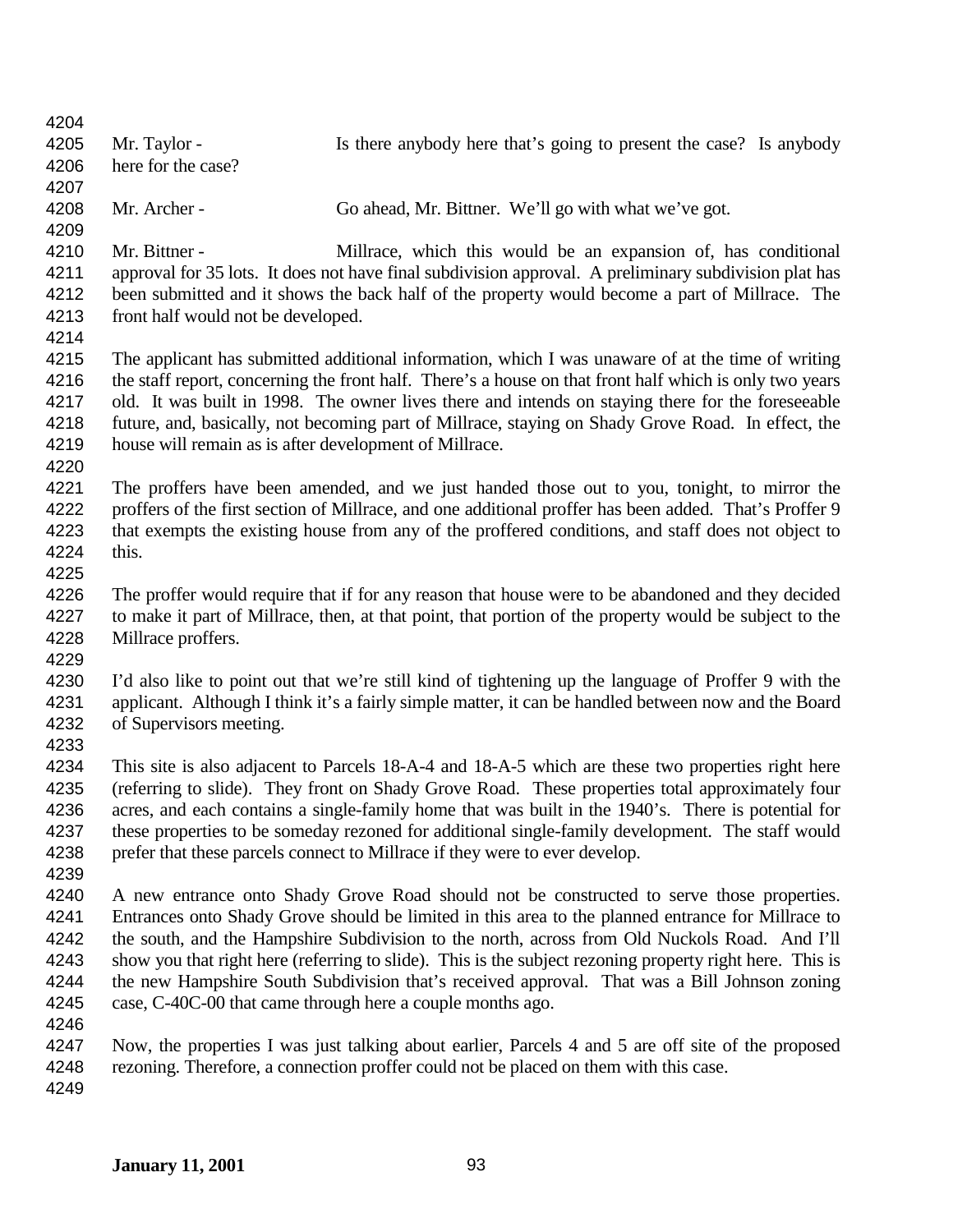| 4250<br>4251                         |                                                                                                                                                                                                                                                                                                                                   | Staff is encouraging the applicant to plan for this scenario during the subdivision review of Millrace.                                                               |
|--------------------------------------|-----------------------------------------------------------------------------------------------------------------------------------------------------------------------------------------------------------------------------------------------------------------------------------------------------------------------------------|-----------------------------------------------------------------------------------------------------------------------------------------------------------------------|
| 4252<br>4253<br>4254                 | In summary, the proposed zoning is consistent with the Suburban Residential 1 designation of the<br>property. And the applicant has also addressed the issues listed in the staff report. Therefore, staff<br>recommends approval. I'd be happy to answer any questions you may have.                                             |                                                                                                                                                                       |
| 4255<br>4256<br>4257<br>4258         | Mr. Archer -<br>concerns that you had in your summary?                                                                                                                                                                                                                                                                            | Mr. Bittner, so the proffers that we received now have addressed the                                                                                                  |
| 4259<br>4260                         | Mr. Bittner -                                                                                                                                                                                                                                                                                                                     | Yes, they have.                                                                                                                                                       |
| 4261<br>4262                         | Mr. Archer -                                                                                                                                                                                                                                                                                                                      | Okay. Thank you.                                                                                                                                                      |
| 4263<br>4264                         | Mr. Taylor -                                                                                                                                                                                                                                                                                                                      | And you agree with them as written?                                                                                                                                   |
| 4265<br>4266<br>4267<br>4268         | Mr. Bittner -<br>Supervisors.                                                                                                                                                                                                                                                                                                     | Yes, except, as I said, we're still sort of tweaking Proffer 9. We're<br>not changing any of the substance. But, I think we can fix that between now and the Board of |
| 4269<br>4270                         | Mrs. Dwyer -                                                                                                                                                                                                                                                                                                                      | Are these the exact proffers for Millrace?                                                                                                                            |
| 4271<br>4272                         | Mr. Bittner -                                                                                                                                                                                                                                                                                                                     | All except Proffer 9, yes.                                                                                                                                            |
| 4273<br>4274<br>4275<br>4276<br>4277 | Mrs. Dwyer -<br>Proffer 9. Yes. And Proffer 9 where it says, "If the house is raised<br>or removed, the property shall become subject to the proffers" It's possible that the property<br>would not become part of Millrace, and then you wouldn't want the proffers to apply, which, I<br>guess, you're getting at, when you say |                                                                                                                                                                       |
| 4278<br>4279                         | Mr. Bittner -                                                                                                                                                                                                                                                                                                                     | Actually, the applicant brought that up to me today.                                                                                                                  |
| 4280<br>4281                         | Mrs. Dwyer -                                                                                                                                                                                                                                                                                                                      | Right.                                                                                                                                                                |
| 4282<br>4283<br>4284                 | Mr. Bittner -                                                                                                                                                                                                                                                                                                                     | If some reason someone wanted to take that house down and then<br>build an even bigger house, they would be precluded from doing that under this proffer.             |
| 4285<br>4286                         | Mrs. Dwyer -                                                                                                                                                                                                                                                                                                                      | So, you would want to take that out, I assume?                                                                                                                        |
| 4287<br>4288                         | Mr. Bittner -                                                                                                                                                                                                                                                                                                                     | Yes.                                                                                                                                                                  |
| 4289<br>4290<br>4291                 | Mrs. Dwyer -<br>portion shall be subject to proffers                                                                                                                                                                                                                                                                              | And just say, "If any portion becomes a part of Millrace, then that                                                                                                   |
| 4292<br>4293                         | Mr. Bittner -                                                                                                                                                                                                                                                                                                                     | Exactly.                                                                                                                                                              |
| 4294<br>4295                         | Mr. Archer -<br>applicant? Will the applicant come forward?                                                                                                                                                                                                                                                                       | Okay. Any other questions for Mr. Bittner? Ms. Hunter, are you the                                                                                                    |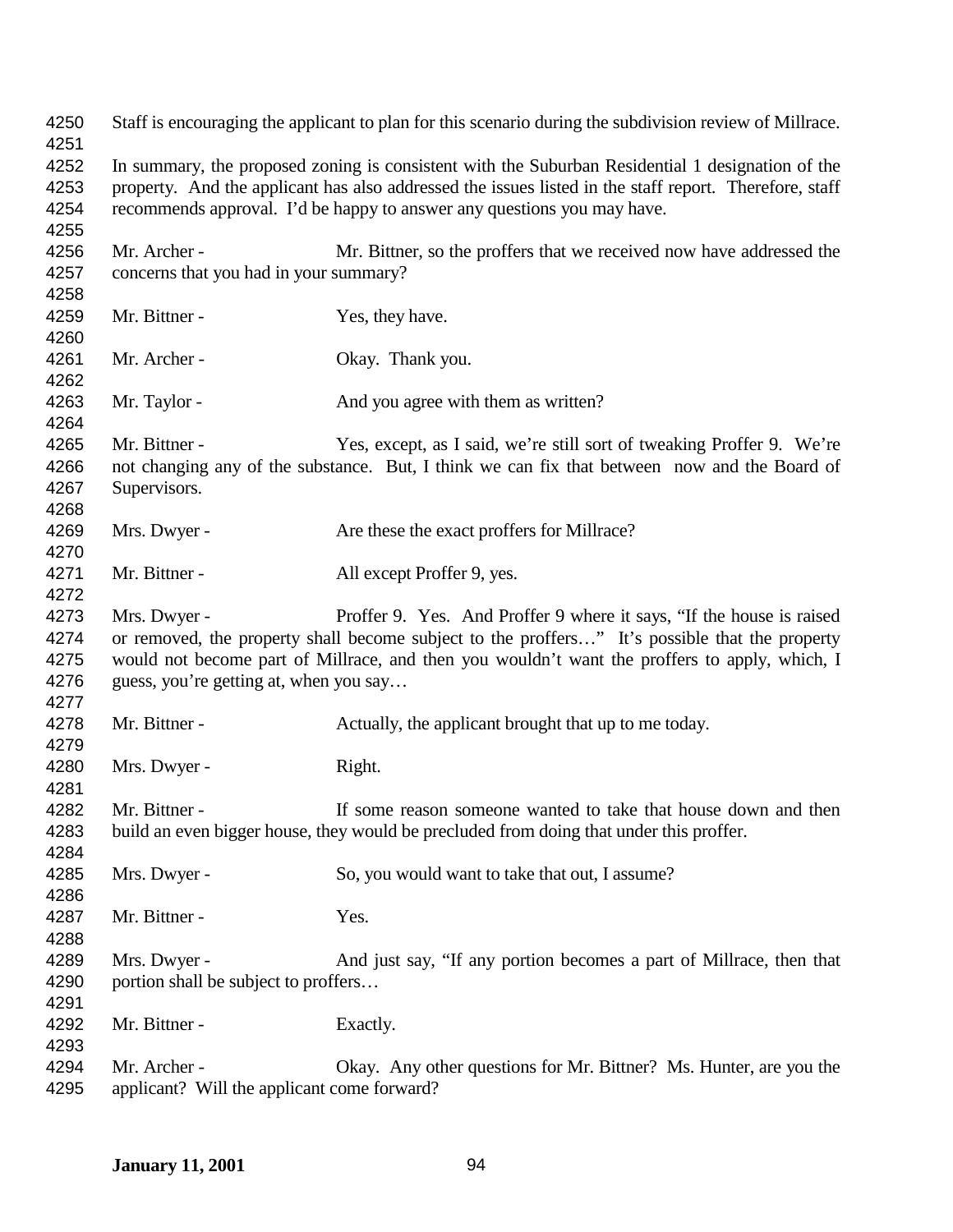Associates representing the applicant. When we started into the development of Millrace, just to 4298 give you a little background, the property owner there, we were going to those folks by virtue of having to get, you know, a sewer extended through the Wilton Hampshire through these guys. And they brought up the possibility of the applicant purchasing the back half of their property and maybe filling the gap between the two subdivisions. It sounded like a good idea and we met with staff and said that, you know, as long as we can work out some details, we don't have a problem with that, therefore, filing the zoning case here. Initially, we had thought about incorporating the same proffers. But, then with the situation with the existing residence, we felt like we need to limit those proffers so we're not subject to the existing house, or the house not subject to those proffers. Then if all the all old proffers and the added proffer, which we've agreed to, which eliminates that particular existing house from being part of the proffers. At this point, I think, you know, we're in agreement with staff. Staff has recommended that we, through our development of this Millrace Subdivision, try to work some access to those existing parcels, which, I'm not sure, not having been involved, or not being into all the engineering aspects, if, in fact, between now and the time we get Board approval, we will do what we can to try to provide or reserve an access to those parcels. But, I'm not sure without, you know, due to the 4316 limitations with wetlands and things like that, that we will, in fact, be able to. But, we get into the engineering of this and find out we can work it out with staff, some of the constraints with regard to policies and building roads, we can provide the area, we'll certainly entertain that. Mrs. Dwyer - Just one question. This residence, 5338 Shady Grove, originally included this entire parcel that we're talking about today? Mr. Green - Yes. 4325 Mrs. Dwyer - So, in Proffer No. 9, you might want to specify the new parcel that you're talking about, refer to that residence, define it some how in terms of acreage or a plat or something. 4329 Mr. Green - We can do that. I think Mr. Bittner had, basically, said plus or minus 400 feet for the existing, which is about that area, but we can actually limit it to a define line. Mrs. Dwyer - Where you say, "The residence is 140 feet from Shady Grove Road…," you really want the land to be exempted from the proffers? Mr. Green - We can do that. 4337 Mrs. Dwyer - I'm just suggesting that you define that new parcel in some way. 4339 Mr. Green - And we can do that. 4341 Mr. Archer - Just use a plat, I suppose.

4296 Mr. Ron Green - Mr. Chairman, Commission members, Ron Green, Balzer &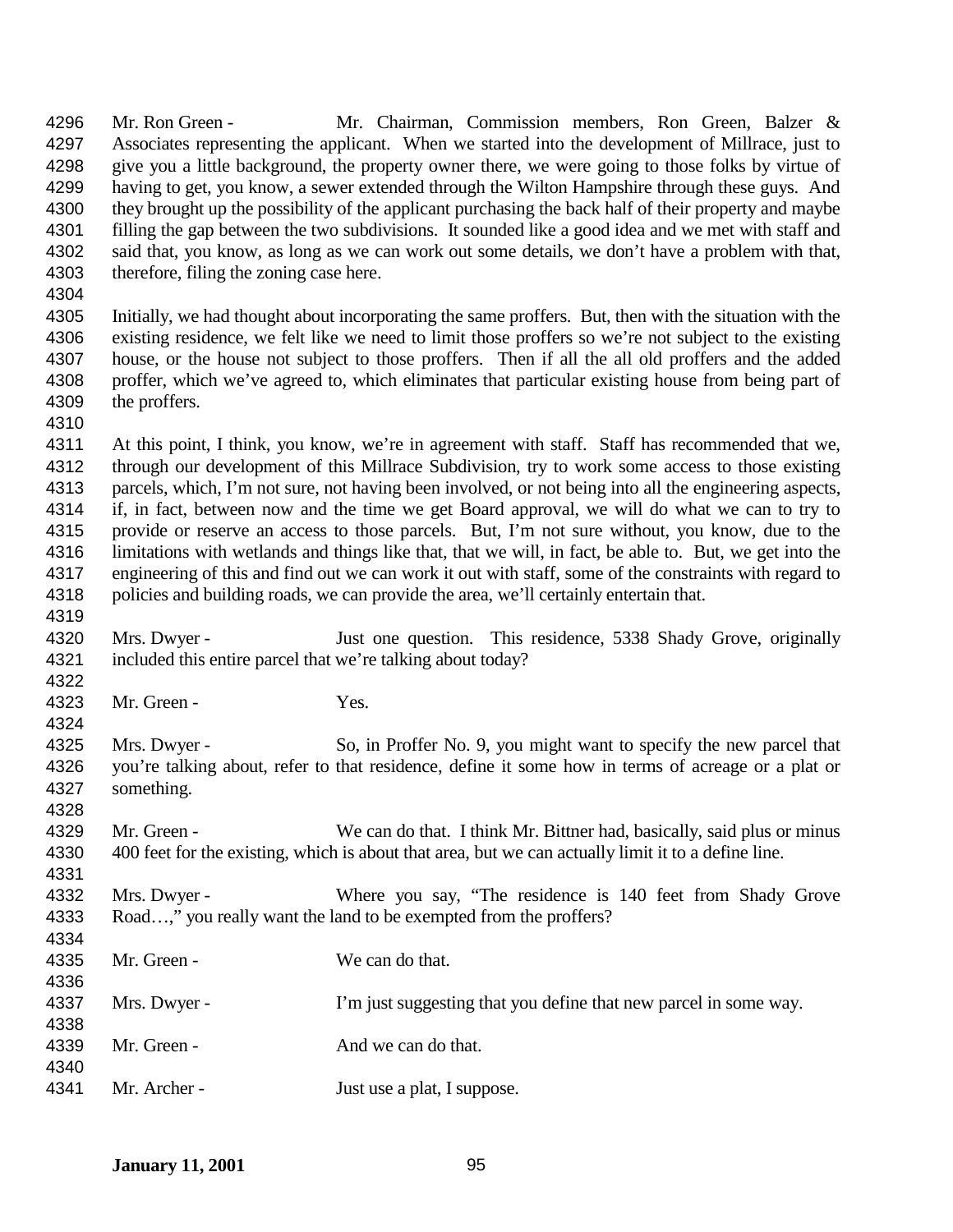| 4342         |                                                                                                                                                                                                    |                                                                                        |  |
|--------------|----------------------------------------------------------------------------------------------------------------------------------------------------------------------------------------------------|----------------------------------------------------------------------------------------|--|
| 4343         | Mrs. Dwyer -                                                                                                                                                                                       | The plat, or description; legal description or acreage.                                |  |
| 4344         |                                                                                                                                                                                                    |                                                                                        |  |
| 4345         | Mr. Taylor -                                                                                                                                                                                       | Mr. Green, this property, I believe, abuts Bridlewood?                                 |  |
| 4346         |                                                                                                                                                                                                    |                                                                                        |  |
| 4347         | Mr. Green -                                                                                                                                                                                        | The subject property?                                                                  |  |
| 4348         |                                                                                                                                                                                                    |                                                                                        |  |
| 4349         | Mr. Taylor -                                                                                                                                                                                       | That is Mr. Johnson's property next to you in the R-2A?                                |  |
| 4350         |                                                                                                                                                                                                    |                                                                                        |  |
| 4351         | Mr. Green -                                                                                                                                                                                        | Yes.                                                                                   |  |
| 4352         |                                                                                                                                                                                                    |                                                                                        |  |
| 4353         | Mr. Taylor -                                                                                                                                                                                       | In looking at this, it looks convenient to just do that, I want you to be              |  |
| 4354         | aware there are efforts to subdivide the back part of Bridlewood property, and I want an assurance                                                                                                 |                                                                                        |  |
| 4355         |                                                                                                                                                                                                    | that this isn't an effort to zone this property such that you can drive a road through |  |
| 4356         |                                                                                                                                                                                                    |                                                                                        |  |
| 4357         | Mr. Green -                                                                                                                                                                                        | No sir. We just want to incorporate it as part of a lot within Millrace.               |  |
| 4358<br>4359 | Mr. Taylor -                                                                                                                                                                                       | That's more benign than my thoughts would be, we're going to put a                     |  |
| 4360         |                                                                                                                                                                                                    |                                                                                        |  |
| 4361         | road there, because that would disenfranchise some people. I wanted to make sure there was no<br>motive to do that. With that, Mr. Chairman, I'll move approval of C-9C-01 Ron Green for Millrace, |                                                                                        |  |
| 4362         | L.C.                                                                                                                                                                                               |                                                                                        |  |
| 4363         |                                                                                                                                                                                                    |                                                                                        |  |
| 4364         | Mr. Jernigan seconded the motion.                                                                                                                                                                  |                                                                                        |  |
| 4365         |                                                                                                                                                                                                    |                                                                                        |  |
| 4366         | Mr. Archer -                                                                                                                                                                                       | Motion by Mr. Taylor seconded by Mr. Jernigan, that we adopted the                     |  |
| 4367         | rules and regulations. All in favor let it be known by saying aye—all those opposed by saying nay.                                                                                                 |                                                                                        |  |
| 4368         |                                                                                                                                                                                                    | The vote is 5-0 (Mr. Kaechele abstained). The motion is carried.                       |  |
| 4369         |                                                                                                                                                                                                    |                                                                                        |  |
| 4370         |                                                                                                                                                                                                    | DISCUSSION: Set Public Hearing for Capital Improvement Program 01-02 to 05-06 for      |  |
| 4371         | February 15, 2001 (6:15 p.m.).                                                                                                                                                                     |                                                                                        |  |
| 4372         |                                                                                                                                                                                                    |                                                                                        |  |
| 4373         | Mr. Archer -                                                                                                                                                                                       | Okay, Mr. Secretary, where are we?                                                     |  |
| 4374         |                                                                                                                                                                                                    |                                                                                        |  |
| 4375         | Mr. Marlles -                                                                                                                                                                                      | Okay, Mr. Chairman, before we get to the approval of minutes, this                     |  |
| 4376         | is the time of year that we are usually asked to schedule a public hearing to consider the Capital                                                                                                 |                                                                                        |  |
| 4377         | Improvement Program. This is for the 5-year period from fiscal year 2001-02 to 2005-06. The                                                                                                        |                                                                                        |  |
| 4378         |                                                                                                                                                                                                    | request is that we schedule that public hearing February $15th$ at 6:15 p.m.           |  |
| 4379         |                                                                                                                                                                                                    |                                                                                        |  |
| 4380         | Mr. Vanarsdall -                                                                                                                                                                                   | I make a motion that we do that.                                                       |  |
| 4381         |                                                                                                                                                                                                    |                                                                                        |  |
| 4382         | Mr. Taylor seconded the motion.                                                                                                                                                                    |                                                                                        |  |
| 4383         |                                                                                                                                                                                                    |                                                                                        |  |
| 4384         | Mr. Archer -                                                                                                                                                                                       | Motion by Mr. Vanarsdall, seconded by Mr. Jernigan, that we accept                     |  |
| 4385         | the 6:15 public hearing on February $15th$ . All in favor let it be known by saying aye—all those                                                                                                  |                                                                                        |  |
| 4386         | opposed by saying nay. The vote is 5-0 (Mr. Kaechele abstained). The motion is carried. What                                                                                                       |                                                                                        |  |
| 4387         | else have we got, Mr. Secretary?                                                                                                                                                                   |                                                                                        |  |